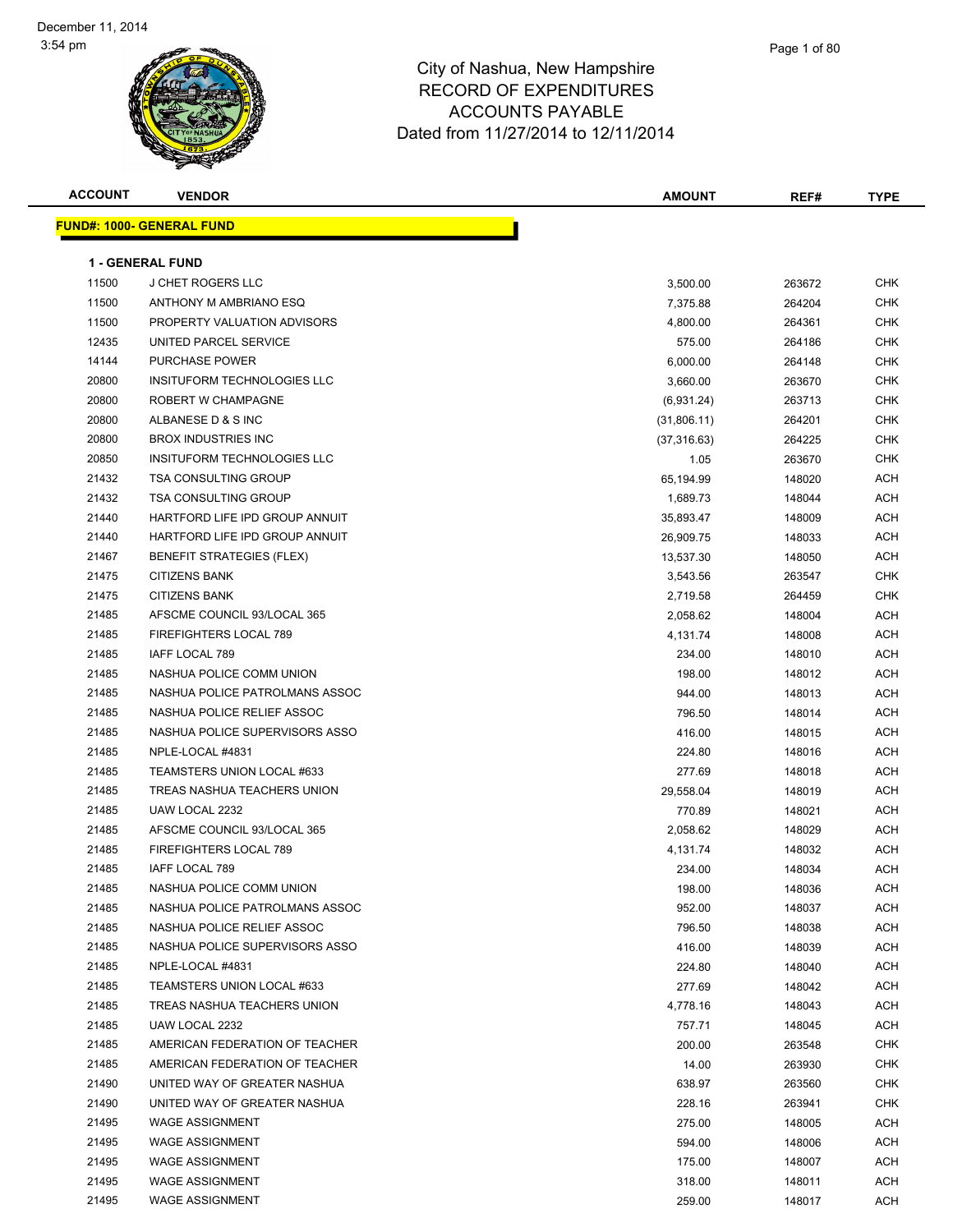| <b>ACCOUNT</b> | <b>VENDOR</b>                    | <b>AMOUNT</b> | REF#   | <b>TYPE</b> |
|----------------|----------------------------------|---------------|--------|-------------|
|                | <b>FUND#: 1000- GENERAL FUND</b> |               |        |             |
|                | 1 - GENERAL FUND                 |               |        |             |
| 21495          | <b>WAGE ASSIGNMENT</b>           | 219.23        | 148022 | <b>ACH</b>  |
| 21495          | <b>WAGE ASSIGNMENT</b>           | 275.00        | 148030 | <b>ACH</b>  |
| 21495          | <b>WAGE ASSIGNMENT</b>           | 175.00        | 148031 | <b>ACH</b>  |
| 21495          | <b>WAGE ASSIGNMENT</b>           | 318.00        | 148035 | <b>ACH</b>  |
| 21495          | <b>WAGE ASSIGNMENT</b>           | 259.00        | 148041 | <b>ACH</b>  |
| 21495          | <b>WAGE ASSIGNMENT</b>           | 219.23        | 148046 | <b>ACH</b>  |
| 21495          | <b>WAGE ASSIGNMENT</b>           | 1,329.25      | 263549 | <b>CHK</b>  |
| 21495          | <b>WAGE ASSIGNMENT</b>           | 1.15          | 263550 | <b>CHK</b>  |
| 21495          | <b>WAGE ASSIGNMENT</b>           | 134.96        | 263551 | <b>CHK</b>  |
| 21495          | <b>WAGE ASSIGNMENT</b>           | 116.23        | 263552 | <b>CHK</b>  |
| 21495          | <b>WAGE ASSIGNMENT</b>           | 104.00        | 263553 | CHK         |
| 21495          | <b>WAGE ASSIGNMENT</b>           | 1,368.05      | 263554 | CHK         |
| 21495          | <b>WAGE ASSIGNMENT</b>           | 11.54         | 263555 | <b>CHK</b>  |
| 21495          | <b>WAGE ASSIGNMENT</b>           | 11.54         | 263556 | <b>CHK</b>  |
| 21495          | <b>WAGE ASSIGNMENT</b>           | 204.92        | 263557 | <b>CHK</b>  |
| 21495          | <b>WAGE ASSIGNMENT</b>           | 237.00        | 263558 | CHK         |
| 21495          | <b>WAGE ASSIGNMENT</b>           | 75.00         | 263559 | <b>CHK</b>  |
| 21495          | <b>WAGE ASSIGNMENT</b>           | 197.16        | 263561 | <b>CHK</b>  |
| 21495          | <b>WAGE ASSIGNMENT</b>           | 173.63        | 263562 | <b>CHK</b>  |
| 21495          | <b>WAGE ASSIGNMENT</b>           | 1,329.25      | 263931 | CHK         |
| 21495          | <b>WAGE ASSIGNMENT</b>           | 1.15          | 263932 | CHK         |
| 21495          | <b>WAGE ASSIGNMENT</b>           | 147.86        | 263933 | <b>CHK</b>  |
| 21495          | <b>WAGE ASSIGNMENT</b>           | 85.82         | 263934 | CHK         |
| 21495          | <b>WAGE ASSIGNMENT</b>           | 104.00        | 263935 | <b>CHK</b>  |
| 21495          | <b>WAGE ASSIGNMENT</b>           | 1,437.33      | 263936 | <b>CHK</b>  |
| 21495          | <b>WAGE ASSIGNMENT</b>           | 11.54         | 263937 | <b>CHK</b>  |
| 21495          | <b>WAGE ASSIGNMENT</b>           | 11.54         | 263938 | <b>CHK</b>  |
| 21495          | <b>WAGE ASSIGNMENT</b>           | 237.00        | 263939 | <b>CHK</b>  |
| 21495          | <b>WAGE ASSIGNMENT</b>           | 25.00         | 263940 | <b>CHK</b>  |
| 21921          | STATE OF NH-MV                   | 18,044.00     | 147995 | <b>ACH</b>  |
| 21921          | STATE OF NH-MV                   | 33,617.64     | 147996 | <b>ACH</b>  |
| 21921          | STATE OF NH-MV                   | 25,793.35     | 147997 | ACH         |
| 21921          | STATE OF NH-MV                   | 18,071.23     | 148024 | ACH         |
| 21921          | STATE OF NH-MV                   | 16,036.36     | 148025 | <b>ACH</b>  |
| 21921          | STATE OF NH-MV                   | 13,656.89     | 148026 | <b>ACH</b>  |
| 21921          | STATE OF NH-MV                   | 14,607.14     | 148027 | <b>ACH</b>  |
| 21921          | STATE OF NH-MV                   | 11,143.65     | 148028 | <b>ACH</b>  |
| 21921          | STATE OF NH-MV                   | 11,714.09     | 148047 | <b>ACH</b>  |
|                | <b>TOTAL 1 - GENERAL FUND</b>    | \$327,988.69  |        |             |
|                |                                  |               |        |             |

#### **101 - MAYOR**

|       | <b>TOTAL 101 - MAYOR</b>  | \$154.40 |        |     |
|-------|---------------------------|----------|--------|-----|
| 61910 | SAM'S CLUB DIRECT-0860    | 39.42    | 264370 | CHK |
| 61100 | WB MASON CO INC           | 29.74    | 263733 | CHK |
| 54828 | US BANK EQUIPMENT FINANCE | 85.24    | 264189 | CHK |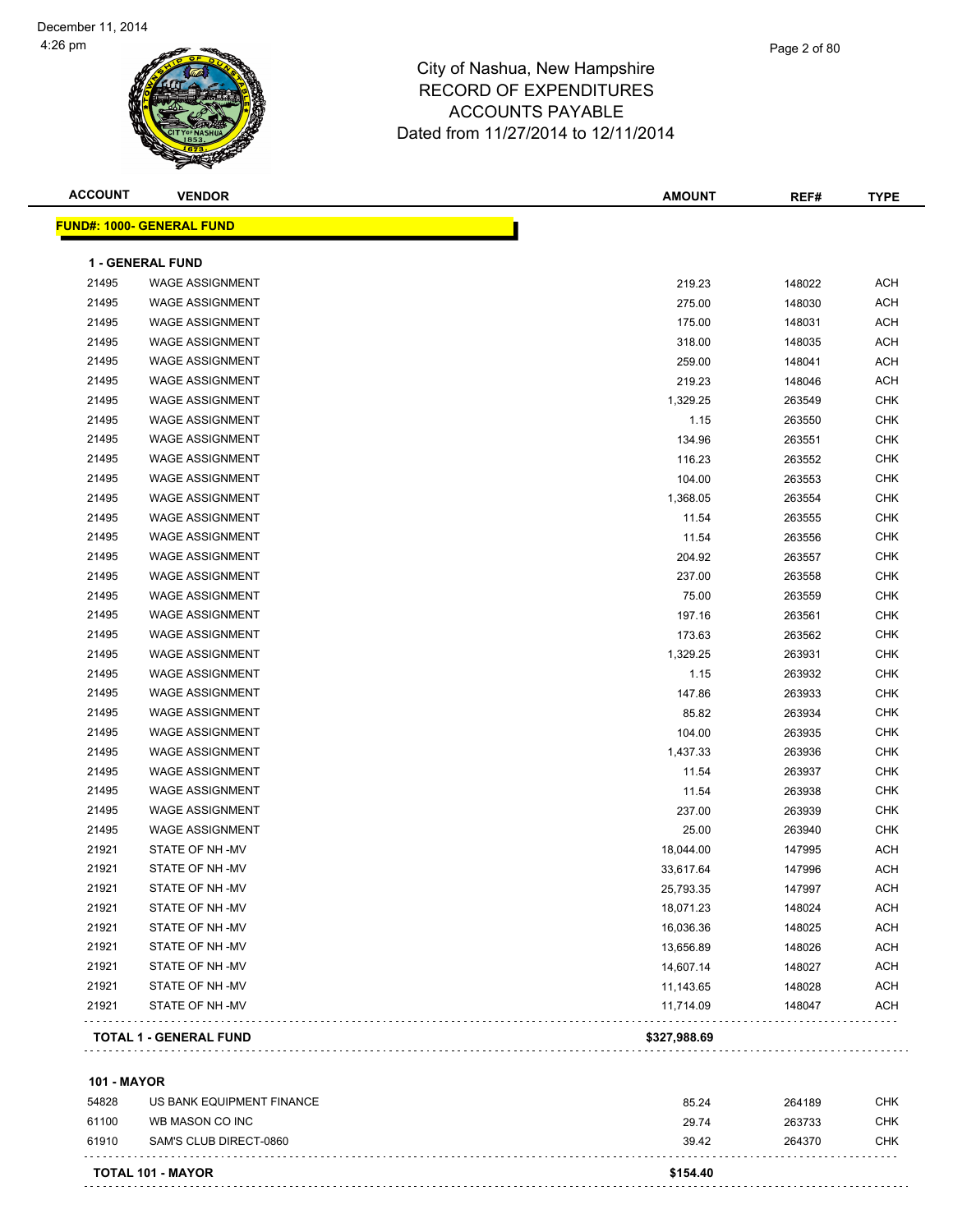|                    | <b>VENDOR</b>                                                                 |                         | <b>AMOUNT</b>   | REF#             | <b>TYPE</b>                                          |
|--------------------|-------------------------------------------------------------------------------|-------------------------|-----------------|------------------|------------------------------------------------------|
|                    | <u> FUND#: 1000- GENERAL FUND</u>                                             |                         |                 |                  |                                                      |
| <b>103 - LEGAL</b> |                                                                               |                         |                 |                  |                                                      |
| 54828              | US BANK EQUIPMENT FINANCE                                                     |                         | 125.50          | 264192           | <b>CHK</b>                                           |
| 55421              | PETTY CASH                                                                    |                         | 310.00          | 264144           | <b>CHK</b>                                           |
| 55421              | CITIZENS BANK CREDIT CARD                                                     | <b>LRP Publications</b> | 935.00          | 9201508          | <b>ACH</b>                                           |
|                    | TOTAL 103 - LEGAL                                                             |                         | \$1,370.50      |                  |                                                      |
|                    | 107 - CITY CLERK                                                              |                         |                 |                  |                                                      |
| 42508              | TREASURER STATE OF NH                                                         |                         | 760.00          | 263612           | <b>CHK</b>                                           |
| 44149              | TREASURER STATE OF NH                                                         |                         | 5,406.00        | 263612           | <b>CHK</b>                                           |
| 53435              | <b>CROSSWAY CHRISTIAN CHURCH</b>                                              |                         | 400.00          | 264247           | <b>CHK</b>                                           |
| 53435              | FIRST BAPTIST CHURCH                                                          |                         | 400.00          | 264265           | <b>CHK</b>                                           |
| 53479              | <b>BACKSTAGE LIBRARY WORKS</b>                                                |                         | 362.79          | 263580           | <b>CHK</b>                                           |
| 55200              | NH CITY & TOWN CLERKS ASSOC                                                   |                         | 20.00           | 264170           | <b>CHK</b>                                           |
| 55307              | <b>PAUL BERGERON</b>                                                          |                         | 518.47          | 264130           | <b>CHK</b>                                           |
| 55307              | <b>PATRICIA PIECUCH</b>                                                       |                         | 229.82          | 264146           | <b>CHK</b>                                           |
| 55400              | PAUL BERGERON                                                                 |                         | 366.62          | 264130           | <b>CHK</b>                                           |
| 55400              | PATRICIA PIECUCH                                                              |                         | 304.97          | 264146           | <b>CHK</b>                                           |
| 55607              | <b>BACKSTAGE LIBRARY WORKS</b>                                                |                         | 47.25           | 263580           | <b>CHK</b>                                           |
| 61807              | <b>WEST PAYMENT CENTER</b>                                                    |                         | 40.25           | 264402           | <b>CHK</b>                                           |
|                    |                                                                               |                         |                 |                  |                                                      |
|                    | <b>TOTAL 107 - CITY CLERK</b>                                                 |                         | \$8,856.17      |                  |                                                      |
| 56200              | <b>109 - CIVIC &amp; COMMUNITY ACTIVITIES</b><br>EDUCATIONAL OUTFITTERS OF NH |                         | 43.50           | 263649           |                                                      |
| 56200              | NASHUA WALLPAPER & PAINT CO                                                   |                         | 253.31          | 264338           |                                                      |
| 56214              | HUMANE SOCIETY FOR GREATER                                                    |                         | 8,256.75        | 263667           |                                                      |
|                    | TOTAL 109 - CIVIC & COMMUNITY ACTIVITIES                                      |                         | \$8,553.56      |                  | <b>CHK</b><br><b>CHK</b><br><b>CHK</b>               |
|                    |                                                                               |                         |                 |                  |                                                      |
| 61100              | <b>111 - HUMAN RESOURCES</b><br>WB MASON CO INC                               |                         | 199.71          | 264401           | <b>CHK</b>                                           |
|                    | <b>TOTAL 111 - HUMAN RESOURCES</b>                                            |                         | \$199.71        |                  |                                                      |
| 113 - BENEFITS     |                                                                               |                         |                 |                  |                                                      |
| 59580              | STATE OF NH UC                                                                |                         | 15,251.26       | 263720           | CHK                                                  |
|                    | TOTAL 113 - BENEFITS                                                          |                         | \$15,251.26     |                  |                                                      |
|                    | <b>120 - TELECOMMUNICATIONS</b>                                               |                         |                 |                  |                                                      |
| 55109              | <b>FAIRPOINT COMMUNICATIONS</b>                                               |                         |                 | 263583           | <b>CHK</b>                                           |
| 55109              |                                                                               |                         | 2,285.39        | 263704           |                                                      |
| 55109              | PACIFIC TELEMANAGEMENT SERVICE                                                |                         | 75.00           |                  |                                                      |
| 55109              | <b>SUSAN LOVERING</b>                                                         |                         | 33.00           | 264138           |                                                      |
| 55109              | <b>FAIRPOINT COMMUNICATIONS</b><br>LANGUAGE LINE SERVICES                     |                         | 74.99<br>119.83 | 264158<br>264303 | <b>CHK</b><br><b>CHK</b><br><b>CHK</b><br><b>CHK</b> |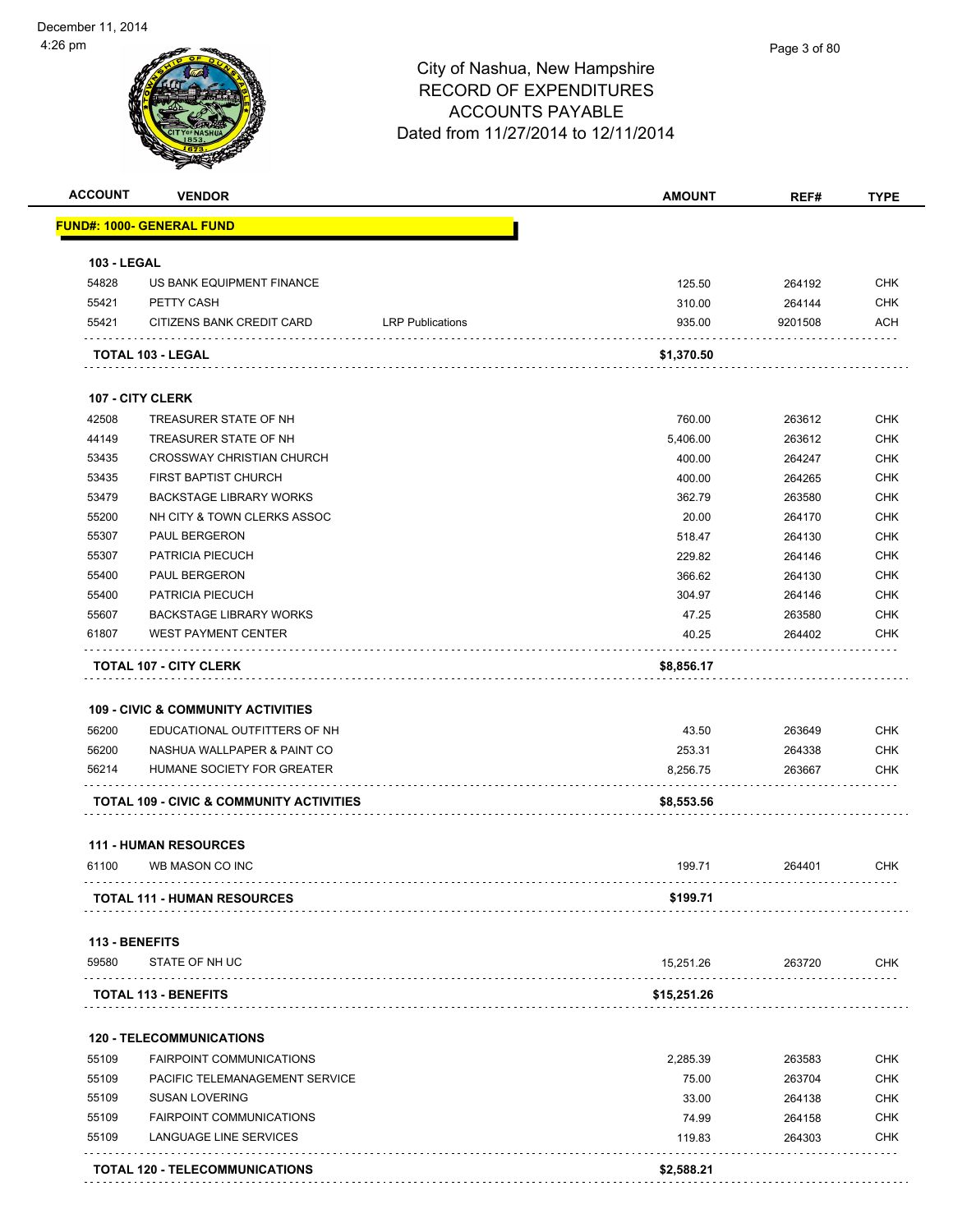| <b>ACCOUNT</b> | <b>VENDOR</b>                                                |                                | <b>AMOUNT</b> | REF#    | <b>TYPE</b> |
|----------------|--------------------------------------------------------------|--------------------------------|---------------|---------|-------------|
|                | <u> FUND#: 1000- GENERAL FUND</u>                            |                                |               |         |             |
|                | <b>122 - INFORMATION TECHNOLOGY</b>                          |                                |               |         |             |
| 54400          | <b>CDW GOVERNMENT</b>                                        |                                | 1,215.16      | 263635  | <b>CHK</b>  |
| 54407          | CITIZENS BANK CREDIT CARD                                    | CTO*CITRIX ONLINE.COM          | 55.00         | 9201508 | <b>ACH</b>  |
| 54407          | CITIZENS BANK CREDIT CARD                                    | NLI*SHAREFILE                  | 109.55        | 9201508 | <b>ACH</b>  |
| 54407          | CITIZENS BANK CREDIT CARD                                    | NEOVATION.COM                  | 20.00         | 9201508 | ACH         |
| 54407          | CITIZENS BANK CREDIT CARD                                    | <b>FOREIGN EXCHANGE FEE</b>    | 1.50          | 9201508 | ACH         |
| 54407          | CITIZENS BANK CREDIT CARD                                    | EVERNOTE.COM                   | 5.00          | 9201508 | <b>ACH</b>  |
| 55118          | VERIZON WIRELESS-985557535                                   |                                | 40.01         | 264195  | <b>CHK</b>  |
| 55400          | CITIZENS BANK CREDIT CARD                                    | S.I.M.                         | 535.00        | 9201508 | <b>ACH</b>  |
| 71221          | CITIZENS BANK CREDIT CARD                                    | <b>B&amp;H PHOTO</b>           | 109.99        | 9201508 | ACH         |
| 71228          | CITIZENS BANK CREDIT CARD                                    | SURVEYMONKEY.COM               | 300.00        | 9201508 | ACH         |
|                | <b>TOTAL 122 - INFORMATION TECHNOLOGY</b>                    |                                | \$2,391.21    |         |             |
|                |                                                              |                                |               |         |             |
| 42200          | <b>126 - FINANCIAL SERVICES</b><br><b>JENNIFER CHRISEMER</b> |                                | 20.00         | 263676  | <b>CHK</b>  |
| 42200          | <b>JENNY DOAN</b>                                            |                                | 515.00        | 263677  | <b>CHK</b>  |
| 42200          | <b>JONATHAN DEMERS</b>                                       |                                | 442.00        | 263679  | <b>CHK</b>  |
| 42200          | <b>MICHAEL MILANI</b>                                        |                                | 115.00        | 263693  | <b>CHK</b>  |
| 42200          | YVONNE NGUYEN                                                |                                | 154.00        | 263696  | CHK         |
| 42200          | RAUL CALERO                                                  |                                | 75.00         | 263711  | CHK         |
| 42200          | <b>THOMAS CHENG</b>                                          |                                | 57.00         | 263724  | <b>CHK</b>  |
| 42200          | JONATHAN R TAKAHASHI                                         |                                | 151.20        | 264299  | <b>CHK</b>  |
| 42200          | <b>MANISH PATEL</b>                                          |                                | 91.00         | 264312  | <b>CHK</b>  |
| 42200          | <b>KEVIN MCGRADE</b>                                         |                                | 129.80        | 264319  | <b>CHK</b>  |
| 42200          | PATRICIA ZAMBRI                                              |                                | 20.00         | 264350  | <b>CHK</b>  |
| 42200          | <b>WINCO IDENTIFICATIONS</b>                                 |                                | 117.20        | 264406  | <b>CHK</b>  |
| 53467          | <b>MAILINGS UNLIMITED</b>                                    |                                | 6,804.90      | 263686  | <b>CHK</b>  |
| 54828          | US BANK EQUIPMENT FINANCE                                    |                                | 28.14         | 264190  | <b>CHK</b>  |
| 55400          | CITIZENS BANK CREDIT CARD                                    | Aria Resort & Casino           | 810.88        | 9201508 | ACH         |
| 55421          | CITIZENS BANK CREDIT CARD                                    | New Hampshire Municipal Associ | 95.00         | 9201508 | ACH         |
| 55607          | MAILINGS UNLIMITED - MVR                                     |                                | 1,140.00      | 148023  | <b>ACH</b>  |
| 55607          | US POSTAL SERVICES                                           |                                | 200.00        | 263577  | CHK         |
| 55607          | <b>MAILINGS UNLIMITED</b>                                    |                                | (25.29)       | 263686  | <b>CHK</b>  |
| 61100          | WB MASON CO INC                                              |                                | 67.48         | 263733  | <b>CHK</b>  |
| 61100          | WB MASON CO INC                                              |                                | 362.62        | 264401  | <b>CHK</b>  |
| 61830          | CITIZENS BANK CREDIT CARD                                    | Wall Street Journal            | 113.75        | 9201508 | <b>ACH</b>  |
|                |                                                              |                                | \$11,484.68   |         |             |

**129 - CITY BUILDINGS**

| 54100 | <b>PSNH</b>                    | 2.145.57 | 264176 | <b>CHK</b> |
|-------|--------------------------------|----------|--------|------------|
| 54114 | LIBERTY UTILITIES - NH         | 185.99   | 263587 | <b>CHK</b> |
| 54114 | LIBERTY UTILITIES - NH         | 422.01   | 264164 | <b>CHK</b> |
| 54141 | PENNICHUCK WATER WORKS INC     | 1.143.35 | 263605 | <b>CHK</b> |
| 54280 | METRO GROUP INC                | 980.00   | 263689 | <b>CHK</b> |
| 54487 | NASHUA OUTDOOR POWER EQUIPMENT | 42.84    | 264337 | <b>CHK</b> |
| 61499 | CENTRAL PAPER PRODUCTS CO      | 142.50   | 264229 | <b>CHK</b> |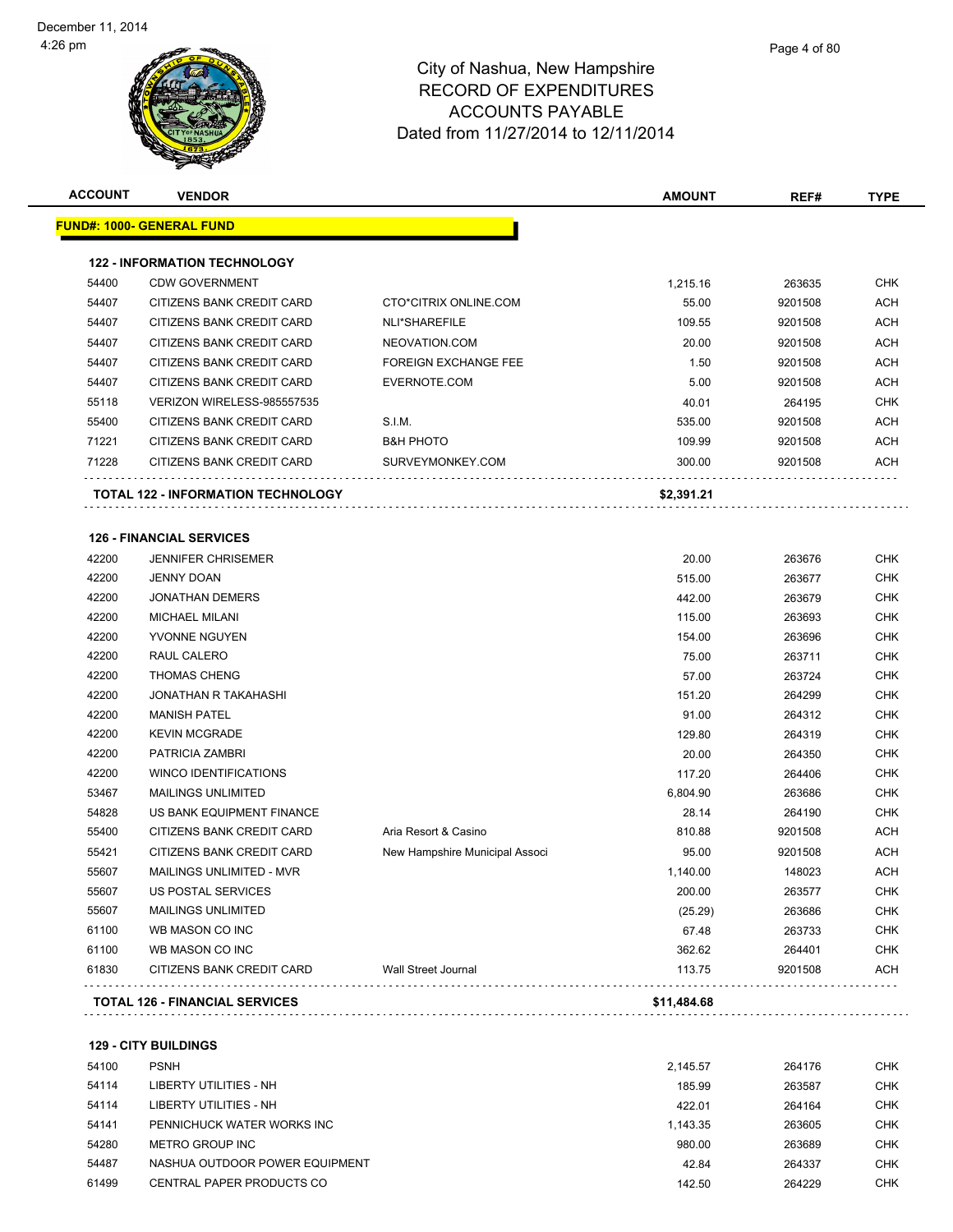|                                                             | <b>VENDOR</b>                                                          | <b>AMOUNT</b>       | REF#   | <b>TYPE</b>                                                                                                                                                                 |
|-------------------------------------------------------------|------------------------------------------------------------------------|---------------------|--------|-----------------------------------------------------------------------------------------------------------------------------------------------------------------------------|
|                                                             | <u> FUND#: 1000- GENERAL FUND</u>                                      |                     |        |                                                                                                                                                                             |
|                                                             | <b>129 - CITY BUILDINGS</b>                                            |                     |        |                                                                                                                                                                             |
| 71999                                                       | HILLYARD/MANCHESTER                                                    | 20.99               | 263663 | <b>CHK</b>                                                                                                                                                                  |
| 71999                                                       | HOME DEPOT CREDIT SERVICE 3065                                         | 259.00              | 263665 | <b>CHK</b>                                                                                                                                                                  |
|                                                             | <b>TOTAL 129 - CITY BUILDINGS</b>                                      | \$5,342.25          |        |                                                                                                                                                                             |
|                                                             | <b>130 - PURCHASING</b>                                                |                     |        |                                                                                                                                                                             |
| 55500                                                       | <b>SHRM CORPORATION</b>                                                | 418.00              | 263608 | <b>CHK</b>                                                                                                                                                                  |
| 55500                                                       | THE TELEGRAPH                                                          | 4,142.57            | 264181 | <b>CHK</b>                                                                                                                                                                  |
| 55500                                                       | UNION LEADER CORP -- 19828                                             | 1,260.38            | 264184 | <b>CHK</b>                                                                                                                                                                  |
| 61242                                                       | WB MASON CO INC                                                        | 739.00              | 264401 | <b>CHK</b>                                                                                                                                                                  |
|                                                             | <b>TOTAL 130 - PURCHASING</b>                                          | \$6,559.95          |        |                                                                                                                                                                             |
|                                                             | 132 - ASSESSING                                                        |                     |        |                                                                                                                                                                             |
| 55200                                                       | <b>NNEREN</b>                                                          | 54.00               | 263700 | <b>CHK</b>                                                                                                                                                                  |
| 55200                                                       | <b>NRAAO</b>                                                           | 60.00               | 264173 | <b>CHK</b>                                                                                                                                                                  |
| 55307                                                       | ANDREW G LEMAY                                                         | 19.60               | 263571 | <b>CHK</b>                                                                                                                                                                  |
| 55307                                                       | <b>GREG TURGISS</b>                                                    | 80.08               | 263576 | <b>CHK</b>                                                                                                                                                                  |
| 55307                                                       | <b>GARY TURGISS</b>                                                    | 120.40              | 263728 | <b>CHK</b>                                                                                                                                                                  |
|                                                             |                                                                        |                     |        |                                                                                                                                                                             |
| 55307                                                       | DOUGLAS DAME                                                           | 35.52               | 264133 | <b>CHK</b>                                                                                                                                                                  |
|                                                             | <b>TOTAL 132 - ASSESSING</b>                                           | \$369.60            |        |                                                                                                                                                                             |
|                                                             | <b>142 - WOODLAWN CEMETERY</b>                                         |                     |        |                                                                                                                                                                             |
| 54100                                                       | <b>PSNH</b>                                                            | 250.44              | 264176 |                                                                                                                                                                             |
| 54107                                                       | MCLAUGHLIN OIL CO                                                      | 994.63              | 264320 |                                                                                                                                                                             |
| 54114                                                       | LIBERTY UTILITIES - NH                                                 | 62.85               | 264161 |                                                                                                                                                                             |
| 61300                                                       | DENNIS K BURKE INC                                                     | 526.95              | 264252 |                                                                                                                                                                             |
|                                                             | NEW ENGLAND PAPER & SUPPLY                                             | 29.05               | 264339 |                                                                                                                                                                             |
| 61428<br>61709                                              | <b>STILL'S POWER EQUIPMENT</b><br><b>TOTAL 142 - WOODLAWN CEMETERY</b> | 77.15<br>\$1,941.07 | 264385 |                                                                                                                                                                             |
|                                                             |                                                                        |                     |        |                                                                                                                                                                             |
|                                                             | <b>144 - EDGEWOOD CEMETERY</b>                                         |                     |        |                                                                                                                                                                             |
|                                                             | <b>PSNH</b>                                                            | 98.90               | 264176 |                                                                                                                                                                             |
|                                                             | NASHUA OUTDOOR POWER EQUIPMENT                                         | 23.98               | 263695 |                                                                                                                                                                             |
|                                                             | NASHUA OUTDOOR POWER EQUIPMENT                                         | 132.19              | 264337 |                                                                                                                                                                             |
|                                                             | MAFFEES GARAGE INC                                                     | 45.00               | 264310 |                                                                                                                                                                             |
|                                                             | UVM ENTOMOLOGY RESEARCH LAB                                            | 67.00               | 264193 |                                                                                                                                                                             |
|                                                             | DENNIS K BURKE INC                                                     | 659.94              | 264252 |                                                                                                                                                                             |
| 54100<br>54487<br>54487<br>54600<br>55400<br>61300<br>61830 | TREASURER STATE OF NH                                                  | 28.00               | 264183 | <b>CHK</b><br><b>CHK</b><br><b>CHK</b><br><b>CHK</b><br><b>CHK</b><br><b>CHK</b><br>CHK<br><b>CHK</b><br><b>CHK</b><br><b>CHK</b><br><b>CHK</b><br><b>CHK</b><br><b>CHK</b> |

| 44184 | NASHUA POLICE DEPARTMENT | 4.99     | 264142 | <b>CHK</b> |
|-------|--------------------------|----------|--------|------------|
| 52809 | MICHAEL FAUTEUX          | 250.00   | 264135 | <b>CHK</b> |
| 53135 | WARREN D FITZGERALD PHD  | 1.350.00 | 263732 | <b>CHK</b> |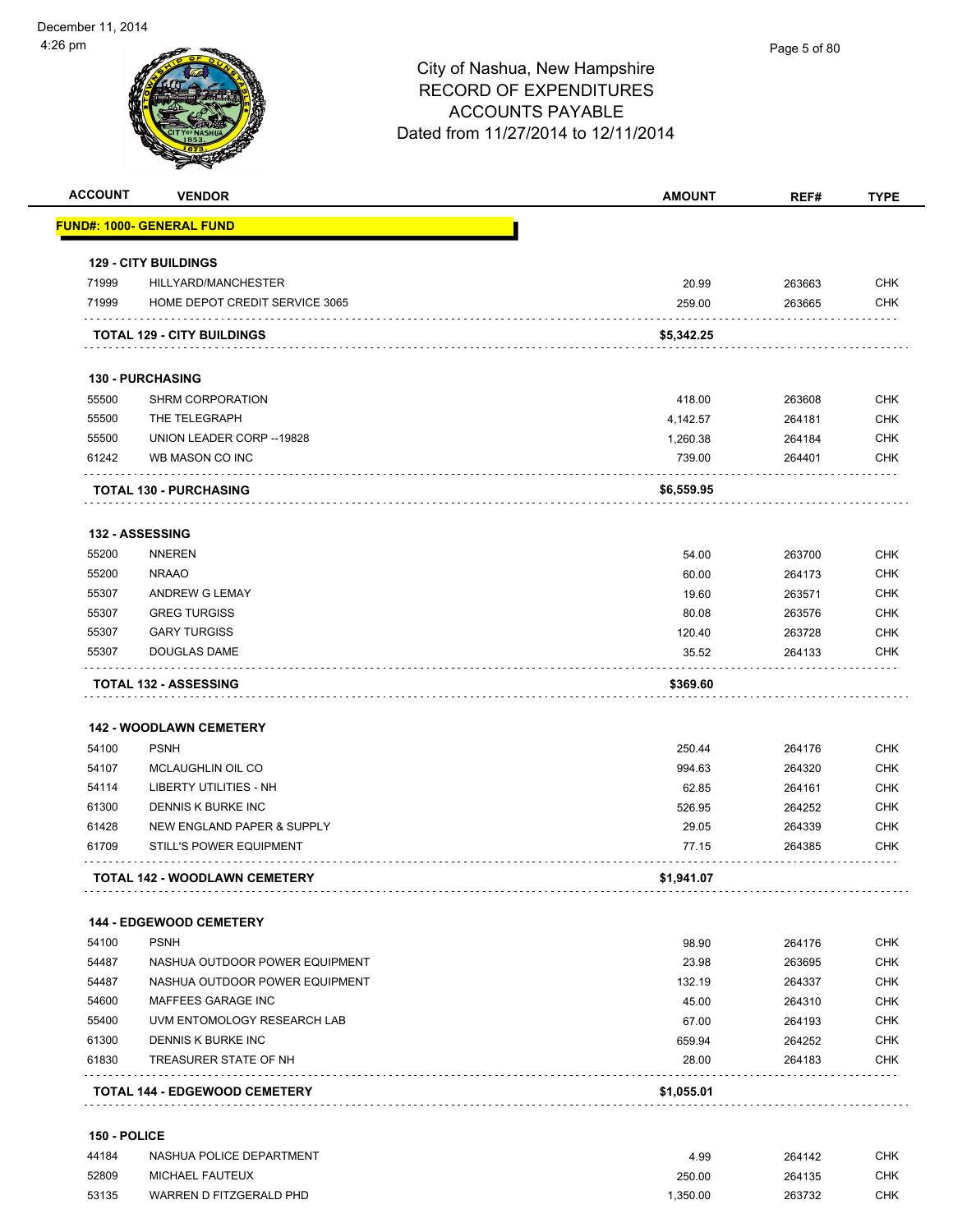| <b>ACCOUNT</b> | <b>VENDOR</b>                    |                      | <b>AMOUNT</b> | REF#    | <b>TYPE</b> |
|----------------|----------------------------------|----------------------|---------------|---------|-------------|
|                | <b>FUND#: 1000- GENERAL FUND</b> |                      |               |         |             |
|                |                                  |                      |               |         |             |
| 150 - POLICE   |                                  |                      |               |         |             |
| 53135          | ST JOSEPHS BUSINESS & HEALTH     |                      | 1,794.80      | 264379  | <b>CHK</b>  |
| 53149          | ANIMAL HOSPITAL OF NASHUA INC    |                      | 567.81        | 264207  | <b>CHK</b>  |
| 54100          | <b>PSNH</b>                      |                      | 334.46        | 263606  | <b>CHK</b>  |
| 54100          | <b>PSNH</b>                      |                      | 171.81        | 264176  | <b>CHK</b>  |
| 54100          | PSNH-LARGE POWER                 |                      | 9,466.33      | 264177  | <b>CHK</b>  |
| 54114          | LIBERTY UTILITIES - NH           |                      | 845.77        | 263590  | <b>CHK</b>  |
| 54114          | LIBERTY UTILITIES - NH           |                      | 48.67         | 263599  | CHK         |
| 54114          | LIBERTY UTILITIES - NH           |                      | 17.15         | 263601  | <b>CHK</b>  |
| 54114          | <b>LIBERTY UTILITIES - NH</b>    |                      | 42.56         | 264168  | <b>CHK</b>  |
| 54141          | PENNICHUCK WATER WORKS INC       |                      | 561.54        | 264175  | <b>CHK</b>  |
| 54243          | J LAWRENCE HALL INC              |                      | 277.50        | 264290  | <b>CHK</b>  |
| 54280          | DOOR CONTROL INC                 |                      | 3,289.00      | 263646  | <b>CHK</b>  |
| 54280          | <b>METRO GROUP INC</b>           |                      | 201.00        | 263689  | <b>CHK</b>  |
| 54280          | <b>ACTION TARGET INC</b>         |                      | 880.40        | 264199  | <b>CHK</b>  |
| 54280          | FIL-TEK INC                      |                      | 2,303.70      | 264263  | <b>CHK</b>  |
| 54280          | HOME DEPOT CREDIT SERVICE 3073   |                      | 13.92         | 264282  | <b>CHK</b>  |
| 54280          | <b>METRO GROUP INC</b>           |                      | 201.00        | 264324  | <b>CHK</b>  |
| 54280          | NASHUA WALLPAPER & PAINT CO      |                      | 94.50         | 264338  | CHK         |
| 54280          | NORMAN E DAY INC                 |                      | 975.11        | 264342  | <b>CHK</b>  |
| 54407          | LEXISNEXIS A DIV REED ELSEVIER   |                      | 149.00        | 263683  | <b>CHK</b>  |
| 54407          | <b>BMC SOFTWARE INC</b>          |                      | 1,030.00      | 264219  | <b>CHK</b>  |
| 54407          | CITIZENS BANK CREDIT CARD        | WWW.Cleverbridge.Net | 426.70        | 9201508 | <b>ACH</b>  |
| 54407          | CITIZENS BANK CREDIT CARD        | Foreign exchange fee | 11.95         | 9201508 | <b>ACH</b>  |
| 54487          | TREASURER STATE OF NH            |                      | 30.00         | 264182  | <b>CHK</b>  |
| 54600          | MACMULKIN CHEVROLET INC          |                      | 98.00         | 263685  | <b>CHK</b>  |
| 54600          | SULLIVAN TIRE COMPANY            |                      | 42.00         | 263723  | <b>CHK</b>  |
| 54600          | WHELEN ENGINEERING CO, INC       |                      | 110.00        | 264404  | <b>CHK</b>  |
| 54849          | <b>FAIRPOINT COMMUNICATIONS</b>  |                      | 34.91         | 263583  | <b>CHK</b>  |
| 54849          | PETER CINFO                      |                      | 45.96         | 264131  | <b>CHK</b>  |
| 54849          | <b>JOSHUA ST ONGE</b>            |                      | 45.96         | 264153  | <b>CHK</b>  |
| 54849          | COMCAST CABLE COMMUNICATIONS I   |                      | 232.85        | 264157  | <b>CHK</b>  |
| 55200          | TREASURER STATE OF NH            |                      | 75.00         | 263613  | <b>CHK</b>  |
| 55200          | <b>BLUE BOOK</b>                 |                      | 92.95         | 264218  | <b>CHK</b>  |
| 55307          | NICHOLAS JOWDERS                 |                      | 24.64         | 263568  | <b>CHK</b>  |
| 55307          | <b>WILLIAM HAMILTON</b>          |                      | 44.80         | 264137  | <b>CHK</b>  |
| 55307          | <b>JASON REINOLD</b>             |                      | 44.80         | 264150  | <b>CHK</b>  |
| 55400          | <b>SCOTT HUDON</b>               |                      | 350.00        | 263567  | <b>CHK</b>  |
| 55400          | <b>ANDREW KARLIS</b>             |                      | 350.00        | 263569  | <b>CHK</b>  |
| 55400          | CITY OF LOWELL                   |                      | 297.00        | 263602  | CHK         |
| 55400          | DAWN REEBY                       |                      | 10.00         | 264149  | CHK         |
| 55421          | CITIZENS BANK CREDIT CARD        | Royal Plaza Inc.     | 110.58        | 9201508 | ACH         |
| 55600          | <b>ACCURATE PRINTING</b>         |                      | 690.00        | 263618  | <b>CHK</b>  |
| 55607          | UNITED PARCEL SERVICE            |                      | 39.22         | 264185  | <b>CHK</b>  |
| 55699          | NASHUA POLICE DEPARTMENT         |                      | 12.00         | 264142  | CHK         |
| 55699          | CANAL ART & FRAMING              |                      | 137.00        | 264227  | <b>CHK</b>  |
| 55699          | NASHUA MILLYARD ASSOC INC        |                      | 703.46        | 264336  | <b>CHK</b>  |
| 61100          | WB MASON CO INC                  |                      | 2,451.37      | 263733  | <b>CHK</b>  |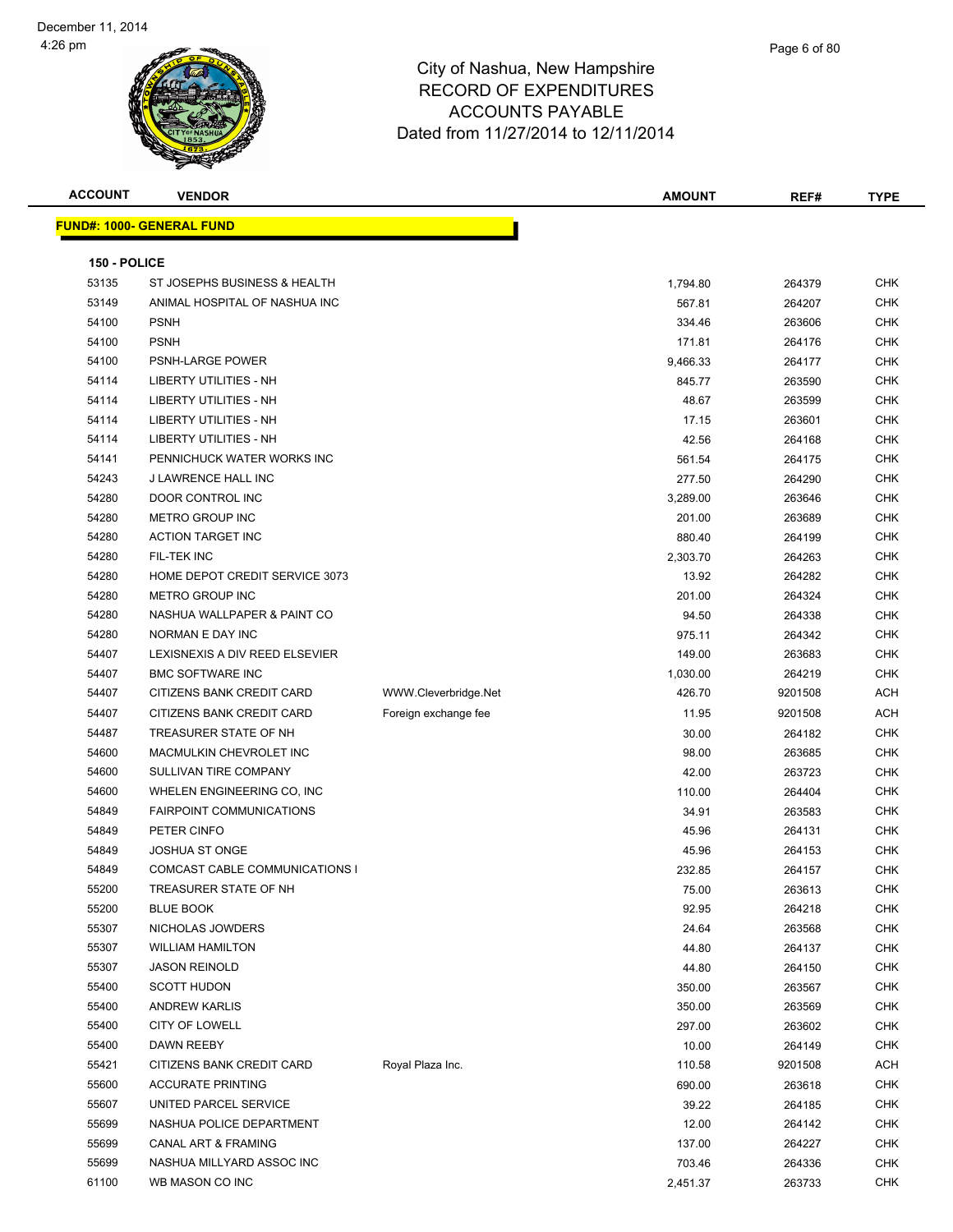

| <b>ACCOUNT</b> | <b>VENDOR</b>                     |          | <b>AMOUNT</b> | REF#    | <b>TYPE</b> |
|----------------|-----------------------------------|----------|---------------|---------|-------------|
|                | <u> FUND#: 1000- GENERAL FUND</u> |          |               |         |             |
| 150 - POLICE   |                                   |          |               |         |             |
| 61107          | <b>BEN'S UNIFORMS</b>             |          | 1,019.99      | 263627  | <b>CHK</b>  |
| 61107          | <b>BEN'S UNIFORMS</b>             |          | 1,591.00      | 264214  | <b>CHK</b>  |
| 61110          | ATLANTIC TACTICAL INC             |          | 64.30         | 263623  | <b>CHK</b>  |
| 61110          | <b>BEN'S UNIFORMS</b>             |          | 607.91        | 263627  | <b>CHK</b>  |
| 61110          | <b>BEN'S UNIFORMS</b>             |          | 45.00         | 264214  | <b>CHK</b>  |
| 61121          | ATLANTIC TACTICAL INC             |          | 99.20         | 264209  | <b>CHK</b>  |
| 61300          | <b>WEX BANK</b>                   |          | 678.48        | 264403  | <b>CHK</b>  |
| 61428          | <b>CENTRAL PAPER PRODUCTS CO</b>  |          | 143.05        | 264229  | <b>CHK</b>  |
| 61428          | THE DURKIN CO INC                 |          | 251.79        | 264256  | <b>CHK</b>  |
| 61428          | LOWE'S - 3502                     |          | 550.05        | 264306  | <b>CHK</b>  |
| 61650          | WB MASON CO INC                   |          | 456.66        | 263733  | <b>CHK</b>  |
| 61705          | MAYNARD & LESIEUR INC             |          | 1,726.64      | 263687  | <b>CHK</b>  |
| 61799          | <b>BELLETETES INC</b>             |          | 8.76          | 263626  | <b>CHK</b>  |
| 61799          | <b>BEST FORD</b>                  |          | 1,301.57      | 263629  | <b>CHK</b>  |
| 61799          | <b>CARPARTS OF NASHUA</b>         |          | (69.95)       | 263632  | <b>CHK</b>  |
| 61799          | MACMULKIN CHEVROLET INC           |          | 25.06         | 263685  | <b>CHK</b>  |
| 61799          | NORTHERN FOREIGN CAR PARTS INC    |          | 236.77        | 263701  | <b>CHK</b>  |
| 61799          | NYTECH SUPPLY CO                  |          | 282.13        | 263702  | <b>CHK</b>  |
| 61799          | <b>QUIRK GM PARTS DEPOT</b>       |          | 320.28        | 263709  | <b>CHK</b>  |
| 61799          | <b>CARPARTS OF NASHUA</b>         |          | 330.03        | 264228  | <b>CHK</b>  |
| 61799          | FISHER AUTO PARTS INC             |          | 62.59         | 264266  | <b>CHK</b>  |
| 61799          | MACMULKIN CHEVROLET INC           |          | 34.85         | 264309  | <b>CHK</b>  |
| 61799          | MHQ MUNICIPAL VEHICLES            |          | 209.83        | 264325  | <b>CHK</b>  |
| 61799          | NORTHERN FOREIGN CAR PARTS INC    |          | 669.59        | 264344  | <b>CHK</b>  |
| 61799          | <b>TOWERS MOTOR PARTS CORP</b>    |          | 57.18         | 264389  | <b>CHK</b>  |
| 61799          | CITIZENS BANK CREDIT CARD         | Best Buy | 105.98        | 9201508 | ACH         |
| 61799          | CITIZENS BANK CREDIT CARD         | Best Buy | 105.98        | 9201508 | <b>ACH</b>  |
| 61807          | <b>WEST PAYMENT CENTER</b>        |          | 440.00        | 264402  | <b>CHK</b>  |
| 61907          | SAM'S CLUB DIRECT-0860            |          | 261.06        | 264370  | <b>CHK</b>  |
| 61910          | PETTY CASH                        |          | 165.00        | 263573  | <b>CHK</b>  |
| 71025          | SNAP ON TOOLS                     |          | 32.50         | 264378  | <b>CHK</b>  |
| 71221          | <b>CDW GOVERNMENT</b>             |          | 338.33        | 263635  | <b>CHK</b>  |
| 71221          | <b>GOVCONNECTION INC</b>          |          | 3,276.66      | 264274  | <b>CHK</b>  |
| 71221          | <b>HTH ENGINEERING</b>            |          | 1,034.00      | 264285  | <b>CHK</b>  |
| 71900          | <b>HTH ENGINEERING</b>            |          | 1,300.00      | 264285  | <b>CHK</b>  |

**152 - FIRE**

| 52800 | <b>WILLIAM FARRELL</b>        | 110.00   | 263650 | <b>CHK</b> |
|-------|-------------------------------|----------|--------|------------|
| 52800 | <b>GLENN W NIELSEN</b>        | 90.00    | 263699 | <b>CHK</b> |
| 52800 | <b>JULIAN REED</b>            | 100.00   | 263712 | <b>CHK</b> |
| 54100 | <b>PSNH</b>                   | 6.489.93 | 264176 | <b>CHK</b> |
| 54114 | <b>LIBERTY UTILITIES - NH</b> | 104.36   | 263586 | <b>CHK</b> |
| 54114 | LIBERTY UTILITIES - NH        | 276.15   | 263589 | <b>CHK</b> |
| 54114 | LIBERTY UTILITIES - NH        | 244.79   | 263591 | <b>CHK</b> |
| 54114 | LIBERTY UTILITIES - NH        | 107.06   | 263592 | <b>CHK</b> |
| 54114 | LIBERTY UTILITIES - NH        | 124.65   | 263600 | <b>CHK</b> |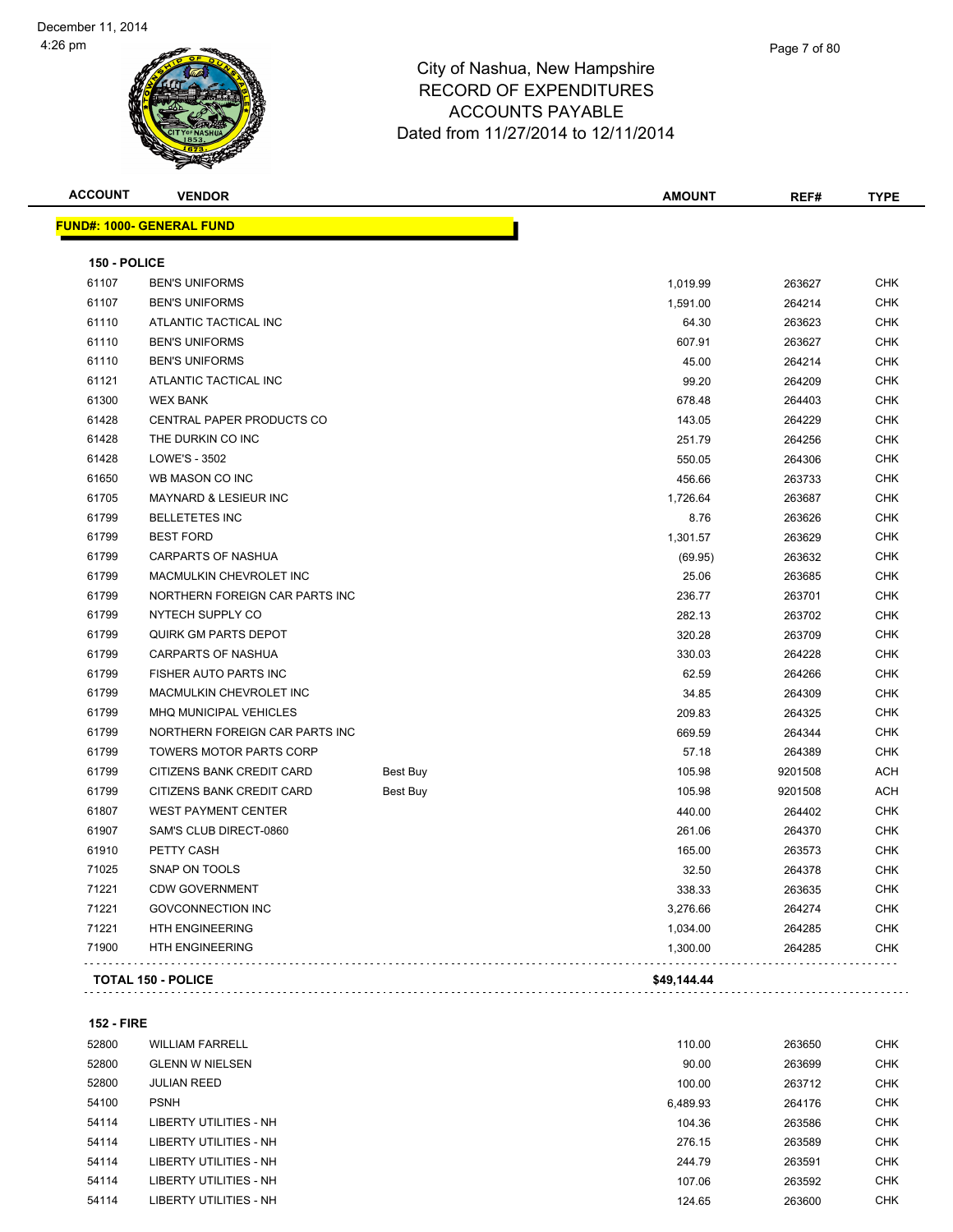| <b>ACCOUNT</b>    | <b>VENDOR</b>                                         | AMOUNT      | REF#   | TYPE       |
|-------------------|-------------------------------------------------------|-------------|--------|------------|
|                   | <b>FUND#: 1000- GENERAL FUND</b>                      |             |        |            |
|                   |                                                       |             |        |            |
| <b>152 - FIRE</b> |                                                       |             |        |            |
| 54114             | LIBERTY UTILITIES - NH                                | 361.13      | 264159 | <b>CHK</b> |
| 54114<br>54141    | LIBERTY UTILITIES - NH<br>PENNICHUCK WATER WORKS INC  | 326.72      | 264166 | <b>CHK</b> |
|                   |                                                       | 1,051.37    | 263605 | <b>CHK</b> |
| 54141             | PENNICHUCK WATER WORKS INC<br><b>JP PEST SERVICES</b> | 274.17      | 264175 | <b>CHK</b> |
| 54228             |                                                       | 178.00      | 263673 | <b>CHK</b> |
| 54243             | AE MECHANICAL INC                                     | 5,298.75    | 263619 | CHK        |
| 54280             | <b>BELLETETES INC</b>                                 | 20.65       | 263626 | CHK        |
| 54280             | <b>GRANITE CITY ELECTRIC SUPPLY</b>                   | 707.60      | 264276 | CHK        |
| 54280             | WIND RIVER ENVIROMENTAL LLC                           | 298.50      | 264407 | <b>CHK</b> |
| 54600             | R WHITE EQUIPMENT CENTER INC                          | 58.65       | 264362 | <b>CHK</b> |
| 54600             | SANEL AUTO PARTS CO                                   | 116.79      | 264371 | <b>CHK</b> |
| 54600             | YANKEE TRUCK LLC                                      | 50.00       | 264409 | <b>CHK</b> |
| 54828             | US BANK EQUIPMENT FINANCE                             | 223.26      | 264188 | <b>CHK</b> |
| 55200             | NH FIRE PREVENTION SOCIETY                            | 36.00       | 264171 | <b>CHK</b> |
| 55699             | TRUE BLUE CLEANERS                                    | 64.52       | 263726 | CHK        |
| 55699             | <b>TRUE BLUE CLEANERS</b>                             | 96.72       | 263727 | <b>CHK</b> |
| 55699             | <b>TRUE BLUE CLEANERS</b>                             | 98.02       | 264392 | <b>CHK</b> |
| 55699             | TRUE BLUE CLEANERS                                    | 105.56      | 264393 | CHK        |
| 61110             | BERGERON PROTECTIVE CLOTHING                          | 265.85      | 263628 | CHK        |
| 61110             | BERGERON PROTECTIVE CLOTHING                          | 17,084.78   | 264215 | <b>CHK</b> |
| 61156             | BERGERON PROTECTIVE CLOTHING                          | 352.00      | 263628 | CHK        |
| 61307             | YANKEE TRUCK LLC                                      | 75.18       | 264409 | <b>CHK</b> |
| 61428             | NEW ENGLAND PAPER & SUPPLY                            | 403.32      | 264339 | <b>CHK</b> |
| 61699             | <b>GRANITE CITY ELECTRIC SUPPLY</b>                   | 108.34      | 263658 | <b>CHK</b> |
| 61699             | POWER & TELEPHONE SUPPLY CO                           | 232.50      | 264358 | <b>CHK</b> |
| 61705             | <b>MAYNARD &amp; LESIEUR INC</b>                      | 906.00      | 264317 | CHK        |
| 61799             | <b>FLEETPRIDE INC</b>                                 | 390.46      | 263652 | <b>CHK</b> |
| 61799             | <b>BELLETETES INC</b>                                 | 12.07       | 264213 | CHK        |
| 61799             | CHELMSFORD AUTO ELECTRIC                              | 279.00      | 264231 | CHK        |
| 61799             | CHROMATE INDUSTRIAL CORP                              | 359.06      | 264233 | <b>CHK</b> |
| 61799             | <b>GREENFIELD INDUSTRIES INC</b>                      | 75.00       | 264279 | CHK        |
| 61799             | JACK YOUNG CO INC                                     | 176.95      | 264292 | <b>CHK</b> |
| 61799             | NASHUA OUTDOOR POWER EQUIPMENT                        | 3.41        | 264337 | <b>CHK</b> |
| 61799             | SANEL AUTO PARTS CO                                   | 52.72       | 264371 | <b>CHK</b> |
| 71025             | HOME DEPOT CREDIT SERVICE 3065                        | 39.88       | 263665 | <b>CHK</b> |
| 71400             | FIRE TECH & SAFETY OF NEW ENGL                        | 264.00      | 264264 | <b>CHK</b> |
| 71432             | INDUSTRIAL PROTECTION SERVICES                        | 2,274.30    | 263668 | <b>CHK</b> |
| 71432             | BMH AND SON CONSTRUCTION                              | 27,000.00   | 264220 | <b>CHK</b> |
| 71999             | BMH AND SON CONSTRUCTION                              | 14,760.00   | 264220 | <b>CHK</b> |
|                   | <b>TOTAL 152 - FIRE</b>                               | \$82,128.17 |        |            |
|                   |                                                       |             |        |            |

#### **153 - BUILDING INSPECTION**

| 55118 | VERIZON WIRELESS-642044677 | 80.02  | 263615 | снк        |
|-------|----------------------------|--------|--------|------------|
| 55307 | <b>WILLIAM CONDRA</b>      | 280.00 | 263564 | снк        |
| 55307 | TIMOTHY DUPONT             | 376.32 | 263566 | <b>CHK</b> |
| 55307 | <b>JEFFREY RICHARD</b>     | 339.92 | 263574 | снк        |
| 55307 | <b>RUSS MARCUM</b>         | 196.39 | 264139 | снк        |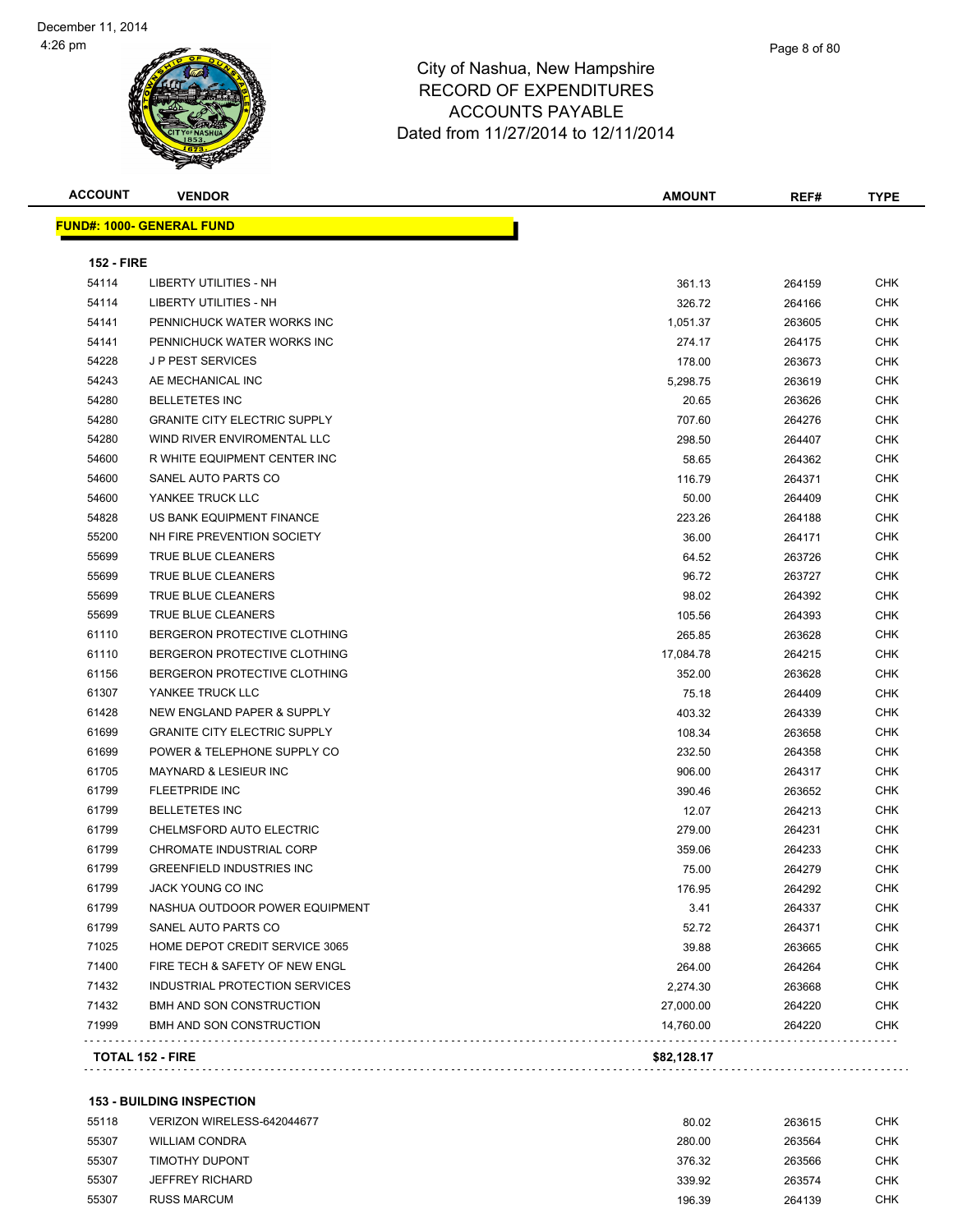

|                |                                                            |                             | <b>AMOUNT</b>    | REF#             | <b>TYPE</b>                                                                                                                                                                                      |
|----------------|------------------------------------------------------------|-----------------------------|------------------|------------------|--------------------------------------------------------------------------------------------------------------------------------------------------------------------------------------------------|
|                | <u> FUND#: 1000- GENERAL FUND</u>                          |                             |                  |                  |                                                                                                                                                                                                  |
|                | <b>153 - BUILDING INSPECTION</b>                           |                             |                  |                  |                                                                                                                                                                                                  |
| 55307          | <b>MARK COLLINS</b>                                        |                             | 119.84           | 264239           | <b>CHK</b>                                                                                                                                                                                       |
| 55421          | <b>NHBOA</b>                                               |                             | 70.00            | 263698           | <b>CHK</b>                                                                                                                                                                                       |
|                | <b>TOTAL 153 - BUILDING INSPECTION</b>                     |                             | \$1,462.49       |                  |                                                                                                                                                                                                  |
|                | <b>155 - CODE ENFORCEMENT</b>                              |                             |                  |                  |                                                                                                                                                                                                  |
| 55307          | <b>NELSON ORTEGA</b>                                       |                             | 193.20           | 264143           | <b>CHK</b>                                                                                                                                                                                       |
| 55421          | CITIZENS BANK CREDIT CARD                                  | Crowne Plaza Chicago O'Hare | 471.21           | 9201508          | <b>ACH</b>                                                                                                                                                                                       |
| 55421          | CITIZENS BANK CREDIT CARD                                  | Crowne Plaza Chicago O'Hare | 471.21           | 9201508          | <b>ACH</b>                                                                                                                                                                                       |
|                | <b>TOTAL 155 - CODE ENFORCEMENT</b>                        |                             | \$1,135.62       |                  |                                                                                                                                                                                                  |
|                |                                                            |                             |                  |                  |                                                                                                                                                                                                  |
|                | <b>157 - CITYWIDE COMMUNICATIONS</b>                       |                             |                  |                  |                                                                                                                                                                                                  |
| 54100          | <b>PSNH</b>                                                |                             | 318.57           | 263606           | <b>CHK</b>                                                                                                                                                                                       |
| 54100          | <b>PSNH</b>                                                |                             | 296.48           | 264176           | <b>CHK</b>                                                                                                                                                                                       |
| 54435          | MOTOROLA SOLUTIONS INC                                     |                             | 5,805.00         | 263603           | <b>CHK</b>                                                                                                                                                                                       |
| 54435          | MICROWAVE NETWORKS                                         |                             | 896.50           | 264327           | <b>CHK</b>                                                                                                                                                                                       |
| 55400          | CITIZENS BANK CREDIT CARD                                  | <b>Southwest Airlines</b>   | 682.20           | 9201508          | <b>ACH</b>                                                                                                                                                                                       |
| 55400          | CITIZENS BANK CREDIT CARD                                  | <b>Southwest Airlines</b>   | 25.00            | 9201508          | <b>ACH</b>                                                                                                                                                                                       |
| 55400          | CITIZENS BANK CREDIT CARD                                  | <b>Southwest Airlines</b>   | 682.20           | 9201508          | <b>ACH</b>                                                                                                                                                                                       |
| 55400          | CITIZENS BANK CREDIT CARD                                  | <b>Southwest Airlines</b>   | 25.00            | 9201508          | <b>ACH</b>                                                                                                                                                                                       |
| 61299          | CITIZENS BANK CREDIT CARD                                  | Amazon.com                  | 43.60            | 9201508          | <b>ACH</b>                                                                                                                                                                                       |
| 61299          | CITIZENS BANK CREDIT CARD                                  | Amazon.com                  | 349.00           | 9201508          | <b>ACH</b>                                                                                                                                                                                       |
|                | <b>CARPARTS OF NASHUA</b>                                  |                             | 34.90            | 264228           | <b>CHK</b>                                                                                                                                                                                       |
| 61799          |                                                            |                             |                  |                  |                                                                                                                                                                                                  |
|                | <b>TOTAL 157 - CITYWIDE COMMUNICATIONS</b>                 |                             | \$9,158.45       |                  |                                                                                                                                                                                                  |
|                | <b>159 - OTHER PUBLIC SAFETY</b>                           |                             |                  |                  |                                                                                                                                                                                                  |
| 54835          | PENNICHUCK WATER WORKS INC                                 |                             | 216,524.97       | 264175           | <b>CHK</b>                                                                                                                                                                                       |
|                | TOTAL 159 - OTHER PUBLIC SAFETY                            |                             | \$216,524.97     |                  |                                                                                                                                                                                                  |
|                |                                                            |                             |                  |                  |                                                                                                                                                                                                  |
| 54100          | <b>160 - PUBLIC WORKS-ADMIN/ENGINEERING</b><br><b>PSNH</b> |                             | 708.26           | 263606           |                                                                                                                                                                                                  |
| 54114          | LIBERTY UTILITIES - NH                                     |                             | 36.33            | 263601           |                                                                                                                                                                                                  |
| 54141          | PENNICHUCK WATER WORKS INC                                 |                             | 138.99           | 263605           |                                                                                                                                                                                                  |
| 54141          | PENNICHUCK WATER WORKS INC                                 |                             | 75.59            | 264175           |                                                                                                                                                                                                  |
| 54280          | PETTY CASH                                                 |                             | 5.55             | 264145           |                                                                                                                                                                                                  |
| 54280          | HOME DEPOT CREDIT SERVICE 3065                             |                             |                  |                  |                                                                                                                                                                                                  |
|                |                                                            |                             | 59.32            | 264281           |                                                                                                                                                                                                  |
| 54421<br>55307 | CONWAY OFFICE SOLUTIONS<br><b>WILLIAM KEATING</b>          |                             | 10.11            | 264242           |                                                                                                                                                                                                  |
| 55307          | WAYNE HUSBAND                                              |                             | 63.56<br>40.32   | 263570<br>263578 |                                                                                                                                                                                                  |
| 55307          | MARY WOODS                                                 |                             |                  |                  |                                                                                                                                                                                                  |
| 55307          | <b>ROBERT MEUNIER</b>                                      |                             | 35.00<br>227.92  | 263579<br>263690 |                                                                                                                                                                                                  |
| 55307          | <b>TODD WELCH</b>                                          |                             |                  |                  |                                                                                                                                                                                                  |
|                |                                                            |                             | 84.00            | 263725           |                                                                                                                                                                                                  |
| 55307<br>55699 | <b>WILLIAM TOOMEY</b><br>JAN PRO CLEANING SYSTEMS NE       |                             | 309.12<br>665.00 | 264154<br>263674 | <b>CHK</b><br><b>CHK</b><br><b>CHK</b><br><b>CHK</b><br><b>CHK</b><br><b>CHK</b><br><b>CHK</b><br><b>CHK</b><br><b>CHK</b><br><b>CHK</b><br><b>CHK</b><br><b>CHK</b><br><b>CHK</b><br><b>CHK</b> |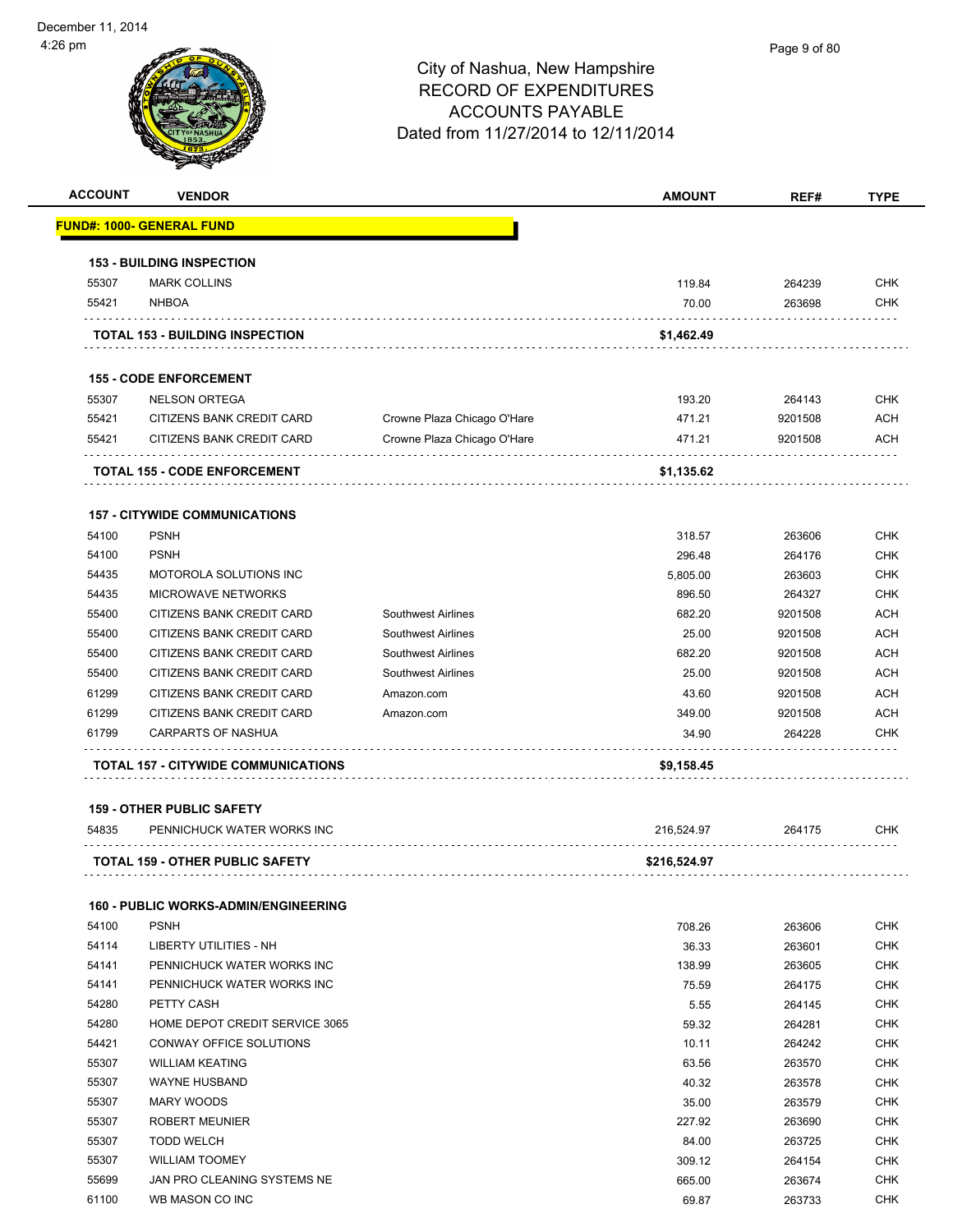| <b>ACCOUNT</b> | <b>VENDOR</b>                               | <b>AMOUNT</b> | REF#   | <b>TYPE</b> |
|----------------|---------------------------------------------|---------------|--------|-------------|
|                | <u> FUND#: 1000- GENERAL FUND</u>           |               |        |             |
|                | <b>160 - PUBLIC WORKS-ADMIN/ENGINEERING</b> |               |        |             |
| 61299          | PETTY CASH                                  | 20.95         | 264145 | <b>CHK</b>  |
|                | TOTAL 160 - PUBLIC WORKS-ADMIN/ENGINEERING  | \$2,549.89    |        |             |
|                |                                             |               |        |             |
| 161 - STREETS  |                                             |               |        |             |
| 54100          | <b>PSNH</b>                                 | 2,543.28      | 263606 | <b>CHK</b>  |
| 54100          | <b>PSNH</b>                                 | 3,766.02      | 264176 | <b>CHK</b>  |
| 54114          | LIBERTY UTILITIES - NH                      | 721.40        | 264160 | <b>CHK</b>  |
| 54141          | PENNICHUCK WATER WORKS INC                  | 448.53        | 264175 | <b>CHK</b>  |
| 54200          | JAN PRO CLEANING SYSTEMS NE                 | 855.00        | 263674 | <b>CHK</b>  |
| 54207          | ROY E BRIAND                                | 1,303.50      | 264223 | <b>CHK</b>  |
| 54207          | <b>JOHN MARINO</b>                          | 899.75        | 264297 | <b>CHK</b>  |
| 54207          | RONALD MANN                                 | 885.00        | 264313 | <b>CHK</b>  |
| 54207          | UNITED ROOFING & HOME REMODEL               | 907.50        | 264397 | <b>CHK</b>  |
| 54236          | <b>CALLOGIX INC</b>                         | 522.17        | 263631 | <b>CHK</b>  |
| 54600          | CARPARTS OF NASHUA                          | 144.12        | 263632 | <b>CHK</b>  |
| 54600          | <b>CUMMINS NORTHEAST LLC</b>                | 627.00        | 263641 | <b>CHK</b>  |
| 54600          | DONOVAN EQUIPMENT CO INC                    | 320.65        | 263645 | <b>CHK</b>  |
| 54600          | <b>GRANITE STATE GLASS</b>                  | 190.00        | 263659 | <b>CHK</b>  |
| 54600          | JOHNSON SUPPLY CO INC                       | 339.46        | 263678 | <b>CHK</b>  |
| 54600          | SANEL AUTO PARTS CO                         | 36.41         | 263716 | <b>CHK</b>  |
| 54600          | SANEL AUTO PARTS CO                         | 26.56         | 263717 | <b>CHK</b>  |
| 54600          | SOUTHWORTH MILTON INC                       | 315.90        | 264178 | <b>CHK</b>  |
| 54600          | SOUTHWORTH-MILTON INC                       | 930.12        | 264179 | <b>CHK</b>  |
|                |                                             |               |        |             |
| 54600          | <b>CHADWICK BAROSS INC</b>                  | 428.85        | 264230 | <b>CHK</b>  |
| 54600          | DONOVAN EQUIPMENT CO INC                    | 1,167.02      | 264255 | <b>CHK</b>  |
| 54600          | <b>FASTENAL CO</b>                          | 95.73         | 264262 | <b>CHK</b>  |
| 54600          | <b>FREIGHTLINER OF NH INC</b>               | 55.10         | 264269 | <b>CHK</b>  |
| 54600          | FREIGHTLINER OF NH INC                      | 59.79         | 264270 | <b>CHK</b>  |
| 54600          | HOWARD P FAIRFIELD LLC                      | 354.55        | 264284 | <b>CHK</b>  |
| 54600          | LIBERTY INTNL TRUCKS OF NH LLC              | 392.30        | 264304 | CHK         |
| 54600          | NAPA AUTO PARTS                             | 359.53        | 264329 | CHK         |
| 54600          | NUERA TRANSPORT INC                         | 317.69        | 264346 | <b>CHK</b>  |
| 54600          | TST HYDRAULICS INC                          | 191.40        | 264394 | <b>CHK</b>  |
| 55400          | <b>IMSA</b>                                 | 85.00         | 263585 | <b>CHK</b>  |
| 55699          | <b>METRO GROUP INC</b>                      | 783.00        | 263689 | <b>CHK</b>  |
| 55699          | HOMETOWN FORECAST SERVICES INC              | 3,650.00      | 264283 | <b>CHK</b>  |
| 61107          | UNIFIRST CORPORATION                        | 476.33        | 264396 | <b>CHK</b>  |
| 61299          | <b>BELLETETES INC</b>                       | 19.30         | 264213 | <b>CHK</b>  |
| 61299          | HOME DEPOT CREDIT SERVICE 3065              | 57.82         | 264281 | <b>CHK</b>  |
| 61299          | REFLECTIVE APPAREL FACTORY INC              | 845.29        | 264365 | <b>CHK</b>  |
| 61300          | DENNIS K BURKE INC                          | 16,080.09     | 264252 | <b>CHK</b>  |
| 61507          | CONTINENTAL PAVING INC                      | 283.48        | 263639 | <b>CHK</b>  |
| 61507          | A H HARRIS & SONS INC                       | 200.00        | 264197 | <b>CHK</b>  |
| 61507          | <b>BROX INDUSTRIES INC</b>                  | 556.50        | 264225 | <b>CHK</b>  |
| 61507          | CONTINENTAL PAVING INC                      | 283.48        | 264240 | <b>CHK</b>  |
| 61514          | <b>EASTERN MINERALS INC</b>                 | 16,290.03     | 263648 | <b>CHK</b>  |
| 61514          | <b>EASTERN MINERALS INC</b>                 | 9,624.08      | 264260 | <b>CHK</b>  |
|                |                                             |               |        |             |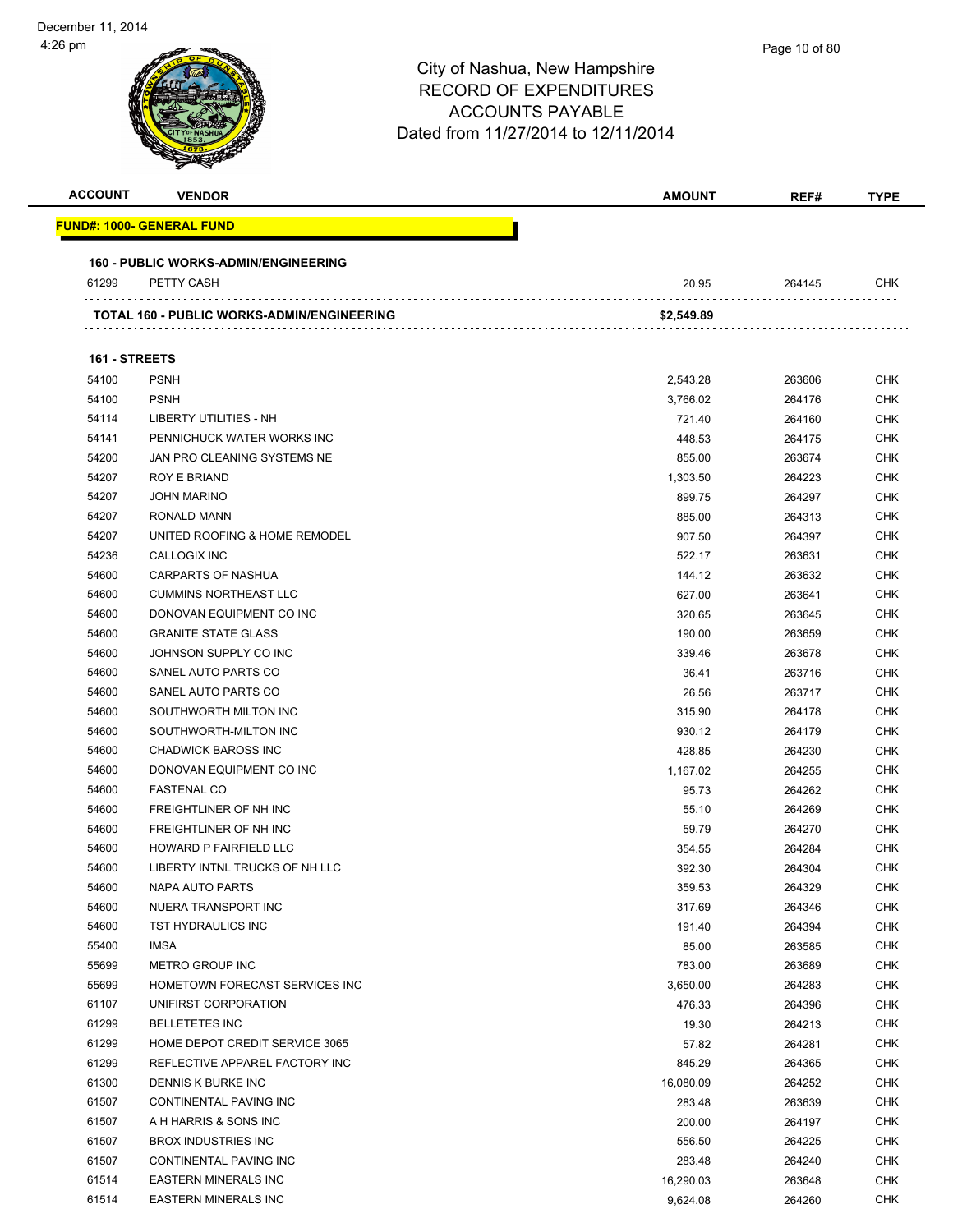

| <b>ACCOUNT</b> | <b>VENDOR</b>                                    | <b>AMOUNT</b>      | REF#             | <b>TYPE</b>              |
|----------------|--------------------------------------------------|--------------------|------------------|--------------------------|
|                | <u> FUND#: 1000- GENERAL FUND</u>                |                    |                  |                          |
| 161 - STREETS  |                                                  |                    |                  |                          |
| 61535          | <b>BROX INDUSTRIES INC</b>                       | 64.74              | 264225           | <b>CHK</b>               |
| 61542          | PERMA LINE CORP OF NEW ENGLAND                   | 90.25              | 264353           | <b>CHK</b>               |
| 61556          | <b>FASTENAL CO</b>                               | 46.23              | 264262           | <b>CHK</b>               |
| 61705          | <b>MAYNARD &amp; LESIEUR INC</b>                 | 342.15             | 264318           | <b>CHK</b>               |
| 61709          | OMEGA INDUSTRIAL SUPPLY INC                      | 602.60             | 263703           | <b>CHK</b>               |
| 61709          | <b>GHBERLIN OIL CO</b>                           | 1,482.05           | 264272           | <b>CHK</b>               |
| 61709          | NAPA AUTO PARTS                                  | 93.19              | 264329           | <b>CHK</b>               |
| 61799          | CARPARTS OF NASHUA                               | 33.40              | 263632           | <b>CHK</b>               |
| 61799          | <b>FASTENAL CO</b>                               | 8.00               | 263651           | <b>CHK</b>               |
| 61799          | <b>BELLETETES INC</b>                            | 11.68              | 264213           | <b>CHK</b>               |
| 61799          | F W WEBB CO                                      | 3.38               | 264261           | <b>CHK</b>               |
| 61799          | <b>FASTENAL CO</b>                               | 21.39              | 264262           | CHK                      |
| 61799          | LIBERTY INTNL TRUCKS OF NH LLC                   | (22.50)            | 264304           | <b>CHK</b>               |
| 61799          | <b>NAPA AUTO PARTS</b>                           | 49.88              | 264329           | <b>CHK</b>               |
| 61799          | NASHUA OUTDOOR POWER EQUIPMENT                   | 9.56               | 264337           | <b>CHK</b>               |
| 61799          | NUERA TRANSPORT INC                              | 22.85              | 264346           | CHK                      |
| 61799          | SANEL AUTO PARTS CO                              | 49.07              | 264373           | CHK                      |
| 61799          | TST HYDRAULICS INC                               | 7.43               | 264394           | <b>CHK</b>               |
| 71025          | <b>GMS HYDRAULICS INC</b>                        | 525.00             | 263655           | <b>CHK</b>               |
| 71025          | SNAP ON TOOLS                                    | 32.06              | 264378           | <b>CHK</b>               |
| 71025          | WB MASON CO INC                                  | 127.66             | 264401           | CHK                      |
|                | TOTAL 161 - STREETS                              | \$72,038.80        |                  |                          |
|                |                                                  |                    |                  |                          |
|                | <b>162 - STREET LIGHTING</b>                     |                    |                  |                          |
| 54100          | <b>PSNH</b>                                      | 293.24             | 264176           | <b>CHK</b>               |
| 54100          | PSNH-LARGE POWER                                 | 62,870.14          | 264177           | <b>CHK</b>               |
|                | <b>TOTAL 162 - STREET LIGHTING</b>               | \$63,163.38        |                  |                          |
|                | <b>166 - PARKING LOTS</b>                        |                    |                  |                          |
| 54100          | <b>PSNH</b>                                      | 566.44             | 264176           | <b>CHK</b>               |
| 54141          |                                                  |                    |                  |                          |
| 54207          | PENNICHUCK WATER WORKS INC<br>THE DOTY GROUP INC | 251.28<br>2,625.00 | 263605           | <b>CHK</b><br><b>CHK</b> |
|                | CENTRAL PAPER PRODUCTS CO                        | 142.50             | 263647<br>264229 |                          |
| 54280<br>61299 | POM INC                                          | 78.65              | 263707           | <b>CHK</b><br><b>CHK</b> |
|                |                                                  |                    |                  |                          |
|                | <b>TOTAL 166 - PARKING LOTS</b>                  | \$3,663.87         |                  |                          |
|                | <b>171 - COMMUNITY SERVICES</b>                  |                    |                  |                          |
| 54107          | SHATTUCK MALONE OIL CO                           | 1,052.48           | 263607           | <b>CHK</b>               |
| 54141          | PENNICHUCK WATER WORKS INC                       | 220.15             | 263605           | <b>CHK</b>               |
| 55307          | MELISSA SCHOEMMELL                               | 75.21              | 264322           | <b>CHK</b>               |
| 61100          | <b>LAMINATIONKING LLC</b>                        | 99.16              | 264302           | <b>CHK</b>               |
| 68318          | DARTMOUTH HITCHCOCK CAFE                         | 80.40              | 264251           | <b>CHK</b>               |
|                |                                                  |                    |                  |                          |
|                | <b>TOTAL 171 - COMMUNITY SERVICES</b>            | \$1,527.40         |                  |                          |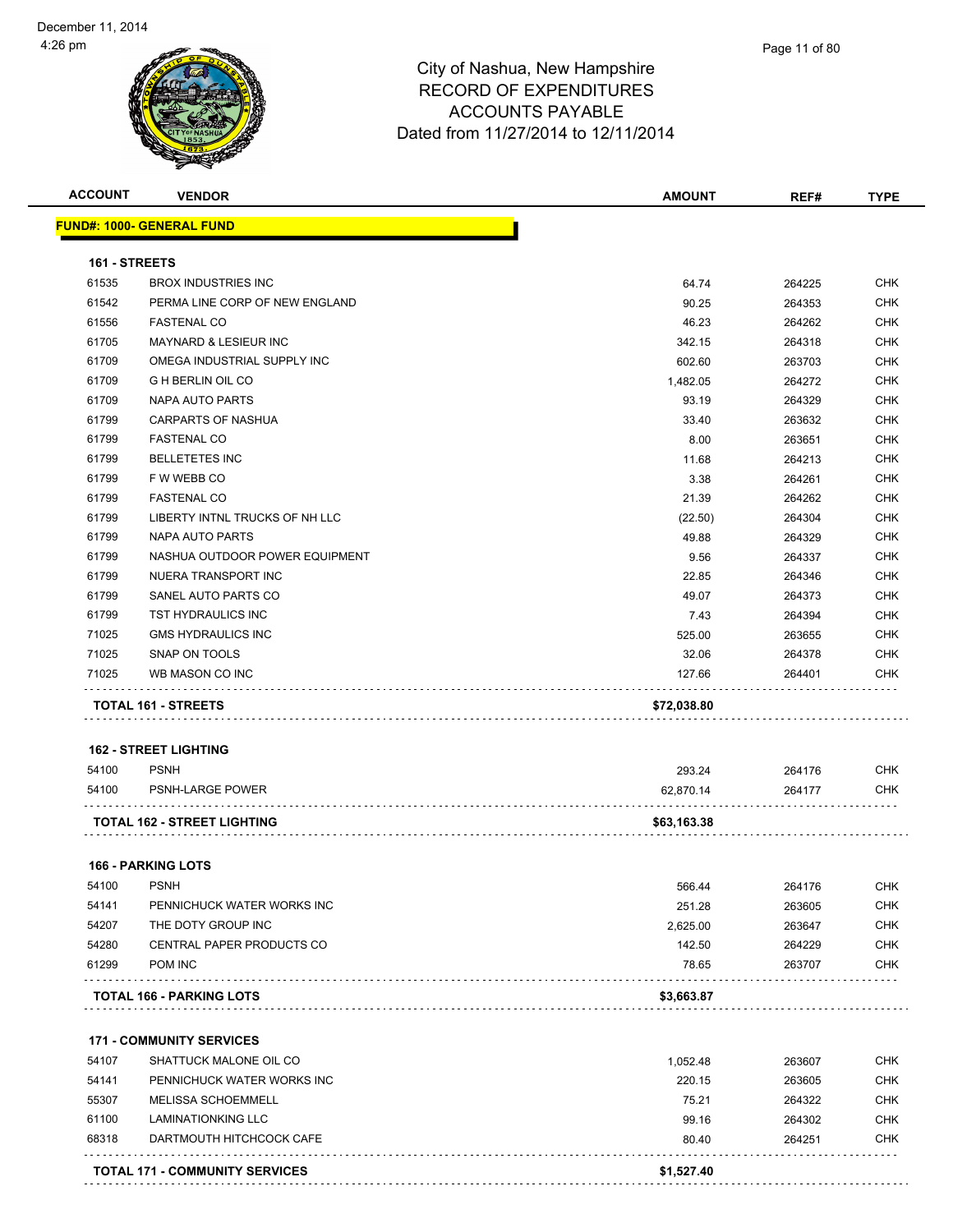| <b>ACCOUNT</b> | <b>VENDOR</b>                           | <b>AMOUNT</b>        | REF#             | <b>TYPE</b> |
|----------------|-----------------------------------------|----------------------|------------------|-------------|
|                | <u> FUND#: 1000- GENERAL FUND</u>       |                      |                  |             |
|                |                                         |                      |                  |             |
|                | <b>172 - COMMUNITY HEALTH</b>           |                      |                  |             |
| 55307          | <b>LUIS PORRES</b>                      | 24.40                | 264147           | <b>CHK</b>  |
| 55307          | <b>BETTY WENDT</b>                      | 43.44                | 264156           | <b>CHK</b>  |
| 61142          | NH MEDICAL DENTAL SUPPLY LLC            | 560.00               | 263697           | <b>CHK</b>  |
|                |                                         |                      |                  |             |
|                | TOTAL 172 - COMMUNITY HEALTH            | \$627.84             |                  |             |
|                |                                         |                      |                  |             |
|                | <b>173 - ENVIRONMENTAL HEALTH</b>       |                      |                  |             |
| 55200          | NH HEALTH OFFICERS ASSOCIATION          | 35.00                | 264172           | <b>CHK</b>  |
|                | TOTAL 173 - ENVIRONMENTAL HEALTH        | \$35.00              |                  |             |
|                | <b>175 - WELFARE ASSISTANCE</b>         |                      |                  |             |
| 55810          | 188 CONCORD ST LLC                      | 336.00               | 263901           | <b>CHK</b>  |
| 55810          | 23-25 TEMPLE ST REALTY LLC              | 260.00               | 263902           | <b>CHK</b>  |
| 55810          | 28-34 RAILROAD SQUARE LLC               | 500.00               | 263903           | <b>CHK</b>  |
| 55810          | AMHERST ST ASSOC                        | 900.97               | 263904           | <b>CHK</b>  |
| 55810          | <b>COUNTRY BARN MOTEL</b>               | 686.00               | 263905           | <b>CHK</b>  |
| 55810          | <b>TERRY DAKIN</b>                      | 520.00               | 263906           | CHK         |
| 55810          | <b>WILLIAM DEIBERT</b>                  | 808.96               | 263907           | CHK         |
| 55810          | DHG ASSOCIATES                          | 700.00               | 263908           | <b>CHK</b>  |
| 55810          | <b>CONSTANCE GAUTHIER</b>               |                      |                  | CHK         |
| 55810          | <b>JIMMIE LUMPKIN</b>                   | 1,130.00<br>1,675.00 | 263909<br>263910 | CHK         |
| 55810          | <b>LSB LIMITED PARTNERSHIP</b>          | 990.00               | 263911           | <b>CHK</b>  |
| 55810          | MCCHANDLER LLC                          | 810.00               | 263912           | <b>CHK</b>  |
| 55810          | NASHUA HOUSING AUTHORITY                | 804.00               | 263913           | <b>CHK</b>  |
| 55810          | EDWARD PAQUIN                           | 289.00               | 263914           | <b>CHK</b>  |
| 55810          | <b>FERNAND POULIN</b>                   | 584.23               | 263915           | CHK         |
| 55810          | THERESA A CORRIVEAU                     | 575.00               | 263916           | <b>CHK</b>  |
| 55810          | MOTEL 6                                 | 368.97               | 264412           | CHK         |
| 55810          | 188 CONCORD ST LLC                      | 336.00               | 264414           | <b>CHK</b>  |
| 55810          | 23-25 TEMPLE ST REALTY LLC              |                      | 264415           | <b>CHK</b>  |
| 55810          | 28-34 RAILROAD SQUARE LLC               | 815.00<br>500.00     | 264416           | <b>CHK</b>  |
| 55810          | 65 KINSLEY STREET REALTY LLC            | 850.00               | 264417           | CHK         |
| 55810          | RONALD J ADAMO                          | 450.00               | 264418           | <b>CHK</b>  |
| 55810          | ROSA E CAMPOS ALFARO                    | 350.00               | 264419           | <b>CHK</b>  |
| 55810          | CENTRAL REALTY INC                      | 1,143.00             | 264420           | <b>CHK</b>  |
| 55810          | <b>COUNTRY BARN MOTEL</b>               | 343.00               | 264421           | <b>CHK</b>  |
| 55810          | FIRST LEDGE ST ASSOC LLC                | 567.37               | 264422           | <b>CHK</b>  |
| 55810          | <b>CONSTANCE GAUTHIER</b>               | 1,712.00             | 264423           | <b>CHK</b>  |
| 55810          | <b>OLIVER &amp; MARIE LAPOINTE ETAL</b> | 358.31               | 264424           | <b>CHK</b>  |
| 55810          | LEO M LAVOIE                            | 600.00               | 264425           | <b>CHK</b>  |
| 55810          | RAYMOND E LORDEN                        | 610.61               | 264426           | <b>CHK</b>  |
| 55810          | MACH CONSULTING GROUP LLC               | 440.72               | 264427           | <b>CHK</b>  |
| 55810          | <b>MARY BETH MORRISON</b>               |                      |                  | <b>CHK</b>  |
| 55810          | NASHUA HOUSING AUTHORITY                | 949.00               | 264428           | <b>CHK</b>  |
| 55810          | EDWARD PAQUIN                           | 400.00               | 264429           | <b>CHK</b>  |
| 55810          | PLEAKAS-THOMAS-TRUST                    | 700.00               | 264430           |             |
|                |                                         | 600.00               | 264431           | <b>CHK</b>  |
| 55814          | <b>LIBERTY UTILITIES</b>                | 293.00               | 264411           | <b>CHK</b>  |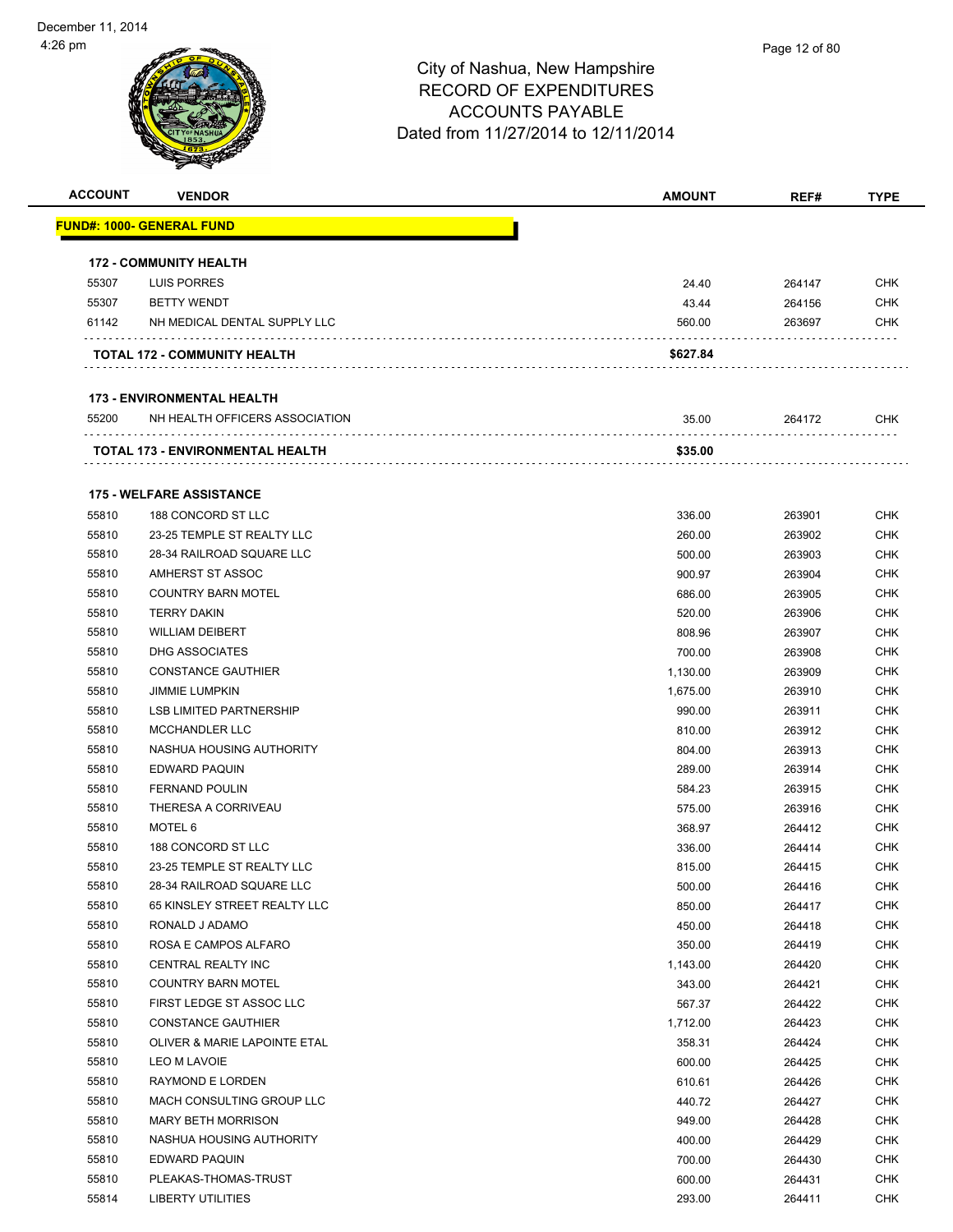| <b>ACCOUNT</b> | <b>VENDOR</b>                         | AMOUNT      | REF#   | <b>TYPE</b> |
|----------------|---------------------------------------|-------------|--------|-------------|
|                | <u> FUND#: 1000- GENERAL FUND</u>     |             |        |             |
|                | <b>175 - WELFARE ASSISTANCE</b>       |             |        |             |
| 55814          | NORTHEAST UTILITIES                   | 324.00      | 264413 | CHK         |
|                | <b>TOTAL 175 - WELFARE ASSISTANCE</b> | \$24,280.14 |        |             |
|                | <b>177 - PARKS &amp; RECREATION</b>   |             |        |             |
| 54100          | <b>PSNH</b>                           | 14.53       | 263606 | CHK         |
| 54100          | <b>PSNH</b>                           | 4,710.14    | 264176 | <b>CHK</b>  |
| 54100          | PSNH-LARGE POWER                      | 5,087.39    | 264177 | CHK         |
| 54114          | LIBERTY UTILITIES - NH                | 252.74      | 264167 | CHK         |
| 54114          | LIBERTY UTILITIES - NH                | 207.05      | 264168 | <b>CHK</b>  |
| 54141          | PENNICHUCK WATER WORKS INC            | 712.77      | 263605 | CHK         |
| 54141          | PENNICHUCK WATER WORKS INC            | 2,217.38    | 264175 | CHK         |
| 54253          | PIONEER TREE SERVICE LLC              | 950.00      | 264356 | CHK         |
| 54280          | JAN PRO CLEANING SYSTEMS NE           | 300.00      | 263674 | CHK         |
| 54280          | UNITED SITE SERVICES NORTHEAST        | 1,374.25    | 263729 | CHK         |
| 54280          | A G LANDSCAPING SERVICES LLC          | 345.00      | 264196 | CHK         |
| 54280          | AFFILIATED HVAC SERVICES LLC          | 279.00      | 264200 | CHK         |
| 54280          | <b>B &amp; S LOCKSMITHS INC</b>       | 24.75       | 264210 | CHK         |
| 54280          | <b>BELLETETES INC</b>                 | 282.60      | 264213 | CHK         |
| 54280          | <b>CHRISTIAN PARTY RENTAL</b>         | 326.00      | 264232 | <b>CHK</b>  |
| 54280          | CORRIVEAU ROUTHIER INC                | 64.07       | 264243 | <b>CHK</b>  |
| 54280          | <b>COUNTRYBROOK FARMS LLC</b>         | 378.00      | 264244 | CHK         |
| 54280          | F W WEBB CO                           | (159.92)    | 264261 | CHK         |
| 54280          | <b>FASTENAL CO</b>                    | 29.16       | 264262 | CHK         |
| 54280          | FORTIN GAGE LTD LLC                   | 80.00       | 264268 | CHK         |
| 54280          | HOME DEPOT CREDIT SERVICE 3065        | 2,061.09    | 264281 | <b>CHK</b>  |
| 54280          | JOHNSONS ELECTRIC INC                 | 305.23      | 264298 | CHK         |
| 54280          | NASHUA WALLPAPER & PAINT CO           | 321.93      | 264338 | CHK         |
| 54280          | STATELINE IRRIGATION                  | 18.28       | 264382 | CHK         |
| 54280          | <b>TOTAL AIR SUPPLY INC</b>           | 82.20       | 264388 | CHK         |
| 54487          | <b>HUDSON SMALL ENGINE</b>            | 58.00       | 263666 | <b>CHK</b>  |
| 54899          | UNITED PARCEL SERVICE                 | 1,850.00    | 264186 | <b>CHK</b>  |
| 55656          | AMERICAN LEGION BAND                  | 600.00      | 264205 | <b>CHK</b>  |
| 61107          | ALECS SHOE STORE INC                  | 309.90      | 264203 | <b>CHK</b>  |
| 61128          | <b>BSN SPORTS INC</b>                 | (319.84)    | 264226 | <b>CHK</b>  |
| 61156          | PEABODY SUPPLY CO                     | 170.95      | 264352 | <b>CHK</b>  |
| 61156          | SEASONAL SPECIALTY STORES             | 57.96       | 264375 | <b>CHK</b>  |
| 61799          | <b>BEST FORD</b>                      | 64.54       | 264216 | <b>CHK</b>  |
| 61799          | <b>CARPARTS OF NASHUA</b>             | 17.68       | 264228 | <b>CHK</b>  |
| 61799          | <b>D &amp; R TOWING INC</b>           | 165.00      | 264250 | <b>CHK</b>  |
| 61799          | <b>JOE GRAFIX LLC</b>                 | 40.00       | 264296 | <b>CHK</b>  |
| 61799          | LIBERTY INTNL TRUCKS OF NH LLC        | 612.52      | 264304 | <b>CHK</b>  |
| 61799          | NAPA AUTO PARTS                       | 100.68      | 264332 | <b>CHK</b>  |
| 61799          | <b>RBG INC</b>                        | 400.00      | 264364 | <b>CHK</b>  |
| 61799          | SANEL AUTO PARTS CO                   | 66.44       | 264372 | <b>CHK</b>  |
| 61799          | SANEL AUTO PARTS CO                   | 370.80      | 264373 | CHK         |
| 61830          | SPORTS TURF MANAGERS ASSOC            | 110.00      | 264180 | <b>CHK</b>  |
|                |                                       |             |        |             |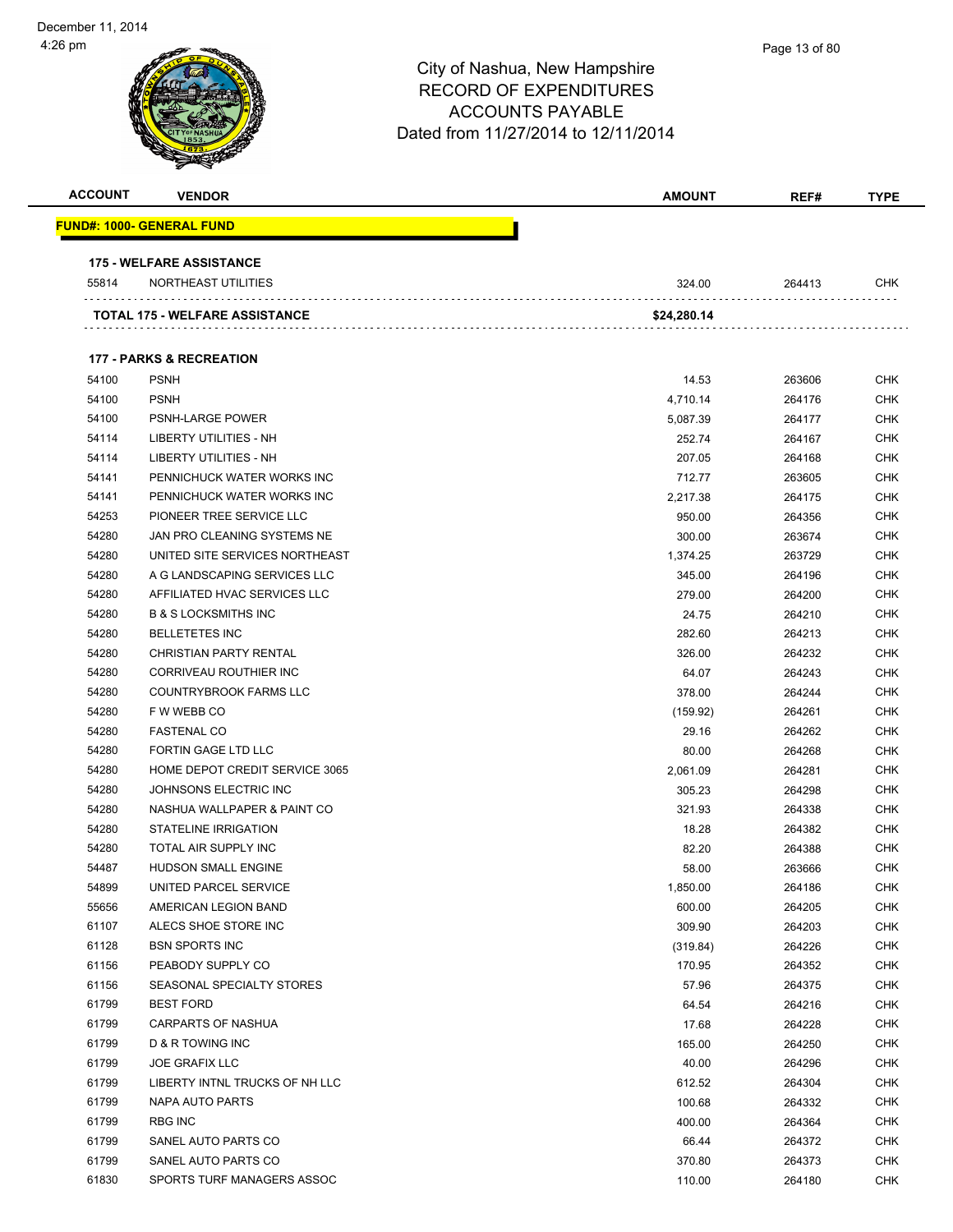| <b>ACCOUNT</b> | <b>VENDOR</b>                             | AMOUNT      | REF#   | <b>TYPE</b> |
|----------------|-------------------------------------------|-------------|--------|-------------|
|                | <u> FUND#: 1000- GENERAL FUND</u>         |             |        |             |
|                | <b>TOTAL 177 - PARKS &amp; RECREATION</b> | \$24,938.27 |        |             |
|                |                                           |             |        |             |
| 179 - LIBRARY  |                                           |             |        |             |
| 54100          | <b>PSNH-LARGE POWER</b>                   | 4,647.33    | 264177 | <b>CHK</b>  |
| 54114          | LIBERTY UTILITIES - NH                    | 292.70      | 263588 | <b>CHK</b>  |
| 54141          | PENNICHUCK WATER WORKS INC                | 444.03      | 263605 | <b>CHK</b>  |
| 54141          | PENNICHUCK WATER WORKS INC                | 20.48       | 264175 | <b>CHK</b>  |
| 54280          | LOWE'S - 3502                             | 52.85       | 263684 | <b>CHK</b>  |
| 54280          | <b>JP PEST SERVICES</b>                   | 114.00      | 264291 | <b>CHK</b>  |
| 54280          | LOWE'S - 3502                             | 65.69       | 264306 | <b>CHK</b>  |
| 54280          | PIANOARTS INC                             | 99.00       | 264354 | <b>CHK</b>  |
| 54428          | <b>COMCAST CABLE COMMUNICATIONS I</b>     | 102.90      | 263581 | <b>CHK</b>  |
| 54428          | CONSTANT CONTACT INC                      | 756.00      | 263582 | <b>CHK</b>  |
| 54428          | PLYMOUTH ROCKET INC                       | 1,200.00    | 264357 | CHK         |
| 54428          | <b>SIRSIDYNIX</b>                         | 900.00      | 264377 | <b>CHK</b>  |
| 54450          | <b>CONWAY OFFICE SOLUTIONS</b>            | 206.89      | 263640 | <b>CHK</b>  |
| 54600          | SAM'S CLUB DIRECT-0860                    | 84.87       | 263714 | <b>CHK</b>  |
| 54828          | US BANK EQUIPMENT FINANCE                 | 133.06      | 264191 | <b>CHK</b>  |
| 55200          | <b>GREATER NASHUA CHAMBER OF COMM</b>     | 500.00      | 263660 | <b>CHK</b>  |
| 55307          | <b>LARRY CASE</b>                         | 56.00       | 263633 | <b>CHK</b>  |
| 55400          | <b>JENNIFER MCCORMACK</b>                 | 400.00      | 264140 | <b>CHK</b>  |
| 61100          | WB MASON CO INC                           | 229.53      | 264401 | <b>CHK</b>  |
| 61650          | WB MASON CO INC                           | 43.14       | 264401 | <b>CHK</b>  |
| 61807          | APPLE BOOKS                               | 8,211.16    | 263621 | <b>CHK</b>  |
| 61807          | <b>BAKER &amp; TAYLOR</b>                 | 541.62      | 263624 | <b>CHK</b>  |
| 61807          | <b>INGRAM LIBRARY SERVICES</b>            | 148.63      | 263669 | <b>CHK</b>  |
| 61807          | SIMON & SCHUSTER                          | 26.88       | 263719 | <b>CHK</b>  |
| 61807          | <b>BAKER &amp; TAYLOR</b>                 | 1,747.83    | 264211 | <b>CHK</b>  |
| 61807          | <b>CREATIVE LIBRARY SALES</b>             | 3,315.40    | 264245 | <b>CHK</b>  |
| 61807          | <b>INGRAM LIBRARY SERVICES</b>            | 49.22       | 264287 | <b>CHK</b>  |
| 61807          | <b>MATTHEW BENDER &amp; CO</b>            | 241.20      | 264315 | <b>CHK</b>  |
| 61807          | SIMON & SCHUSTER                          | 17.64       | 264376 | <b>CHK</b>  |
| 61814          | MICRO MARKETING ASSOCIATES                | 101.99      | 263691 | <b>CHK</b>  |
| 61814          | <b>MIDWEST TAPE</b>                       | 19.44       | 263692 | <b>CHK</b>  |
| 61814          | RANDOM HOUSE LLC                          | 26.25       | 263710 | <b>CHK</b>  |
| 61814          | <b>MIDWEST TAPE</b>                       | 521.35      | 264328 | <b>CHK</b>  |
| 61814          | RANDOM HOUSE LLC                          | 37.50       | 264363 | <b>CHK</b>  |
| 61816          | <b>INGRAM LIBRARY SERVICES</b>            | 43.98       | 263669 | <b>CHK</b>  |
| 61816          | AC MOORE INC                              | 85.08       | 264198 | <b>CHK</b>  |
| 68322          | ON THE WATER                              | 18.24       | 264174 | <b>CHK</b>  |
|                | TOTAL 179 - LIBRARY                       | \$25,501.88 |        |             |
|                |                                           |             |        |             |

#### **181 - COMMUNITY DEVELOPMENT**

| 54421 | JOSEPH MERRITT & CO INC | 2.60  | 263680 | снк |
|-------|-------------------------|-------|--------|-----|
| 61100 | WB MASON CO INC         | 60.99 | 263733 | CHK |
| 61100 | WB MASON CO INC         | 97.27 | 264401 | CHK |
| 61650 | CONWAY OFFICE SOLUTIONS | 9.95  | 263640 | CHK |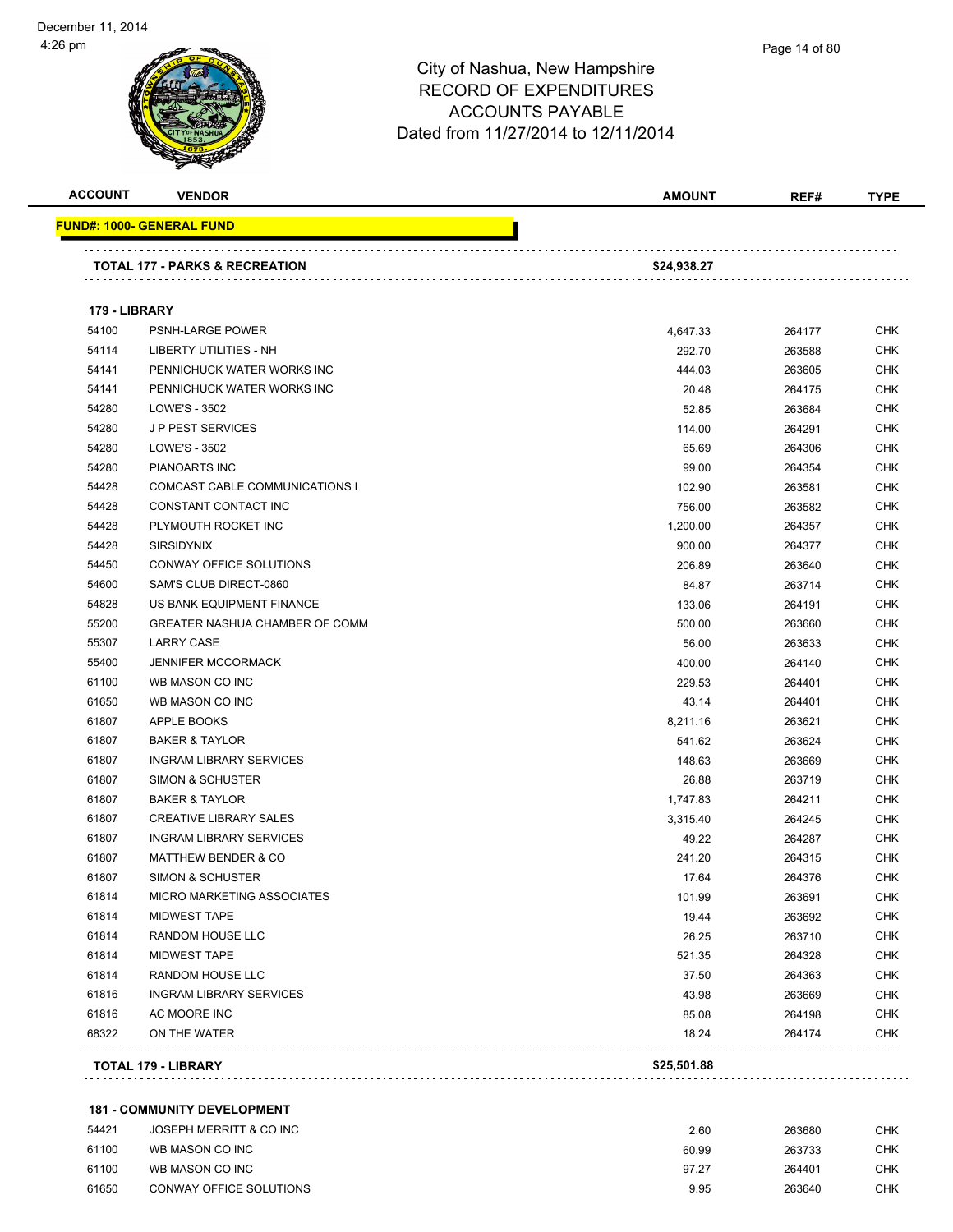| <b>ACCOUNT</b>      | <b>VENDOR</b>                            | <b>AMOUNT</b>  | REF#             | <b>TYPE</b>              |
|---------------------|------------------------------------------|----------------|------------------|--------------------------|
|                     | <u> FUND#: 1000- GENERAL FUND</u>        |                |                  |                          |
|                     |                                          |                |                  |                          |
|                     | <b>181 - COMMUNITY DEVELOPMENT</b>       |                |                  |                          |
| 61650<br>61650      | WB MASON CO INC<br>WB MASON CO INC       | 58.06<br>29.03 | 263733<br>264401 | <b>CHK</b><br><b>CHK</b> |
|                     |                                          |                |                  |                          |
|                     | TOTAL 181 - COMMUNITY DEVELOPMENT        | \$257.90       |                  |                          |
|                     | <b>182 - PLANNING &amp; ZONING</b>       |                |                  |                          |
| 61299               | SIGN-A-RAMA OF NASHUA                    | 16.43          | 263718           | <b>CHK</b>               |
|                     | <b>TOTAL 182 - PLANNING &amp; ZONING</b> | \$16.43        |                  |                          |
|                     | <b>183 - ECONOMIC DEVELOPMENT</b>        |                |                  |                          |
| 54828               | US BANK EQUIPMENT FINANCE                | 85.24          | 264189           | <b>CHK</b>               |
|                     | <b>TOTAL 183 - ECONOMIC DEVELOPMENT</b>  | \$85.24        |                  |                          |
|                     |                                          |                |                  |                          |
| <b>191 - SCHOOL</b> |                                          |                |                  |                          |
| 52800               | <b>JENNIFER BURNETTE</b>                 | 540.00         | 263763           | <b>CHK</b>               |
| 52800               | <b>JENNIFER CAMPO</b>                    | 2,880.00       | 263765           | CHK                      |
| 52800               | MICHELLE R COHEN                         | 540.00         | 263775           | <b>CHK</b>               |
| 52800               | <b>KELLY HOLMES</b>                      | 540.00         | 263823           | <b>CHK</b>               |
| 52800               | <b>TANIA ISENBERGER</b>                  | 3,360.00       | 263830           | <b>CHK</b>               |
| 52800               | <b>CATHERINE BELANGER</b>                | 540.00         | 263964           | <b>CHK</b>               |
| 52800               | DARCY BLAUVELT                           | 1,600.00       | 263969           | <b>CHK</b>               |
| 52800               | <b>SUSAN CAREY</b>                       | 1,190.40       | 263977           | <b>CHK</b>               |
| 52800               | <b>THOMAS CASEY</b>                      | 1,504.80       | 263980           | <b>CHK</b>               |
| 52800               | PATTIE CHOUINARD                         | 800.00         | 263984           | <b>CHK</b>               |
| 52800               | <b>EMILY DUSTIN</b>                      | 540.00         | 264002           | <b>CHK</b>               |
| 52800               | DANNO HYNES                              | 800.00         | 264039           | <b>CHK</b>               |
| 52800               | NICOLE OSMER                             | 1,708.00       | 264085           | CHK                      |
| 52800               | <b>DAVID PURINGTON</b>                   | 708.00         | 264096           | <b>CHK</b>               |
| 53600               | ADULT LEARNING CENTER                    | 29,217.10      | 263744           | <b>CHK</b>               |
| 53600               | <b>EDUCATION INC</b>                     | 442.23         | 263800           | <b>CHK</b>               |
| 53600               | THE YOUTH COUNCIL                        | 6,132.50       | 264128           | CHK                      |
| 53607               | X2 DEVELOPMENT CORP                      | 2,000.00       | 264127           | <b>CHK</b>               |
| 53614               | COMPASSIONATE STAFFING LLC               | 562.50         | 263777           | <b>CHK</b>               |
| 53614               | C.R.E.A.T.E.                             | 425.00         | 263788           | CHK                      |
| 53614               | FIRST STUDENT INC                        | 1,284.78       | 263804           | <b>CHK</b>               |
| 53614               | AMY MCCARTNEY                            | 8,745.40       | 263851           | <b>CHK</b>               |
| 53614               | READYNURSE STAFFING SERVICES             | 674.10         | 263876           | <b>CHK</b>               |
| 53614               | FIRST STUDENT INC                        | 101.64         | 264009           | <b>CHK</b>               |
| 53628               | MONIQUE DUDA                             | 60.00          | 263798           | <b>CHK</b>               |
| 53628               | MULTILINGUAL LINKS                       | 330.28         | 263856           | <b>CHK</b>               |
| 53628               | PERFORMANCE REHAB INC                    | 5,424.40       | 263870           | <b>CHK</b>               |
| 53628               | MULTI STATE BILLING SERVICES L           | 12,562.32      | 264072           | <b>CHK</b>               |
| 53628               | YOUTH EDUCATIONAL EMPLOYMENT             | 2,300.00       | 264129           | <b>CHK</b>               |
| 54100               | <b>PSNH</b>                              | 5,913.46       | 263740           | <b>CHK</b>               |
| 54100               | <b>PSNH</b>                              | 8,020.52       | 263947           | <b>CHK</b>               |
| 54100               | PUBLIC SERVICE OF NH-LARGE POW           | 12,483.15      | 264095           | <b>CHK</b>               |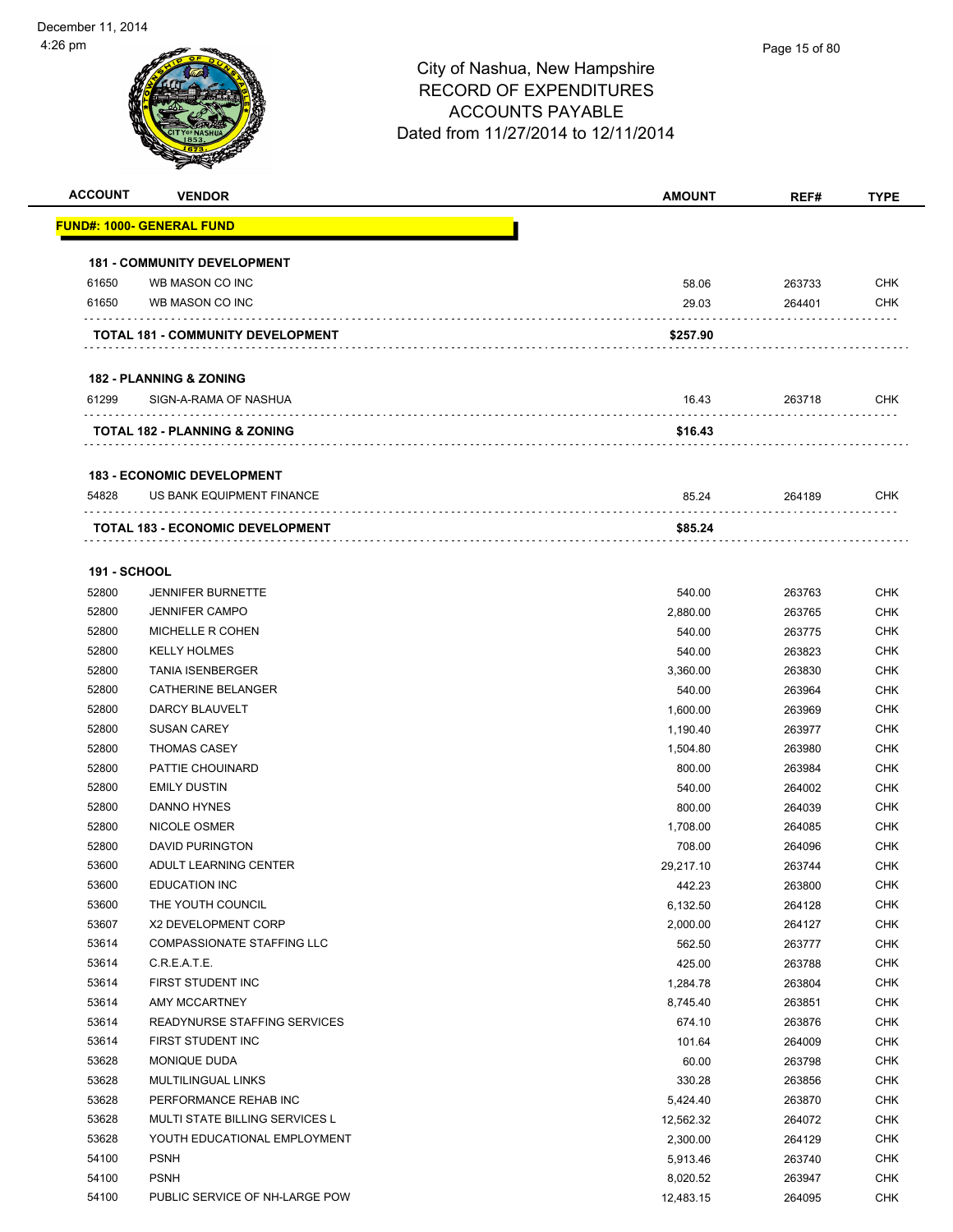

| <b>ACCOUNT</b>      | <b>VENDOR</b>                    | <b>AMOUNT</b> | REF#   | <b>TYPE</b> |
|---------------------|----------------------------------|---------------|--------|-------------|
|                     | <b>FUND#: 1000- GENERAL FUND</b> |               |        |             |
|                     |                                  |               |        |             |
| <b>191 - SCHOOL</b> | <b>LIBERTY UTILITIES</b>         |               |        | <b>CHK</b>  |
| 54114<br>54114      | <b>LIBERTY UTILITIES</b>         | 4,436.58      | 263735 | <b>CHK</b>  |
|                     |                                  | 3,659.12      | 263942 |             |
| 54141               | PENNICHUCK WATER WORKS INC       | 5,389.22      | 263736 | <b>CHK</b>  |
| 54141               | PENNICHUCK WATER WORKS INC       | 3,108.21      | 263943 | <b>CHK</b>  |
| 54243               | <b>BLAKE GROUP</b>               | 1,951.30      | 263968 | <b>CHK</b>  |
| 54243               | SIEMENS INDUSTRY INC             | 12,732.00     | 264111 | <b>CHK</b>  |
| 54280               | <b>B &amp; S LOCKSMITHS INC</b>  | 119.25        | 263750 | <b>CHK</b>  |
| 54280               | <b>B &amp; S LOCKSMITHS INC</b>  | 786.44        | 263956 | <b>CHK</b>  |
| 54280               | <b>FIMBEL PAUNET CORP</b>        | 1,000.00      | 264007 | <b>CHK</b>  |
| 54280               | <b>FOSTER MATERIALS INC</b>      | 850.41        | 264013 | <b>CHK</b>  |
| 54280               | MARVELL PLATE GLASS INC          | 319.04        | 264066 | <b>CHK</b>  |
| 54280               | <b>SECURADYNE SYSTEMS</b>        | 947.63        | 264109 | <b>CHK</b>  |
| 54280               | SHIFFLER EQUIPMENT SALES INC     | 1,120.56      | 264110 | <b>CHK</b>  |
| 54487               | D A BUCCI & SONS INC             | 54.00         | 263791 | <b>CHK</b>  |
| 54487               | <b>LISA GINGRAS</b>              | 155.00        | 263810 | <b>CHK</b>  |
| 54487               | DAVID BAILEY                     | 70.00         | 263958 | <b>CHK</b>  |
| 54487               | <b>EZ FLEX SPORTS MATS</b>       | 84.00         | 264003 | <b>CHK</b>  |
| 54487               | <b>HOCKEYSHOT INC</b>            | 1,060.61      | 264035 | <b>CHK</b>  |
| 54487               | HOWARD P FAIRFIELD LLC           | 1,503.16      | 264038 | <b>CHK</b>  |
| 54487               | <b>NELSON PIANO SERVICE</b>      | 315.00        | 264077 | <b>CHK</b>  |
| 54487               | <b>HOLLY PROVOST</b>             | 100.00        | 264094 | <b>CHK</b>  |
| 54487               | UNITED MACHINE REPAIR INC        | 1,221.32      | 264117 | <b>CHK</b>  |
| 54600               | SANEL AUTO PARTS CO              | 122.24        | 263885 | <b>CHK</b>  |
| 54600               | DONOVAN EQUIPMENT CO INC         | 1,825.46      | 264000 | <b>CHK</b>  |
| 54600               | HANSONS AUTOMOTIVE SERVICE       | 94.00         | 264027 | <b>CHK</b>  |
| 54600               | SANEL AUTO PARTS CO              | 741.94        | 264104 | <b>CHK</b>  |
| 54899               | <b>BOYS &amp; GIRLS CLUB OF</b>  | 2,820.00      | 263972 | <b>CHK</b>  |
| 55109               | <b>FAIRPOINT COMMUNICATIONS</b>  | 5,103.88      | 263738 | <b>CHK</b>  |
| 55109               | <b>SPRINT</b>                    | 13.12         | 263741 | <b>CHK</b>  |
| 55109               | <b>BAYRING COMMUNICATIONS</b>    | 2,242.00      | 263944 | <b>CHK</b>  |
| 55109               | <b>FAIRPOINT COMMUNICATIONS</b>  | 34.91         | 263945 | <b>CHK</b>  |
| 55200               | NHIAA                            | 40.00         | 263860 | CHK         |
| 55200               | <b>NHASP</b>                     | 8,150.00      | 263946 | <b>CHK</b>  |
| 55200               | <b>JAMES CHARLAND</b>            | 130.00        | 263983 | <b>CHK</b>  |
| 55200               | <b>ROBERT MENCK III</b>          | 40.00         | 264070 | <b>CHK</b>  |
| 55200               | <b>NHIAA</b>                     | 40.00         | 264080 | <b>CHK</b>  |
| 55300               | ARVILLA MASTROMARINO             | 59.00         | 263850 | <b>CHK</b>  |
| 55307               | <b>MARIE ALSUP</b>               | 48.05         | 263746 | <b>CHK</b>  |
| 55307               | ARELINDA ALVES                   | 28.28         | 263747 | <b>CHK</b>  |
| 55307               | ROBERT ANASTAS                   | 32.34         | 263748 | <b>CHK</b>  |
| 55307               | <b>ESTHER BRODEUR</b>            | 31.36         | 263762 | <b>CHK</b>  |
| 55307               | PAUL CALABRIA                    | 32.36         | 263764 | <b>CHK</b>  |
| 55307               | <b>MARK CONRAD</b>               | 176.01        | 263780 | <b>CHK</b>  |
| 55307               | <b>VIRGINIA L COVART</b>         | 22.97         | 263786 | <b>CHK</b>  |
| 55307               | KIMBERLY CRAFFEY                 | 150.08        | 263787 | <b>CHK</b>  |
| 55307               | <b>KAREN CREBASE</b>             | 93.13         | 263789 | <b>CHK</b>  |
| 55307               | <b>MARIANNE DUSTIN</b>           | 18.20         | 263799 | <b>CHK</b>  |
| 55307               | <b>BRENDA G FRENETTE</b>         | 4.54          | 263805 | <b>CHK</b>  |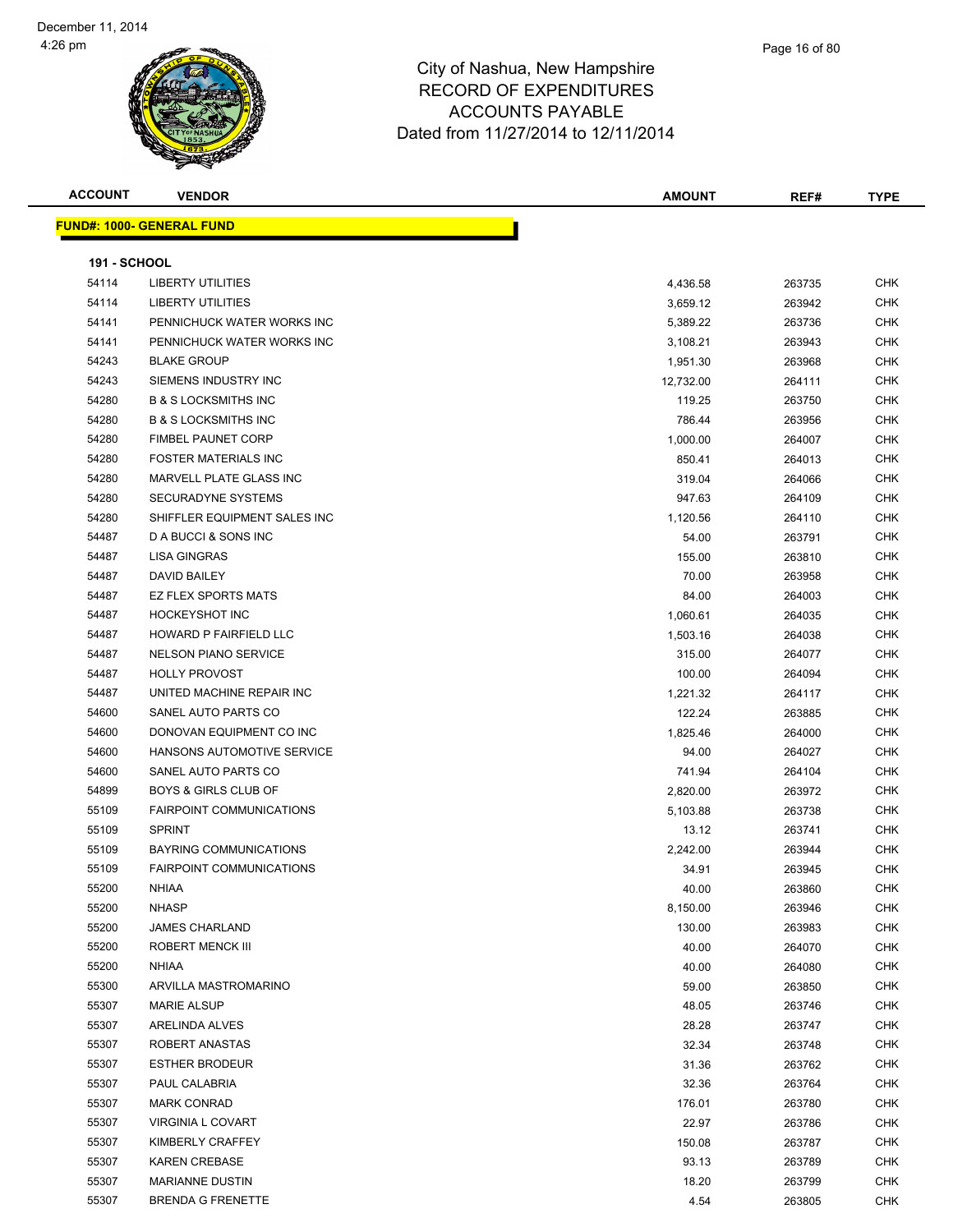

| <b>ACCOUNT</b>      | <b>VENDOR</b>                    | <b>AMOUNT</b> | REF#   | <b>TYPE</b> |
|---------------------|----------------------------------|---------------|--------|-------------|
|                     | <b>FUND#: 1000- GENERAL FUND</b> |               |        |             |
|                     |                                  |               |        |             |
| <b>191 - SCHOOL</b> |                                  |               |        |             |
| 55307               | LISA GINGRAS                     | 133.73        | 263810 | <b>CHK</b>  |
| 55307               | <b>JENNIFER GRANTHAM</b>         | 87.78         | 263815 | <b>CHK</b>  |
| 55307               | LYNNE JOSEPH                     | 78.84         | 263832 | <b>CHK</b>  |
| 55307               | <b>JOANNE LAKE</b>               | 8.06          | 263839 | <b>CHK</b>  |
| 55307               | DONNA LATINA                     | 17.36         | 263843 | <b>CHK</b>  |
| 55307               | MICHELLE PAPANICOLAU             | 92.96         | 263866 | <b>CHK</b>  |
| 55307               | NICOLE SARGENT                   | 14.12         | 263886 | <b>CHK</b>  |
| 55307               | <b>SUSAN WILBORG</b>             | 14.78         | 263897 | <b>CHK</b>  |
| 55307               | SARAH WINSLOW                    | 185.47        | 263899 | <b>CHK</b>  |
| 55307               | ROBERT ANASTAS                   | 26.18         | 263953 | <b>CHK</b>  |
| 55307               | <b>SUSAN ANGEL</b>               | 50.96         | 263954 | <b>CHK</b>  |
| 55307               | <b>MARCIA BAGLEY</b>             | 91.42         | 263957 | <b>CHK</b>  |
| 55307               | <b>ESTHER BRODEUR</b>            | 15.12         | 263973 | <b>CHK</b>  |
| 55307               | MICHAEL CONLEY                   | 34.16         | 263989 | <b>CHK</b>  |
| 55307               | DANIEL DONOVAN                   | 12.60         | 263999 | <b>CHK</b>  |
| 55307               | <b>JAMES FIRMIN</b>              | 31.81         | 264008 | <b>CHK</b>  |
| 55307               | <b>MARCIA JONES</b>              | 22.01         | 264045 | <b>CHK</b>  |
| 55307               | LYNNE JOSEPH                     | 17.64         | 264046 | <b>CHK</b>  |
| 55307               | <b>CARMEN KOSOW</b>              | 12.74         | 264050 | <b>CHK</b>  |
| 55307               | <b>JUDITH LOFTUS</b>             | 50.82         | 264059 | <b>CHK</b>  |
| 55307               | <b>JASON LONERGAN</b>            | 11.76         | 264060 | <b>CHK</b>  |
| 55307               | <b>MARK LUCAS</b>                | 28.84         | 264062 | <b>CHK</b>  |
| 55307               | NATHAN MAZEROLLE                 | 27.77         | 264068 | <b>CHK</b>  |
| 55307               | PAULA PAPANICOLAOU               | 60.34         | 264087 | <b>CHK</b>  |
| 55307               | <b>JOHN RICHARD</b>              | 16.80         | 264101 | <b>CHK</b>  |
| 55307               | PHILIP SCHAPPLER                 | 46.34         | 264106 | <b>CHK</b>  |
| 55400               | <b>CAROLINE B CHASE</b>          | 100.00        | 263772 | <b>CHK</b>  |
| 55400               | ARVILLA MASTROMARINO             | 150.00        | 263850 | <b>CHK</b>  |
| 55400               | DEBORAH A MURRAY                 | 125.00        | 263857 | <b>CHK</b>  |
| 55400               | PATRICIA O'MARA                  | 212.48        | 263863 | <b>CHK</b>  |
| 55400               | PEARSON EDUCATION                | 215.16        | 263868 | <b>CHK</b>  |
| 55400               | SARAH ROLFE                      | 90.00         | 263879 | <b>CHK</b>  |
| 55400               | XIANG ZHU                        | 35.00         | 263900 | <b>CHK</b>  |
| 55400               | <b>JOHN BARRY</b>                | 120.00        | 263961 | <b>CHK</b>  |
| 55400               | <b>JEAN BENNETT</b>              | 100.00        | 263966 | <b>CHK</b>  |
| 55400               | MICHELLE BRODEUR                 | 150.00        | 263974 | <b>CHK</b>  |
| 55400               | PAULA DANEAU                     | 115.00        | 263996 | <b>CHK</b>  |
| 55400               | <b>EVAN JOHNSON</b>              | 100.00        | 264044 | <b>CHK</b>  |
| 55400               | SHRIPAD KANGLE                   | 50.00         | 264047 | <b>CHK</b>  |
| 55400               | ELIZABETH MAFFATTONE             | 239.00        | 264064 | <b>CHK</b>  |
| 55400               | <b>DIVYA NAGRI</b>               | 450.00        | 264073 | <b>CHK</b>  |
| 55400               | <b>CHELSEY ROTHERMEL</b>         | 35.00         | 264103 | <b>CHK</b>  |
| 55400               | <b>CHRISTOPHER STODDARD</b>      | 175.00        | 264112 | <b>CHK</b>  |
| 55500               | LOWELL PUBLISHING CO             | 464.30        | 264169 | <b>CHK</b>  |
| 55600               | CANON SOLUTIONS AMERICA          | 60.00         | 263767 | <b>CHK</b>  |
| 55600               | THE COPY SHOP                    | 517.29        | 263783 | <b>CHK</b>  |
| 55607               | ELM ST PETTY CASH                | 35.50         | 263737 | <b>CHK</b>  |
| 55607               | <b>FEDEX</b>                     | 38.41         | 264006 | <b>CHK</b>  |
|                     |                                  |               |        |             |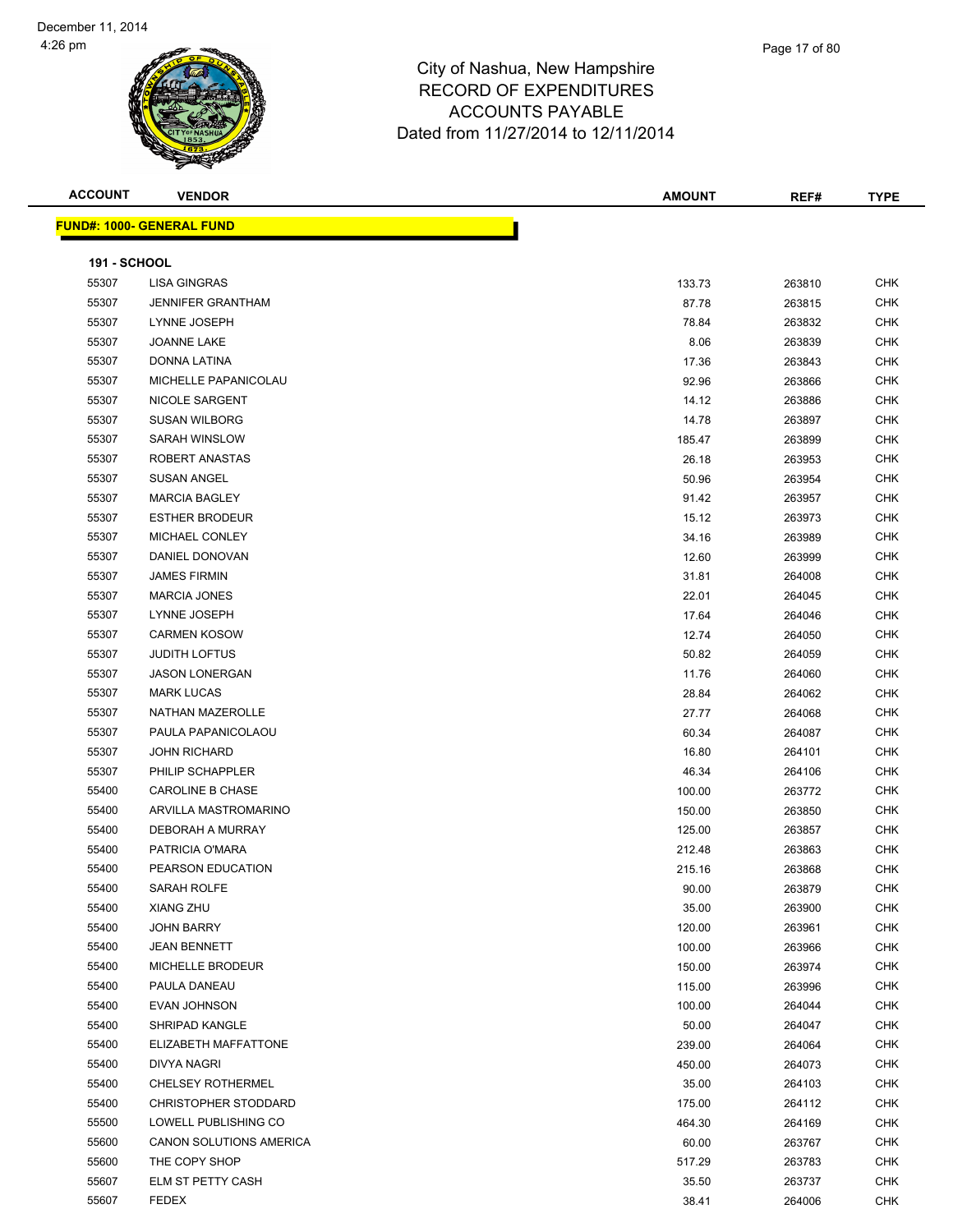| <b>ACCOUNT</b>      | <b>VENDOR</b>                            |                      | <b>AMOUNT</b> | REF#    | <b>TYPE</b> |
|---------------------|------------------------------------------|----------------------|---------------|---------|-------------|
|                     | <b>FUND#: 1000- GENERAL FUND</b>         |                      |               |         |             |
| <b>191 - SCHOOL</b> |                                          |                      |               |         |             |
| 55642               | JEFFREY DELOIS                           |                      | 88.00         | 263792  | <b>CHK</b>  |
| 55642               | <b>WALTER HAUSER</b>                     |                      | 88.00         | 263821  | <b>CHK</b>  |
| 55642               | <b>CHARLES KAJEN</b>                     |                      | 64.00         | 263834  | <b>CHK</b>  |
| 55642               | <b>FREDERICK LATHAM</b>                  |                      | 118.00        | 263842  | <b>CHK</b>  |
| 55642               | <b>DENNIS MELANSON</b>                   |                      | 118.00        | 263853  | CHK         |
| 55642               | <b>DANIEL MOYLAN</b>                     |                      | 88.00         | 263855  | <b>CHK</b>  |
| 55642               | <b>BARRY REDDICK</b>                     |                      | 88.00         | 263877  | CHK         |
| 55642               | WILLIAM RONAN JR.                        |                      | 64.00         | 263880  | CHK         |
| 55642               | <b>JOSHUA WINANS</b>                     |                      | 128.00        | 263898  | <b>CHK</b>  |
| 55642               | PHILIP CLINTON                           |                      | 118.00        | 263986  | <b>CHK</b>  |
| 55642               | <b>KENNETH HAMEL</b>                     |                      | 118.00        | 264023  | <b>CHK</b>  |
| 55642               | <b>RICHARD HIGGINS</b>                   |                      | 88.00         | 264033  | <b>CHK</b>  |
| 55642               | <b>WILLIAM NEVERETT</b>                  |                      | 118.00        | 264078  | <b>CHK</b>  |
| 55642               | <b>JASON PATCH</b>                       |                      | 128.00        | 264089  | <b>CHK</b>  |
| 55690               | FIRST STUDENT INC                        |                      | 4,370.94      | 263804  | CHK         |
| 55691               | <b>BRAD CANFIELD</b>                     |                      | 896.00        | 263766  | CHK         |
| 55694               | ADULT LEARNING CENTER                    |                      | 29,054.70     | 263744  | <b>CHK</b>  |
| 55694               | <b>VALLEY COLLABORATIVE</b>              |                      | 5,189.80      | 263894  | CHK         |
| 55694               | <b>LEARNING PREP SCHOOL</b>              |                      | 3,806.13      | 264055  | <b>CHK</b>  |
| 55694               | LIGHTHOUSE SCHOOL INC                    |                      | 128,644.10    | 264058  | CHK         |
| 55694               | MOUNT PROSPECT ACADEMY INC               |                      | 4,905.78      | 264071  | CHK         |
| 55694               | NASHOBA LEARNING GROUP                   |                      | 14,966.72     | 264074  | CHK         |
| 55694               | NASHUA CHILDRENS HOME                    |                      | 28,005.60     | 264075  | CHK         |
| 55694               | <b>REGIONAL SERVICES &amp; EDUCATION</b> |                      | 7,672.10      | 264099  | <b>CHK</b>  |
| 61100               | WB MASON CO INC                          |                      | 4,023.41      | 263896  | <b>CHK</b>  |
| 61100               | <b>SCHOOL SPECIALTY</b>                  |                      | 386.70        | 264107  | <b>CHK</b>  |
| 61100               | WB MASON CO INC                          |                      | 4,769.52      | 264123  | <b>CHK</b>  |
| 61100               | CITIZENS BANK CREDIT CARD                | <b>METROLINE INC</b> | 14.90         | 9201508 | <b>ACH</b>  |
| 61135               | ELM ST PETTY CASH                        |                      | 45.14         | 263737  | CHK         |
| 61135               | APEX COMPUTER                            |                      | 3,124.00      | 263749  | <b>CHK</b>  |
| 61135               | <b>BELLETETES INC</b>                    |                      | 27.92         | 263754  | <b>CHK</b>  |
| 61135               | <b>CARPARTS OF NASHUA</b>                |                      | 408.37        | 263768  | <b>CHK</b>  |
| 61135               | COMPUTER HUT dba IT INSIDERS             |                      | 339.95        | 263778  | <b>CHK</b>  |
| 61135               | <b>CURRICULUM ASSOCIATES LLC</b>         |                      | 308.00        | 263790  | CHK         |

 DOWNES & READER HARDWOOD CO IN 3,820.00 263797 CHK PATRICIA GAGNON 42.95 263806 CHK GENERAL LINEN SERVICE INC 125.40 263808 CHK GLOBAL TRADEQUEST INC 174.60 263811 CHK HANNAFORD 42.41 263820 CHK HOME DEPOT CREDIT SERVICES 41.77 263824 CHK er and the proof of the proof of the control of the control of the control of the control of the control of the control of the control of the control of the control of the control of the control of the control of the contr DONNA JOYCE 78.34 263833 CHK LAKESHORE LEARNING MATERIALS 80.49 263840 CHK ROBIN LYLE 103.27 263846 CHK MARKERTEK VIDEO SUPPLY 77.85 263848 CHK MARKET BASKET ACCT 2589096 398.90 263849 CHK MICHAEL MICHAUD 499.99 263854 CHK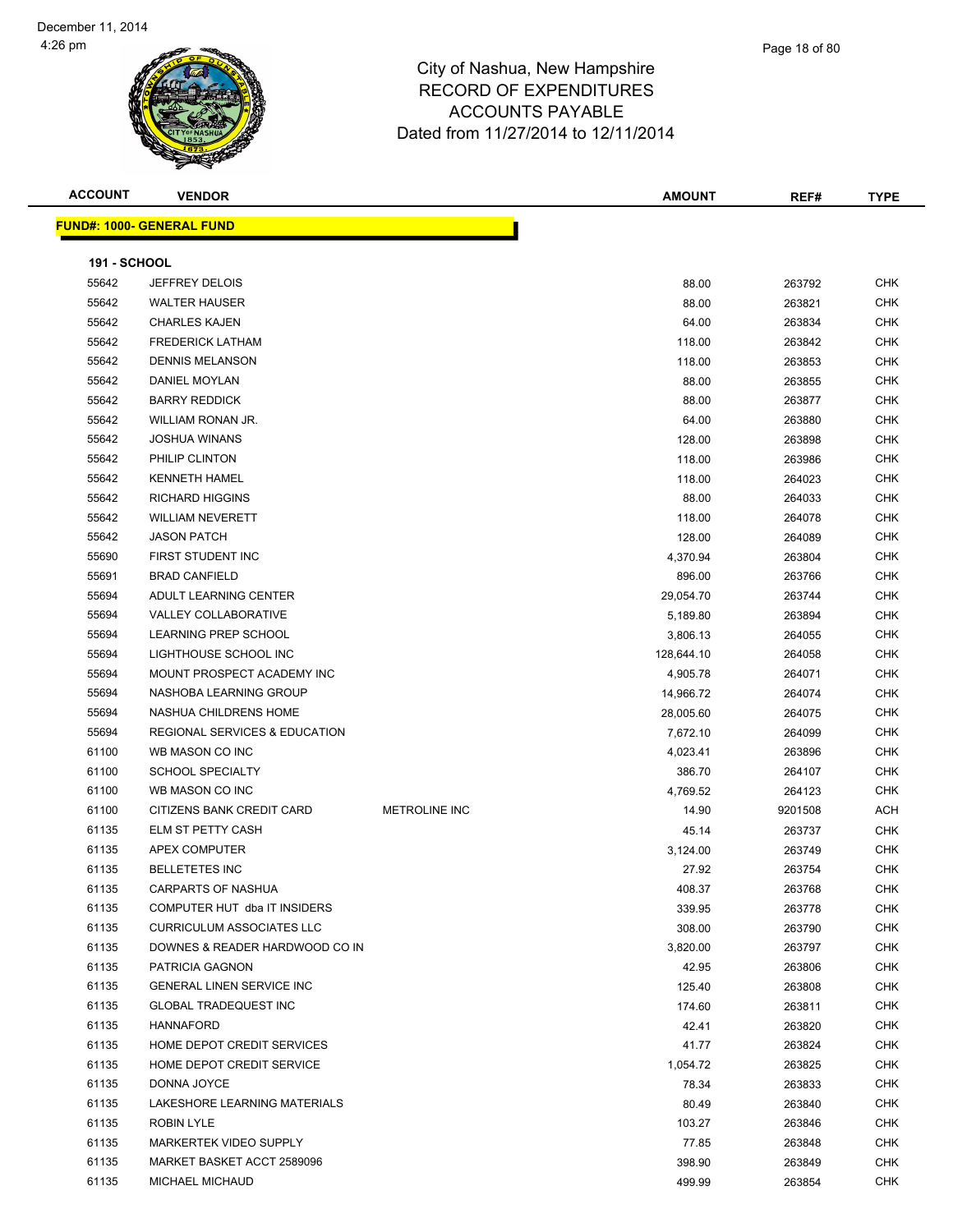| <b>ACCOUNT</b>      | <b>VENDOR</b>                     | AMOUNT   | REF#   | <b>TYPE</b> |
|---------------------|-----------------------------------|----------|--------|-------------|
|                     | <u> FUND#: 1000- GENERAL FUND</u> |          |        |             |
|                     |                                   |          |        |             |
| <b>191 - SCHOOL</b> |                                   |          |        |             |
| 61135               | NORTH CENTER FOOD SERVICE         | 372.50   | 263861 | <b>CHK</b>  |
| 61135               | POCKET NURSE                      | 499.99   | 263872 | <b>CHK</b>  |
| 61135               | PORTLAND POTTERY                  | 361.90   | 263873 | <b>CHK</b>  |
| 61135               | POWER TOOL & FASTENER INC         | 122.39   | 263874 | <b>CHK</b>  |
| 61135               | <b>SARGENT WELCH</b>              | 3,757.80 | 263887 | <b>CHK</b>  |
| 61135               | <b>SCHOOL SPECIALTY</b>           | 1,085.42 | 263888 | <b>CHK</b>  |
| 61135               | <b>RENEE SCHWARZ</b>              | 25.80    | 263889 | <b>CHK</b>  |
| 61135               | <b>SYSCO BOSTON LLC</b>           | 1,009.79 | 263892 | <b>CHK</b>  |
| 61135               | TECHNICAL EDUCATION PRODUCTS      | 1,124.10 | 263893 | <b>CHK</b>  |
| 61135               | <b>WAL-MART</b>                   | 72.83    | 263895 | <b>CHK</b>  |
| 61135               | WB MASON CO INC                   | 45.89    | 263896 | <b>CHK</b>  |
| 61135               | <b>BAILEY POTTERY EQUIP CORP</b>  | 2,446.68 | 263959 | <b>CHK</b>  |
| 61135               | <b>BARNES &amp; NOBLE INC</b>     | 340.00   | 263960 | <b>CHK</b>  |
| 61135               | BEARINGS SPECIALTY CO INC         | 109.95   | 263963 | <b>CHK</b>  |
| 61135               | <b>CARPARTS OF NASHUA</b>         | 131.36   | 263978 | CHK         |
| 61135               | CENTRAL PAPER PRODUCTS CO         | 295.60   | 263982 | <b>CHK</b>  |
| 61135               | <b>CLASS C SOLUTIONS GROUP</b>    | 151.60   | 263985 | <b>CHK</b>  |
| 61135               | CONNECTICUT VALLEY BIO SUPPLY     | 35.78    | 263990 | <b>CHK</b>  |
| 61135               | <b>DEMCO</b>                      | 269.27   | 263997 | <b>CHK</b>  |
| 61135               | <b>COLLEEN DERDERIAN</b>          | 163.26   | 263998 | <b>CHK</b>  |
| 61135               | <b>WILLIAM DUBOIS</b>             | 54.97    | 264001 | <b>CHK</b>  |
| 61135               | F W WEBB CO                       | 375.04   | 264004 | <b>CHK</b>  |
| 61135               | <b>JANICE FRONKO</b>              | 38.50    | 264015 | <b>CHK</b>  |
| 61135               | <b>GENERAL LINEN SERVICE INC</b>  | 242.11   | 264018 | <b>CHK</b>  |
| 61135               | <b>GOPHER SPORTS</b>              | 374.75   | 264020 | <b>CHK</b>  |
| 61135               | HANDWRITING WITHOUT TEARS         | 252.29   | 264025 | <b>CHK</b>  |
| 61135               | <b>HANNAFORD</b>                  | 54.99    | 264026 | <b>CHK</b>  |
| 61135               | HEINEMANN                         | 2,198.58 | 264031 | <b>CHK</b>  |
| 61135               | HOME DEPOT CREDIT SERVICES        | 155.47   | 264036 | <b>CHK</b>  |
| 61135               | HOME DEPOT CREDIT SERVICE         | 118.29   | 264037 | <b>CHK</b>  |
| 61135               | <b>LAERDAL MEDICAL CORP</b>       | 306.16   | 264051 | <b>CHK</b>  |
| 61135               | LAKESHORE LEARNING MATERIALS      | 551.86   | 264052 | CHK         |
| 61135               | <b>HOLLY LAVINE</b>               | 43.28    | 264053 | <b>CHK</b>  |
| 61135               | LOWE'S - 3410-SCHOOLS             | 71.73    | 264061 | <b>CHK</b>  |
| 61135               | MARKET BASKET ACCT 2589096        | 212.55   | 264065 | <b>CHK</b>  |
| 61135               | P J CURRIER LUMBER CO             | 307.20   | 264086 | <b>CHK</b>  |
| 61135               | PORTLAND POTTERY                  | 137.52   | 264092 | <b>CHK</b>  |
| 61135               | PRO AV SYSTEMS INC                | 557.48   | 264093 | <b>CHK</b>  |
| 61135               | <b>HOLLY PROVOST</b>              | 9.99     | 264094 | <b>CHK</b>  |
| 61135               | PYRAMID EDUCATIONAL CONSULTS.     | 80.30    | 264097 | <b>CHK</b>  |
| 61135               | <b>RADIOSHACK</b>                 | 94.97    | 264098 | CHK         |
| 61135               | NICOLE ROBINSON                   | 45.76    | 264102 | <b>CHK</b>  |
| 61135               | <b>SARGENT WELCH</b>              | 3,811.74 | 264105 | <b>CHK</b>  |
| 61135               | <b>SCHOOL SPECIALTY</b>           | 2,300.65 | 264107 | <b>CHK</b>  |
| 61135               | <b>SCHOOLMART</b>                 | 102.00   | 264108 | <b>CHK</b>  |
| 61135               | <b>TEACHERS DISCOVERY</b>         | 59.80    | 264113 | CHK         |
| 61135               | <b>UPSTART</b>                    | 58.30    | 264118 | <b>CHK</b>  |
| 61135               | <b>WARD'S NATURAL SCIENCE</b>     | 104.99   | 264122 | <b>CHK</b>  |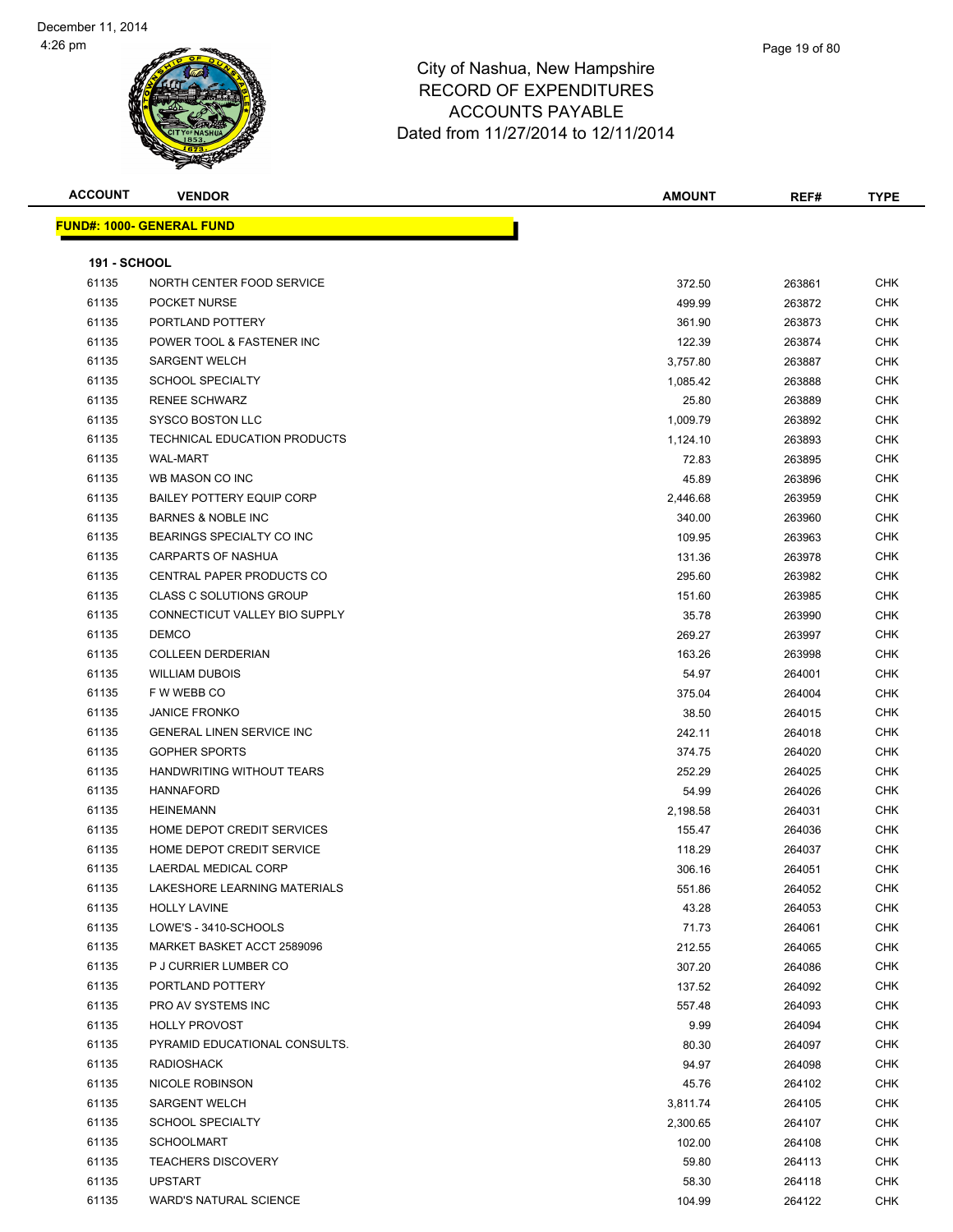| <b>ACCOUNT</b>      | <b>VENDOR</b>                     |            | <b>AMOUNT</b> | REF#    | <b>TYPE</b> |
|---------------------|-----------------------------------|------------|---------------|---------|-------------|
|                     | <u> FUND#: 1000- GENERAL FUND</u> |            |               |         |             |
|                     |                                   |            |               |         |             |
| <b>191 - SCHOOL</b> |                                   |            |               |         |             |
| 61135               | WB MASON CO INC                   |            | 3,782.16      | 264123  | <b>CHK</b>  |
| 61135               | MITCHELL WOLPER                   |            | 55.44         | 264126  | <b>CHK</b>  |
| 61135               | CITIZENS BANK CREDIT CARD         | Amazon.com | 50.64         | 9201508 | <b>ACH</b>  |
| 61142               | <b>KARIN O'DONNELL</b>            |            | 45.40         | 264082  | <b>CHK</b>  |
| 61142               | PATTERSON MEDICAL SUPPLY INC      |            | 390.00        | 264090  | <b>CHK</b>  |
| 61142               | WILLIAM V MACGILL & CO            |            | 55.49         | 264124  | <b>CHK</b>  |
| 61249               | <b>COLLEGE BOARD</b>              |            | 11,460.00     | 263776  | <b>CHK</b>  |
| 61299               | <b>BELLETETES INC</b>             |            | 5.12          | 263754  | <b>CHK</b>  |
| 61299               | MICHAEL CONLEY                    |            | 89.61         | 263779  | <b>CHK</b>  |
| 61299               | <b>FASTENAL CO</b>                |            | 209.08        | 263802  | <b>CHK</b>  |
| 61299               | HOME DEPOT CREDIT SERVICES        |            | 779.30        | 263826  | <b>CHK</b>  |
| 61299               | <b>DAVID PELLETIER</b>            |            | 31.82         | 263869  | <b>CHK</b>  |
| 61299               | <b>SHAWN SMITH</b>                |            | 100.00        | 263891  | <b>CHK</b>  |
| 61299               | TREASURER STATE OF NH             |            | 300.66        | 263949  | <b>CHK</b>  |
| 61299               | <b>BELLETETES INC</b>             |            | 881.80        | 263965  | <b>CHK</b>  |
| 61299               | <b>FASTENAL CO</b>                |            | 159.08        | 264005  | <b>CHK</b>  |
| 61299               | <b>IMTEK REPROGRAPHICS INC</b>    |            | 31.70         | 264040  | CHK         |
| 61299               | <b>PASEK CORP</b>                 |            | 2,098.61      | 264088  | <b>CHK</b>  |
| 61299               | WB MASON CO INC                   |            | 79.72         | 264123  | <b>CHK</b>  |
| 61407               | <b>BATTERIES PLUS</b>             |            | 1,199.70      | 263753  | <b>CHK</b>  |
| 61407               | INTERSTATE BATTERY OF SOUTHERN    |            | 1,370.36      | 264043  | <b>CHK</b>  |
| 61414               | F W WEBB CO                       |            | 90.80         | 263801  | <b>CHK</b>  |
| 61414               | PEABODY SUPPLY CO                 |            | 74.31         | 263867  | <b>CHK</b>  |
| 61414               | F W WEBB CO                       |            | 363.89        | 264004  | <b>CHK</b>  |
| 61414               | PEABODY SUPPLY CO                 |            | 172.40        | 264091  | <b>CHK</b>  |
| 61421               | <b>GRAINGER</b>                   |            | 495.63        | 263814  | <b>CHK</b>  |
| 61421               | BEARINGS SPECIALTY CO INC         |            | 117.20        | 263963  | <b>CHK</b>  |
| 61421               | CAPP INC                          |            | 294.00        | 263976  | <b>CHK</b>  |
| 61421               | <b>GRAINGER</b>                   |            | 2,240.80      | 264021  | <b>CHK</b>  |
| 61421               | HEATING SPECIALTIES OF NH INC     |            | 1,052.13      | 264030  | <b>CHK</b>  |
| 61428               | CENTRAL PAPER PRODUCTS CO         |            | (42.75)       | 263770  | <b>CHK</b>  |
| 61428               | MARKET BASKET ACCT 2589096        |            | 501.98        | 263849  | CHK         |
| 61428               | CENTRAL PAPER PRODUCTS CO         |            | 3,450.83      | 263982  | <b>CHK</b>  |
| 61599               | NASHUA OUTDOOR POWER EQUIPMENT    |            | 284.22        | 263858  | <b>CHK</b>  |
| 61599               | NASHUA OUTDOOR POWER EQUIPMENT    |            | 260.54        | 264076  | <b>CHK</b>  |
| 61607               | COMPUTER HUT dba IT INSIDERS      |            | 511.55        | 263778  | <b>CHK</b>  |
| 61607               | DEXON COMPUTER INC                |            | 375.00        | 263794  | <b>CHK</b>  |
| 61607               | CUSTOM COMPUTER SPECIALIST INC    |            | 146.10        | 263994  | <b>CHK</b>  |
| 61650               | CANON SOLUTIONS AMERICA           |            | 240.00        | 263767  | <b>CHK</b>  |
| 61814               | <b>CW PUBLICATIONS</b>            |            | 382.00        | 263995  | <b>CHK</b>  |
| 61814               | FOLLETT SCHOOL SOLUTIONS INC      |            | 55.05         | 264010  | <b>CHK</b>  |
| 61814               | FOLLETT SCHOOL SOLUTIONS INC      |            | 3,053.67      | 264012  | <b>CHK</b>  |
| 61814               | LIBRARIAN'S BOOK EXPRESS LLC      |            | 107.86        | 264056  | <b>CHK</b>  |
| 61814               | LIBRARIAN'S CHOICE                |            | 79.72         | 264057  | <b>CHK</b>  |
| 61814               | OLLIS BOOK CORPORATION            |            | 41.85         | 264083  | <b>CHK</b>  |
| 61814               | <b>TEACHERS DISCOVERY</b>         |            | 59.90         | 264113  | <b>CHK</b>  |
| 61821               | <b>COOK'S COUNTRY</b>             |            | 14.95         | 263782  | <b>CHK</b>  |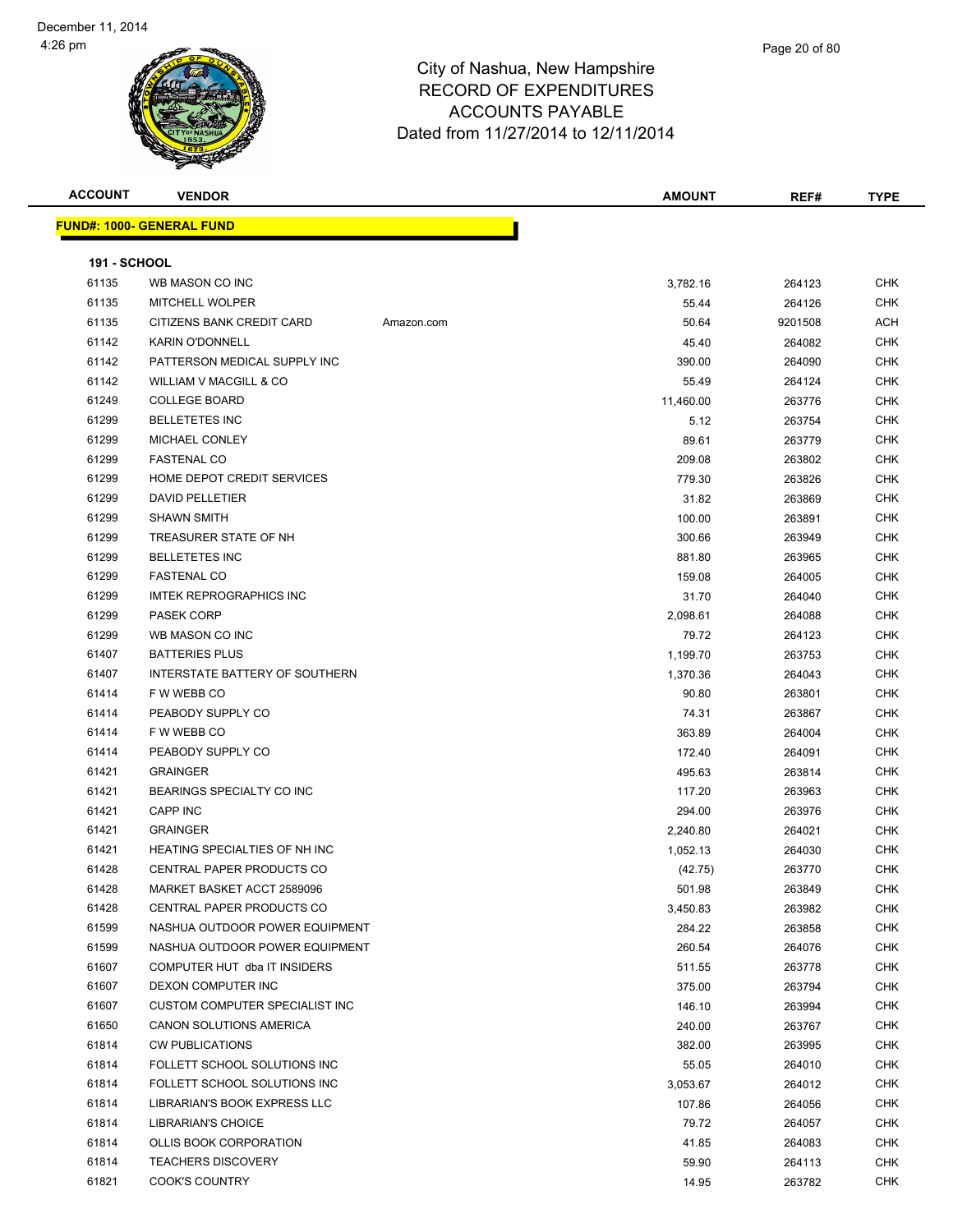| <b>ACCOUNT</b>      | <b>VENDOR</b>                                         | <b>AMOUNT</b>      | REF#             | <b>TYPE</b>              |
|---------------------|-------------------------------------------------------|--------------------|------------------|--------------------------|
|                     | <b>FUND#: 1000- GENERAL FUND</b>                      |                    |                  |                          |
| <b>191 - SCHOOL</b> |                                                       |                    |                  |                          |
| 61821               | <b>DISCOVER MAGAZINE</b>                              | 19.95              | 263795           | <b>CHK</b>               |
| 61830               | KNOWLEDGE UNLIMITED, INC                              | 219.00             | 264049           | <b>CHK</b>               |
| 61875               | <b>BARNES &amp; NOBLE INC</b>                         | (86.28)            | 263751           | <b>CHK</b>               |
| 61875               | GOODHEART WILCOX PUBLISHER                            | 1,609.33           | 263813           | <b>CHK</b>               |
| 61875               | MCGRAW HILL SCHOOL EDUCATION                          | 889.06             | 263852           | <b>CHK</b>               |
| 61875               | <b>KAREN CREBASE</b>                                  | 20.16              | 263993           | <b>CHK</b>               |
| 61875               | FOLLETT SCHOOL SOLUTIONS INC                          | 5.29               | 264011           | <b>CHK</b>               |
| 61875               | FOLLETT SCHOOL SOLUTIONS INC                          | 527.84             | 264012           | <b>CHK</b>               |
| 61875               | <b>HEINEMANN</b>                                      | 214.50             | 264031           | <b>CHK</b>               |
| 71221               | BEST BUY BUSINESS ADVANTAGE                           | 716.00             | 263755           | <b>CHK</b>               |
| 71221               | RTM COMMUNICATIONS INC                                | 15,218.75          | 263883           | <b>CHK</b>               |
| 71221               | APPLE INC                                             | 379.00             | 263955           | <b>CHK</b>               |
| 71999               | <b>LEGO EDUCATION</b>                                 | 346.73             | 263845           | <b>CHK</b>               |
| 71999               | KITTREDGE EQUIPMENT CO - NH                           | 394.92             | 264048           | <b>CHK</b>               |
| 71999               | <b>PRO AV SYSTEMS INC</b>                             | 5,377.00           | 264093           | <b>CHK</b>               |
|                     | <b>TOTAL 191 - SCHOOL</b>                             | \$519,283.07       |                  |                          |
|                     |                                                       |                    |                  |                          |
|                     | <b>193 - DEBT SERVICE</b>                             |                    |                  |                          |
| 75300               | <b>US BANK</b>                                        | 300.00             | 264187           | <b>CHK</b>               |
|                     | <b>TOTAL 193 - DEBT SERVICE</b>                       | \$300.00           |                  |                          |
|                     |                                                       |                    |                  |                          |
|                     | TOTAL FUND 1000 - GENERAL FUND                        | \$1,491,929.52     |                  |                          |
|                     | <b>FUND#: 1001- GF-CAPITAL IMPROVEMENTS</b>           |                    |                  |                          |
|                     |                                                       |                    |                  |                          |
|                     | <b>161 - STREETS-CAP IMP</b>                          |                    |                  |                          |
| 81100<br>81100      | <b>BROX INDUSTRIES INC</b><br>STONEAGE STONEWORKS INC | 356,687.08         | 264225<br>263722 | <b>CHK</b><br><b>CHK</b> |
| 81100               | <b>BROX INDUSTRIES INC</b>                            | 5,722.00<br>309.00 | 264225           | <b>CHK</b>               |
| 81100               | JOHNSONS ELECTRIC INC                                 | 395.00             | 264298           | <b>CHK</b>               |
| 81100               | <b>BROX INDUSTRIES INC</b>                            | 56.18              | 263630           | <b>CHK</b>               |
| 81100               | <b>BROX INDUSTRIES INC</b>                            | 1,406.30           | 264225           | <b>CHK</b>               |
| 81100               | TEAM EJP CONCORD NH                                   | 1,030.32           | 264387           | <b>CHK</b>               |
| 81100               | <b>BELLETETES INC</b>                                 | 409.06             | 264213           | <b>CHK</b>               |
|                     |                                                       |                    |                  |                          |
|                     | <b>TOTAL 161 - STREETS-CAP IMP</b>                    | \$366,014.94       |                  |                          |
|                     | TOTAL FUND 1001 - GF-CAPITAL IMPROVEMENTS             | \$366,014.94       |                  |                          |
|                     |                                                       |                    |                  |                          |
|                     | <b>FUND#: 1010- GF-PRIOR YEAR ESCROWS/EXPENSES</b>    |                    |                  |                          |
|                     | 102 - BOARD OF ALDERMEN-ESCROWS                       |                    |                  |                          |

53428 DONNA GRAHAM 261.25 263656 CHK 53428 DONNA GRAHAM 162.50 264275 CHK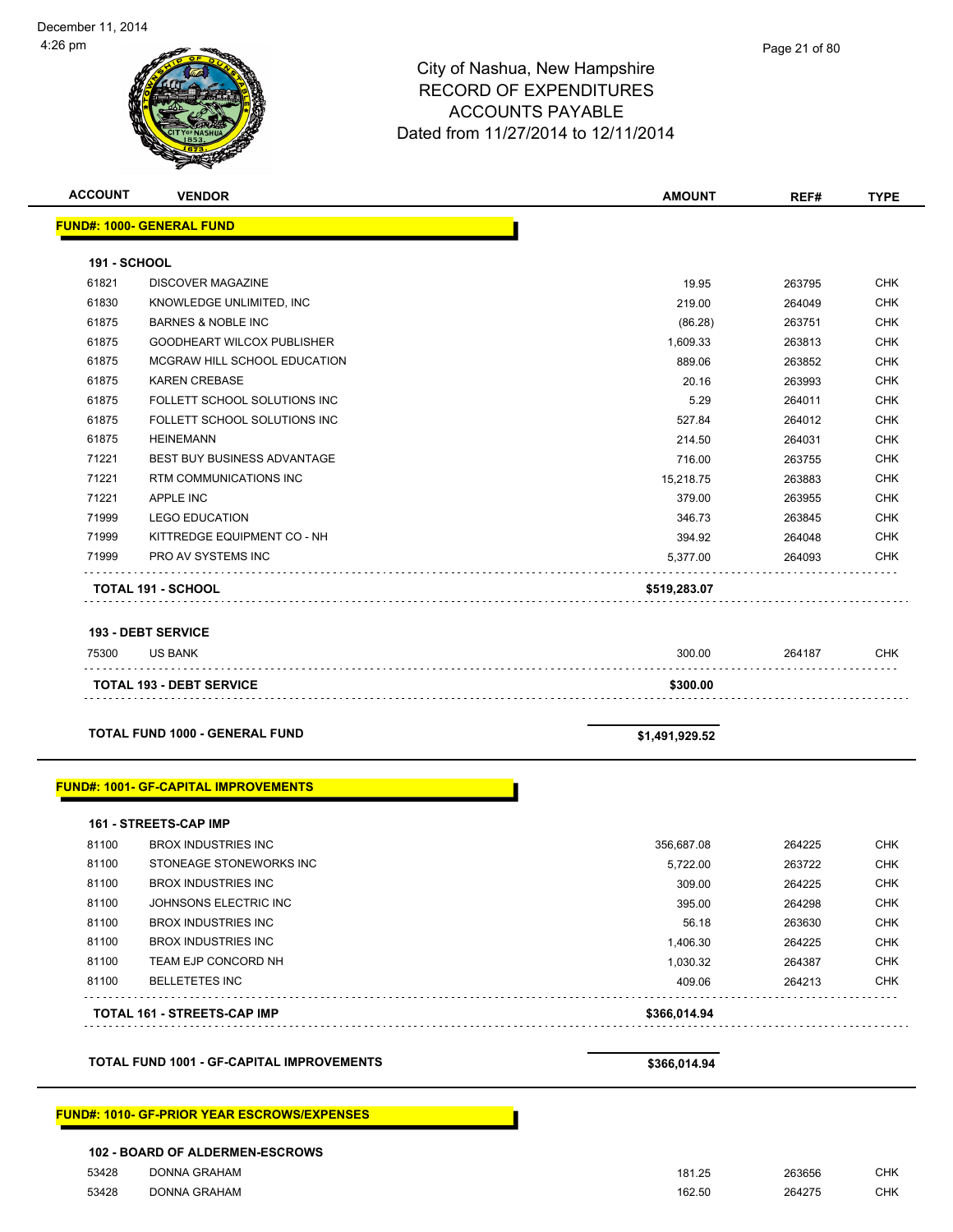| <b>ACCOUNT</b><br><b>VENDOR</b>                      | <b>AMOUNT</b> | REF#   | <b>TYPE</b> |
|------------------------------------------------------|---------------|--------|-------------|
| <u> FUND#: 1010- GF-PRIOR YEAR ESCROWS/EXPENSES</u>  |               |        |             |
| TOTAL 102 - BOARD OF ALDERMEN-ESCROWS                | \$343.75      |        |             |
| <b>109 - CIVIC&amp;COMMUNITY ACT-PRIOR YEAR</b>      |               |        |             |
| 56203<br>DEPENDABLE LOCK SERVICE INC                 | 694.40        | 263644 | <b>CHK</b>  |
| TOTAL 109 - CIVIC&COMMUNITY ACT-PRIOR YEAR           | \$694.40      |        |             |
| 122 - IT-PRIOR YEAR                                  |               |        |             |
| 54414<br>SOUTHWORTH-MILTON INC                       | 455.00        | 263609 | <b>CHK</b>  |
| TOTAL 122 - IT-PRIOR YEAR                            | \$455.00      |        |             |
| 161 - STREETS-PRIOR YEAR                             |               |        |             |
| 61556<br>OCEAN STATE SIGNAL CO                       | 7,290.00      | 264348 | <b>CHK</b>  |
| TOTAL 161 - STREETS-PRIOR YEAR                       | \$7,290.00    |        |             |
| <b>162 - STREET LIGHTING-PRIOR YEAR</b>              |               |        |             |
| 54100<br>JOHNSONS ELECTRIC INC                       | 115.00        | 264298 | <b>CHK</b>  |
| TOTAL 162 - STREET LIGHTING-PRIOR YEAR               | \$115.00      |        |             |
| <b>177 - PARKS &amp; RECREATION-PRIOR YEAR</b>       |               |        |             |
| 81650<br><b>BSN SPORTS INC</b>                       | 942.51        | 264226 | <b>CHK</b>  |
| <b>TOTAL 177 - PARKS &amp; RECREATION-PRIOR YEAR</b> | \$942.51      |        |             |
| 191 - SCHOOL                                         |               |        |             |
| 61875<br>FOLLETT SCHOOL SOLUTIONS INC                | 52.60         | 264011 | <b>CHK</b>  |
| TOTAL 191 - SCHOOL                                   | \$52.60       |        |             |
| TOTAL FUND 1010 - GF-PRIOR YEAR ESCROWS/EXPENSES     | \$9,893.26    |        |             |
|                                                      |               |        |             |

|       | <b>FUND#: 2100- FOOD SERVICES FUND</b> |          |        |            |
|-------|----------------------------------------|----------|--------|------------|
| 44503 | <b>MICHAEL BORGES</b>                  | 10.70    | 263760 | <b>CHK</b> |
| 54487 | AFFILIATED HVAC SERVICES LLC           | 891.50   | 263745 | <b>CHK</b> |
| 54487 | BASSETT SERVICES CORPORATION           | 1,038.71 | 263752 | <b>CHK</b> |
| 54487 | <b>HOBART SERVICE</b>                  | 273.49   | 263822 | <b>CHK</b> |
| 54487 | AFFILIATED HVAC SERVICES LLC           | 244.00   | 263952 | <b>CHK</b> |
| 54487 | <b>BASSETT SERVICES CORPORATION</b>    | 130.35   | 263962 | <b>CHK</b> |
| 54487 | <b>HOBART SERVICE</b>                  | 53.30    | 264034 | <b>CHK</b> |
| 55307 | LISA BORDELEAU                         | 64.40    | 263759 | <b>CHK</b> |
| 55307 | PAMELA CORREA                          | 68.04    | 263784 | CHK        |
| 55307 | <b>KAREN GUSTIN</b>                    | 123.65   | 263818 | CHK        |
| 55307 | <b>KARYN LAWLESS</b>                   | 114.70   | 263844 | CHK        |
| 55307 | <b>PAULE RALPH</b>                     | 52.36    | 263875 | CHK        |
|       |                                        |          |        |            |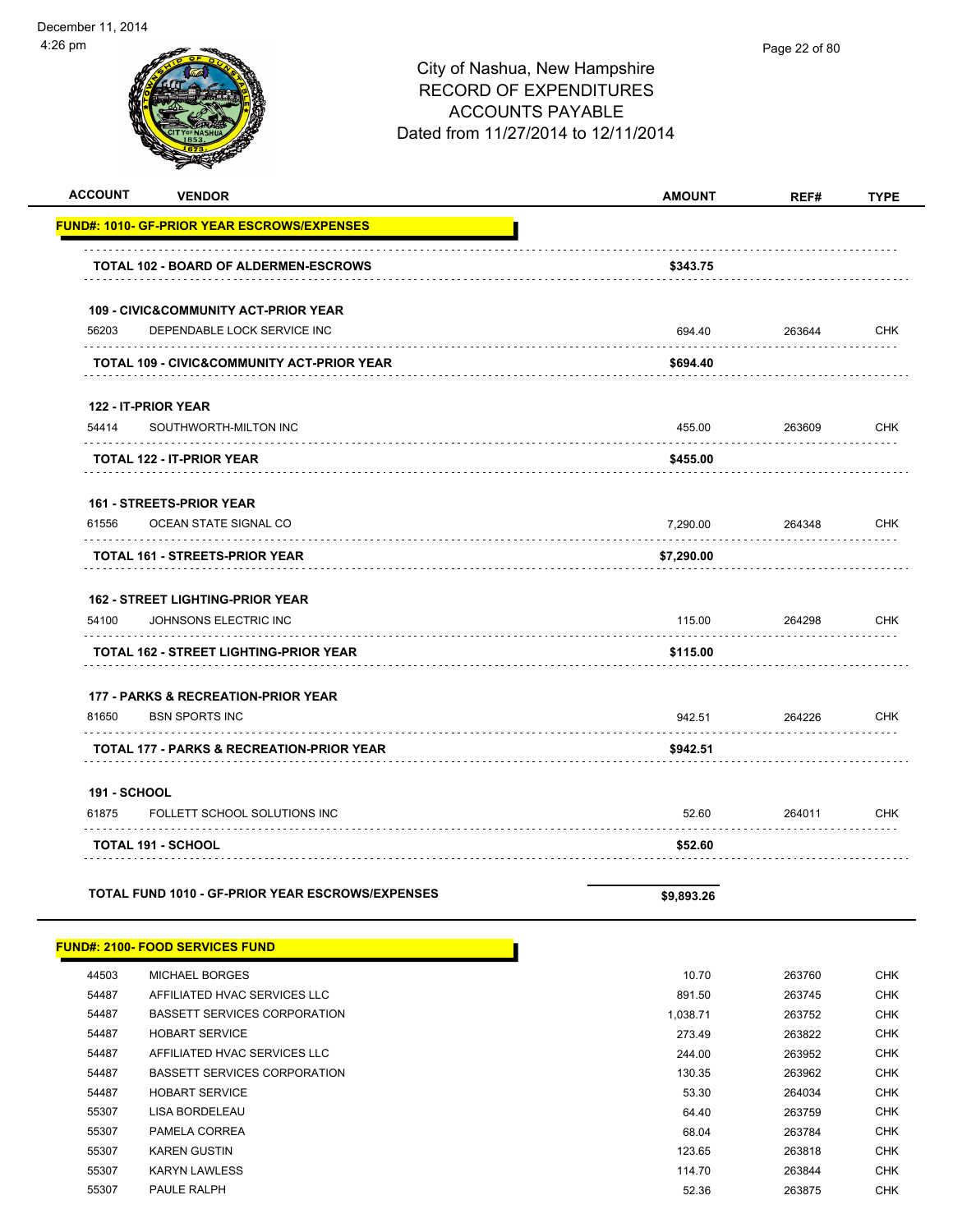

| <b>ACCOUNT</b> | <b>VENDOR</b>                                   | <b>AMOUNT</b> | REF#   | <b>TYPE</b> |
|----------------|-------------------------------------------------|---------------|--------|-------------|
|                | <b>FUND#: 2100- FOOD SERVICES FUND</b>          |               |        |             |
| 55307          | AMY CASSIDY                                     | 31.08         | 263981 | <b>CHK</b>  |
| 55400          | <b>ODETTE SLOSEK</b>                            | 117.25        | 263890 | <b>CHK</b>  |
| 55600          | ACE PRINTING CO                                 | 415.00        | 263743 | <b>CHK</b>  |
| 61100          | <b>ANN HOVEY</b>                                | 11.92         | 263828 | <b>CHK</b>  |
| 61214          | <b>BIMBO FOODS BAKERIES INC</b>                 | 2,804.45      | 263756 | <b>CHK</b>  |
| 61214          | <b>BOSTON PIE INC</b>                           | 2,747.00      | 263761 | <b>CHK</b>  |
| 61214          | COCA COLA BOTTLING CO                           | 2,380.90      | 263773 | <b>CHK</b>  |
| 61214          | COSTA FRUIT & PRODUCE CO INC                    | 43,788.05     | 263785 | <b>CHK</b>  |
| 61214          | <b>GARELICK FARMS LYNN</b>                      | 19,942.36     | 263807 | <b>CHK</b>  |
| 61214          | GILLS PIZZA CO                                  | 4,680.45      | 263809 | <b>CHK</b>  |
| 61214          | <b>GREAT STATE BEVERAGES INC</b>                | 886.90        | 263816 | <b>CHK</b>  |
| 61214          | <b>M SAUNDERS INC</b>                           | 7,136.69      | 263847 | <b>CHK</b>  |
| 61214          | NEW ENGLAND ICE CREAM                           | 3,336.88      | 263859 | <b>CHK</b>  |
| 61214          | ORIGINAL CRISPY PIZZA CRUST CO                  | 695.50        | 263865 | <b>CHK</b>  |
| 61214          | TREASURER ST OF NH - SURPLUS D                  | 3,123.75      | 263948 | <b>CHK</b>  |
| 61214          | <b>BIMBO FOODS BAKERIES INC</b>                 | 2,129.60      | 263967 | <b>CHK</b>  |
| 61214          | <b>BOSTON PIE INC</b>                           | 2,525.10      | 263971 | <b>CHK</b>  |
| 61214          | COCA COLA BOTTLING CO                           | 1,343.10      | 263987 | <b>CHK</b>  |
| 61214          | COSTA FRUIT & PRODUCE CO INC                    | 23,709.40     | 263991 | <b>CHK</b>  |
| 61214          | <b>GARELICK FARMS LYNN</b>                      | 13,514.32     | 264017 | <b>CHK</b>  |
| 61214          | <b>GILLS PIZZA CO</b>                           | 3,052.20      | 264019 | <b>CHK</b>  |
| 61214          | <b>GREAT STATE BEVERAGES INC</b>                | 445.05        | 264022 | <b>CHK</b>  |
| 61214          | <b>M SAUNDERS INC</b>                           | 7,925.29      | 264063 | <b>CHK</b>  |
| 61214          | NEW ENGLAND ICE CREAM                           | 1,030.75      | 264079 | <b>CHK</b>  |
| 61214          | ORIGINAL CRISPY PIZZA CRUST CO                  | 692.38        | 264084 | <b>CHK</b>  |
| 61299          | CENTRAL PAPER PRODUCTS CO                       | 9,007.06      | 263770 | <b>CHK</b>  |
| 71000          | <b>GREENFIELD INDUSTRIES INC</b>                | 300.00        | 263817 | <b>CHK</b>  |
| 71000          | KITTREDGE EQUIPMENT CO - NH                     | 109.32        | 263837 | <b>CHK</b>  |
| 71000          | <b>VEND-UCATION</b>                             | 420.00        | 264120 | <b>CHK</b>  |
|                | <b>TOTAL FUND 2100 - FOOD SERVICES FUND</b>     | \$161,366.95  |        |             |
|                | <b>FUND#: 2201- DRIVERS EDUCATION FUND</b>      |               |        |             |
| 55300          | <b>KEENE STATE COLLEGE</b>                      | 938.00        | 263835 | <b>CHK</b>  |
| 55300          | RICHARD LANCOURT                                | 430.00        | 263841 | <b>CHK</b>  |
|                | <b>TOTAL FUND 2201 - DRIVERS EDUCATION FUND</b> | \$1,368.00    |        |             |
|                |                                                 |               |        |             |
|                | <u> FUND#: 2212- ATHLETICS REVENUE FUND</u>     |               |        |             |
| 61107          | CHAMPIONS CHOICE INC                            | 11,106.00     | 263771 | <b>CHK</b>  |
| 71999          | <b>SCOTT MAYS</b>                               | 9.98          | 264067 | <b>CHK</b>  |
| 71999          | <b>VS ATHLETICS</b>                             | 590.15        | 264121 | <b>CHK</b>  |
|                | <b>TOTAL FUND 2212 - ATHLETICS REVENUE FUND</b> | \$11,706.13   |        |             |
|                |                                                 |               |        |             |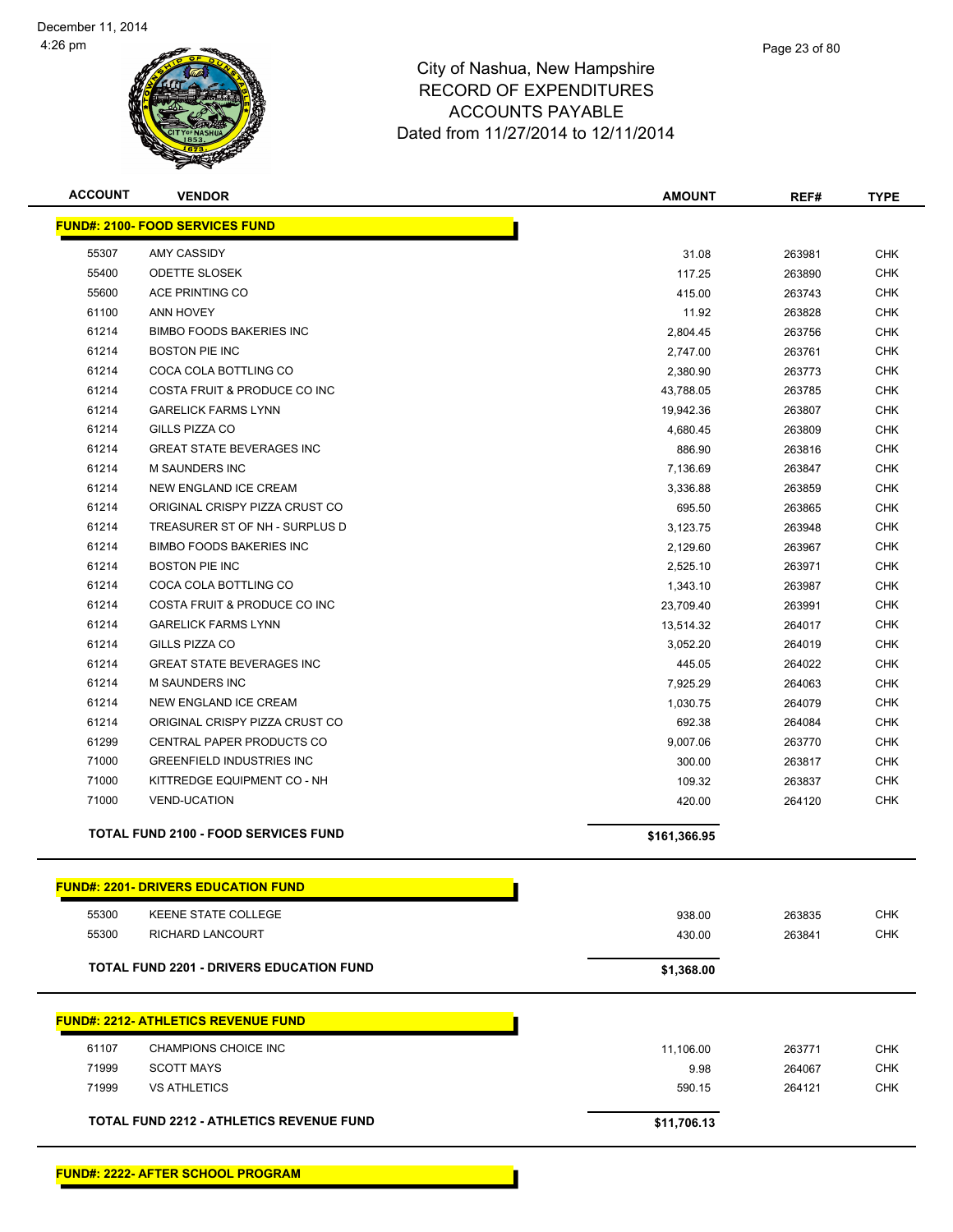

| <b>ACCOUNT</b>                                | <b>VENDOR</b>                                          | <b>AMOUNT</b>      | REF#             | <b>TYPE</b>              |
|-----------------------------------------------|--------------------------------------------------------|--------------------|------------------|--------------------------|
|                                               | <b>FUND#: 2222- AFTER SCHOOL PROGRAM</b>               |                    |                  |                          |
| 53628                                         | LACONIA SCHOOL DISTRICT                                | 2,500.00           | 263838           | <b>CHK</b>               |
| 55690                                         | FIRST STUDENT INC                                      | 126.00             | 263804           | <b>CHK</b>               |
| 55690                                         | FIRST STUDENT INC                                      | 2,688.32           | 264009           | <b>CHK</b>               |
| 61299                                         | AC MOORE INC                                           | 132.07             | 263742           | <b>CHK</b>               |
| 61299                                         | <b>CATHERINE COGSWELL</b>                              | 40.73              | 263774           | <b>CHK</b>               |
| 61299                                         | <b>DOMINOS PIZZA</b>                                   | 129.84             | 263796           | <b>CHK</b>               |
| 61299                                         | <b>GARELICK FARMS LYNN</b>                             | 282.44             | 263807           | <b>CHK</b>               |
| 61299                                         | LINDA HAMM                                             | 37.53              | 263819           | <b>CHK</b>               |
| 61299                                         | HOME DEPOT CREDIT SERV                                 | 5.44               | 263827           | <b>CHK</b>               |
| 61299                                         | MARKET BASKET ACCT 2589096                             | 213.12             | 263849           | <b>CHK</b>               |
| 61299                                         | SAMS CLUB/SYNCHRONY BANK                               | 203.78             | 263884           | <b>CHK</b>               |
| 61299                                         | <b>WAL-MART</b>                                        | 127.54             | 263895           | <b>CHK</b>               |
| 61299                                         | AC MOORE INC                                           | 192.36             | 263950           | <b>CHK</b>               |
| 61299                                         | CATHERINE COGSWELL                                     | 30.75              | 263988           | <b>CHK</b>               |
| 61299                                         | COSTA FRUIT & PRODUCE CO INC                           | 533.80             | 263991           | <b>CHK</b>               |
| 61299                                         | <b>AMY CREAR</b>                                       | 15.63              | 263992           | <b>CHK</b>               |
| 61299                                         | <b>GARELICK FARMS LYNN</b>                             | 238.90             | 264017           | <b>CHK</b>               |
| 61299                                         | <b>LINDA HAMM</b>                                      | 31.80              | 264024           | <b>CHK</b>               |
| 61299                                         | MARKET BASKET ACCT 2589096                             | 135.33             | 264065           | <b>CHK</b>               |
| <b>TOTAL FUND 2222 - AFTER SCHOOL PROGRAM</b> |                                                        | \$7,665.38         |                  |                          |
|                                               |                                                        |                    |                  |                          |
|                                               | <b>FUND#: 2247- CULINARY ARTS</b>                      |                    |                  |                          |
| 61135                                         | <b>HANNAFORD</b>                                       | 42.45              | 263820           | <b>CHK</b>               |
| 61135                                         | NORTH CENTER FOOD SERVICE                              | 231.83             | 263861           | <b>CHK</b>               |
| 61135                                         | NORTH CENTER FOOD SERVICE                              | 924.10             | 264081           | <b>CHK</b>               |
|                                               |                                                        |                    |                  |                          |
|                                               | <b>TOTAL FUND 2247 - CULINARY ARTS</b>                 | \$1,198.38         |                  |                          |
|                                               | <b>FUND#: 2503- PARKS &amp; REC PROGRAMS FUND</b>      |                    |                  |                          |
| 55658                                         | <b>BOSTON CELTICS GROUP SALES</b>                      | 2,000.00           | 264222           | <b>CHK</b>               |
| 55658                                         | THE COACH CO                                           | 2,160.00           | 264236           | <b>CHK</b>               |
| 55658                                         | <b>MARY L BINGHAM</b>                                  | 100.00             | 264314           | <b>CHK</b>               |
| 55658                                         | ANNA RIBAUDO                                           | 150.00             | 264366           | <b>CHK</b>               |
|                                               |                                                        |                    |                  |                          |
|                                               | <b>TOTAL FUND 2503 - PARKS &amp; REC PROGRAMS FUND</b> | \$4,410.00         |                  |                          |
|                                               | <b>FUND#: 2505- GOVT &amp; EDUCATION CHANNELS FUND</b> |                    |                  |                          |
|                                               |                                                        |                    |                  |                          |
| 53470<br>53470                                | <b>JOHN COLLINS</b>                                    | 75.00<br>175.00    | 264238<br>264295 | <b>CHK</b><br>CHK        |
| 53470                                         | MIKE JEYNES<br><b>THOMAS KING</b>                      |                    |                  | <b>CHK</b>               |
|                                               | PATRICK MALONE                                         | 75.00              | 264301           |                          |
| 53470<br>53470                                |                                                        | 125.00             | 264311           | <b>CHK</b><br><b>CHK</b> |
| 53470                                         | <b>JIM MCLEAN</b><br>TIM O'NEIL                        | 150.00             | 264321           |                          |
| 53470                                         | FRANK J WALLENT                                        | 1,225.00<br>525.00 | 264347<br>264399 | <b>CHK</b><br><b>CHK</b> |
| 53470                                         | LOUISE WALLENT                                         | 75.00              | 264400           | <b>CHK</b>               |
|                                               |                                                        |                    |                  |                          |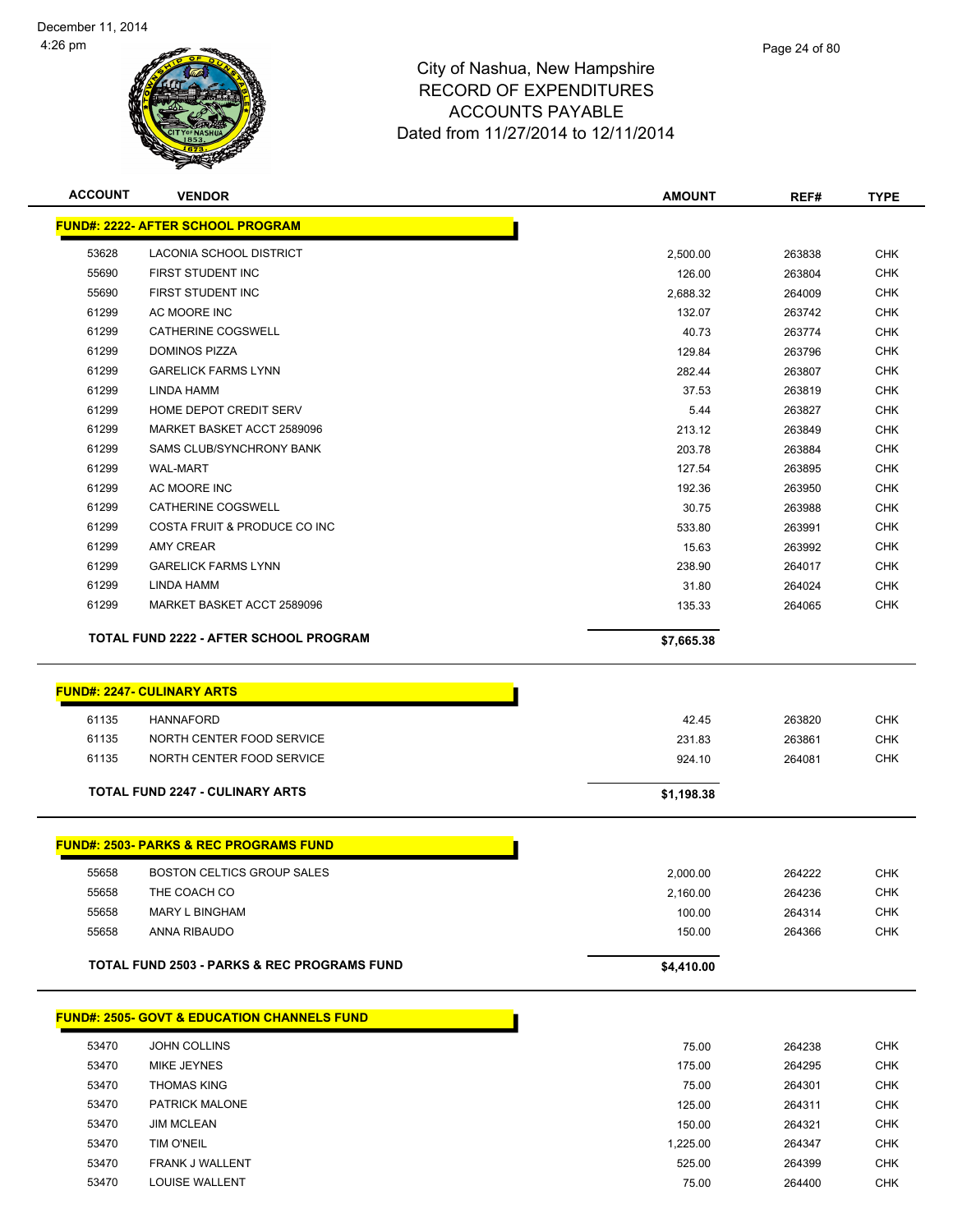

| <b>ACCOUNT</b> | <b>VENDOR</b>                                               |                             | <b>AMOUNT</b> | REF#    | TYPE       |
|----------------|-------------------------------------------------------------|-----------------------------|---------------|---------|------------|
|                | <b>FUND#: 2505- GOVT &amp; EDUCATION CHANNELS FUND</b>      |                             |               |         |            |
| 54100          | <b>PSNH</b>                                                 |                             | 196.74        | 263606  | <b>CHK</b> |
| 54114          | <b>LIBERTY UTILITIES - NH</b>                               |                             | 10.09         | 263601  | <b>CHK</b> |
| 54141          | PENNICHUCK WATER WORKS INC                                  |                             | 20.61         | 264175  | CHK        |
| 54487          | <b>WILLIAM NAYOR</b>                                        |                             | 45.00         | 264405  | <b>CHK</b> |
| 55400          | CITIZENS BANK CREDIT CARD                                   | <b>SAM HOSPITALITY CORP</b> | 129.00        | 9201508 | <b>ACH</b> |
| 55699          | <b>COMCAST CABLE COMMUNICATIONS I</b>                       |                             | 10.40         | 263581  | <b>CHK</b> |
| 55699          | AARDVARK THE DEAN OF CLEAN                                  |                             | 390.00        | 263617  | <b>CHK</b> |
|                | <b>TOTAL FUND 2505 - GOVT &amp; EDUCATION CHANNELS FUND</b> |                             | \$3,226.84    |         |            |
|                |                                                             |                             |               |         |            |
|                | <b>FUND#: 2506- HUNT BLDG SPECIAL REVENUE FUND</b>          |                             |               |         |            |
| 54114          | <b>LIBERTY UTILITIES - NH</b>                               |                             | 202.14        | 264163  | <b>CHK</b> |
| 54141          | PENNICHUCK WATER WORKS INC                                  |                             | 107.28        | 263605  | <b>CHK</b> |
|                |                                                             |                             |               |         |            |
|                | <b>TOTAL FUND 2506 - HUNT BLDG SPECIAL REVENUE FUND</b>     |                             | \$309.42      |         |            |
|                | <b>FUND#: 3068- COMMUNITY SERVICES GRANTS FUND</b>          |                             |               |         |            |
|                |                                                             |                             |               |         |            |
| 55300          | LISA VASQUEZ                                                |                             | 90.80         | 264155  | <b>CHK</b> |
| 55300          | <b>ASHLEY CONLEY</b>                                        |                             | 409.36        | 264132  | <b>CHK</b> |
| 55300          | MELISSA SCHOEMMELL                                          |                             | 74.31         | 264322  | <b>CHK</b> |
|                | <b>TOTAL FUND 3068 - COMMUNITY SERVICES GRANTS FUND</b>     |                             | \$574.47      |         |            |
|                |                                                             |                             |               |         |            |
|                | <b>FUND#: 3070- COMMUNITY HEALTH GRANTS FUND</b>            |                             |               |         |            |
| 54221          | STERICYCLE INC                                              |                             | 88.72         | 264384  | <b>CHK</b> |
| 55300          | LUIS PORRES                                                 |                             | 15.12         | 264147  | <b>CHK</b> |
| 55300          | <b>BETTY WENDT</b>                                          |                             | 20.16         | 264156  | <b>CHK</b> |
| 55300          | LUIS PORRES                                                 |                             | 3.36          | 264147  | <b>CHK</b> |
| 55699          | ALEXANDER GRANOK MD                                         |                             | 800.00        | 264278  | <b>CHK</b> |
| 61142          | NH MEDICAL DENTAL SUPPLY LLC                                |                             | 115.00        | 263697  | <b>CHK</b> |
| 61142          | NH MEDICAL DENTAL SUPPLY LLC                                |                             | 125.00        | 263697  | CHK        |
|                | <b>TOTAL FUND 3070 - COMMUNITY HEALTH GRANTS FUND</b>       |                             |               |         |            |
|                |                                                             |                             | \$1,167.36    |         |            |
|                | <b>FUND#: 3080- COMMUNITY DEVELOPMENT GRANTS</b>            |                             |               |         |            |
| 81700          | SIGN-A-RAMA OF NASHUA                                       |                             | 121.71        | 263718  | <b>CHK</b> |
|                | <b>TOTAL FUND 3080 - COMMUNITY DEVELOPMENT GRANTS</b>       |                             | \$121.71      |         |            |
|                |                                                             |                             |               |         |            |
|                | <b>FUND#: 3090- URBAN PROGRAM GRANTS FUND</b>               |                             |               |         |            |
| 54210          | SCOTT AND LAURA ANNAND                                      |                             | 10,000.00     | 264152  | <b>CHK</b> |
| 54225          | ALCHEMY LEAD MANAGMENT                                      |                             | 680.00        | 264202  | <b>CHK</b> |
| 55307          | <b>ROBERT RICE</b>                                          |                             | 203.84        | 264151  | <b>CHK</b> |
| 55421          | CITIZENS BANK CREDIT CARD                                   | Crowne Plaza Chicago O'Hare | 471.21        | 9201508 | <b>ACH</b> |
| 55500          | THE TELEGRAPH                                               |                             | 201.85        | 264181  | <b>CHK</b> |
|                |                                                             |                             |               |         |            |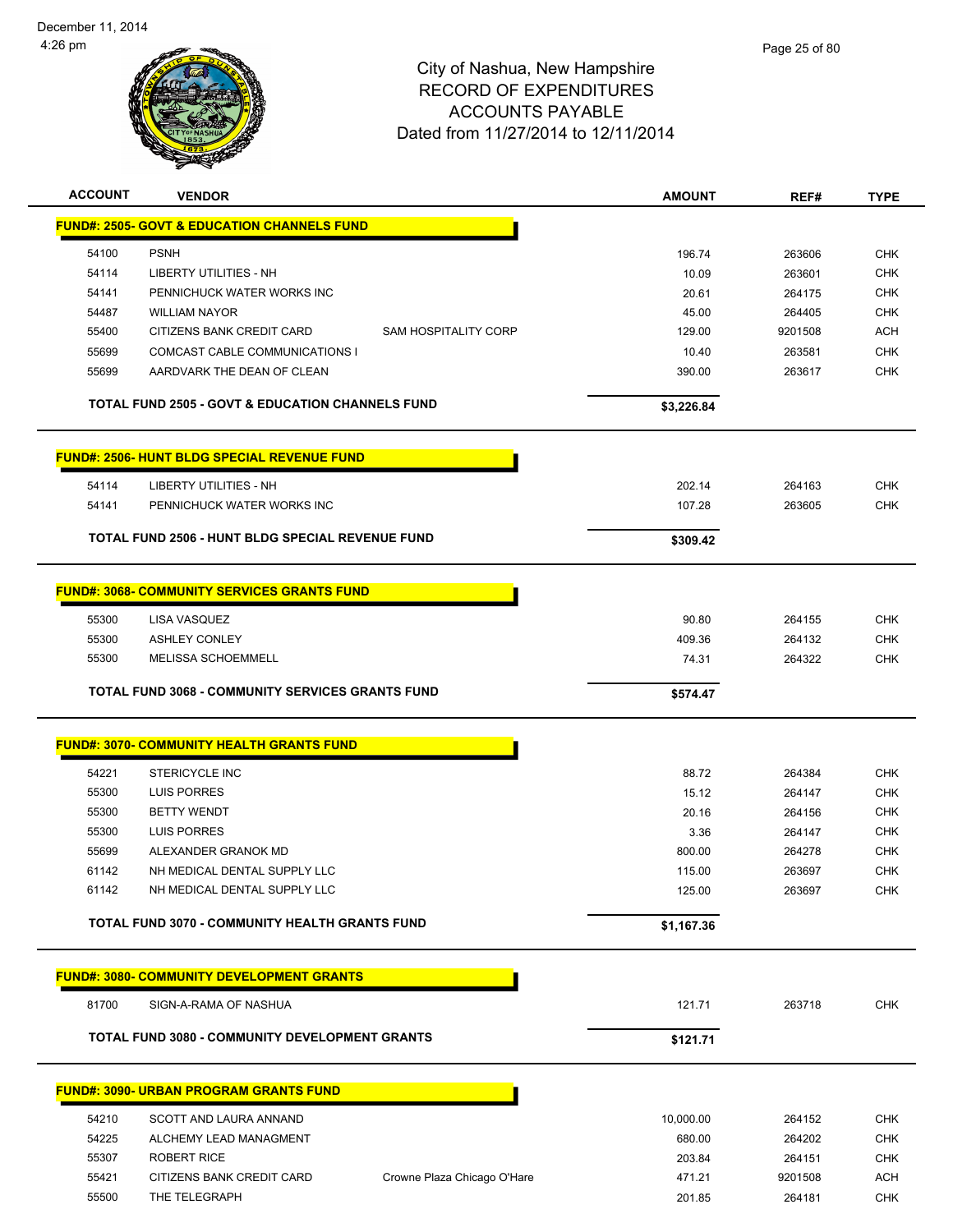

| <b>ACCOUNT</b> | <b>VENDOR</b>                                 | <b>AMOUNT</b> | REF#   | <b>TYPE</b> |
|----------------|-----------------------------------------------|---------------|--------|-------------|
|                | <b>FUND#: 3090- URBAN PROGRAM GRANTS FUND</b> |               |        |             |
| 68345          | JENNIFER L MOSTEIRO                           | 400.00        | 264141 | <b>CHK</b>  |
| 69025          | ADRIANA PIMENTAL AND MUNOZ                    | 8,280.00      | 263563 | <b>CHK</b>  |
| 69075          | BRIDGES DOM & SEXUAL VIOLENCE                 | 3.431.25      | 264224 | <b>CHK</b>  |
| 69075          | BRIDGES DOM & SEXUAL VIOLENCE                 | 6,187.21      | 264224 | <b>CHK</b>  |
| 69075          | NASHUA ADULT LEARNING CENTER                  | 5.400.00      | 264334 | <b>CHK</b>  |
|                | TOTAL FUND 3090 - URBAN PROGRAM GRANTS FUND   | \$35,255.36   |        |             |

|       | <u>FUND#: 3120- TRANSIT GRANTS FUND</u> |           |        |
|-------|-----------------------------------------|-----------|--------|
| 54100 | <b>PSNH</b>                             | 727.94    | 263606 |
| 54100 | <b>PSNH</b>                             | 771.58    | 264176 |
| 54100 | <b>PSNH</b>                             | 245.10    | 264176 |
| 54114 | <b>LIBERTY UTILITIES - NH</b>           | 37.34     | 263601 |
| 54114 | <b>LIBERTY UTILITIES - NH</b>           | 109.15    | 264168 |
| 54114 | LIBERTY UTILITIES - NH                  | 77.29     | 264165 |
| 54141 | PENNICHUCK WATER WORKS INC              | 75.58     | 264175 |
| 54141 | PENNICHUCK WATER WORKS INC              | 150.46    | 264175 |
| 54141 | PENNICHUCK WATER WORKS INC              | 59.38     | 263605 |
| 55109 | <b>FAIRPOINT COMMUNICATIONS</b>         | 50.00     | 263583 |
| 55699 | <b>CINTAS UNIFORMS</b>                  | 85.92     | 263637 |
| 55699 | <b>CINTAS UNIFORMS</b>                  | 34.96     | 264234 |
| 55699 | CONTROL TECHNOLOGIES INC                | 131.67    | 264241 |
| 55699 | DEPENDABLE LOCK SERVICE INC             | 133.00    | 264254 |
| 61299 | PRINT FACTORY                           | 190.19    | 264360 |
| 61299 | WB MASON CO INC                         | 40.08     | 263733 |
| 61299 | CENTRAL PAPER PRODUCTS CO               | 260.87    | 263636 |
| 61299 | CENTRAL PAPER PRODUCTS CO               | 142.50    | 264229 |
| 61299 | CONTROL TECHNOLOGIES INC                | 246.49    | 264241 |
| 61299 | DEPENDABLE LOCK SERVICE INC             | 43.00     | 264254 |
| 61307 | <b>EAST RIVER ENERGY INC</b>            | 27,908.00 | 264257 |
| 61705 | <b>STRATHAM TIRE</b>                    | 980.34    | 264386 |
| 61709 | PETRO-CANADA AMERICA                    | 3,159.32  | 263706 |
| 61799 | <b>CUMMINS NORTHEAST LLC</b>            | 552.81    | 264249 |
| 61799 | <b>GILLIG LLC</b>                       | 1,632.95  | 264273 |
| 61799 | <b>NAPA AUTO PARTS</b>                  | 445.36    | 264333 |
| 61799 | <b>QUIRK GM PARTS DEPOT</b>             | 112.43    | 263709 |
| 61799 | COHEN STEEL SUPPLY INC                  | 87.00     | 264237 |
| 61799 | NAPA AUTO PARTS                         | 23.59     | 264333 |
| 61799 | <b>NAPA AUTO PARTS</b>                  | (70.00)   | 264333 |
| 61799 | <b>FASTENAL CO</b>                      | 10.48     | 263651 |
| 61799 | <b>FASTENAL CO</b>                      | 66.61     | 264262 |
| 61799 | HOME DEPOT CREDIT SERVICE 3065          | 255.11    | 264281 |
| 61799 | NAPA AUTO PARTS                         | 4.75      | 264333 |
| 61799 | RYDER FLEET PRODUCTS COM INC            | 12.55     | 264368 |
| 61799 | RYDER FLEET PRODUCTS                    | 44.44     | 264369 |
| 61799 | <b>BOBCAT OF NEW HAMPSHIRE</b>          | 334.08    | 264221 |
| 61799 | <b>NAPA AUTO PARTS</b>                  | 250.82    | 264333 |

PETTY CASH 75.00 263572 CHK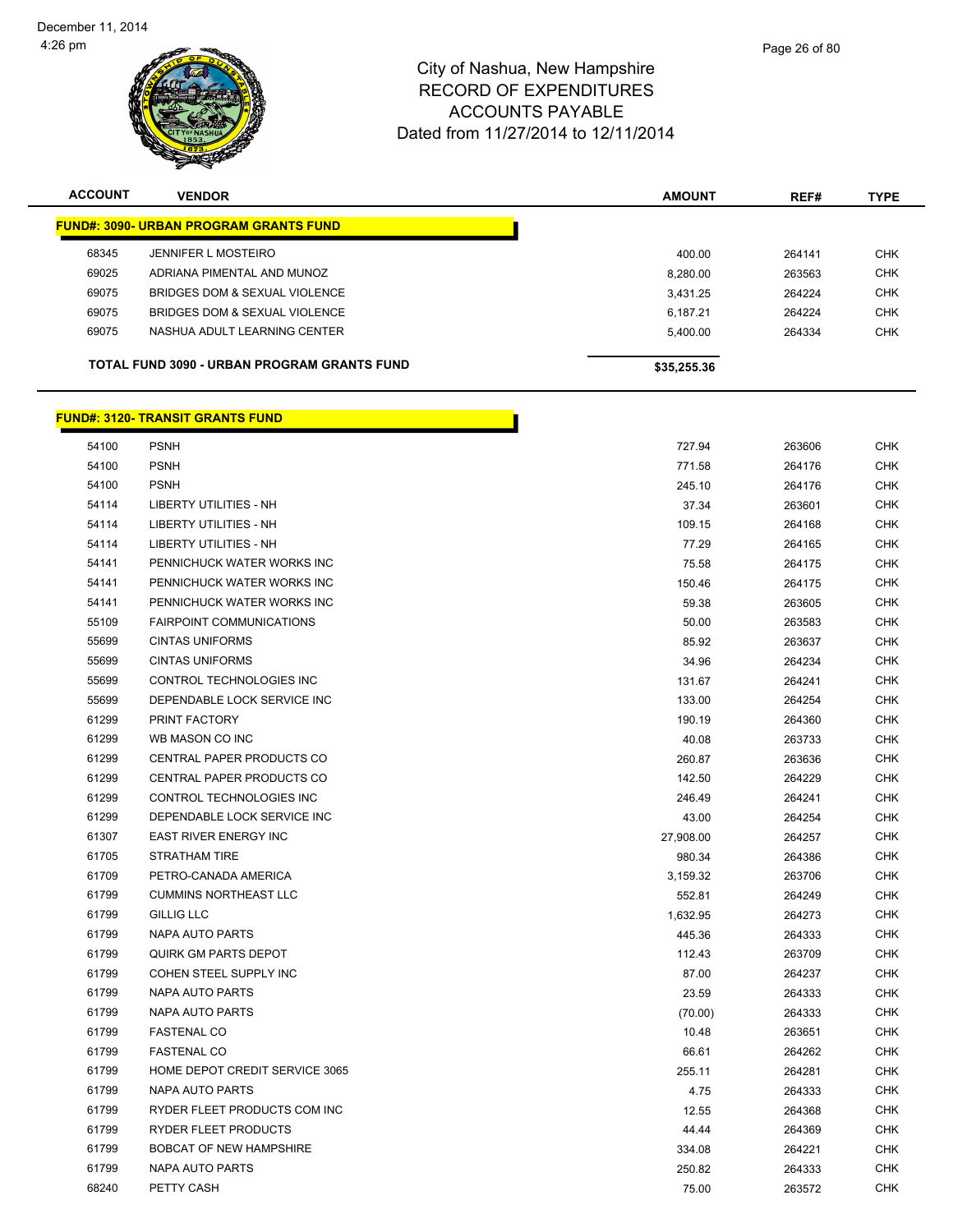| <b>ACCOUNT</b> | <b>VENDOR</b>                                | <b>AMOUNT</b> | REF#   | <b>TYPE</b> |
|----------------|----------------------------------------------|---------------|--------|-------------|
|                | <b>TOTAL FUND 3120 - TRANSIT GRANTS FUND</b> | \$39,498.14   |        |             |
|                | <b>FUND#: 3800- SCHOOL GRANTS FUND</b>       |               |        |             |
| 53600          | <b>STEVE BLUNT</b>                           | 200.00        | 263758 | <b>CHK</b>  |
| 53600          | <b>STEVE BLUNT</b>                           | 200.00        | 263970 | <b>CHK</b>  |
| 53607          | <b>MARSHALL E DERRY</b>                      | 880.00        | 263793 | CHK         |
| 53607          | <b>TARA L HASBROUCK</b>                      | 437.50        | 264028 | <b>CHK</b>  |
| 53607          | <b>INTERSECT INC</b>                         | 1,792.85      | 264042 | <b>CHK</b>  |
| 53607          | <b>MARGARET M THERIAULT</b>                  | 525.00        | 264115 | CHK         |
| 53607          | AUDREY VARGA                                 | 175.00        | 264119 | <b>CHK</b>  |
| 53628          | ELIZABETH C BIXLER                           | 700.00        | 263757 | CHK         |
| 53628          | PERKINS SCHOOL FOR THE BLIND                 | 487.50        | 263871 | CHK         |
| 53628          | THE CARROLL CENTER FOR THE BLI               | 593.75        | 263769 | <b>CHK</b>  |
| 53628          | KATHERINE S GOLTSOV                          | 25.00         | 263812 | CHK         |
| 53628          | <b>MARIAH CAMPBELL</b>                       | 300.00        | 263975 | <b>CHK</b>  |
| 53628          | <b>WHITNEY FREEMAN</b>                       | 50.00         | 264014 | <b>CHK</b>  |
| 53628          | <b>HOLLY LAVINE</b>                          | 100.00        | 264053 | CHK         |
| 53628          | THE CARROLL CENTER FOR THE BLI               | 8,375.50      | 263769 | <b>CHK</b>  |
| 53628          | <b>INTERIM HEALTH CARE</b>                   | 5,509.00      | 263829 | <b>CHK</b>  |
| 53628          | <b>INTERIM HEALTH CARE</b>                   | 3,906.00      | 264041 | CHK         |
| 53628          | <b>TERESA BOLICK PHD</b>                     | 5,900.00      | 264114 | CHK         |
| 54487          | MCINTIRE BUSINESS PRODUCTS INC.              | 139.00        | 264069 | CHK         |
| 54807          | <b>FIRST CHURCH</b>                          | 3,746.00      | 263803 | <b>CHK</b>  |
| 55300          | ADAM ROZUMEK                                 | 499.63        | 263881 | <b>CHK</b>  |
| 55300          | MARGARET REYNOLDS                            | 177.41        | 263878 | CHK         |
| 55300          | <b>ACADEMIC INNOVATIONS</b>                  | 395.00        | 263951 | <b>CHK</b>  |
| 55300          | <b>WILFRED A HENDERSON</b>                   | 108.64        | 264032 | <b>CHK</b>  |
| 55300          | <b>AMI RICH</b>                              | 72.32         | 264100 | CHK         |
| 55300          | <b>KAREN CREBASE</b>                         | 1,111.07      | 263789 | <b>CHK</b>  |
| 55300          | MICHELLE PAPANICOLAU                         | 20.16         | 263866 | CHK         |
| 55400          | <b>TOLA KHIN</b>                             | 125.00        | 263836 | CHK         |
| 55400          | <b>HEATHER O'CONNOR</b>                      | 125.00        | 263862 | <b>CHK</b>  |
| 55400          | <b>JESSICA GAMMON-MACKAY</b>                 | 127.00        | 264016 | CHK         |
| 55400          | KIMBERLY HAYWARD                             | 125.00        | 264029 | <b>CHK</b>  |
| 55400          | RAQUEL TOMIC-BEARD                           | 125.00        | 264116 | <b>CHK</b>  |
| 55690          | FIRST STUDENT INC                            | 122.64        | 263804 | <b>CHK</b>  |
| 61299          | <b>STEVE OPRE</b>                            | 71.55         | 263864 | <b>CHK</b>  |
| 61875          | DOROTHEA DIANE WILLIAMS                      | 151.33        | 264125 | <b>CHK</b>  |
| 61875          | <b>CONTINENTAL PRESS</b>                     | 4,441.92      | 263781 | CHK         |
| 71228          | LAZEL                                        | 499.75        | 264054 | <b>CHK</b>  |
| 71999          | CARTRIDGE WORLD NASHUA                       | 244.75        | 263979 | CHK         |
|                | TOTAL FUND 3800 - SCHOOL GRANTS FUND         | \$42,585.27   |        |             |

#### **FUND#: 3810- FOOD SERVICE GRANTS FUND**

| 61214 | <b>M SAUNDERS INC</b> | .703.80 | 263847 | <b>CHK</b> |
|-------|-----------------------|---------|--------|------------|
| 61214 | <b>M SAUNDERS INC</b> | .175.05 | 263847 | <b>CHK</b> |
| 61214 | <b>M SAUNDERS INC</b> | .462.65 | 263847 | <b>CHK</b> |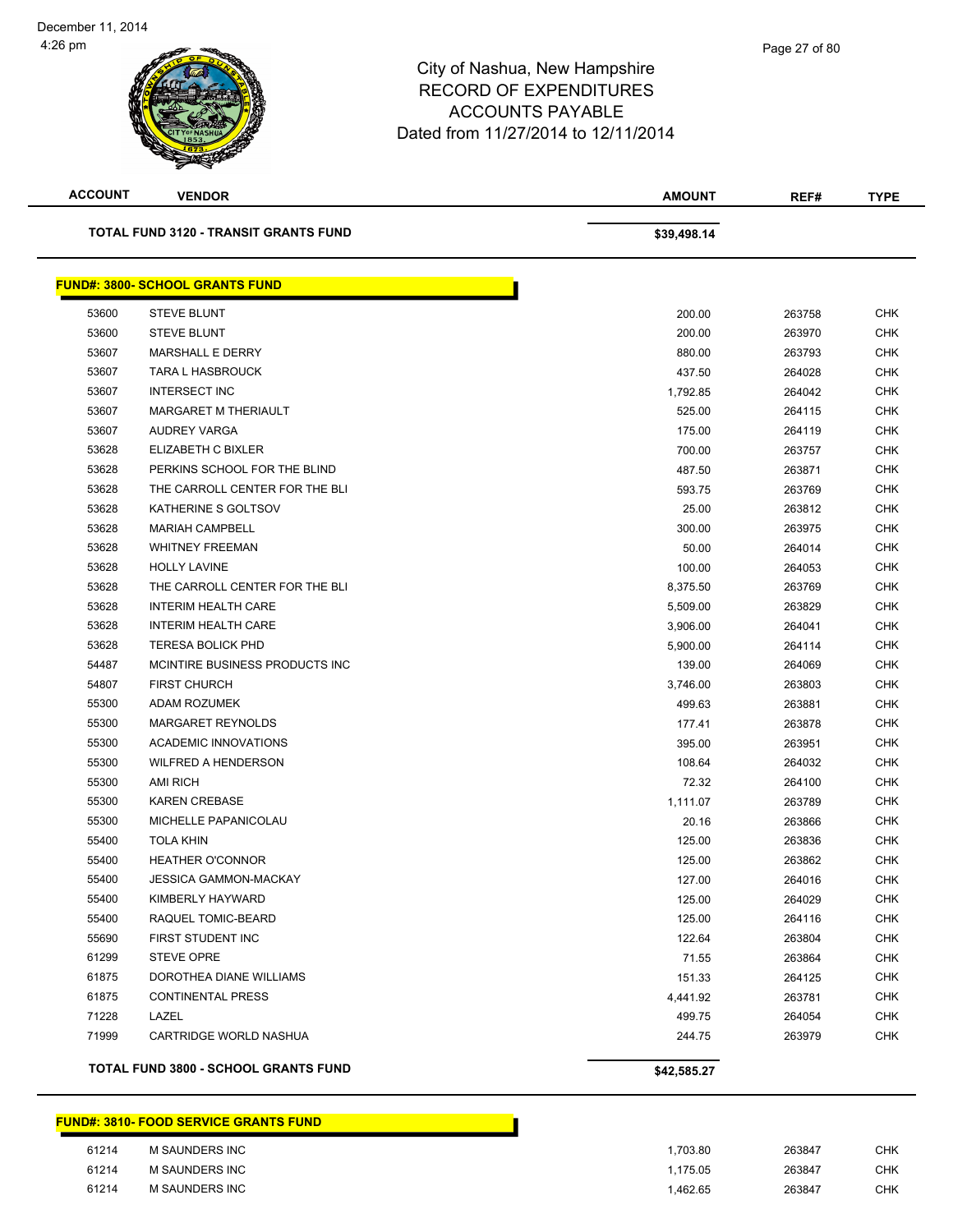

| <b>ACCOUNT</b> | <b>VENDOR</b>                                     |                              | AMOUNT     | REF#    | <b>TYPE</b> |
|----------------|---------------------------------------------------|------------------------------|------------|---------|-------------|
|                | <b>FUND#: 3810- FOOD SERVICE GRANTS FUND</b>      |                              |            |         |             |
| 61214          | <b>M SAUNDERS INC</b>                             |                              | 1,815.95   | 263847  | <b>CHK</b>  |
| 61214          | <b>M SAUNDERS INC</b>                             |                              | 1,461.50   | 263847  | <b>CHK</b>  |
| 61214          | <b>M SAUNDERS INC</b>                             |                              | 909.92     | 263847  | <b>CHK</b>  |
| 61214          | <b>M SAUNDERS INC</b>                             |                              | 763.35     | 263847  | CHK         |
| 61299          | CENTRAL PAPER PRODUCTS CO                         |                              | 112.37     | 263770  | CHK         |
| 61299          | COSTA FRUIT & PRODUCE CO INC                      |                              | 64.00      | 263785  | <b>CHK</b>  |
| 61299          | COSTA FRUIT & PRODUCE CO INC                      |                              | 32.00      | 263785  | <b>CHK</b>  |
| 61299          | CENTRAL PAPER PRODUCTS CO                         |                              | 20.29      | 263770  | <b>CHK</b>  |
|                | <b>TOTAL FUND 3810 - FOOD SERVICE GRANTS FUND</b> |                              | \$9,520.88 |         |             |
|                |                                                   |                              |            |         |             |
|                | <b>FUND#: 4005- TRAFFIC VIOLATIONS FUND</b>       |                              |            |         |             |
| 55607          | MAILINGS UNLIMITED - MVR                          |                              | 760.00     | 148023  | <b>ACH</b>  |
| 55607          | <b>MAILINGS UNLIMITED</b>                         |                              | (16.86)    | 263686  | <b>CHK</b>  |
| 55699          | <b>1ST PRIORITY TOWING &amp; RECOVERY</b>         |                              | 345.00     | 263616  | <b>CHK</b>  |
| 55699          | <b>D &amp; R TOWING INC</b>                       |                              | 535.00     | 263642  | <b>CHK</b>  |
| 55699          | STATEWIDE COLLISION LLC                           |                              | 695.00     | 263721  | CHK         |
| 61799          | MACMULKIN CHEVROLET INC                           |                              | (25.04)    | 263685  | <b>CHK</b>  |
|                | <b>TOTAL FUND 4005 - TRAFFIC VIOLATIONS FUND</b>  |                              | \$2,293.10 |         |             |
|                |                                                   |                              |            |         |             |
|                | <b>FUND#: 4010- MOTOR VEHICLE ADMIN FUND</b>      |                              |            |         |             |
| 53467          | <b>MAILINGS UNLIMITED</b>                         |                              | 131.91     | 263686  | <b>CHK</b>  |
| 55421          | CITIZENS BANK CREDIT CARD                         | Red Jacket Mountain Resort   | 320.74     | 9201508 | <b>ACH</b>  |
|                | TOTAL FUND 4010 - MOTOR VEHICLE ADMIN FUND        |                              | \$452.65   |         |             |
|                |                                                   |                              |            |         |             |
|                | <b>FUND#: 4020- POLICE DRUG ENFORCEMENT FUND</b>  |                              |            |         |             |
| 55699          | <b>TRANSUNION RISK &amp; ALTERNATIVE</b>          |                              | 110.00     | 264390  | <b>CHK</b>  |
|                | TOTAL FUND 4020 - POLICE DRUG ENFORCEMENT FUND    |                              | \$110.00   |         |             |
|                |                                                   |                              |            |         |             |
|                | <b>FUND#: 4025- DOJ DRUG FORFEITURE FUND</b>      |                              |            |         |             |
| 55118          | VERIZON WIRELESS-785728687                        |                              | 611.57     | 264194  | <b>CHK</b>  |
| 55400          | CITIZENS BANK CREDIT CARD                         | <b>Hyatt Regency Newport</b> | 403.41     | 9201508 | <b>ACH</b>  |
| 55400          | CITIZENS BANK CREDIT CARD                         | <b>Hyatt Regency Newport</b> | 403.41     | 9201508 | <b>ACH</b>  |
| 55400          | CITIZENS BANK CREDIT CARD                         | <b>Hyatt Regency Newport</b> | 403.41     | 9201508 | <b>ACH</b>  |
| 55400          | CITIZENS BANK CREDIT CARD                         | <b>Hyatt Regency Newport</b> | 403.41     | 9201508 | <b>ACH</b>  |
| 55400          | CITIZENS BANK CREDIT CARD                         | <b>Hyatt Regency Newport</b> | 403.41     | 9201508 | <b>ACH</b>  |
| 55400          | CITIZENS BANK CREDIT CARD                         | <b>Hyatt Regency Newport</b> | 403.41     | 9201508 | <b>ACH</b>  |
| 55699          | COMCAST CABLE COMMUNICATIONS I                    |                              | 228.63     | 263581  | <b>CHK</b>  |
| 55699          | CITIZENS BANK CREDIT CARD                         | WM Ezpay                     | 21.00      | 9201508 | ACH         |
| 56347          | THE YOUTH COUNCIL                                 |                              | 1,200.00   | 264410  | <b>CHK</b>  |
| 61799          | NASHUA HYUNDAI                                    |                              | 39.43      | 264335  | CHK         |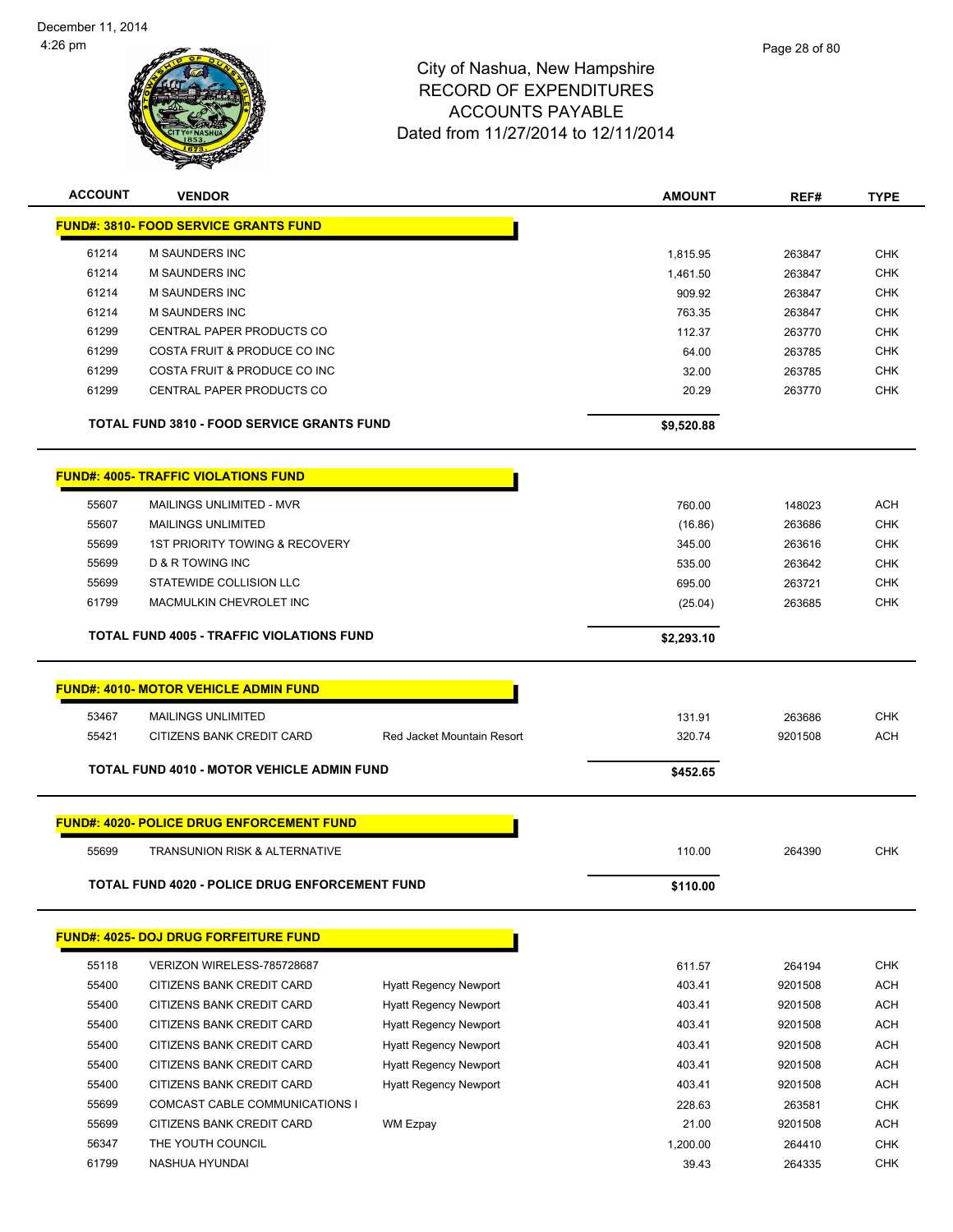|                                                       |                 | Page 29 of 80                                                                                                                    |                   |
|-------------------------------------------------------|-----------------|----------------------------------------------------------------------------------------------------------------------------------|-------------------|
|                                                       |                 |                                                                                                                                  |                   |
| <b>VENDOR</b>                                         | <b>AMOUNT</b>   | REF#                                                                                                                             | <b>TYPE</b>       |
| TOTAL FUND 4025 - DOJ DRUG FORFEITURE FUND            | \$4,521.09      |                                                                                                                                  |                   |
| <b>FUND#: 4030- POLICE SPECIAL DETAILS FUND</b>       |                 |                                                                                                                                  |                   |
| NASHUA POLICE DEPARTMENT                              | 25.99           | 264142                                                                                                                           | <b>CHK</b>        |
| <b>TOTAL FUND 4030 - POLICE SPECIAL DETAILS FUND</b>  | \$25.99         |                                                                                                                                  |                   |
| <b>FUND#: 4032- PISTOL PERMIT FEES FUND</b>           |                 |                                                                                                                                  |                   |
| JAYMIL ERGO & OFFICE SOLUTIONS                        | 3,170.00        | 264293                                                                                                                           | <b>CHK</b>        |
| <b>TOTAL FUND 4032 - PISTOL PERMIT FEES FUND</b>      | \$3,170.00      |                                                                                                                                  |                   |
| <b>FUND#: 4053- FIRE REGIONAL HAZMAT FUND</b>         |                 |                                                                                                                                  |                   |
| CITIZENS BANK CREDIT CARD<br>Amazon                   | 79.99           | 9201508                                                                                                                          | <b>ACH</b>        |
| TOTAL FUND 4053 - FIRE REGIONAL HAZMAT FUND           | \$79.99         |                                                                                                                                  |                   |
| <b>FUND#: 4090- LIB-LOST/DAMAGED BOOK FINES</b>       |                 |                                                                                                                                  |                   |
| SCHOOLHOUSE OUTFITTERS, LLC                           | 604.58          | 264374                                                                                                                           | <b>CHK</b>        |
| <b>BAKER &amp; TAYLOR</b>                             | 142.08          | 264211                                                                                                                           | <b>CHK</b>        |
| TOTAL FUND 4090 - LIB-LOST/DAMAGED BOOK FINES         | \$746.66        |                                                                                                                                  |                   |
| FUND#: 5010- CAP PROJECTS-INFO TECHNOLOGY             |                 |                                                                                                                                  |                   |
| <b>TYLER TECHNOLOGIES INC</b>                         | 671.43          | 264395                                                                                                                           | <b>CHK</b>        |
| <b>TOTAL FUND 5010 - CAP PROJECTS-INFO TECHNOLOGY</b> | \$671.43        |                                                                                                                                  |                   |
| <b>FUND#: 5200- CAPITAL PROJECTS-STREETS</b>          |                 |                                                                                                                                  |                   |
| CLD CONSULTING ENGINEERS INC                          | 2,882.48        | 264235                                                                                                                           | CHK               |
| TOTAL FUND 5200 - CAPITAL PROJECTS-STREETS            | \$2,882.48      |                                                                                                                                  |                   |
| <b>FUND#: 5700- CAP PROJECTS-BROAD ST PKWY</b>        |                 |                                                                                                                                  |                   |
| INTERNATIONAL CHIMNEY CORP                            | 154,500.00      | 264288                                                                                                                           | <b>CHK</b>        |
| PETTY CASH<br>WB MASON CO INC                         | 36.00<br>145.09 | 264145                                                                                                                           | <b>CHK</b><br>CHK |
|                                                       |                 | City of Nashua, New Hampshire<br><b>RECORD OF EXPENDITURES</b><br><b>ACCOUNTS PAYABLE</b><br>Dated from 11/27/2014 to 12/11/2014 |                   |

 DENNIS MIRES PA 6,192.50 264253 CHK RPF ENVIRONMENTAL INC 9,466.75 264367 CHK ALBANESE D & S INC 432,896.22 264201 CHK 81700 FREMEAU APPRAISAL INC **All and the Contract CHK** 7,612.60 264271 CHK NASHUA MILLYARD ASSOC INC 703.46 264336 CHK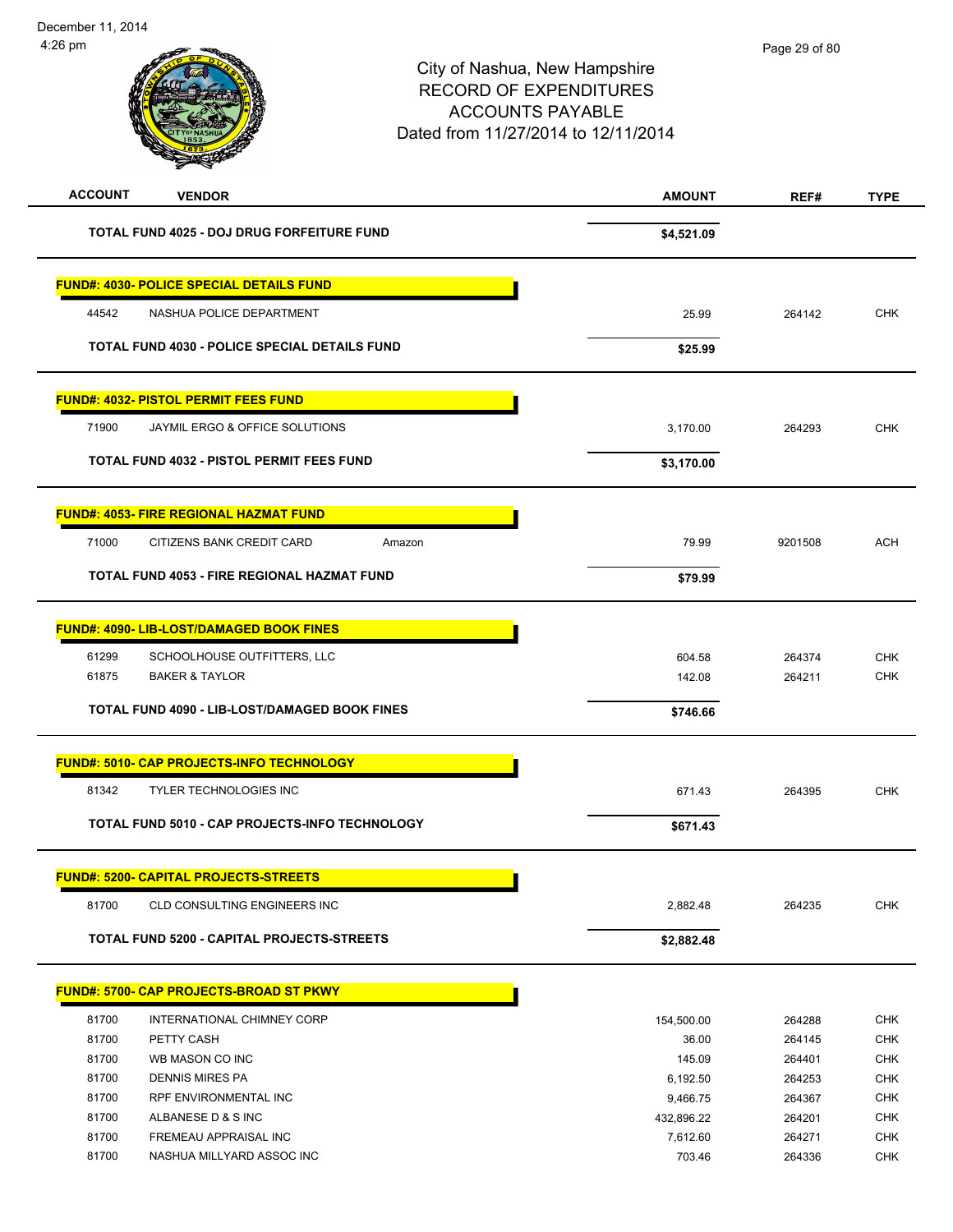$\overline{\phantom{0}}$ 

| <b>ACCOUNT</b> | <b>VENDOR</b>                                           |                             | AMOUNT       | REF#    | <b>TYPE</b> |
|----------------|---------------------------------------------------------|-----------------------------|--------------|---------|-------------|
|                | TOTAL FUND 5700 - CAP PROJECTS-BROAD ST PKWY            |                             | \$611,552.62 |         |             |
|                |                                                         |                             |              |         |             |
|                | <b>FUND#: 5800- SCHOOL CAPITAL PROJECTS FUND</b>        |                             |              |         |             |
| 81200          | JOHN TURNER CONSULTING INC                              |                             | 2,000.00     | 263831  | <b>CHK</b>  |
| 81200          | RPF ENVIRONMENTAL INC                                   |                             | 11,703.75    | 263882  | <b>CHK</b>  |
|                | TOTAL FUND 5800 - SCHOOL CAPITAL PROJECTS FUND          |                             | \$13,703.75  |         |             |
|                | <b>FUND#: 6000- SOLID WASTE FUND</b>                    |                             |              |         |             |
| 54100          | <b>PSNH</b>                                             |                             | 429.67       | 263606  | <b>CHK</b>  |
| 54100          | <b>PSNH</b>                                             |                             | 264.41       | 264176  | <b>CHK</b>  |
| 54141          | PENNICHUCK WATER WORKS INC                              |                             | 236.85       | 264175  | <b>CHK</b>  |
| 54200          | BILLS WORLD CLASS CLEANING SER                          |                             | 780.00       | 264217  | <b>CHK</b>  |
|                | HOME DEPOT CREDIT SERVICE 3065                          |                             |              |         | <b>CHK</b>  |
| 54280          |                                                         |                             | 329.37       | 263665  |             |
| 54280          | <b>BELLETETES INC</b>                                   |                             | 112.73       | 264213  | <b>CHK</b>  |
| 54280          | <b>ISCO INDUSTRIES</b><br>TRI STATE FIRE PROTECTION LLC |                             | 525.63       | 264289  | <b>CHK</b>  |
| 54280          |                                                         |                             | 335.00       | 264391  | <b>CHK</b>  |
| 54600          | <b>CARPARTS OF NASHUA</b>                               |                             | 67.93        | 263632  | <b>CHK</b>  |
| 54600          | FREIGHTLINER OF NH INC                                  |                             | 3,230.41     | 263653  | <b>CHK</b>  |
| 54600          | K D WELDING & FABRICATING                               |                             | 740.00       | 263681  | <b>CHK</b>  |
| 54600          | MCNEILUS TRUCK & MANUFACTURING                          |                             | 2,160.37     | 263688  | <b>CHK</b>  |
| 54600          | DONOVAN EQUIPMENT CO INC                                |                             | 172.50       | 264255  | <b>CHK</b>  |
| 54600          | K D WELDING & FABRICATING                               |                             | 400.00       | 264300  | <b>CHK</b>  |
| 54600          | NAPA AUTO PARTS                                         |                             | 49.92        | 264330  | <b>CHK</b>  |
| 54600          | NORTH AMERICAN EQUIP UPFITTERS                          |                             | 240.00       | 264343  | <b>CHK</b>  |
| 54600          | PINE MOTOR PARTS                                        |                             | 23.60        | 264355  | <b>CHK</b>  |
| 54600          | <b>POWERPLAN</b>                                        |                             | 566.32       | 264359  | <b>CHK</b>  |
| 54625          | D & R TOWING INC                                        |                             | 165.00       | 264250  | <b>CHK</b>  |
| 54828          | US BANK EQUIPMENT FINANCE                               |                             | 113.54       | 264189  | <b>CHK</b>  |
| 54828          | US BANK EQUIPMENT FINANCE                               |                             | 28.14        | 264190  | <b>CHK</b>  |
| 55109          | COMCAST CABLE COMMUNICATIONS I                          |                             | 107.70       | 263581  | <b>CHK</b>  |
| 55200          | TREASURER STATE OF NH                                   |                             | 250.00       | 263614  | CHK         |
| 55421          | TREASURER STATE OF NH                                   |                             | 225.00       | 263611  | <b>CHK</b>  |
| 55607          | <b>FEDEX</b>                                            |                             | 8.85         | 263584  | <b>CHK</b>  |
| 55699          | AMHERST APPLIANCE REPAIR                                |                             | 1,589.00     | 263620  | <b>CHK</b>  |
| 55699          | <b>CALLOGIX INC</b>                                     |                             | 223.78       | 263631  | <b>CHK</b>  |
| 55699          | AMHERST APPLIANCE REPAIR                                |                             | 840.00       | 264206  | <b>CHK</b>  |
| 55699          | NRRA (NORTHEAST RESOURCE RECOV                          |                             | 123.00       | 264345  | <b>CHK</b>  |
| 61107          | UNIFIRST CORPORATION                                    |                             | 188.73       | 264396  | <b>CHK</b>  |
| 61110          | ALECS SHOE STORE INC                                    |                             | 429.90       | 264203  | <b>CHK</b>  |
| 61192          | NH BRAGG & SONS INC                                     |                             | 819.40       | 264341  | <b>CHK</b>  |
| 61192          | STANLEY CONVERGENT SECURITY                             |                             | 89.04        | 264380  | <b>CHK</b>  |
| 61307          | SHATTUCK MALONE OIL CO                                  |                             | 374.88       | 263607  | <b>CHK</b>  |
| 61542          | STAY SAFE TRAFFIC PRODUCTS INC                          |                             | 100.00       | 264383  | <b>CHK</b>  |
| 61705          | <b>MAYNARD &amp; LESIEUR INC</b>                        |                             | 3,566.56     | 264316  | <b>CHK</b>  |
| 71000          | <b>ISCO INDUSTRIES</b>                                  |                             | 173.56       | 263671  | <b>CHK</b>  |
| 71000          | <b>VARI-TECH</b>                                        |                             | 210.00       | 264398  | <b>CHK</b>  |
| 71000          | CITIZENS BANK CREDIT CARD                               | Radwell International, Inc. | 779.50       | 9201508 | ACH         |
|                |                                                         |                             |              |         |             |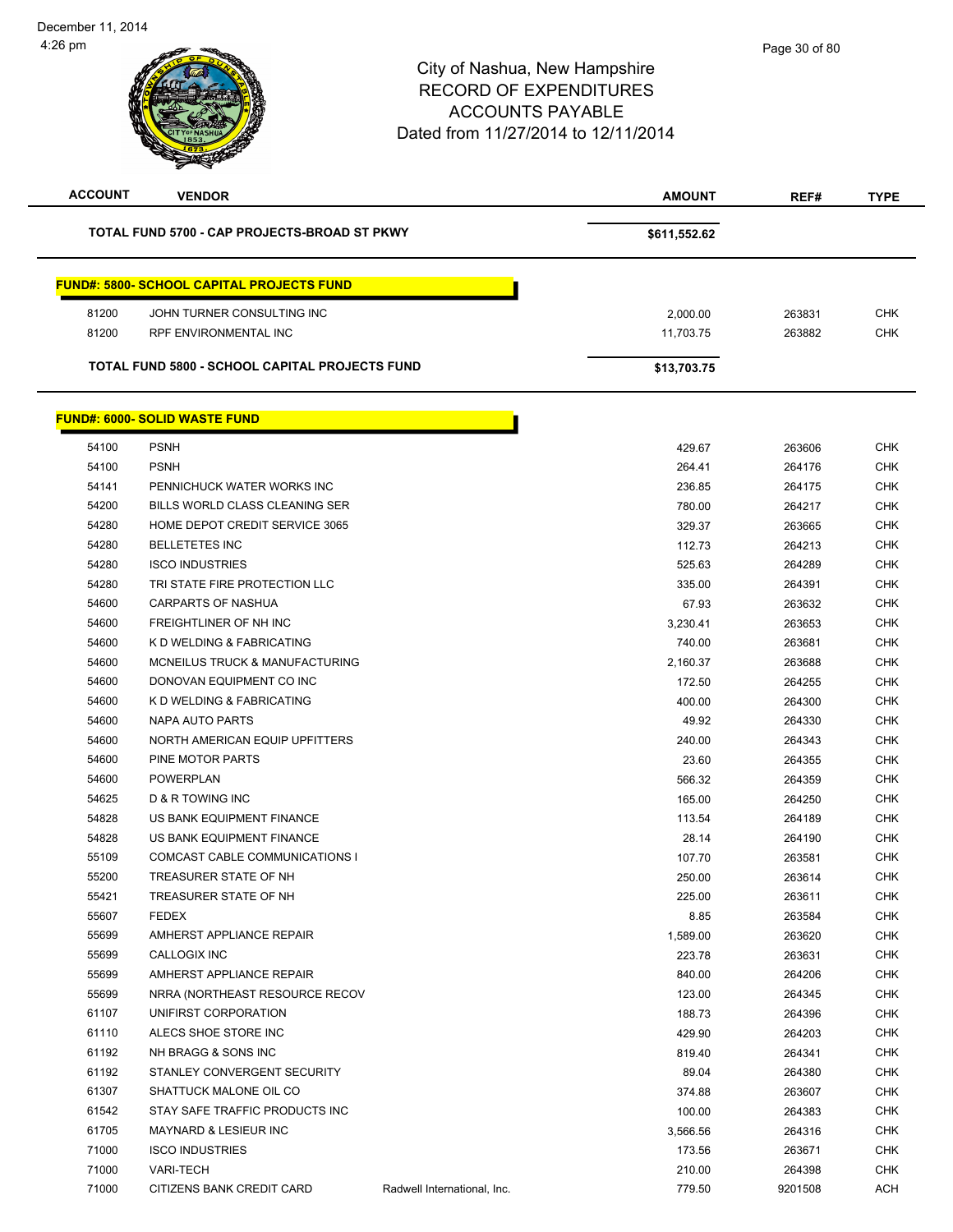| <b>ACCOUNT</b> | <b>VENDOR</b>                             | <b>AMOUNT</b> | REF#   | <b>TYPE</b> |
|----------------|-------------------------------------------|---------------|--------|-------------|
|                | <b>FUND#: 6000- SOLID WASTE FUND</b>      |               |        |             |
| 81100          | SANBORN HEAD & ASSOC INC                  | 2,551.80      | 263715 | <b>CHK</b>  |
|                | <b>TOTAL FUND 6000 - SOLID WASTE FUND</b> | \$23,622.09   |        |             |
|                |                                           |               |        |             |
|                | <b>FUND#: 6200- WASTEWATER FUND</b>       |               |        |             |
| 53107          | WESTON & SAMPSON CMR INC                  | 10,600.00     | 263734 | <b>CHK</b>  |
| 53107          | EASTERN ANALYTICAL INC                    | 65.00         | 264258 | <b>CHK</b>  |
| 53107          | <b>HAZEN &amp; SAWYER PC</b>              | 826.57        | 264280 | <b>CHK</b>  |
| 54100          | <b>PSNH</b>                               | 627.31        | 263606 | <b>CHK</b>  |
| 54114          | LIBERTY UTILITIES - NH                    | 45.92         | 263593 | <b>CHK</b>  |
| 54114          | LIBERTY UTILITIES - NH                    | 127.70        | 263594 | <b>CHK</b>  |
| 54114          | LIBERTY UTILITIES - NH                    | 134.40        | 263595 | <b>CHK</b>  |
| 54114          | <b>LIBERTY UTILITIES - NH</b>             | 261.05        | 263596 | <b>CHK</b>  |
| 54114          | <b>LIBERTY UTILITIES - NH</b>             | 136.88        | 263597 | <b>CHK</b>  |
| 54114          | LIBERTY UTILITIES - NH                    | 45.55         | 263598 | <b>CHK</b>  |
| 54114          | LIBERTY UTILITIES - NH                    | 81.28         | 264162 | <b>CHK</b>  |
| 54114          | LIBERTY UTILITIES - NH                    | 77.93         | 264305 | <b>CHK</b>  |
| 54141          | PENNICHUCK WATER WORKS INC                | 2,984.12      | 263605 | <b>CHK</b>  |
| 54141          | PENNICHUCK WATER WORKS INC                | 56.25         | 264175 | <b>CHK</b>  |
| 54221          | CASELLA ORGANICS                          | 108,479.06    | 263634 | <b>CHK</b>  |
| 54221          | WIND RIVER ENVIROMENTAL LLC               | 579.50        | 264407 | <b>CHK</b>  |
| 54280          | <b>BELLETETES INC</b>                     | 116.00        | 264213 | <b>CHK</b>  |
| 54280          | DEPENDABLE LOCK SERVICE INC               | 263.00        | 264254 | <b>CHK</b>  |
| 54300          | CRISP CONTRACTING LLC                     | 10,430.00     | 263565 | <b>CHK</b>  |
| 54300          | <b>BROX INDUSTRIES INC</b>                | 105.70        | 264225 | <b>CHK</b>  |
| 54300          | CORRIVEAU ROUTHIER INC                    | 829.50        | 264243 | <b>CHK</b>  |
| 54300          | <b>MICHIE CORP</b>                        | 795.00        | 264326 | <b>CHK</b>  |
| 54487          | <b>GRAINGER</b>                           | 1,763.54      | 263657 | <b>CHK</b>  |
| 54487          | <b>HACH COMPANY</b>                       | 1,048.77      | 263661 | <b>CHK</b>  |
| 54487          | EASTERN INDUSTRIAL AUTOMATION             | 500.00        | 264259 | <b>CHK</b>  |
| 54487          | F W WEBB CO                               | 996.10        | 264261 | <b>CHK</b>  |
| 54487          | <b>FASTENAL CO</b>                        | 429.84        | 264262 | <b>CHK</b>  |
| 54487          | HOME DEPOT CREDIT SERVICE 3065            | 191.82        | 264281 | <b>CHK</b>  |
| 54487          | M & M ELECTRICAL SUPPLY CO INC            | 2,164.01      | 264308 | <b>CHK</b>  |
| 54487          | PEABODY SUPPLY CO                         | 867.87        | 264352 | <b>CHK</b>  |
| 54600          | CN WOOD CO INC                            | 6,369.20      | 263638 | <b>CHK</b>  |
| 54600          | CUES INC                                  | 322.50        | 264248 | <b>CHK</b>  |
| 54600          | <b>GRANITE STATE GLASS</b>                | 190.50        | 264277 | <b>CHK</b>  |
| 54600          | M & B MACHINING AND WELDING               | 115.00        | 264307 | <b>CHK</b>  |
| 54600          | NAPA AUTO PARTS                           | 13.76         | 264331 | <b>CHK</b>  |
| 54600          | TST HYDRAULICS INC                        | 588.47        | 264394 | <b>CHK</b>  |
| 54828          | US BANK EQUIPMENT FINANCE                 | 28.14         | 264190 | <b>CHK</b>  |
| 54828          | US BANK EQUIPMENT FINANCE                 | 113.54        | 264192 | <b>CHK</b>  |
| 55400          | <b>NHWPCA</b>                             | 70.00         | 263604 | <b>CHK</b>  |
| 55699          | CALLOGIX INC                              | 332.00        | 263631 | <b>CHK</b>  |
| 55699          | <b>IMTEK REPROGRAPHICS INC</b>            | 347.85        | 264286 | <b>CHK</b>  |
| 61107          | <b>GRAINGER</b>                           | 456.16        | 263657 | <b>CHK</b>  |
| 61107          | <b>FASTENAL CO</b>                        | 399.92        | 264262 | <b>CHK</b>  |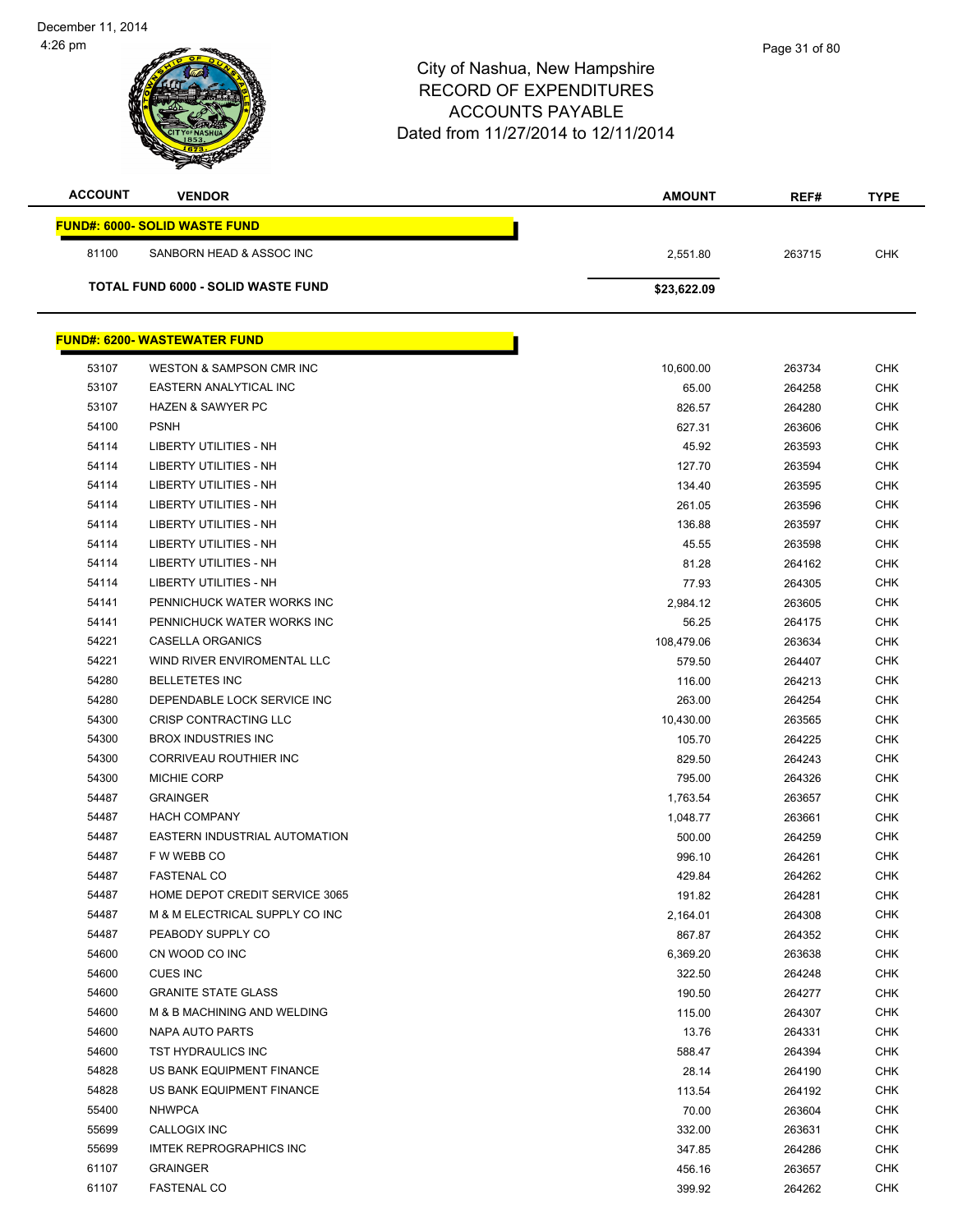

| <b>ACCOUNT</b> | <b>VENDOR</b>                            | <b>AMOUNT</b>  | REF#   | <b>TYPE</b> |
|----------------|------------------------------------------|----------------|--------|-------------|
|                | <b>FUND#: 6200- WASTEWATER FUND</b>      |                |        |             |
| 61107          | UNIFIRST CORPORATION                     | 485.14         | 264396 | <b>CHK</b>  |
| 61156          | <b>BASF CORP</b>                         | 13,204.79      | 263625 | <b>CHK</b>  |
| 61156          | JCI JONES CHEMICALS INC                  | 4,307.84       | 263675 | <b>CHK</b>  |
| 61156          | PVS CHEMICAL SOLUTIONS INC               | 3,888.16       | 263708 | <b>CHK</b>  |
| 61156          | <b>BASF CORP</b>                         | 9,478.08       | 264212 | <b>CHK</b>  |
| 61156          | <b>JCI JONES CHEMICALS INC</b>           | 2,170.88       | 264294 | <b>CHK</b>  |
| 61166          | ARCSOURCE INC                            | 102.50         | 264208 | <b>CHK</b>  |
| 61299          | MOORE MEDICAL LLC                        | 89.15          | 263694 | <b>CHK</b>  |
| 61299          | HOME DEPOT CREDIT SERVICE 3065           | 141.88         | 264281 | <b>CHK</b>  |
| 61299          | OMEGA INDUSTRIAL SUPPLY INC              | 998.99         | 264349 | <b>CHK</b>  |
| 61299          | PINE MOTOR PARTS                         | 13.50          | 264355 | <b>CHK</b>  |
| 61300          | <b>DENNIS K BURKE INC</b>                | 1,404.05       | 263643 | <b>CHK</b>  |
| 71000          | <b>GRAINGER</b>                          | 8,532.00       | 263657 | <b>CHK</b>  |
| 71000          | HOME DEPOT CREDIT SERVICE 3065           | 198.00         | 264281 | <b>CHK</b>  |
| 71000          | PINE MOTOR PARTS                         | 545.00         | 264355 | <b>CHK</b>  |
| 81300          | HEATING SPECIALTIES OF NH INC            | 5,497.50       | 263662 | <b>CHK</b>  |
| 81300          | <b>FLOWROX INC</b>                       | 16,537.29      | 264267 | <b>CHK</b>  |
| 81300          | <b>GRANITE CITY ELECTRIC SUPPLY</b>      | 4,996.25       | 264276 | <b>CHK</b>  |
| 81700          | <b>BROX INDUSTRIES INC</b>               | 16,479.21      | 264225 | <b>CHK</b>  |
| 81700          | <b>HAZEN &amp; SAWYER PC</b>             | 29,141.60      | 264280 | <b>CHK</b>  |
| 81700          | <b>WOODARD &amp; CURRAN</b>              | 19,467.12      | 264408 | <b>CHK</b>  |
| 81700          | METHUEN CONSTRUCTION CO                  | 751,353.93     | 264323 | <b>CHK</b>  |
| 81700          | ROBERT W CHAMPAGNE                       | 54,914.67      | 263713 | <b>CHK</b>  |
| 81700          | ROBERT W CHAMPAGNE                       | 4,897.77       | 263713 | <b>CHK</b>  |
|                | <b>TOTAL FUND 6200 - WASTEWATER FUND</b> | \$1,103,822.01 |        |             |

# **FUND#: 6500- PROPERTY & CASUALTY FUND**

| 54267 | TREASURER STATE OF NH          | 50.00    | 263610 |
|-------|--------------------------------|----------|--------|
| 54267 | STANLEY ELEVATOR CO INC        | 4,295.88 | 264381 |
| 55307 | <b>ROSS DUGAS</b>              | 7.84     | 264134 |
| 59207 | ASSOCIATED RADIOLOGISTS PA     | 81.00    | 263917 |
| 59207 | FLEISCHER SPINE PLLC           | 1.249.96 | 263919 |
| 59207 | GOTMAN, SCHULTHESS & STEERE PA | 499.00   | 263920 |
| 59207 | MARK B CONSTANTIAN MD PA       | 300.00   | 263921 |
| 59207 | <b>MEDICINE WORLD INC</b>      | 439.00   | 263922 |
| 59207 | OCCUPATIONAL HEALTH CTRS SOUTH | 346.87   | 263924 |
| 59207 | PERFORMANCE REHAB INC          | 700.00   | 263925 |
| 59207 | SO NH REGIONAL MEDICAL CENTER  | 557.52   | 263926 |
| 59207 | ST JOSEPH BUSINESS & HEALTH    | 431.00   | 263927 |
| 59207 | <b>ST JOSEPHS HOSPITAL</b>     | 1,447.50 | 263928 |
| 59207 | STONERIVER PHARMACY SOLUTIONS  | 78.85    | 263929 |
| 59207 | MICHAEL HATZIPETROS            | 150.78   | 264432 |
| 59207 | ANESTHESIA CARE GROUP PC       | 908.33   | 264433 |
| 59207 | CLAIMS BUREAU USA INC          | 1,761.00 | 264436 |
| 59207 | CONCORD FIRE DEPARTMENT        | 650.00   | 264437 |
| 59207 | <b>CPTE NASHUA</b>             | 1,745.00 | 264438 |
| 59207 | <b>CULLENCOLLIMORE PLLC</b>    | 4,497.50 | 264439 |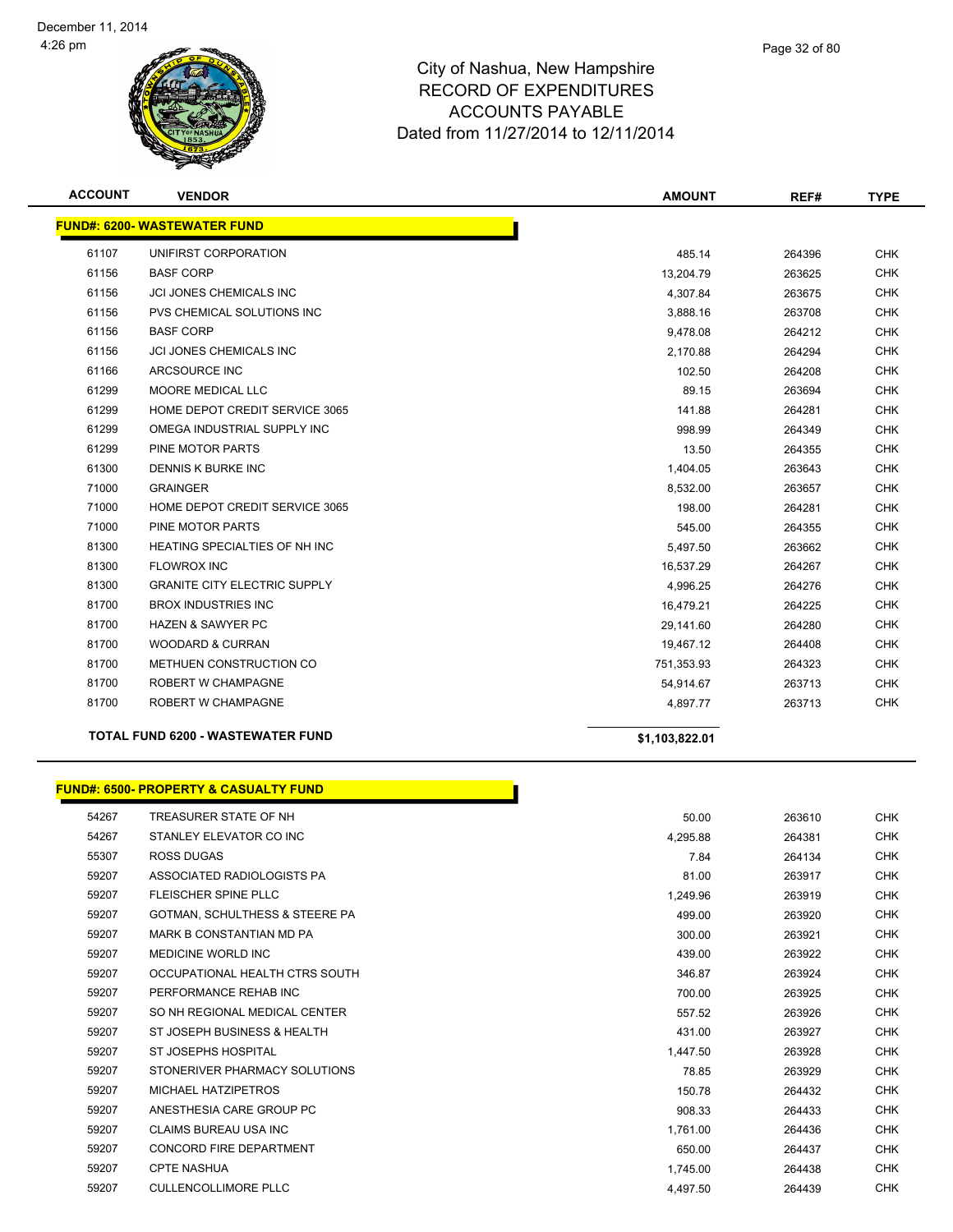

| <b>ACCOUNT</b> | <b>VENDOR</b>                                         | <b>AMOUNT</b> | REF#   | <b>TYPE</b> |
|----------------|-------------------------------------------------------|---------------|--------|-------------|
|                | <b>FUND#: 6500- PROPERTY &amp; CASUALTY FUND</b>      |               |        |             |
| 59207          | DARTMOUTH HITCHCOCK CLINIC                            | 311.00        | 264440 | CHK         |
| 59207          | DEVINE MILLIMET & BRANCH PA                           | 853.70        | 264441 | <b>CHK</b>  |
| 59207          | <b>FLEISCHER SPINE PLLC</b>                           | 2,815.36      | 264442 | <b>CHK</b>  |
| 59207          | <b>FOUNDATION MEDICAL PARTNERS</b>                    | 154.00        | 264443 | <b>CHK</b>  |
| 59207          | FOUR SEASONS ORTHOPEDIC CENTER                        | 137.00        | 264444 | CHK         |
| 59207          | <b>JILL GAGNE</b>                                     | 35.06         | 264445 | <b>CHK</b>  |
| 59207          | <b>HEALTH STOP INC</b>                                | 361.56        | 264447 | CHK         |
| 59207          | <b>JODY STEWART</b>                                   | 187.68        | 264449 | <b>CHK</b>  |
| 59207          | NASHUA RADIOLOGY PA                                   | 428.00        | 264451 | <b>CHK</b>  |
| 59207          | OCCUPATIONAL HEALTH CTRS SOUTH                        | 320.99        | 264452 | <b>CHK</b>  |
| 59207          | PERFORMANCE REHAB INC                                 | 450.00        | 264453 | <b>CHK</b>  |
| 59207          | SANG-GIL LEE MD                                       | 275.00        | 264454 | <b>CHK</b>  |
| 59207          | <b>SJ PHYSICIAN SERVICES</b>                          | 410.00        | 264455 | CHK         |
| 59207          | SO NH REGIONAL MEDICAL CENTER                         | 6,283.49      | 264456 | <b>CHK</b>  |
| 59207          | ST JOSEPH BUSINESS & HEALTH                           | 123.00        | 264457 | CHK         |
| 59207          | TUFTS MEDICAL CENTER INC                              | 117.00        | 264458 | <b>CHK</b>  |
| 59225          | <b>CULLENCOLLIMORE PLLC</b>                           | 3,361.50      | 264439 | <b>CHK</b>  |
| 59225          | DEVINE MILLIMET & BRANCH PA                           | 739.03        | 264441 | <b>CHK</b>  |
| 59225          | GATE CITY FENCE CO INC                                | 1,175.00      | 264446 | <b>CHK</b>  |
| 59250          | <b>BRODART CO</b>                                     | 5,198.78      | 263918 | <b>CHK</b>  |
| 59250          | INNOVATIVE SECURITY SOLUTIONS                         | 370.00        | 264448 | CHK         |
| 59250          | <b>MELISSA ARMENIAN</b>                               | 725.00        | 264450 | <b>CHK</b>  |
| 59275          | MICHELLE LOUGHLIN                                     | 679.80        | 263923 | CHK         |
| 59275          | <b>AUTO DAMAGE APPRAISAL</b>                          | 125.00        | 264434 | <b>CHK</b>  |
| 59275          | <b>BUMP CLINIC</b>                                    | 879.07        | 264435 | CHK         |
| 68360          | PEABODY SUPPLY CO                                     | 1,935.13      | 263705 | <b>CHK</b>  |
| 68360          | <b>URBAN TREE SERVICE</b>                             | 1,200.00      | 263730 | <b>CHK</b>  |
|                | <b>TOTAL FUND 6500 - PROPERTY &amp; CASUALTY FUND</b> | \$49,848.18   |        |             |

#### **FUND#: 6600- BENEFITS SELF INSURANCE FUND**

| 21500 | <b>ITT HARTFORD</b>                 |                          | 35,950.89  | 148053  | <b>ACH</b> |
|-------|-------------------------------------|--------------------------|------------|---------|------------|
| 21516 | <b>BOSTON MUTUAL LIFE INSURANCE</b> |                          | 8,534.22   | 148051  | ACH        |
| 21520 | SUN LIFE ASSURANCE CO OF CANAD      |                          | 6,755.26   | 148003  | <b>ACH</b> |
| 21553 | ANTHEM BLUE CROSS /BLUE SHIELD      |                          | 344,429.91 | 147999  | <b>ACH</b> |
| 21575 | NORTHEAST DELTA DENTAL              |                          | 166,463.26 | 148002  | <b>ACH</b> |
| 21585 | <b>VISION SERVICE PLAN NH</b>       |                          | 7,569.83   | 263731  | <b>CHK</b> |
| 52809 | CITIZENS BANK CREDIT CARD           | Ticketmaster             | 183.45     | 9201508 | <b>ACH</b> |
| 52809 | CITIZENS BANK CREDIT CARD           | BJ's                     | 1,328.36   | 9201508 | <b>ACH</b> |
| 52809 | CITIZENS BANK CREDIT CARD           | BJ's                     | 13.86      | 9201508 | ACH        |
| 52809 | CITIZENS BANK CREDIT CARD           | <b>Brookstone</b>        | 25.00      | 9201508 | <b>ACH</b> |
| 52809 | CITIZENS BANK CREDIT CARD           | Dick's Sporting Goods    | 379.98     | 9201508 | <b>ACH</b> |
| 52809 | CITIZENS BANK CREDIT CARD           | Dollar Tree Stores, Inc. | 66.00      | 9201508 | <b>ACH</b> |
| 52809 | CITIZENS BANK CREDIT CARD           | Buckwheat's              | 30.00      | 9201508 | <b>ACH</b> |
| 52809 | CITIZENS BANK CREDIT CARD           | Seedlings Caf?           | 10.00      | 9201508 | <b>ACH</b> |
| 52809 | CITIZENS BANK CREDIT CARD           | Amazon                   | 292.59     | 9201508 | <b>ACH</b> |
| 52809 | CITIZENS BANK CREDIT CARD           | Skyventure               | 100.00     | 9201508 | <b>ACH</b> |
| 52809 | CITIZENS BANK CREDIT CARD           | <b>CVS</b>               | 72.28      | 9201508 | <b>ACH</b> |

Г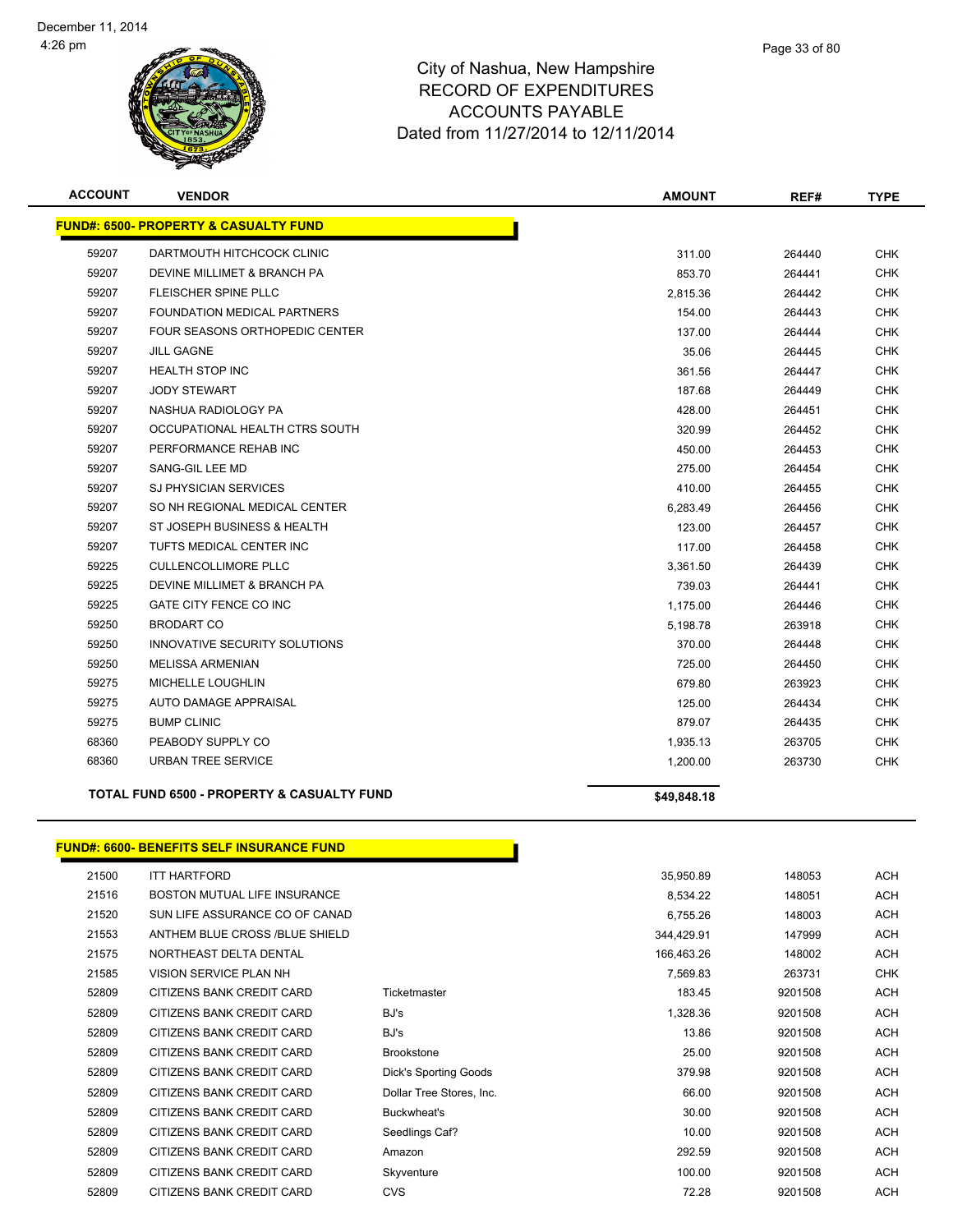

|             | Page 34 of 80 |
|-------------|---------------|
| re          |               |
| $\mathbf C$ |               |

| <b>ACCOUNT</b> | <b>VENDOR</b>                                      | <b>AMOUNT</b>  | REF#   | <b>TYPE</b> |
|----------------|----------------------------------------------------|----------------|--------|-------------|
|                | <u> FUND#: 6600- BENEFITS SELF INSURANCE FUND</u>  |                |        |             |
| 53999          | BENEFIT STRATEGIES (ADMIN)                         | 3,720.90       | 148049 | <b>ACH</b>  |
| 59165          | HCC LIFE INSURANCE CO                              | 96,639.90      | 148001 | <b>ACH</b>  |
| 59500          | NORTHEAST DELTA DENTAL                             | 12,026.50      | 148002 | <b>ACH</b>  |
| 59507          | ANTHEM BCBS OF NE                                  | 44,981.79      | 147998 | <b>ACH</b>  |
| 59507          | ANTHEM BCBS OF NE                                  | 55,381.28      | 148048 | <b>ACH</b>  |
| 59507          | ANTHEM BCBS OF NE                                  | 446,982.21     | 147998 | <b>ACH</b>  |
| 59507          | ANTHEM BCBS OF NE                                  | 450,799.47     | 148048 | <b>ACH</b>  |
| 59507          | ANTHEM BCBS OF NE                                  | 34,568.12      | 147998 | <b>ACH</b>  |
| 59507          | ANTHEM BCBS OF NE                                  | 42,811.83      | 148048 | <b>ACH</b>  |
| 59507          | HARVARD PILGRIM HEALTH CARE                        | 208,974.88     | 148000 | <b>ACH</b>  |
| 59507          | HARVARD PILGRIM HEALTH CARE                        | 124,053.87     | 148052 | <b>ACH</b>  |
| 59525          | NORTHEAST DELTA DENTAL                             | 26,320.10      | 148002 | <b>ACH</b>  |
| 59525          | NORTHEAST DELTA DENTAL                             | 19,574.55      | 148054 | <b>ACH</b>  |
|                | TOTAL FUND 6600 - BENEFITS SELF INSURANCE FUND     | \$2,139,040.29 |        |             |
|                | <b>FUND#: 7026- CAPITAL EQUIPMENT RESERVE FUND</b> |                |        |             |
| 81300          | KUBOTA TRACTOR CORPORATION                         | 60,681.97      | 263682 | <b>CHK</b>  |
| 81300          | NASHUA OUTDOOR POWER EQUIPMENT                     | 56,595.00      | 263695 | <b>CHK</b>  |
|                |                                                    |                |        |             |
|                | TOTAL FUND 7026 - CAPITAL EQUIPMENT RESERVE FUND   | \$117,276.97   |        |             |
|                | <b>FUND#: 7050- HOLMAN STADIUM IMPROVEMNTS ETF</b> |                |        |             |
| 54280          | NEW ENGLAND TURF INC                               | 1,900.00       | 264340 | <b>CHK</b>  |
|                | TOTAL FUND 7050 - HOLMAN STADIUM IMPROVEMNTS ETF   | \$1,900.00     |        |             |
|                | <b>FUND#: 7052- MINE FALLS PARK ETF</b>            |                |        |             |
| 54280          | AQUATIC CONTROL TECHNOLOGY INC                     | 700.00         | 263622 | <b>CHK</b>  |
| 54280          | GATE CITY FENCE CO INC                             | 4,495.00       | 263654 | <b>CHK</b>  |
| 54280          | HOLDEN ENGINEERING & SURVEYING                     | 7,417.30       | 263664 | <b>CHK</b>  |
| 54280          | UNITED SITE SERVICES NORTHEAST                     | 54.97          | 263729 | <b>CHK</b>  |
| 54899          | UNITED PARCEL SERVICE                              | 575.00         | 264186 | <b>CHK</b>  |
|                | <b>TOTAL FUND 7052 - MINE FALLS PARK ETF</b>       | \$13,242.27    |        |             |
|                | <b>FUND#: 7076- REG VOC ED CAPITAL RESERVE</b>     |                |        |             |
| 71000          | COMPUTER HUT dba IT INSIDERS                       | 267.80         | 263778 | <b>CHK</b>  |
|                | TOTAL FUND 7076 - REG VOC ED CAPITAL RESERVE       | \$267.80       |        |             |
|                | <b>FUND#: 7514- PW-AMHERST ST TRAF MITIGATION</b>  |                |        |             |
| 55699          | <b>GREENMAN-PEDERSEN INC</b>                       | 5,000.00       | 264136 | <b>CHK</b>  |
| 61560          | <b>BROX INDUSTRIES INC</b>                         | 52.00          | 264225 | <b>CHK</b>  |
| 61560          | TEAM EJP CONCORD NH                                | (107.45)       | 264387 | <b>CHK</b>  |
|                |                                                    |                |        |             |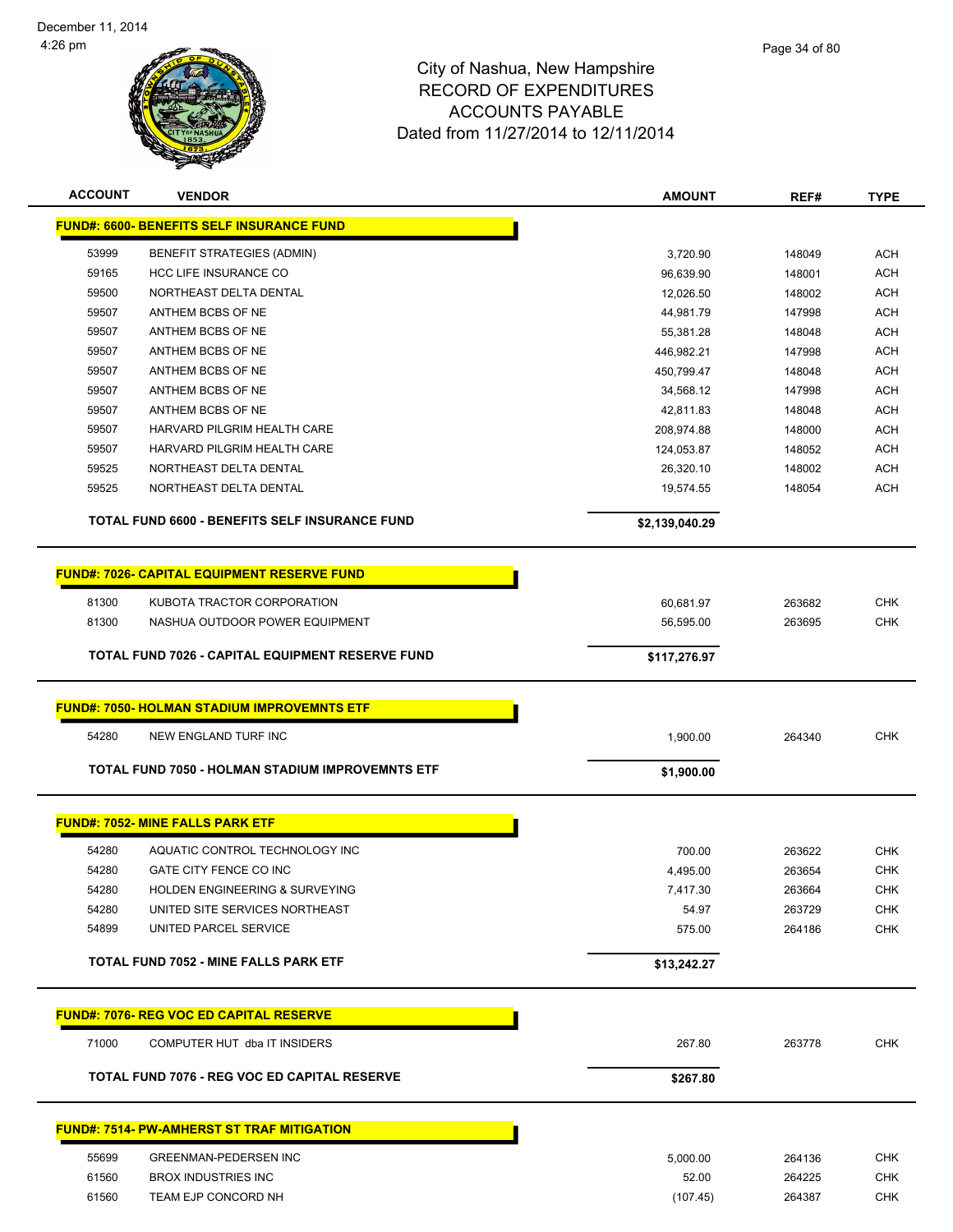

|       | <b>TOTAL FUND 7565 - SCHOOL RELATED PROGRAMS-ETF</b> | \$2,179.17  |        |            |
|-------|------------------------------------------------------|-------------|--------|------------|
|       | <b>FUND#: 8063- LIBRARY-HENRY STEARNS FUND</b>       |             |        |            |
| 61807 | <b>BAKER &amp; TAYLOR</b>                            | 786.06      | 263624 | <b>CHK</b> |
| 61807 | <b>BAKER &amp; TAYLOR</b>                            | 129.36      | 264211 | <b>CHK</b> |
| 61814 | <b>RANDOM HOUSE LLC</b>                              | 48.75       | 263710 | <b>CHK</b> |
|       | <b>TOTAL FUND 8063 - LIBRARY-HENRY STEARNS FUND</b>  | \$964.17    |        |            |
|       | <b>FUND#: 8400- AGENCY-DEVELOPER ESCROWS</b>         |             |        |            |
| 21730 | COPA DEVELOPMENT INC                                 | 24,762.10   | 263530 | <b>CHK</b> |
| 21730 | SKY VENTURE NEW HAMPSHIRE LLC                        | 5,616.00    | 263575 | <b>CHK</b> |
| 21730 | <b>PAVEX INC</b>                                     | 9,000.00    | 264351 | <b>CHK</b> |
|       | <b>TOTAL FUND 8400 - AGENCY-DEVELOPER ESCROWS</b>    | \$39,378.10 |        |            |

**Grand Total:**

**\$6,324,507.37**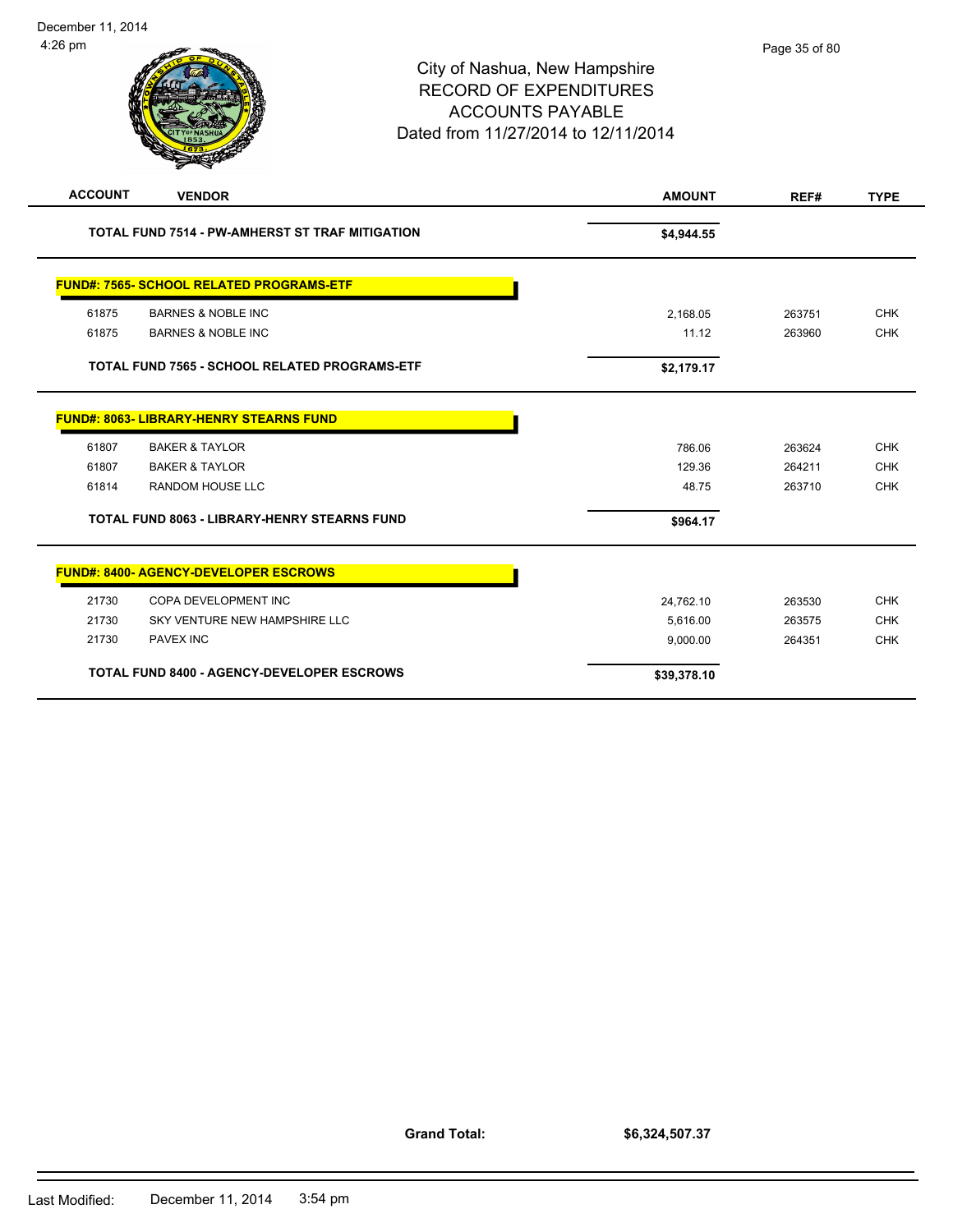

### City of Nashua, New Hampshire RECORD OF EXPENDITURES PAYROLL-GROSS WAGES Dated from 11/27/2014- 12/11/2014

Page 36 of 80

| <b>PAY DATE</b>                   | <b>ACCOUNT</b>                       | <b>DESCRIPTION</b>               | <b>AMOUNT</b> |
|-----------------------------------|--------------------------------------|----------------------------------|---------------|
| <b>FUND#: 1000 - GENERAL FUND</b> |                                      |                                  |               |
| 101<br><b>MAYOR</b>               |                                      |                                  |               |
| 12/4/14                           | 51100                                | <b>CITIZEN SERVICES DIRECTOR</b> | 903.15        |
| 12/11/14                          | 51100                                | CITIZEN SERVICES DIRECTOR        | 903.15        |
| 12/4/14                           | 51100                                | <b>COMMUNICATIONS DIRECTOR</b>   | 852.15        |
| 12/11/14                          | 51100                                | <b>COMMUNICATIONS DIRECTOR</b>   | 852.15        |
| 12/4/14                           | 51100                                | EXECUTIVE SECRETARY AA           | 903.15        |
| 12/11/14                          | 51100                                | EXECUTIVE SECRETARY AA           | 903.15        |
| 12/4/14                           | 51100                                | SECRETARY RECEPTIONIST           | 565.55        |
| 12/11/14                          | 51100                                | SECRETARY RECEPTIONIST           | 565.55        |
| 12/4/14                           | 51500                                | <b>MAYOR</b>                     | 2,115.95      |
| 12/11/14                          | 51500                                | <b>MAYOR</b>                     | 2,115.95      |
|                                   |                                      |                                  |               |
| <b>TOTAL 101 - MAYOR</b>          |                                      |                                  | \$10,679.90   |
| 102                               | <b>BOARD OF ALDERMEN</b>             |                                  |               |
| 12/4/14                           | 51100                                | ALDERMANIC LEGISLATION MANAGER   | 1,446.40      |
| 12/11/14                          | 51100                                | ALDERMANIC LEGISLATION MANAGER   | 1,446.40      |
| 12/4/14                           | 51200                                | LEGISLATIVE TRANSCRIPTION SPEC   | 359.56        |
| 12/11/14                          | 51200                                | LEGISLATIVE TRANSCRIPTION SPEC   | 381.22        |
|                                   | <b>TOTAL 102 - BOARD OF ALDERMEN</b> |                                  | \$3,633.58    |
| 103<br>LEGAL                      |                                      |                                  |               |
| 12/4/14                           | 51100                                | ASSISTANT CORP COUNSEL           | 1,364.20      |
| 12/11/14                          | 51100                                | ASSISTANT CORP COUNSEL           | 1,364.20      |
| 12/4/14                           | 51100                                | <b>CORPORATION COUNSEL</b>       | 2,229.60      |
| 12/11/14                          | 51100                                | <b>CORPORATION COUNSEL</b>       | 2,229.60      |
| 12/4/14                           | 51100                                | DEPUTY CORPORATION COUNSEL       | 2,028.40      |
| 12/11/14                          | 51100                                | DEPUTY CORPORATION COUNSEL       | 2,028.40      |
| 12/4/14                           | 51100                                | <b>LEGAL ASSISTANT</b>           | 1,901.07      |
| 12/11/14                          | 51100                                | <b>LEGAL ASSISTANT</b>           | 1,901.05      |
| <b>TOTAL 103 - LEGAL</b>          |                                      |                                  | \$15,046.52   |
| 107                               | <b>CITY CLERK</b>                    |                                  |               |
| 12/4/14                           | 51100                                | <b>CITY CLERK</b>                | 1,823.90      |
| 12/11/14                          | 51100                                | <b>CITY CLERK</b>                | 1,823.90      |
| 12/4/14                           | 51100                                | <b>CLERK VITAL RECORDS II</b>    | 2,941.62      |
| 12/11/14                          | 51100                                | <b>CLERK VITAL RECORDS II</b>    | 1,303.80      |
| 12/4/14                           | 51100                                | DEPARTMENT COORDINATOR, CC       | 817.35        |
| 12/11/14                          | 51100                                | DEPARTMENT COORDINATOR, CC       | 817.35        |
| 12/4/14                           | 51100                                | DEPUTY CITY CLERK                | 1,411.70      |
| 12/11/14                          | 51100                                | DEPUTY CITY CLERK                | 1,411.70      |
| 12/4/14                           | 51300                                | OVERTIME-REGULAR                 | 7.66          |
| 12/11/14                          | 51300                                | OVERTIME-REGULAR                 | 15.32         |
|                                   |                                      |                                  |               |

**111 HUMAN RESOURCES**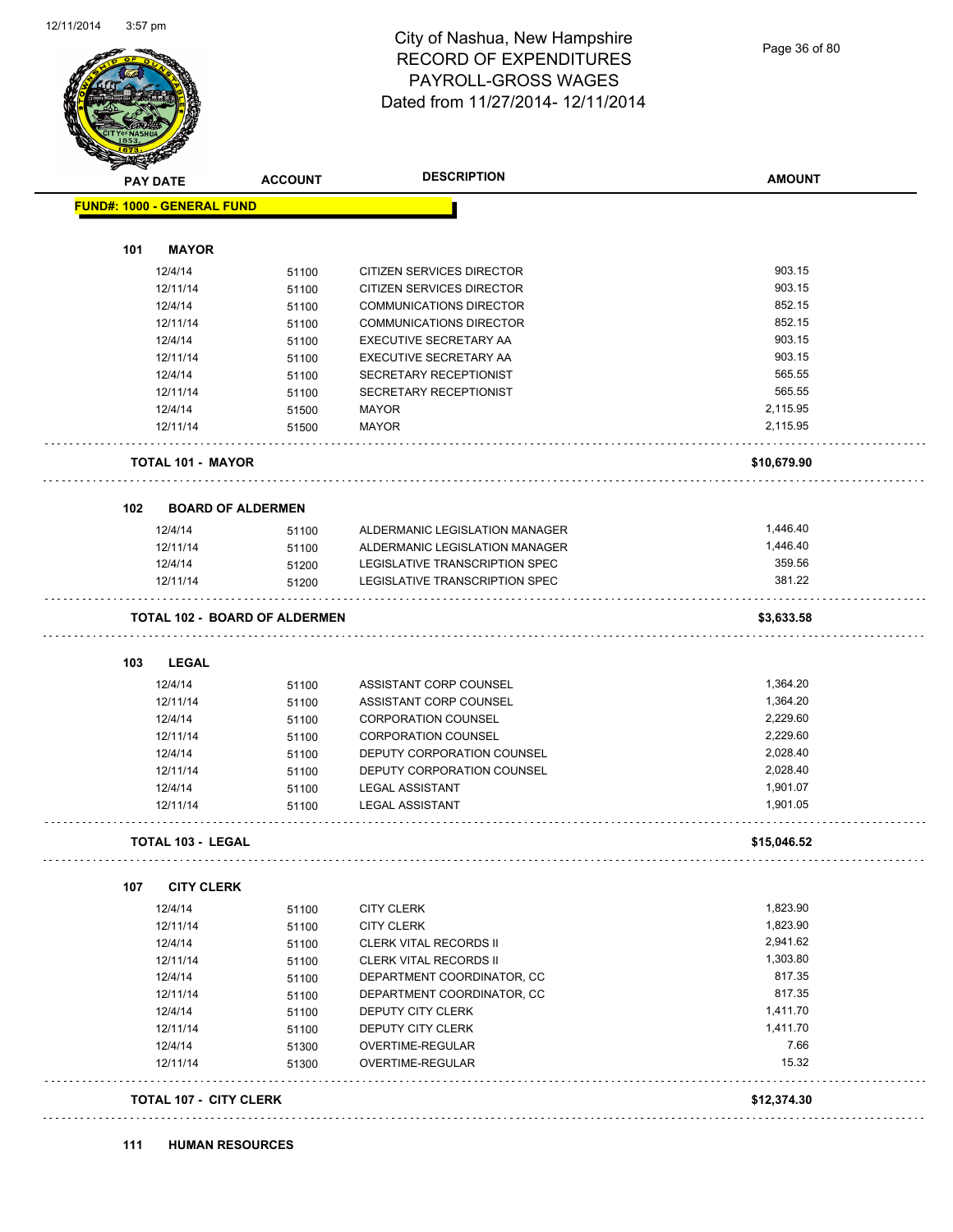Page 37 of 80

|     | <b>PAY DATE</b>                   | <b>ACCOUNT</b>                            | <b>DESCRIPTION</b>                     | <b>AMOUNT</b> |
|-----|-----------------------------------|-------------------------------------------|----------------------------------------|---------------|
|     | <b>FUND#: 1000 - GENERAL FUND</b> |                                           |                                        |               |
|     |                                   |                                           |                                        |               |
| 111 |                                   | <b>HUMAN RESOURCES</b>                    |                                        |               |
|     | 12/4/14                           | 51100                                     | <b>HR ANALYST</b>                      | 1,044.70      |
|     | 12/11/14                          | 51100                                     | <b>HR ANALYST</b>                      | 1,044.70      |
|     | 12/4/14                           | 51100                                     | <b>HR SPEC</b>                         | 515.07        |
|     | 12/4/14                           | 51100                                     | HUMAN RESOURCES DIRECTOR               | 1,286.80      |
|     | 12/11/14                          | 51100                                     | HUMAN RESOURCES DIRECTOR               | 1,286.80      |
|     | 12/4/14                           | 51200                                     | ADMINISTRATIVE ASSISTANT I             | 280.23        |
|     | 12/11/14                          | 51200                                     | ADMINISTRATIVE ASSISTANT I             | 297.32        |
|     | 12/4/14                           | 51750                                     | <b>RETIREMENT &amp; SEPARATION PAY</b> | 1,144.94      |
|     |                                   |                                           |                                        |               |
|     |                                   | <b>TOTAL 111 - HUMAN RESOURCES</b>        |                                        | \$6,900.56    |
| 115 |                                   | <b>CITYWIDE PENSIONS</b>                  |                                        |               |
|     | 12/4/14                           | 52120                                     | PENSION DISTRIBUTIONS                  | 50.00         |
|     |                                   | <b>TOTAL 115 - CITYWIDE PENSIONS</b>      |                                        | \$50.00       |
|     |                                   |                                           |                                        |               |
| 122 |                                   | <b>INFORMATION TECHNOLOGY</b>             |                                        |               |
|     | 12/4/14                           | 51100                                     | ADMIN ASSISTANT II                     | 687.40        |
|     | 12/11/14                          | 51100                                     | ADMIN ASSISTANT II                     | 687.40        |
|     | 12/4/14                           | 51100                                     | ENTERPRISE SYS ADMINISTRATOR           | 1,364.20      |
|     | 12/11/14                          | 51100                                     | ENTERPRISE SYS ADMINISTRATOR           | 1,364.20      |
|     | 12/4/14                           | 51100                                     | ERP SYSTEM ADMIN DBA                   | 1,670.35      |
|     | 12/11/14                          | 51100                                     | ERP SYSTEM ADMIN DBA                   | 1,670.35      |
|     | 12/4/14                           | 51100                                     | INTER INTRA APPL DEV PROJ LDR          | 1,626.11      |
|     | 12/11/14                          | 51100                                     | INTER INTRA APPL DEV PROJ LDR          | 1,626.11      |
|     | 12/4/14                           | 51100                                     | IT APPLICATIONS ANALYST                | 1,176.05      |
|     | 12/11/14                          | 51100                                     | IT APPLICATIONS ANALYST                | 1,176.06      |
|     | 12/4/14                           | 51100                                     | IT DIVISION DIRECTOR                   | 2,028.40      |
|     | 12/11/14                          | 51100                                     | IT DIVISION DIRECTOR                   | 2,028.40      |
|     | 12/4/14                           | 51100                                     | IT INFRASTRUCTURE TEAM LEADER          | 1,823.90      |
|     | 12/11/14                          | 51100                                     | IT INFRASTRUCTURE TEAM LEADER          | 1,823.90      |
|     |                                   |                                           |                                        | 1,655.70      |
|     | 12/4/14                           | 51100                                     | SYSTEMS ADM DATABASE ADM               | 1,655.69      |
|     | 12/11/14                          | 51100                                     | SYSTEMS ADM DATABASE ADM               |               |
|     | 12/4/14                           | 51100                                     | TECH SUPPORT TEAM LEADER               | 1,537.40      |
|     | 12/11/14                          | 51100                                     | TECH SUPPORT TEAM LEADER               | 1,537.40      |
|     | 12/4/14                           | 51100                                     | TECHNICAL SPEC II NET SUPPORT          | 1,140.00      |
|     | 12/11/14                          | 51100                                     | TECHNICAL SPEC II NET SUPPORT          | 1,140.00      |
|     | 12/4/14                           | 51100                                     | <b>TECHNICAL SPECIALIST I</b>          | 709.91        |
|     | 12/11/14                          | 51100                                     | <b>TECHNICAL SPECIALIST I</b>          | 709.90        |
|     | 12/4/14                           | 51100                                     | WEB DESIGNER                           | 654.20        |
|     | 12/11/14                          | 51100                                     | <b>WEB DESIGNER</b>                    | 654.20        |
|     | 12/4/14                           | 51300                                     | OVERTIME-REGULAR                       | 381.11        |
|     | 12/11/14                          | 51300                                     | OVERTIME-REGULAR                       | 415.58        |
|     |                                   | <b>TOTAL 122 - INFORMATION TECHNOLOGY</b> |                                        | \$32,943.92   |
|     |                                   |                                           |                                        |               |
| 126 |                                   | <b>FINANCIAL SERVICES</b>                 |                                        |               |
|     | 12/4/14                           | 51100                                     | ACCOUNTING COMPLIANCE MGR              | 1,105.44      |
|     | 12/11/14                          | 51100                                     | ACCOUNTING COMPLIANCE MGR              | 1,105.45      |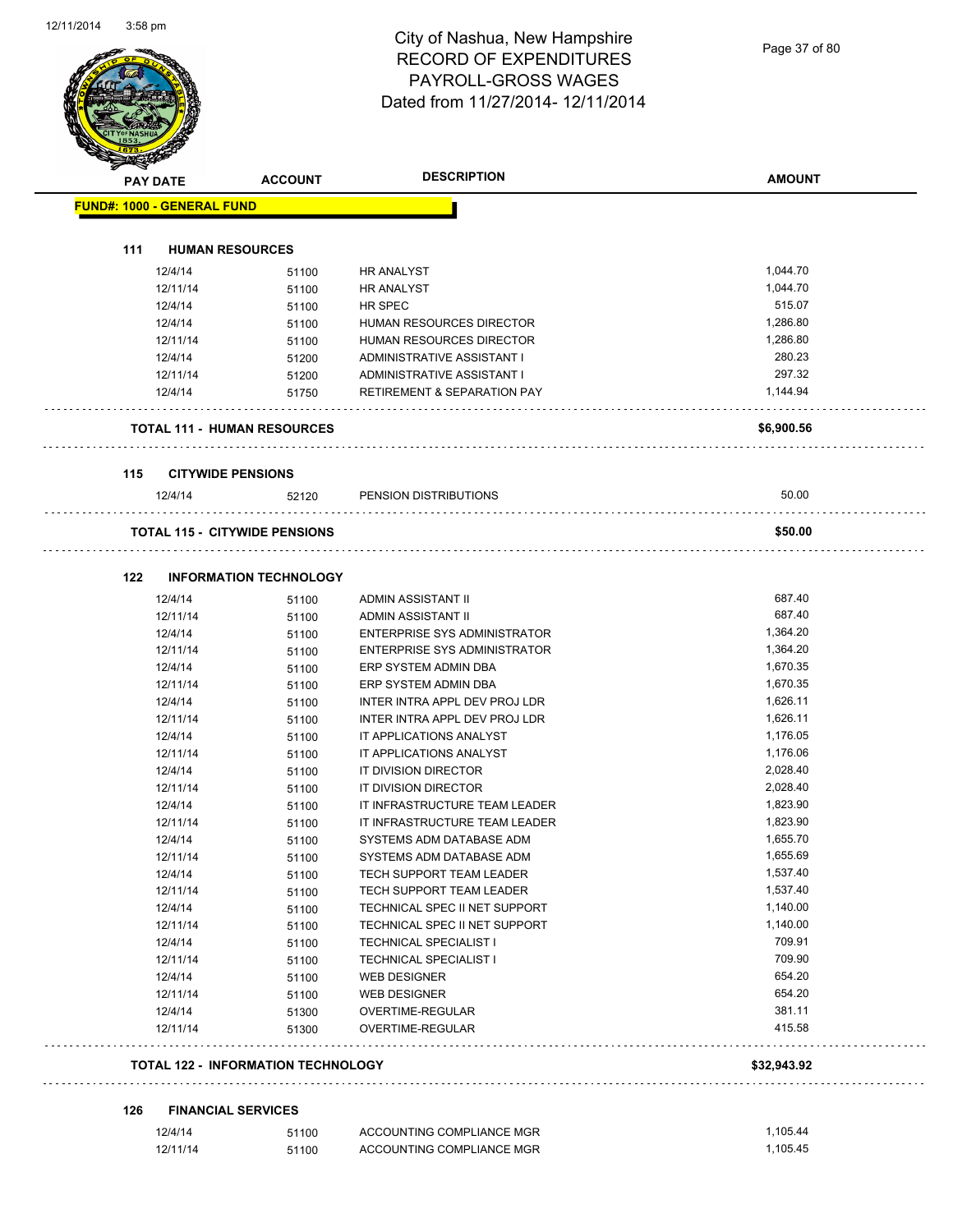

| <b>PAY DATE</b>                   | <b>ACCOUNT</b> | <b>DESCRIPTION</b>                | <b>AMOUNT</b> |
|-----------------------------------|----------------|-----------------------------------|---------------|
| <b>FUND#: 1000 - GENERAL FUND</b> |                |                                   |               |
|                                   |                |                                   |               |
| 126<br><b>FINANCIAL SERVICES</b>  |                |                                   |               |
| 12/4/14                           | 51100          | ACCOUNTS PAYABLE COORDINATOR      | 2,260.57      |
| 12/11/14                          | 51100          | ACCOUNTS PAYABLE COORDINATOR      | 2,260.60      |
| 12/4/14                           | 51100          | ADMINISTRATIVE ASSISTANT I        | 666.90        |
| 12/11/14                          | 51100          | ADMINISTRATIVE ASSISTANT I        | 546.02        |
| 12/4/14                           | 51100          | <b>CFO COMPTROLLER</b>            | 2,059.25      |
| 12/11/14                          | 51100          | <b>CFO COMPTROLLER</b>            | 2,059.25      |
| 12/4/14                           | 51100          | <b>COMPENSATION MANAGER</b>       | 1,579.20      |
| 12/11/14                          | 51100          | <b>COMPENSATION MANAGER</b>       | 1,579.20      |
| 12/4/14                           | 51100          | DEP TREASURER TAX COLLECTOR       | 1,098.80      |
| 12/11/14                          | 51100          | DEP TREASURER TAX COLLECTOR       | 1,098.80      |
| 12/4/14                           | 51100          | FINANCE AND ADMIN MANAGER         | 766.80        |
| 12/11/14                          | 51100          | FINANCE AND ADMIN MANAGER         | 766.80        |
| 12/4/14                           | 51100          | FINANCIAL MANAGER GENERAL GOVT    | 1,408.20      |
| 12/11/14                          | 51100          | FINANCIAL MANAGER GENERAL GOVT    | 1,408.20      |
| 12/4/14                           | 51100          | FINANCIAL SERVICES COORDINATOR    | 964.36        |
| 12/11/14                          | 51100          | FINANCIAL SERVICES COORDINATOR    | 964.35        |
| 12/4/14                           | 51100          | MOTOR VEHICLE COORDINATOR         | 666.90        |
| 12/11/14                          | 51100          | <b>MOTOR VEHICLE COORDINATOR</b>  | 666.90        |
| 12/4/14                           | 51100          | MV CLERK II REGISTRATION          | 651.65        |
| 12/11/14                          | 51100          | MV CLERK II REGISTRATION          | 651.65        |
| 12/4/14                           | 51100          | OPERATIONS ANALYST                | 742.60        |
| 12/11/14                          | 51100          | OPERATIONS ANALYST                | 742.60        |
| 12/4/14                           | 51100          | PAYROLL ANALYST                   | 1,883.88      |
| 12/11/14                          | 51100          | PAYROLL ANALYST                   | 1,883.90      |
| 12/4/14                           | 51100          | <b>RESOURCE COORDINATOR</b>       | 607.96        |
| 12/11/14                          | 51100          | <b>RESOURCE COORDINATOR</b>       | 607.95        |
| 12/4/14                           | 51100          | REVENUE ACCOUNTS SPEC             | 757.75        |
| 12/11/14                          | 51100          | REVENUE ACCOUNTS SPEC             | 757.75        |
| 12/4/14                           | 51100          | REVENUE COORDINATOR               | 988.15        |
| 12/11/14                          | 51100          | REVENUE COORDINATOR               | 988.15        |
| 12/4/14                           | 51100          | SENIOR ACCOUNTANT                 | 1,042.70      |
| 12/11/14                          | 51100          | SENIOR ACCOUNTANT                 | 1,042.70      |
| 12/4/14                           | 51100          | SENIOR FINANCIAL ANALYST          | 1,131.65      |
| 12/11/14                          | 51100          | SENIOR FINANCIAL ANALYST          | 1,131.65      |
| 12/4/14                           | 51100          | SUPV VEHICLE REGISTRATION         | 1,075.60      |
| 12/11/14                          | 51100          | SUPV VEHICLE REGISTRATION         | 1,075.60      |
| 12/4/14                           | 51100          | TREASURER TAX COLLECTOR           | 1,823.90      |
| 12/11/14                          |                | TREASURER TAX COLLECTOR           | 1,823.90      |
| 12/4/14                           | 51100          | <b>VEHICLE REGISTRATION CLERK</b> | 1,676.09      |
| 12/11/14                          | 51100          | <b>VEHICLE REGISTRATION CLERK</b> | 1,676.10      |
| 12/4/14                           | 51100          |                                   | 689.88        |
|                                   | 51200          | TRUST ACCOUNTANT PT               | 689.88        |
| 12/11/14                          | 51200          | TRUST ACCOUNTANT PT               | 17.84         |
| 12/4/14                           | 51300          | OVERTIME-REGULAR                  |               |
| 12/11/14                          | 51300          | OVERTIME-REGULAR                  | 168.34        |

#### **129 CITY BUILDINGS**

| 12/4/14  | 51100 | <b>BUILDING MANAGER</b> | 811.80   |
|----------|-------|-------------------------|----------|
| 12/11/14 | 51100 | <b>BUILDING MANAGER</b> | 811.80   |
| 12/4/14  | 51100 | <b>CUSTODIAN I</b>      | 1.354.22 |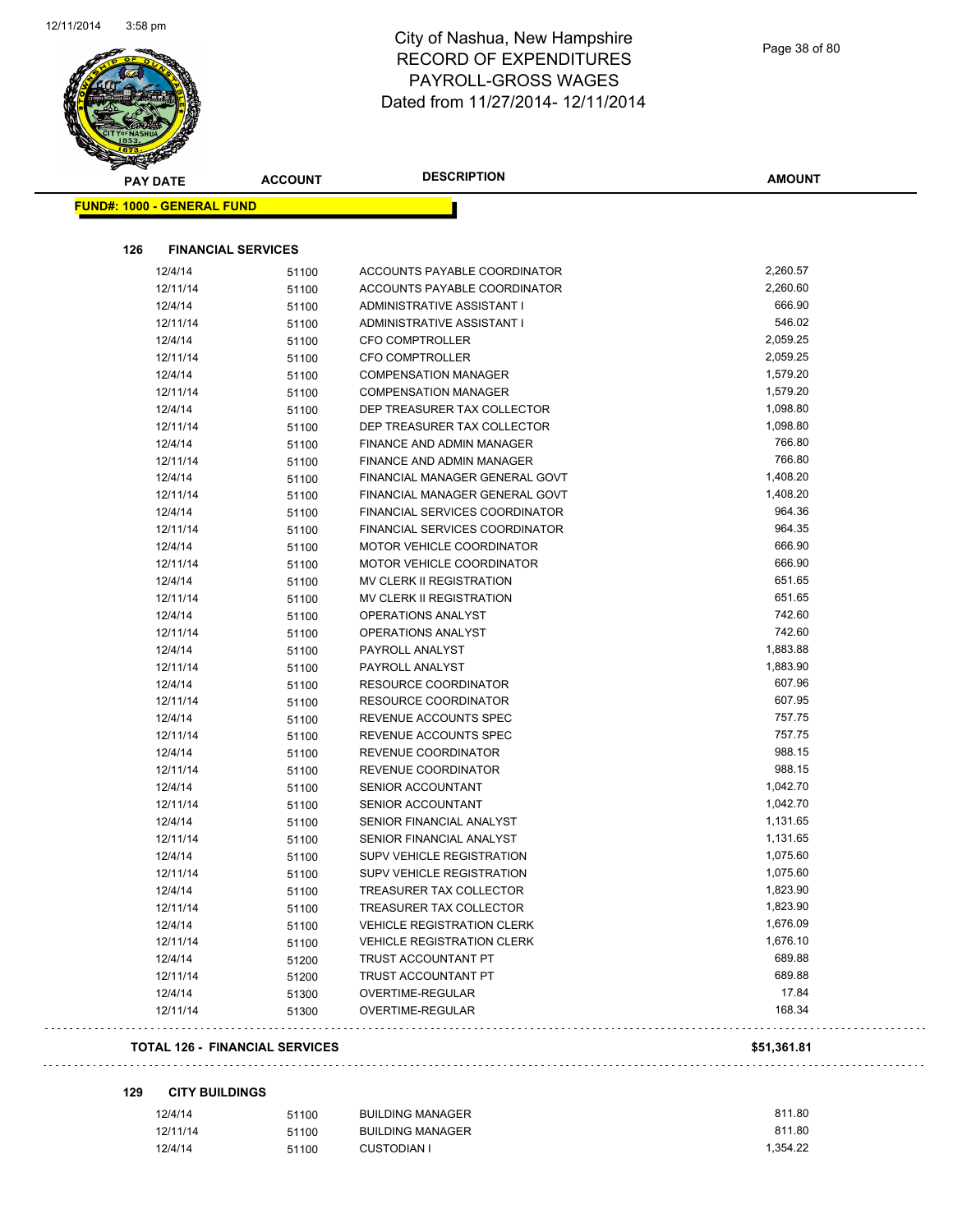Page 39 of 80

|     | <b>PAY DATE</b>                   | <b>ACCOUNT</b> | <b>DESCRIPTION</b>                                         | <b>AMOUNT</b>        |
|-----|-----------------------------------|----------------|------------------------------------------------------------|----------------------|
|     | <b>FUND#: 1000 - GENERAL FUND</b> |                |                                                            |                      |
|     |                                   |                |                                                            |                      |
| 129 | <b>CITY BUILDINGS</b>             |                |                                                            |                      |
|     | 12/11/14<br>12/4/14               | 51100          | <b>CUSTODIAN I</b><br><b>MAINTENANCE SPEC</b>              | 1,091.80<br>685.70   |
|     | 12/11/14                          | 51100          | <b>MAINTENANCE SPEC</b>                                    | 685.70               |
|     | 12/4/14                           | 51100          | <b>CUSTODIAN I</b>                                         | 318.45               |
|     | 12/11/14                          | 51200          |                                                            | 318.45               |
|     | 12/4/14                           | 51200          | <b>CUSTODIAN I</b><br>OVERTIME-REGULAR                     | 340.15               |
|     | 12/11/14                          | 51300<br>51300 | OVERTIME-REGULAR                                           | 196.82               |
|     |                                   |                |                                                            |                      |
|     | <b>TOTAL 129 - CITY BUILDINGS</b> |                |                                                            | \$6,614.89           |
| 130 | <b>PURCHASING</b>                 |                |                                                            |                      |
|     | 12/4/14                           | 51100          | PRINTING TECH MAIL DIST                                    | 999.20               |
|     | 12/11/14                          | 51100          | PRINTING TECH MAIL DIST                                    | 999.20               |
|     | 12/4/14                           | 51100          | PURCHASING AGENT I                                         | 682.50               |
|     | 12/11/14                          | 51100          | PURCHASING AGENT I                                         | 682.50               |
|     | 12/4/14                           | 51100          | PURCHASING AGENT II                                        | 1,048.70             |
|     | 12/11/14                          | 51100          | PURCHASING AGENT II                                        | 1,048.70             |
|     | 12/11/14                          | 51300          | OVERTIME-REGULAR                                           | 6.40                 |
|     | <b>TOTAL 130 - PURCHASING</b>     |                |                                                            | \$5,467.20           |
|     |                                   |                |                                                            |                      |
| 131 | <b>HUNT BUILDING</b>              |                |                                                            |                      |
|     | 12/4/14                           | 51200          | HUNT BUILDING ADMINISTRATOR                                | 376.24               |
|     | 12/11/14                          | 51200          | HUNT BUILDING ADMINISTRATOR                                | 359.71               |
|     | <b>TOTAL 131 - HUNT BUILDING</b>  |                |                                                            | \$735.95             |
|     |                                   |                |                                                            |                      |
| 132 | <b>ASSESSING</b><br>12/4/14       | 51100          | <b>APPRAISER I</b>                                         | 877.90               |
|     | 12/11/14                          | 51100          | <b>APPRAISER I</b>                                         | 877.90               |
|     | 12/4/14                           | 51100          | <b>APPRAISER II</b>                                        | 1,048.70             |
|     |                                   |                |                                                            |                      |
|     |                                   |                |                                                            |                      |
|     | 12/11/14                          | 51100          | <b>APPRAISER II</b>                                        | 1,048.70             |
|     | 12/4/14                           | 51100          | <b>APPRAISER III</b>                                       | 1,194.60             |
|     | 12/11/14                          | 51100          | <b>APPRAISER III</b>                                       | 1,194.60             |
|     | 12/4/14                           | 51100          | ASSESSING ADMIN SPEC I CSR                                 | 621.12               |
|     | 12/11/14                          | 51100          | ASSESSING ADMIN SPEC I CSR                                 | 621.10               |
|     | 12/4/14                           | 51100          | ASSESSING ADMIN SPEC II CSR                                | 722.29               |
|     | 12/11/14                          | 51100          | ASSESSING ADMIN SPEC II CSR                                | 722.30               |
|     | 12/4/14                           | 51100          | ASSESSING ADMIN SPEC III CSR                               | 913.35               |
|     | 12/11/14                          | 51100          | ASSESSING ADMIN SPEC III CSR                               | 913.35               |
|     | 12/4/14                           | 51100          | CHIEF ASSESSOR GIS MANAGER                                 | 2,120.90             |
|     | 12/11/14                          | 51100          | CHIEF ASSESSOR GIS MANAGER                                 | 2,120.90             |
|     | 12/4/14                           | 51100          | DEPARTMENT COORDINATOR                                     | 867.35               |
|     | 12/11/14                          | 51100          | DEPARTMENT COORDINATOR                                     | 867.35               |
|     | 12/4/14<br>12/11/14               | 51100<br>51100 | DEPUTY MANAGER APPRAISER IV<br>DEPUTY MANAGER APPRAISER IV | 1,493.05<br>1,493.05 |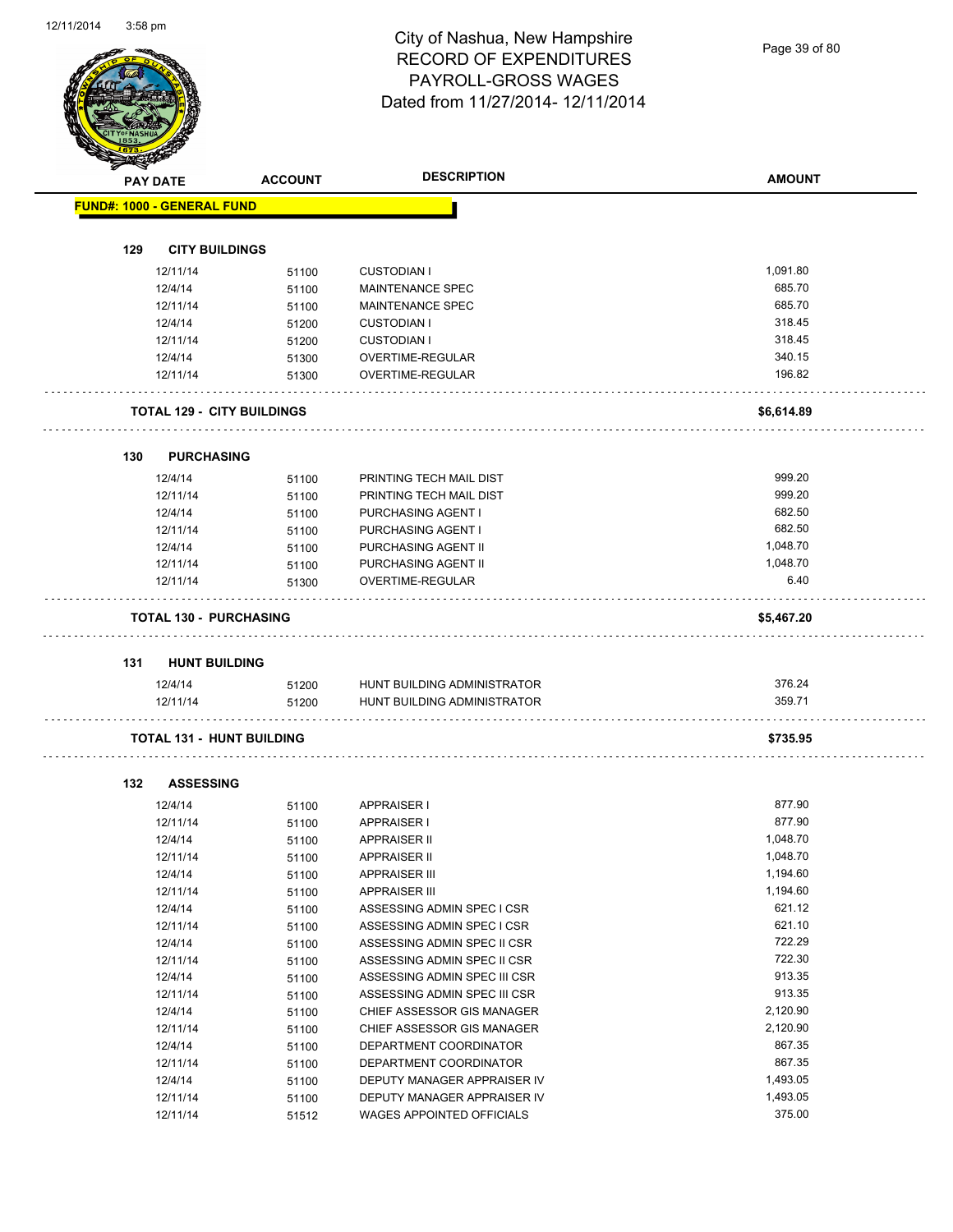Page 40 of 80

|     | <b>PAY DATE</b>                   | <b>ACCOUNT</b>                       | <b>DESCRIPTION</b>                                    | <b>AMOUNT</b>      |
|-----|-----------------------------------|--------------------------------------|-------------------------------------------------------|--------------------|
|     | <b>FUND#: 1000 - GENERAL FUND</b> |                                      |                                                       |                    |
|     |                                   |                                      |                                                       |                    |
|     | <b>TOTAL 132 - ASSESSING</b>      |                                      |                                                       | \$20,093.51        |
| 134 | GIS                               |                                      |                                                       |                    |
|     | 12/4/14                           | 51100                                | <b>GIS TECHNICIAN II</b>                              | 1,072.10           |
|     | 12/11/14                          | 51100                                | <b>GIS TECHNICIAN II</b>                              | 1,072.10           |
|     | <b>TOTAL 134 - GIS</b>            |                                      |                                                       | \$2,144.20         |
| 140 |                                   | <b>PINEWOOD CEMETERY</b>             |                                                       |                    |
|     | 12/4/14                           | 51400                                | WAGES TEMP-SEASONAL                                   | 382.50             |
|     | 12/11/14                          | 55314                                | FIXED RATE MILEAGE ALLOWANCE                          | 100.00             |
|     |                                   | <b>TOTAL 140 - PINEWOOD CEMETERY</b> |                                                       | \$482.50           |
| 142 |                                   | <b>WOODLAWN CEMETERY</b>             |                                                       |                    |
|     | 12/4/14                           | 51100                                | <b>GROUNDSKEEPER CEMETERY</b>                         | 1,301.50           |
|     | 12/11/14                          | 51100                                | <b>GROUNDSKEEPER CEMETERY</b>                         | 1,301.50           |
|     | 12/4/14                           | 51100                                | <b>SUBFOREMAN CEMETERY</b>                            | 744.15             |
|     | 12/11/14                          | 51100                                | SUBFOREMAN CEMETERY                                   | 744.15             |
|     | 12/4/14                           | 51100                                | SUPERINTENDENT CEMETERY I                             | 1,044.70           |
|     | 12/11/14                          | 51100                                | SUPERINTENDENT CEMETERY I                             | 1,044.70           |
|     | 12/4/14                           | 51300                                | OVERTIME-REGULAR                                      | 319.04             |
|     | 12/11/14                          | 51400                                | <b>WAGES TEMP-SEASONAL</b>                            | 625.00             |
|     |                                   | <b>TOTAL 142 - WOODLAWN CEMETERY</b> |                                                       | \$7,124.74         |
| 144 |                                   | <b>EDGEWOOD CEMETERY</b>             |                                                       |                    |
|     | 12/4/14                           | 51100                                | <b>GROUNDSKEEPER CEMETERY</b>                         | 1,127.15           |
|     | 12/11/14                          | 51100                                | <b>GROUNDSKEEPER CEMETERY</b>                         | 1,113.46           |
|     | 12/4/14                           | 51100                                | SUBFOREMAN CEMETERY                                   | 811.80             |
|     | 12/11/14                          | 51100                                | SUBFOREMAN CEMETERY                                   | 811.80             |
|     | 12/4/14                           | 51100                                | SUPERINTENDENT CEMETERY II                            | 1,148.25           |
|     | 12/11/14                          | 51100                                | SUPERINTENDENT CEMETERY II                            | 1,148.25           |
|     | 12/4/14                           |                                      | WAGES TEMP-SEASONAL                                   | 240.00             |
|     |                                   | 51400                                | WAGES TEMP-SEASONAL                                   | 240.00             |
|     |                                   |                                      |                                                       |                    |
|     | 12/11/14<br>12/11/14              | 51400<br>55314                       | FIXED RATE MILEAGE ALLOWANCE                          | 100.00             |
|     |                                   | <b>TOTAL 144 - EDGEWOOD CEMETERY</b> |                                                       | \$6,740.71         |
|     |                                   |                                      |                                                       |                    |
| 150 | <b>POLICE</b>                     |                                      |                                                       |                    |
|     | 12/4/14                           | 51100                                | <b>1ST YEAR OFFICERS</b>                              | 6,672.40           |
|     | 12/11/14                          | 51100                                | <b>1ST YEAR OFFICERS</b>                              | 6,672.40           |
|     | 12/4/14                           | 51100                                | ACCOUNT CLERK III                                     | 2,143.10           |
|     | 12/11/14                          | 51100                                | <b>ACCOUNT CLERK III</b>                              | 2,143.10           |
|     | 12/4/14                           | 51100                                | ADMINISTRATIVE PROJECT SPEC                           | 1,248.00           |
|     | 12/11/14<br>12/4/14               | 51100<br>51100                       | ADMINISTRATIVE PROJECT SPEC<br>ANIMAL CONTROL OFFICER | 1,248.00<br>927.40 |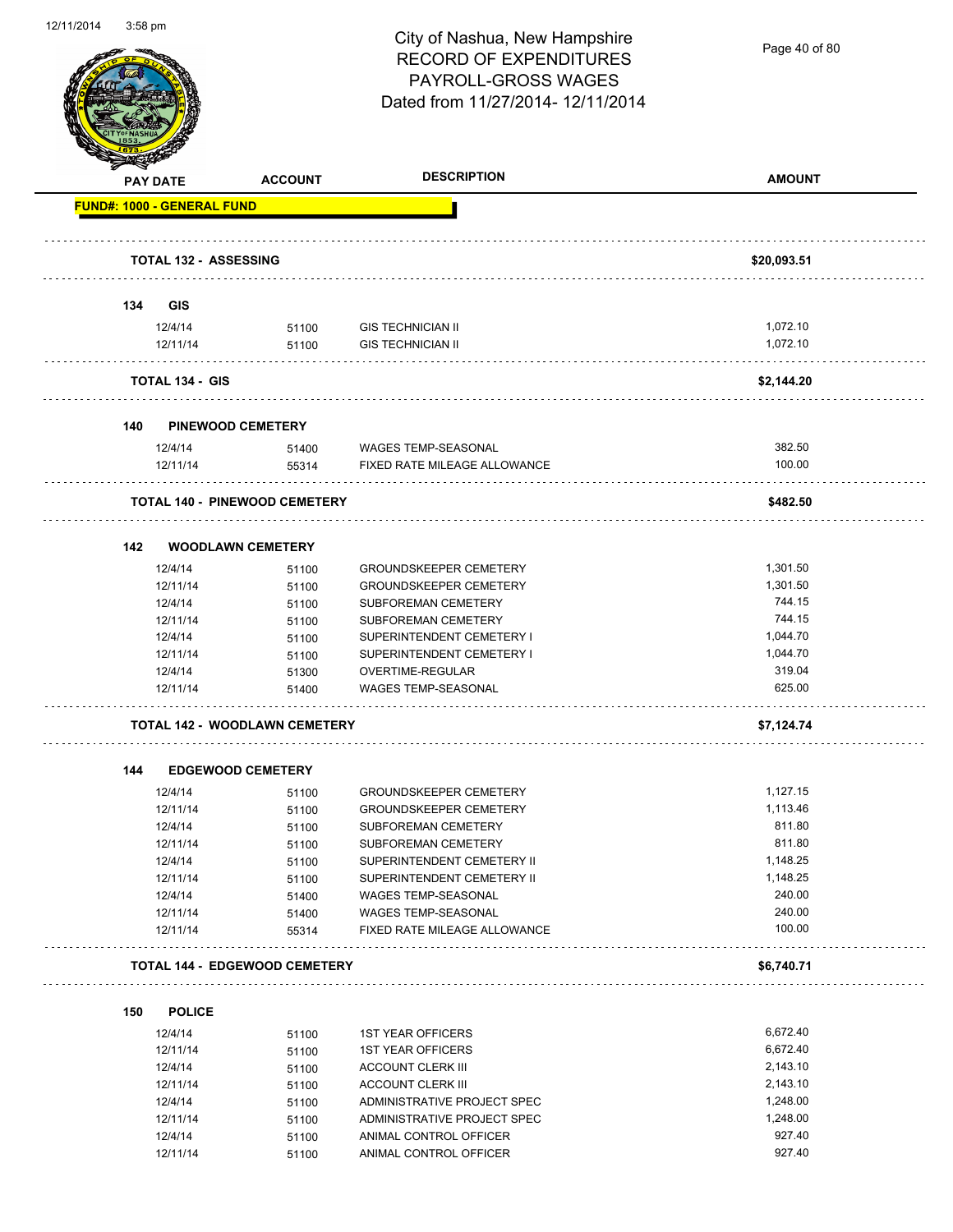

| Page 41 of 80 |  |
|---------------|--|
|               |  |

| <b>PAY DATE</b>                   | <b>ACCOUNT</b> | <b>DESCRIPTION</b>                           | <b>AMOUNT</b>        |
|-----------------------------------|----------------|----------------------------------------------|----------------------|
|                                   |                |                                              |                      |
| <b>FUND#: 1000 - GENERAL FUND</b> |                |                                              |                      |
|                                   |                |                                              |                      |
| 150<br><b>POLICE</b>              |                |                                              |                      |
| 12/4/14                           | 51100          | ASSISTANT RECORDS MANAGER                    | 962.10               |
| 12/11/14                          | 51100          | ASSISTANT RECORDS MANAGER                    | 962.10               |
| 12/4/14                           | 51100          | AUTO MECHANIC 1ST CLASS                      | 1,589.34             |
| 12/11/14                          | 51100          | AUTO MECHANIC 1ST CLASS                      | 1,589.35             |
| 12/4/14                           | 51100          | <b>BUILDING MAINTENANCE SUPV</b>             | 962.00               |
| 12/11/14                          | 51100          | <b>BUILDING MAINTENANCE SUPV</b>             | 962.00               |
| 12/4/14                           | 51100          | CAPTAIN                                      | 14,341.25            |
| 12/11/14                          | 51100          | CAPTAIN                                      | 14,341.25            |
| 12/4/14                           | 51100          | CHIEF OF POLICE                              | 2,524.30             |
| 12/11/14                          | 51100          | CHIEF OF POLICE                              | 2,524.30             |
| 12/4/14                           | 51100          | COMM TECH ALL DESIGNATIONS                   | 8,995.12             |
| 12/11/14                          | 51100          | COMM TECH ALL DESIGNATIONS                   | 8,995.11             |
| 12/4/14                           | 51100          | COMMUNITY POLICE COORD CEMD                  | 1,266.80             |
| 12/11/14                          | 51100          | COMMUNITY POLICE COORD CEMD                  | 1,266.80             |
| 12/4/14                           | 51100          | <b>CRIME ANALYST</b>                         | 1,229.75             |
| 12/11/14                          | 51100          | <b>CRIME ANALYST</b>                         | 1,229.75             |
| 12/4/14                           | 51100          | <b>CUSTODIAN II</b>                          | 741.45<br>741.45     |
| 12/11/14                          | 51100          | <b>CUSTODIAN II</b>                          |                      |
| 12/4/14                           | 51100          | <b>CUSTODIAN III</b><br><b>CUSTODIAN III</b> | 1,449.35<br>1,449.34 |
| 12/11/14<br>12/4/14               | 51100          | DEPUTY CHIEF OF POLICE                       | 4,575.00             |
| 12/11/14                          | 51100          | DEPUTY CHIEF OF POLICE                       | 4,575.00             |
| 12/4/14                           | 51100          | DETENTION SPEC                               | 837.65               |
| 12/11/14                          | 51100<br>51100 | DETENTION SPEC                               | 837.65               |
| 12/4/14                           | 51100          | DISPATCHERS ALL DESIGNATIONS                 | 5,011.69             |
| 12/11/14                          | 51100          | DISPATCHERS ALL DESIGNATIONS                 | 5,011.70             |
| 12/4/14                           | 51100          | FLEET MAINTENANCE ASST SUPV                  | 900.80               |
| 12/11/14                          | 51100          | FLEET MAINTENANCE ASST SUPV                  | 900.80               |
| 12/4/14                           | 51100          | IT MANAGER/SOFTWARE SPECIALIST               | 1,616.40             |
| 12/11/14                          | 51100          | IT MANAGER/SOFTWARE SPECIALIST               | 1,616.40             |
| 12/4/14                           | 51100          | <b>LEGAL SECRETARY</b>                       | 678.40               |
| 12/11/14                          | 51100          | <b>LEGAL SECRETARY</b>                       | 678.40               |
| 12/4/14                           | 51100          | LIEUTENANT                                   | 15,632.55            |
| 12/11/14                          | 51100          | LIEUTENANT                                   | 15,632.55            |
| 12/4/14                           | 51100          | NPD BUSINESS COORDINATOR                     | 962.00               |
| 12/11/14                          | 51100          | NPD BUSINESS COORDINATOR                     | 962.00               |
| 12/4/14                           | 51100          | NPD BUSINESS MANAGER                         | 1,709.65             |
| 12/11/14                          | 51100          | NPD BUSINESS MANAGER                         | 1,709.65             |
| 12/4/14                           | 51100          | NPD NETWORK ADMINISTRATOR                    | 1,288.45             |
| 12/11/14                          | 51100          | NPD NETWORK ADMINISTRATOR                    | 1,288.45             |
| 12/4/14                           | 51100          | PARALEGAL                                    | 948.65               |
| 12/11/14                          | 51100          | PARALEGAL                                    | 948.66               |
| 12/4/14                           | 51100          | PATROLMAN ALL RANKS                          | 154,502.10           |
| 12/11/14                          | 51100          | PATROLMAN ALL RANKS                          | 154,708.08           |
| 12/4/14                           | 51100          | POLICE ATTORNEY                              | 1,561.60             |
| 12/11/14                          | 51100          | POLICE ATTORNEY                              | 1,561.60             |
| 12/4/14                           | 51100          | RECORDS & COMMUNICATIONS MGR                 | 1,486.65             |
| 12/11/14                          | 51100          | RECORDS & COMMUNICATIONS MGR                 | 1,486.65             |
| 12/4/14                           | 51100          | <b>RECORDS TECHNICIAN I</b>                  | 1,900.30             |
| 12/11/14                          | 51100          | <b>RECORDS TECHNICIAN I</b>                  | 1,900.30             |
| 12/4/14                           | 51100          | RECORDS TECHNICIAN II                        | 824.10               |
| 12/11/14                          | 51100          | RECORDS TECHNICIAN II                        | 824.10               |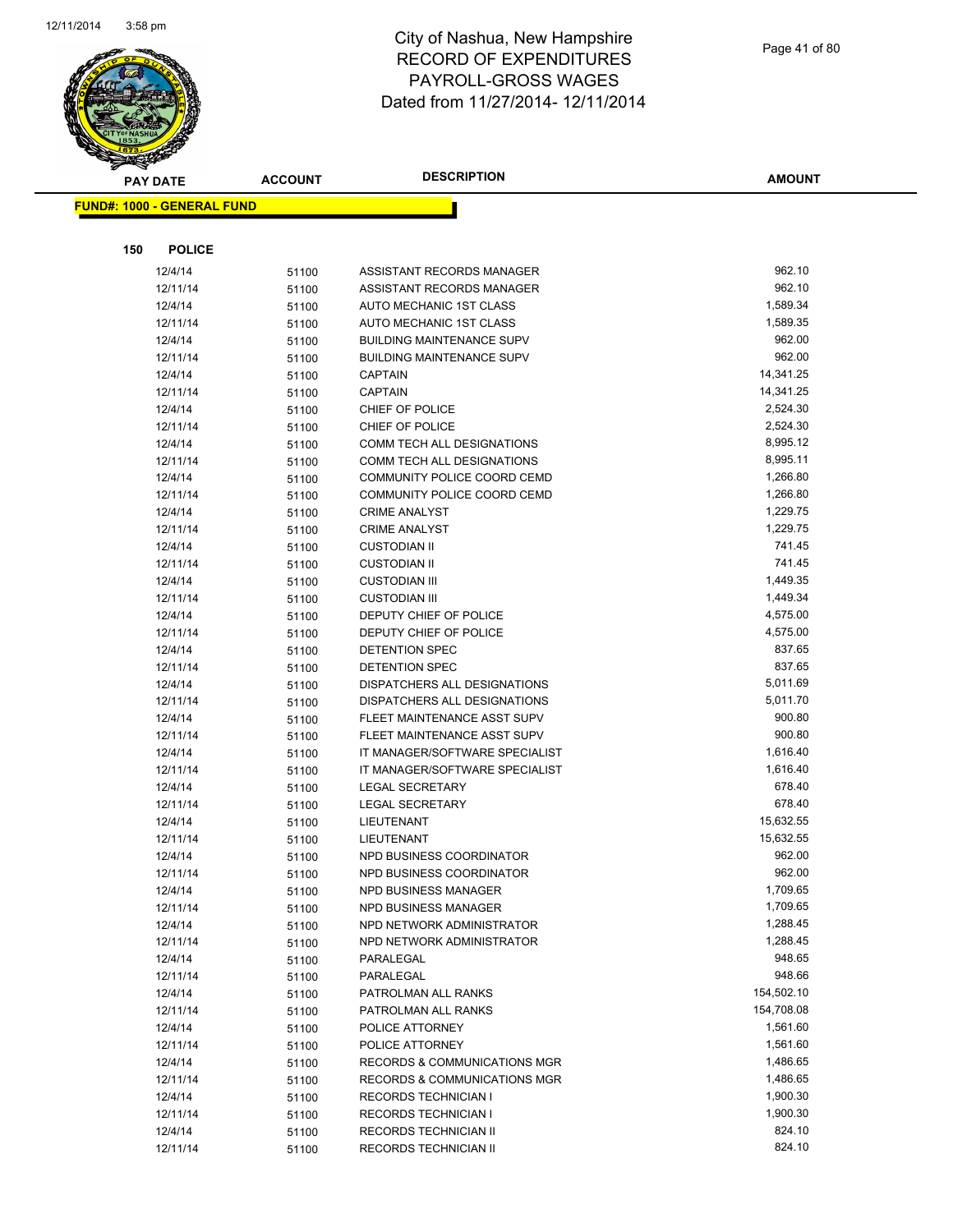

# City of Nashua, New Hampshire RECORD OF EXPENDITURES PAYROLL-GROSS WAGES Dated from 11/27/2014- 12/11/2014

Page 42 of 80

.,

 $\omega$  .

|     | <b>PAY DATE</b>                   | <b>ACCOUNT</b> | <b>DESCRIPTION</b>               | <b>AMOUNT</b> |
|-----|-----------------------------------|----------------|----------------------------------|---------------|
|     | <b>FUND#: 1000 - GENERAL FUND</b> |                |                                  |               |
|     |                                   |                |                                  |               |
| 150 | <b>POLICE</b>                     |                |                                  |               |
|     | 12/4/14                           | 51100          | SEC DOMESTIC VIOLENCE UNIT       | 701.05        |
|     | 12/11/14                          | 51100          | SEC DOMESTIC VIOLENCE UNIT       | 701.05        |
|     | 12/4/14                           | 51100          | SECRETARIAL SUPV DET BUREAU      | 882.80        |
|     | 12/11/14                          | 51100          | SECRETARIAL SUPV DET BUREAU      | 882.80        |
|     | 12/4/14                           | 51100          | <b>SECRETARY III</b>             | 2,728.95      |
|     | 12/11/14                          | 51100          | <b>SECRETARY III</b>             | 2,728.94      |
|     | 12/4/14                           | 51100          | <b>SECRETARY V</b>               | 3,238.10      |
|     | 12/11/14                          | 51100          | <b>SECRETARY V</b>               | 3,238.11      |
|     | 12/4/14                           | 51100          | <b>SERGEANT</b>                  | 35,229.67     |
|     | 12/11/14                          | 51100          | <b>SERGEANT</b>                  | 35,470.59     |
|     | 12/4/14                           | 51100          | SHIFT LEADER                     | 2,971.23      |
|     | 12/11/14                          | 51100          | SHIFT LEADER                     | 2,971.22      |
|     | 12/4/14                           | 51100          | <b>SUPV POLICE FLEET</b>         | 1,222.01      |
|     | 12/11/14                          | 51100          | <b>SUPV POLICE FLEET</b>         | 1,222.00      |
|     | 12/4/14                           | 51200          | <b>ACCREDITATION MANAGER</b>     | 1,043.20      |
|     | 12/11/14                          | 51200          | <b>ACCREDITATION MANAGER</b>     | 1,043.20      |
|     | 12/4/14                           | 51200          | DETENTION SPEC                   | 716.64        |
|     | 12/11/14                          | 51200          | DETENTION SPEC                   | 716.64        |
|     | 12/4/14                           | 51200          | POLICE ATTORNEY PT               | 1,208.96      |
|     | 12/11/14                          | 51200          | POLICE ATTORNEY PT               | 1,208.96      |
|     | 12/4/14                           | 51200          | PRISONER TRANSPORT OFFICER       | 775.80        |
|     | 12/11/14                          | 51200          | PRISONER TRANSPORT OFFICER       | 775.80        |
|     | 12/4/14                           | 51300          | OVERTIME-REGULAR                 | 6,398.80      |
|     | 12/11/14                          | 51300          | OVERTIME-REGULAR                 | 14,008.14     |
|     | 12/4/14                           | 51309          | OVERTIME-TRAINING                | 332.19        |
|     | 12/11/14                          | 51309          | <b>OVERTIME-TRAINING</b>         | 379.20        |
|     | 12/4/14                           | 51315          | <b>OVERTIME-WITNESS</b>          | 2,389.38      |
|     | 12/11/14                          | 51315          | <b>OVERTIME-WITNESS</b>          | 3,286.73      |
|     | 12/4/14                           | 51322          | OVERTIME-INVESTIGATIVE           | 40,338.58     |
|     | 12/11/14                          | 51322          | OVERTIME-INVESTIGATIVE           | 46,084.53     |
|     | 12/4/14                           | 51330          | OVERTIME-COVERAGE                | 20,536.32     |
|     | 12/11/14                          | 51330          | OVERTIME-COVERAGE                | 14,860.59     |
|     | 12/4/14                           | 51412          | <b>WAGES PER DIEM</b>            | 840.50        |
|     | 12/11/14                          | 51412          | <b>WAGES PER DIEM</b>            | 1,312.00      |
|     | 12/4/14                           | 51512          | <b>WAGES APPOINTED OFFICIALS</b> | 350.00        |
|     | 12/11/14                          | 51600          | <b>LONGEVITY</b>                 | 4,350.00      |
|     | 12/4/14                           | 51607          | EDUCATIONAL INCENTIVE            | 107,250.00    |
|     | 12/4/14                           | 51628          | <b>EXTRA HOLIDAY</b>             | 59,721.94     |
|     | 12/11/14                          | 61107          | <b>CLOTHING &amp; UNIFORMS</b>   | 1,112.56      |
|     | <b>TOTAL 150 - POLICE</b>         |                |                                  | \$904,411.87  |
|     |                                   |                |                                  |               |
| 152 | <b>FIRE</b>                       |                |                                  |               |
|     | 12/4/14                           | 51100          | ADMINISTRATIVE ASSISTANT II      | 2,278.50      |
|     | 12/11/14                          | 51100          | ADMINISTRATIVE ASSISTANT II      | 2,278.51      |
|     | 12/4/14                           | 51100          | <b>ASST FIRE CHIEF</b>           | 2,075.08      |
|     | 12/11/14                          | 51100          | <b>ASST FIRE CHIEF</b>           | 2,075.08      |
|     | 12/4/14                           | 51100          | ASST SUPERINTENDENT FIRE ALARM   | 1,512.76      |
|     | 12/11/14                          | 51100          | ASST SUPERINTENDENT FIRE ALARM   | 1,512.76      |
|     | 12/4/14                           | 51100          | ASST SUPERINTENDENT FIRE FLEET   | 861.22        |
|     | 12/11/14                          | 51100          | ASST SUPERINTENDENT FIRE FLEET   | 861.22        |

12/11/14 51100 ASST SUPERINTENDENT FIRE FLEET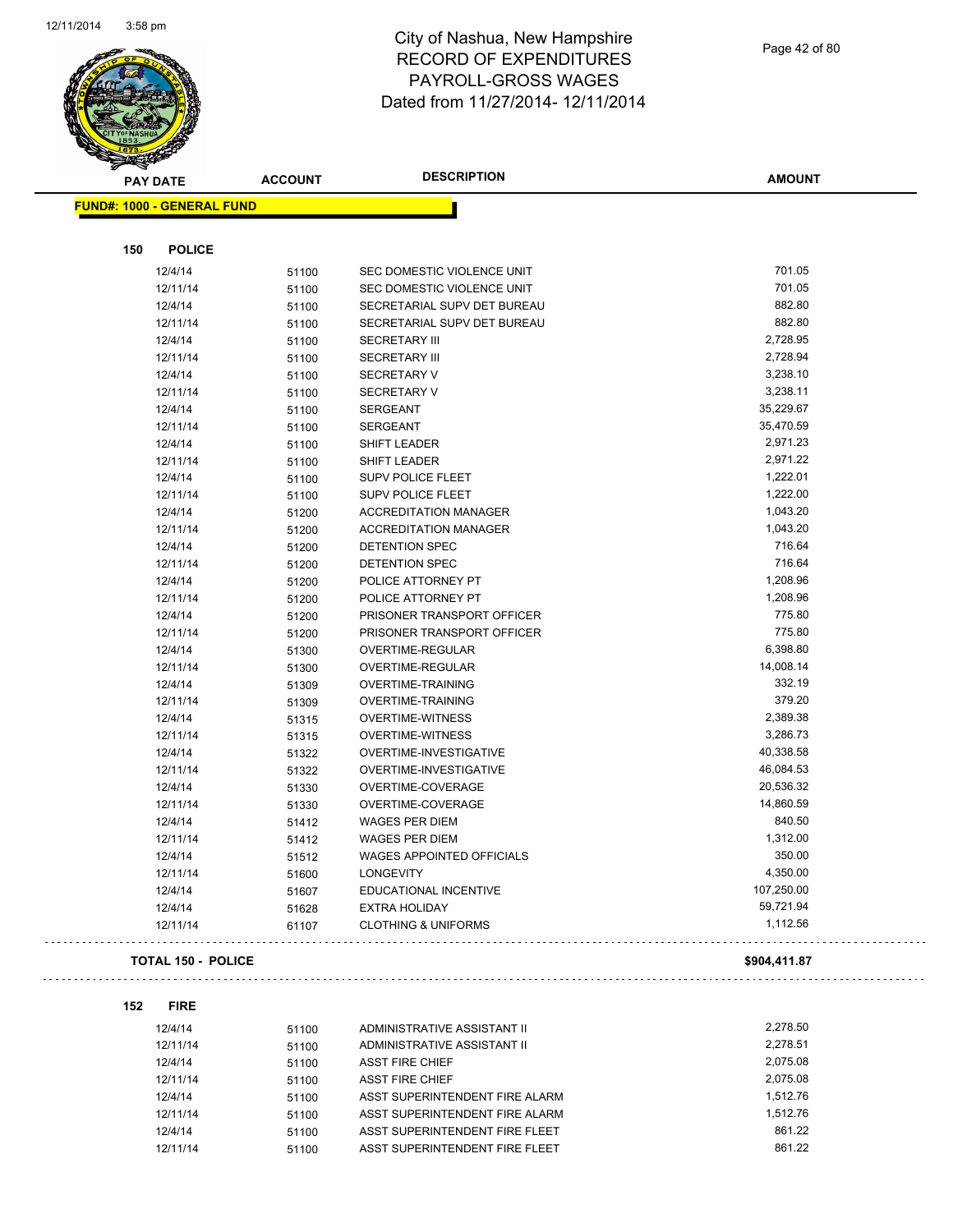

Page 43 of 80

| ទ<br>$\tilde{\phantom{a}}$<br><b>PAY DATE</b> | <b>ACCOUNT</b> | <b>DESCRIPTION</b>              | <b>AMOUNT</b> |
|-----------------------------------------------|----------------|---------------------------------|---------------|
| <b>FUND#: 1000 - GENERAL FUND</b>             |                |                                 |               |
|                                               |                |                                 |               |
| 152<br><b>FIRE</b>                            |                |                                 |               |
| 12/4/14                                       | 51100          | ASST SUPERINTENDENT PREVENTION  | 3,118.12      |
| 12/11/14                                      | 51100          | ASST SUPERINTENDENT PREVENTION  | 3,010.52      |
| 12/4/14                                       | 51100          | <b>CAPTAIN</b>                  | 12,179.18     |
| 12/11/14                                      | 51100          | <b>CAPTAIN</b>                  | 12,179.16     |
| 12/4/14                                       | 51100          | CAPTAIN FIRE TRAINING SAFETY    | 1,704.12      |
| 12/11/14                                      | 51100          | CAPTAIN FIRE TRAINING SAFETY    | 1,704.12      |
| 12/4/14                                       | 51100          | <b>DEPUTY FIRE CHIEF</b>        | 7,506.71      |
| 12/11/14                                      | 51100          | DEPUTY FIRE CHIEF               | 7,506.72      |
| 12/4/14                                       | 51100          | <b>EXEC ASST BUSINESS COORD</b> | 1,070.15      |
| 12/11/14                                      | 51100          | <b>EXEC ASST BUSINESS COORD</b> | 1,070.15      |
| 12/4/14                                       | 51100          | FIRE CHIEF                      | 2,380.24      |
| 12/11/14                                      | 51100          | FIRE CHIEF                      | 2,380.24      |
| 12/4/14                                       | 51100          | FIRE DISPATCH ALL RANKS         | 7,242.25      |
| 12/11/14                                      | 51100          | FIRE DISPATCH ALL RANKS         | 6,887.80      |
| 12/4/14                                       | 51100          | FIRE DISPATCHER CLERK TRAINER   | 1,212.06      |
| 12/11/14                                      | 51100          | FIRE DISPATCHER CLERK TRAINER   | 1,531.02      |
| 12/4/14                                       | 51100          | <b>FIRE LIEUTENANT</b>          | 37,555.03     |
| 12/11/14                                      | 51100          | <b>FIRE LIEUTENANT</b>          | 36,766.32     |
| 12/4/14                                       | 51100          | <b>FIRE MECHANIC</b>            | 1,341.20      |
| 12/11/14                                      | 51100          | <b>FIRE MECHANIC</b>            | 1,341.20      |
| 12/4/14                                       | 51100          | FIRE TRAINING OFFICER           | 1,482.96      |
| 12/11/14                                      | 51100          | FIRE TRAINING OFFICER           | 1,482.96      |
| 12/4/14                                       | 51100          | FIREFIGHTERS ALL RANKS          | 120,681.48    |
| 12/11/14                                      | 51100          | <b>FIREFIGHTERS ALL RANKS</b>   | 120,681.45    |
| 12/4/14                                       | 51100          | SUPERINTENDENT FIRE ALARM       | 1,670.56      |
| 12/11/14                                      | 51100          | SUPERINTENDENT FIRE ALARM       | 1,670.56      |
| 12/4/14                                       | 51100          | SUPERINTENDENT FIRE FLEET       | 1,670.56      |
| 12/11/14                                      | 51100          | SUPERINTENDENT FIRE FLEET       | 1,670.56      |
| 12/4/14                                       | 51100          | SUPERINTENDENT FIRE PREVENTION  | 1,629.80      |
| 12/11/14                                      | 51100          | SUPERINTENDENT FIRE PREVENTION  | 2,787.44      |
| 12/4/14                                       | 51300          | OVERTIME-REGULAR                | 5,366.66      |
| 12/11/14                                      | 51300          | <b>OVERTIME-REGULAR</b>         | 3,830.87      |
| 12/4/14                                       | 51330          | OVERTIME-COVERAGE               | 15,018.57     |
| 12/11/14                                      | 51330          | OVERTIME-COVERAGE               | 10,729.47     |
| 12/4/14                                       | 51600          | <b>LONGEVITY</b>                | 1,553.04      |
| 12/4/14                                       | 51628          | <b>EXTRA HOLIDAY</b>            | 51,754.32     |
| 12/4/14                                       | 51650          | <b>ADDITIONAL HOURS</b>         | 36,076.01     |
| 12/11/14                                      | 51650          | ADDITIONAL HOURS                | 27,172.97     |
| 12/4/14                                       | 51700          | <b>STIPENDS</b>                 | 4,534.64      |
| 12/11/14                                      | 51700          | <b>STIPENDS</b>                 | 4,535.15      |
| 12/11/14                                      | 61107          | <b>CLOTHING &amp; UNIFORMS</b>  | 558.66        |
| <b>TOTAL 152 - FIRE</b>                       |                |                                 | \$579,700.13  |

#### **153 BUILDING INSPECTION**

| 12/4/14  | 51100 | <b>BUILDING AND UTILITIES INSPCTR</b> | 3.314.22 |
|----------|-------|---------------------------------------|----------|
| 12/11/14 | 51100 | <b>BUILDING AND UTILITIES INSPCTR</b> | 3.314.21 |
| 12/4/14  | 51100 | <b>BUILDING DEPARTMENT MANAGER</b>    | 1.408.20 |
| 12/11/14 | 51100 | <b>BUILDING DEPARTMENT MANAGER</b>    | 1.408.20 |
| 12/4/14  | 51100 | PERMIT TECHNICIAN I                   | 618.60   |
| 12/11/14 | 51100 | PERMIT TECHNICIAN I                   | 618.60   |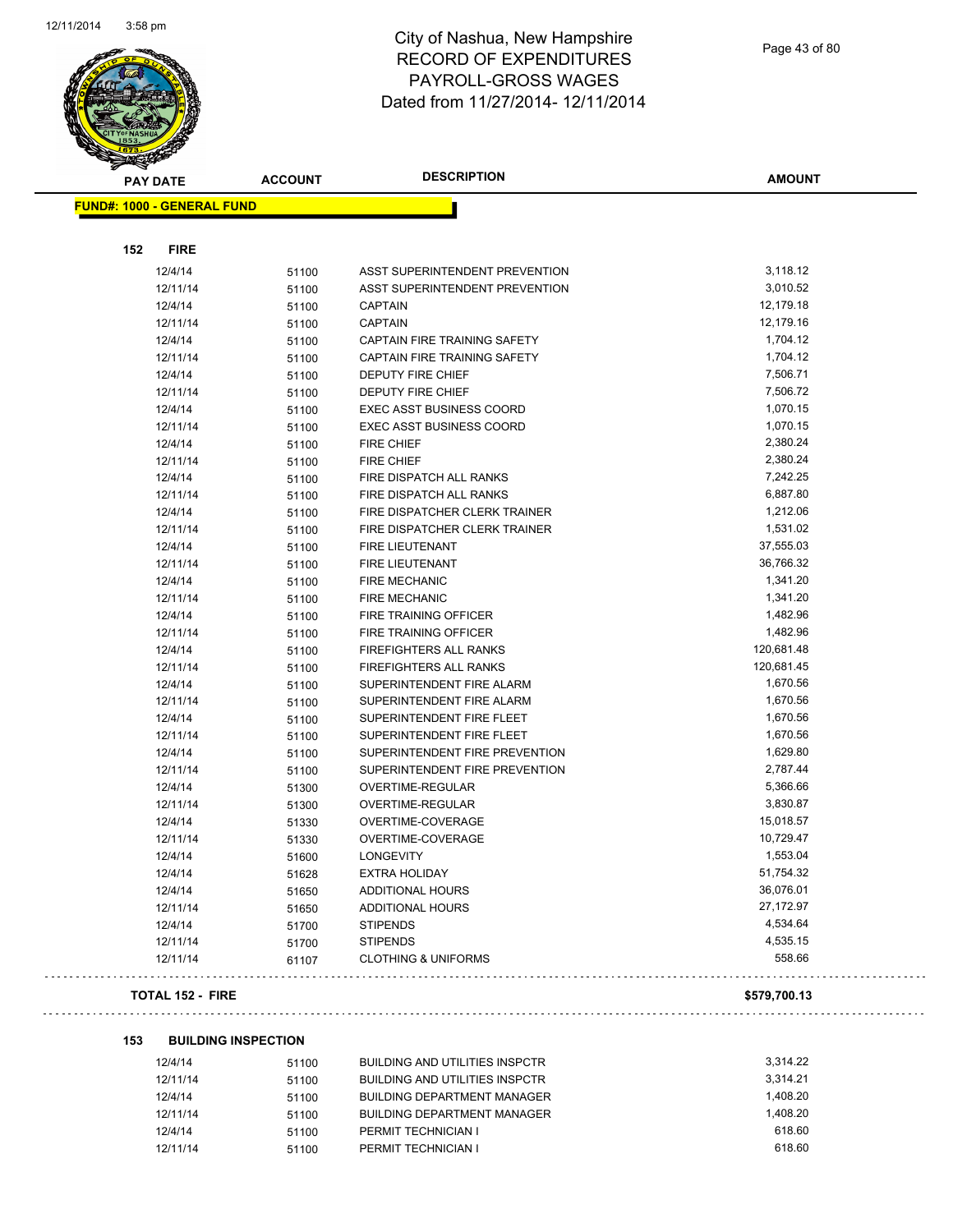Page 44 of 80

|     | PAY DATE                          | <b>ACCOUNT</b>                             | <b>DESCRIPTION</b>                    | <b>AMOUNT</b> |
|-----|-----------------------------------|--------------------------------------------|---------------------------------------|---------------|
|     | <b>FUND#: 1000 - GENERAL FUND</b> |                                            |                                       |               |
|     |                                   |                                            |                                       |               |
| 153 |                                   | <b>BUILDING INSPECTION</b>                 |                                       |               |
|     | 12/4/14                           | 51100                                      | PERMIT TECHNICIAN III                 | 758.85        |
|     | 12/11/14                          | 51100                                      | PERMIT TECHNICIAN III                 | 758.86        |
|     | 12/4/14                           | 51100                                      | <b>PLANS EXAMINER</b>                 | 1,162.75      |
|     | 12/11/14                          | 51100                                      | <b>PLANS EXAMINER</b>                 | 1,162.75      |
|     | 12/4/14                           | 51200                                      | <b>BUILDING AND UTILITIES INSPCTR</b> | 789.85        |
|     | 12/11/14                          | 51200                                      | <b>BUILDING AND UTILITIES INSPCTR</b> | 789.85        |
|     |                                   | <b>TOTAL 153 - BUILDING INSPECTION</b>     |                                       | \$16,104.94   |
| 155 |                                   | <b>CODE ENFORCEMENT</b>                    |                                       |               |
|     | 12/4/14                           | 51100                                      | <b>CODE ENFORCEMENT OFFICER II</b>    | 2,082.70      |
|     | 12/11/14                          | 51100                                      | CODE ENFORCEMENT OFFICER II           | 2,082.70      |
|     | 12/4/14                           | 51100                                      | MGR CODE ENFORCEMENT DEPT             | 1,328.20      |
|     | 12/11/14                          | 51100                                      | MGR CODE ENFORCEMENT DEPT             | 1,328.20      |
|     |                                   | <b>TOTAL 155 - CODE ENFORCEMENT</b>        |                                       | \$6,821.80    |
| 156 |                                   | <b>EMERGENCY MANAGEMENT</b>                |                                       |               |
|     | 12/4/14                           | 51100                                      | <b>EMERGENCY MANAGEMENT DIRECTOR</b>  | 1,485.70      |
|     | 12/11/14                          | 51100                                      | <b>EMERGENCY MANAGEMENT DIRECTOR</b>  | 1,485.70      |
|     |                                   | <b>TOTAL 156 - EMERGENCY MANAGEMENT</b>    |                                       | \$2,971.40    |
| 157 |                                   | <b>CITYWIDE COMMUNICATIONS</b>             |                                       |               |
|     | 12/4/14                           | 51100                                      | <b>COMM SYS ENGR TECH</b>             | 1,512.40      |
|     | 12/11/14                          | 51100                                      | <b>COMM SYS ENGR TECH</b>             | 1,512.40      |
|     | 12/4/14                           | 51200                                      | RADIO SYSTEMS MANAGER                 | 1,283.52      |
|     | 12/11/14                          | 51200                                      | <b>RADIO SYSTEMS MANAGER</b>          | 1,283.52      |
|     |                                   | <b>TOTAL 157 - CITYWIDE COMMUNICATIONS</b> |                                       | \$5,591.84    |
|     |                                   |                                            |                                       |               |
| 160 |                                   | <b>PUBLIC WORKS-ADMIN/ENGINEERING</b>      |                                       |               |
|     | 12/4/14                           | 51100                                      | ADMINISTRATIVE ASSISTANT II           | 687.40        |
|     | 12/11/14                          | 51100                                      | ADMINISTRATIVE ASSISTANT II           | 687.40        |
|     | 12/4/14                           | 51100                                      | CITIZEN SERVICES COORDINATOR          | 745.20        |
|     | 12/11/14                          | 51100                                      | CITIZEN SERVICES COORDINATOR          | 745.20        |
|     | 12/4/14                           | 51100                                      | <b>CITY ENGINEER</b>                  | 1,014.20      |
|     | 12/11/14                          | 51100                                      | <b>CITY ENGINEER</b>                  | 1,014.20      |
|     | 12/4/14                           | 51100                                      | CONST INSP ENGINEERING ASST           | 928.95        |
|     | 12/11/14                          | 51100                                      | CONST INSP ENGINEERING ASST           | 928.95        |
|     | 12/4/14                           | 51100                                      | DEPUTY MANAGER OF ENGINEERING         | 690.10        |
|     | 12/11/14                          | 51100                                      | DEPUTY MANAGER OF ENGINEERING         | 690.11        |
|     | 12/4/14                           | 51100                                      | DIRECTOR PUBLIC WORKS                 | 1,484.40      |
|     | 12/11/14                          | 51100                                      | DIRECTOR PUBLIC WORKS                 | 1,484.40      |
|     | 12/4/14                           | 51100                                      | DIVISION OPERATIONS MANAGER           | 1,413.40      |
|     | 12/11/14                          | 51100                                      | DIVISION OPERATIONS MANAGER           | 1,413.40      |
|     | 12/4/14                           | 51100                                      | DPW CONTRACT ADMINISTRATOR            | 333.85        |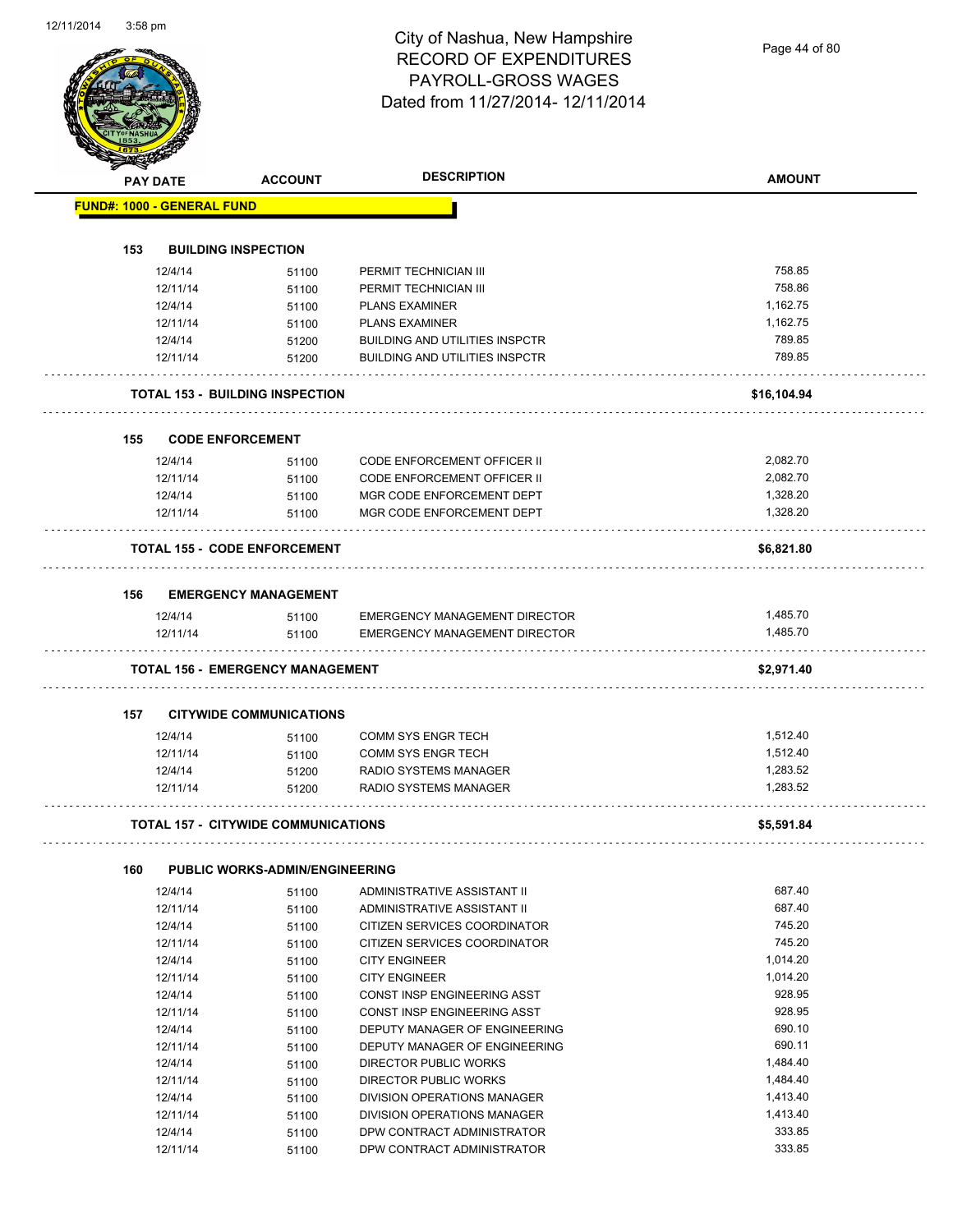| <b>PAY DATE</b>                   | <b>ACCOUNT</b>                                    | <b>DESCRIPTION</b>               | <b>AMOUNT</b> |
|-----------------------------------|---------------------------------------------------|----------------------------------|---------------|
| <b>FUND#: 1000 - GENERAL FUND</b> |                                                   |                                  |               |
|                                   |                                                   |                                  |               |
| 160                               | <b>PUBLIC WORKS-ADMIN/ENGINEERING</b>             |                                  |               |
| 12/4/14                           | 51100                                             | <b>ENGINEERING INSPECTORS</b>    | 1,863.40      |
| 12/11/14                          | 51100                                             | <b>ENGINEERING INSPECTORS</b>    | 1,878.09      |
| 12/4/14                           | 51100                                             | <b>EXECUTIVE ASSISTANT</b>       | 670.10        |
| 12/11/14                          | 51100                                             | <b>EXECUTIVE ASSISTANT</b>       | 670.10        |
| 12/4/14                           | 51100                                             | <b>SENIOR FOREMAN</b>            | 1,285.00      |
| 12/11/14                          | 51100                                             | <b>SENIOR FOREMAN</b>            | 1,285.00      |
| 12/4/14                           | 51100                                             | <b>SENIOR STAFF ENGINEER</b>     | 426.90        |
| 12/11/14                          | 51100                                             | <b>SENIOR STAFF ENGINEER</b>     | 426.90        |
| 12/4/14                           | 51100                                             | SENIOR TRAFFIC ENGINEER          | 1,579.20      |
| 12/11/14                          | 51100                                             | <b>SENIOR TRAFFIC ENGINEER</b>   | 1,579.20      |
| 12/4/14                           | 51100                                             | STREET CONSTRUCTION ENGINEER     | 1,312.00      |
| 12/11/14                          | 51100                                             | STREET CONSTRUCTION ENGINEER     | 1,312.00      |
| 12/4/14                           | 51100                                             | <b>SURVEY TECHNICIAN</b>         | 1,126.96      |
| 12/11/14                          | 51100                                             | <b>SURVEY TECHNICIAN</b>         | 1,126.95      |
| 12/4/14                           | 51300                                             | OVERTIME-REGULAR                 | 48.19         |
|                                   | <b>TOTAL 160 - PUBLIC WORKS-ADMIN/ENGINEERING</b> |                                  | \$31,185.00   |
|                                   |                                                   |                                  |               |
| 161<br><b>STREETS</b>             |                                                   |                                  |               |
| 12/4/14                           | 51100                                             | ADMINISTRATIVE ASSISTANT III     | 979.60        |
| 12/11/14                          | 51100                                             | ADMINISTRATIVE ASSISTANT III     | 979.60        |
| 12/4/14                           | 51100                                             | AUTO MECH 1ST CLASS NIGHTS       | 2,019.33      |
| 12/11/14                          | 51100                                             | AUTO MECH 1ST CLASS NIGHTS       | 2,021.95      |
| 12/4/14                           | 51100                                             | AUTO MECH 2ND CLASS              | 987.86        |
| 12/11/14                          | 51100                                             | AUTO MECH 2ND CLASS              | 909.20        |
| 12/4/14                           | 51100                                             | AUTO MECHANIC 1ST CLASS          | 2,993.60      |
| 12/11/14                          | 51100                                             | AUTO MECHANIC 1ST CLASS          | 2,993.60      |
| 12/4/14                           | 51100                                             | EQUIP OPR STREET REPAIR          | 7,395.55      |
| 12/11/14                          | 51100                                             | <b>EQUIP OPR STREET REPAIR</b>   | 7,361.46      |
| 12/4/14                           | 51100                                             | <b>FLEET MAINTENANCE FOREMAN</b> | 1,126.95      |
| 12/11/14                          | 51100                                             | FLEET MAINTENANCE FOREMAN        | 1,126.95      |
| 12/4/14                           | 51100                                             | FLEET MANAGER STREET DEPT        | 1,044.00      |
| 12/11/14                          | 51100                                             | FLEET MANAGER STREET DEPT        | 1,044.00      |
| 12/4/14                           | 51100                                             | <b>MASON PIPELAYER</b>           | 1,913.12      |
| 12/11/14                          | 51100                                             | <b>MASON PIPELAYER</b>           | 2,513.58      |
| 12/4/14                           | 51100                                             | OPERATIONS COORDINATOR           | 814.70        |
| 12/11/14                          | 51100                                             | OPERATIONS COORDINATOR           | 814.70        |
| 12/4/14                           | 51100                                             | <b>SIGN MAINTENANCE</b>          | 1,731.20      |
| 12/11/14                          | 51100                                             | <b>SIGN MAINTENANCE</b>          | 1,731.20      |
| 12/4/14                           | 51100                                             | SIGN MAINTENANCE ASSISTANT       | 807.20        |
| 12/11/14                          | 51100                                             | SIGN MAINTENANCE ASSISTANT       | 807.20        |
| 12/4/14                           | 51100                                             | STOREKEEPER PWD                  | 920.45        |
| 12/11/14                          | 51100                                             | STOREKEEPER PWD                  | 920.45        |
| 12/4/14                           | 51100                                             | STR CONSTR RPR AND PERMT COORD   | 1,291.30      |
| 12/11/14                          | 51100                                             | STR CONSTR RPR AND PERMT COORD   | 1,104.85      |
| 12/4/14                           | 51100                                             | <b>STREET FOREMAN</b>            | 4,744.00      |
| 12/11/14                          | 51100                                             | <b>STREET FOREMAN</b>            | 4,744.00      |
| 12/4/14                           | 51100                                             | SUPERINTENDENT OF STREETS        | 1,771.20      |
| 12/11/14                          | 51100                                             | SUPERINTENDENT OF STREETS        | 1,771.20      |
| 12/4/14                           | 51100                                             | TRAFFIC MAINTENANCE ASSISTANT    | 860.80        |
| 12/11/14                          | 51100                                             | TRAFFIC MAINTENANCE ASSISTANT    | 860.80        |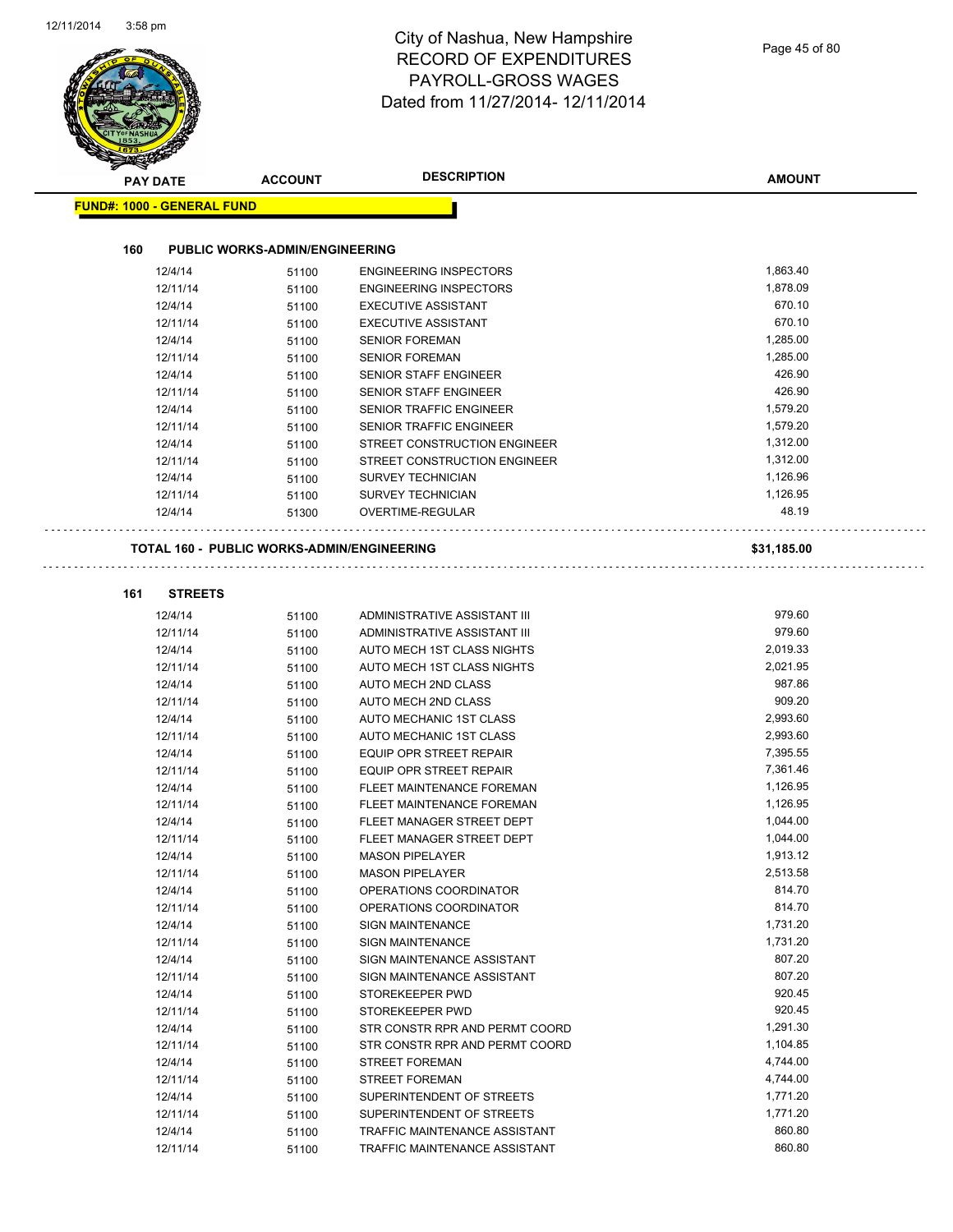

Page 46 of 80

|                                   | <b>PAY DATE</b>                 | <b>ACCOUNT</b>                        | <b>DESCRIPTION</b>                         | <b>AMOUNT</b>    |
|-----------------------------------|---------------------------------|---------------------------------------|--------------------------------------------|------------------|
| <b>FUND#: 1000 - GENERAL FUND</b> |                                 |                                       |                                            |                  |
| 161                               | <b>STREETS</b>                  |                                       |                                            |                  |
|                                   | 12/4/14                         | 51100                                 | <b>TRAFFIC MANAGER</b>                     | 1,370.99         |
|                                   | 12/11/14                        | 51100                                 | <b>TRAFFIC MANAGER</b>                     | 1,370.99         |
|                                   | 12/4/14                         | 51100                                 | <b>TRAFFIC TECHNICIAN I</b>                | 2,071.20         |
|                                   | 12/11/14                        | 51100                                 | <b>TRAFFIC TECHNICIAN I</b>                | 2,071.20         |
|                                   | 12/4/14                         | 51100                                 | <b>TRUCK DRIVER STREET REPAIR</b>          | 16,766.24        |
|                                   | 12/11/14                        | 51100                                 | TRUCK DRIVER STREET REPAIR                 | 16,733.51        |
|                                   | 12/4/14                         | 51100                                 | <b>WELDER FIRST CLASS</b>                  | 1,984.80         |
|                                   | 12/11/14                        | 51100                                 | <b>WELDER FIRST CLASS</b>                  | 1,984.81         |
|                                   | 11/6/14                         | 51300                                 | OVERTIME-REGULAR                           | (230.85)         |
|                                   | 12/4/14                         | 51300                                 | OVERTIME-REGULAR                           | 83,198.27        |
|                                   | 12/11/14                        | 51300                                 | OVERTIME-REGULAR                           | 22,983.04        |
|                                   | 12/11/14                        | 51600                                 | <b>LONGEVITY</b>                           | 3,200.00         |
|                                   | <b>TOTAL 161 - STREETS</b>      |                                       |                                            | \$216,609.80     |
| 166                               | <b>PARKING LOTS</b>             |                                       |                                            |                  |
|                                   | 12/4/14                         | 51100                                 | ADMINISTRATIVE ASSISTANT II                | 661.63           |
|                                   | 12/11/14                        | 51100                                 | ADMINISTRATIVE ASSISTANT II                | 713.18           |
|                                   | 12/4/14                         | 51100                                 | PARKING MAINTENANCE                        | 1,353.90         |
|                                   | 12/11/14                        | 51100                                 | PARKING MAINTENANCE                        | 1,353.90         |
|                                   | 12/11/14                        | 51100                                 | <b>TRANSPORTATION DEPT MANAGER</b>         | 64.50            |
|                                   | 12/4/14                         | 51200                                 | <b>TRANSIT UTILITY SERVICE WORKER</b>      | 153.70           |
|                                   | 12/11/14                        | 51200                                 | <b>TRANSIT UTILITY SERVICE WORKER</b>      | 153.70           |
|                                   | 12/4/14                         | 51300                                 | OVERTIME-REGULAR                           | 704.46           |
|                                   | 12/11/14                        | 61107                                 | <b>CLOTHING &amp; UNIFORMS</b>             | 69.95            |
|                                   | <b>TOTAL 166 - PARKING LOTS</b> |                                       |                                            | \$5,228.92       |
|                                   |                                 |                                       |                                            |                  |
| 171                               |                                 | <b>COMMUNITY SERVICES</b>             |                                            |                  |
|                                   | 12/4/14                         | 51100                                 | DIRECTOR HEALTH AND COMM SVS               | 1,726.91         |
|                                   | 12/11/14                        | 51100                                 | DIRECTOR HEALTH AND COMM SVS               | 1,726.91         |
|                                   | 12/4/14                         | 51100                                 | PROGRAM ASSISTANT                          | 435.30           |
|                                   | 12/11/14                        | 51100                                 | PROGRAM ASSISTANT                          | 435.30           |
|                                   | 12/4/14<br>12/11/14             | 51100<br>51100                        | PROGRAM COORDINATOR<br>PROGRAM COORDINATOR | 929.80<br>929.80 |
|                                   |                                 | <b>TOTAL 171 - COMMUNITY SERVICES</b> |                                            | \$6,184.02       |
|                                   |                                 |                                       |                                            |                  |
| 172                               |                                 | <b>COMMUNITY HEALTH</b>               |                                            |                  |
|                                   | 12/4/14                         | 51100                                 | ADMINISTRATIVE ASSISTANT II                | 717.24           |
|                                   | 12/11/14                        | 51100                                 | ADMINISTRATIVE ASSISTANT II                | 717.25           |
|                                   | 12/4/14                         | 51100                                 | BILINGUAL OUTREACH WORKER                  | 764.30           |
|                                   | 12/11/14                        | 51100                                 | BILINGUAL OUTREACH WORKER                  | 764.30           |
|                                   | 12/4/14                         | 51100                                 | MANAGER COMMUNITY HEALTH                   | 1,364.20         |
|                                   | 12/11/14                        | 51100                                 | MANAGER COMMUNITY HEALTH                   | 1,364.20         |
|                                   | 12/4/14                         | 51100                                 | PUB HEALTH NURSE                           | 3,307.95         |
|                                   | 12/11/14                        | 51100                                 | PUB HEALTH NURSE                           | 3,307.95         |
|                                   | 12/4/14                         | 51412                                 | WAGES PER DIEM                             | 181.80           |
|                                   | 12/11/14                        | 51412                                 | WAGES PER DIEM                             | 68.18            |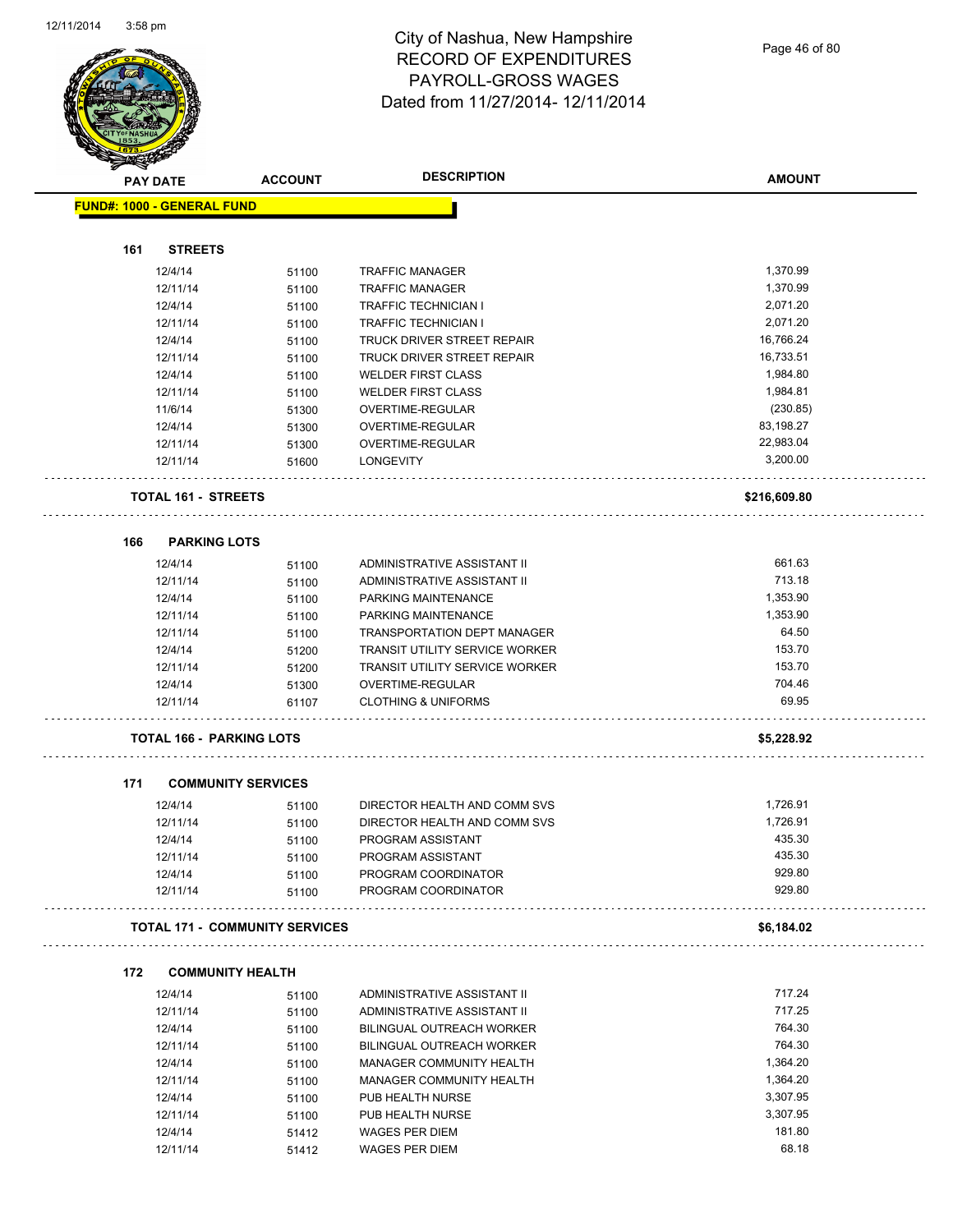| 12/11/2014 | $3:58$ pm                         |                                           | City of Nashua, New Hampshire<br><b>RECORD OF EXPENDITURES</b><br><b>PAYROLL-GROSS WAGES</b><br>Dated from 11/27/2014-12/11/2014 | Page 47 of 80    |
|------------|-----------------------------------|-------------------------------------------|----------------------------------------------------------------------------------------------------------------------------------|------------------|
|            | PAY DATE                          | <b>ACCOUNT</b>                            | <b>DESCRIPTION</b>                                                                                                               | <b>AMOUNT</b>    |
|            | <b>FUND#: 1000 - GENERAL FUND</b> |                                           |                                                                                                                                  |                  |
|            |                                   |                                           |                                                                                                                                  |                  |
|            |                                   | <b>TOTAL 172 - COMMUNITY HEALTH</b>       |                                                                                                                                  | \$12,557.37      |
|            |                                   |                                           |                                                                                                                                  |                  |
|            | 173                               | <b>ENVIRONMENTAL HEALTH</b>               |                                                                                                                                  |                  |
|            | 12/4/14                           | 51100                                     | ENVIRONMENTAL HEALTH SPEC I                                                                                                      | 858.45<br>858.45 |
|            | 12/11/14<br>12/4/14               | 51100                                     | ENVIRONMENTAL HEALTH SPEC I<br>ENVIRONMENTAL TECH OFFICE MGR                                                                     | 992.86           |
|            | 12/11/14                          | 51100<br>51100                            | ENVIRONMENTAL TECH OFFICE MGR                                                                                                    | 992.85           |
|            | 12/4/14                           | 51100                                     | LABORATORY DIRECTOR                                                                                                              | 988.20           |
|            | 12/11/14                          | 51100                                     | <b>LABORATORY DIRECTOR</b>                                                                                                       | 988.20           |
|            | 12/4/14                           | 51100                                     | MANAGER ENVIRONMENTAL HEALTH                                                                                                     | 1,446.40         |
|            | 12/11/14                          | 51100                                     | MANAGER ENVIRONMENTAL HEALTH                                                                                                     | 1,446.40         |
|            |                                   |                                           |                                                                                                                                  |                  |
|            |                                   | <b>TOTAL 173 - ENVIRONMENTAL HEALTH</b>   |                                                                                                                                  | \$8,571.81       |
|            |                                   |                                           |                                                                                                                                  |                  |
|            | 174                               | <b>WELFARE ADMINISTRATION</b>             |                                                                                                                                  |                  |
|            | 12/4/14                           | 51100                                     | ADMINISTRATIVE ASSISTANT I                                                                                                       | 829.31           |
|            | 12/11/14                          | 51100                                     | ADMINISTRATIVE ASSISTANT I                                                                                                       | 829.30           |
|            | 12/4/14                           | 51100                                     | CASE TECHNICIAN WELFARE                                                                                                          | 1,926.37         |
|            | 12/11/14                          | 51100                                     | CASE TECHNICIAN WELFARE                                                                                                          | 1,160.28         |
|            | 12/4/14                           | 51100                                     | <b>INTAKE WORKER ACCOUNTANT</b>                                                                                                  | 936.70           |
|            | 12/11/14                          | 51100                                     | INTAKE WORKER ACCOUNTANT                                                                                                         | 936.70           |
|            | 12/4/14                           | 51100                                     | SENIOR CASE TECHNICIAN                                                                                                           | 957.30           |
|            | 12/11/14                          | 51100                                     | SENIOR CASE TECHNICIAN                                                                                                           | 957.30           |
|            | 12/4/14                           | 51100                                     | <b>WELFARE OFFICER</b>                                                                                                           | 1,450.00         |
|            | 12/11/14                          | 51100                                     | <b>WELFARE OFFICER</b>                                                                                                           | 1,450.00         |
|            |                                   | <b>TOTAL 174 - WELFARE ADMINISTRATION</b> |                                                                                                                                  | \$11,433.26      |
|            |                                   |                                           |                                                                                                                                  |                  |
|            | 177                               | <b>PARKS &amp; RECREATION</b>             |                                                                                                                                  |                  |
|            | 12/4/14                           | 51100                                     | ADMINISTRATIVE ASSISTANT II                                                                                                      | 758.85           |
|            | 12/11/14                          | 51100                                     | ADMINISTRATIVE ASSISTANT II                                                                                                      | 758.86           |
|            | 12/4/14                           | 51100                                     | EQUIPMENT OPERATOR, PARKS                                                                                                        | 909.20           |
|            | 12/11/14                          | 51100                                     | EQUIPMENT OPERATOR, PARKS                                                                                                        | 909.20           |
|            | 12/4/14                           | 51100                                     | <b>FOREMAN LABOR PARK</b>                                                                                                        | 3,423.11         |
|            | 12/11/14                          | 51100                                     | <b>FOREMAN LABOR PARK</b>                                                                                                        | 3,380.86         |
|            | 12/4/14                           | 51100                                     | <b>GROUNDS KEEPER PARK MAINT</b>                                                                                                 | 6,672.09         |
|            | 12/11/14                          | 51100                                     | <b>GROUNDS KEEPER PARK MAINT</b>                                                                                                 | 6,605.20         |
|            | 12/4/14                           | 51100                                     | <b>GROUNDSMAN I PARKS</b>                                                                                                        | 2,338.80         |
|            | 12/11/14                          | 51100                                     | <b>GROUNDSMAN I PARKS</b>                                                                                                        | 2,338.81         |
|            | 12/4/14                           | 51100                                     | <b>GROUNDSMAN II PARKS</b>                                                                                                       | 818.80           |
|            | 12/11/14                          | 51100                                     | <b>GROUNDSMAN II PARKS</b>                                                                                                       | 818.80           |
|            | 12/4/14                           | 51100                                     | <b>LEAD GROUNDSMAN</b>                                                                                                           | 2,758.81         |
|            | 12/11/14                          | 51100                                     | <b>LEAD GROUNDSMAN</b>                                                                                                           | 2,810.48         |
|            | 12/4/14                           | 51100                                     | NURSERY WORKER PARKS                                                                                                             | 865.60           |
|            | 12/11/14                          | 51100                                     | NURSERY WORKER PARKS                                                                                                             | 865.60           |
|            | 12/4/14                           | 51100                                     | PROGRAM COORDINATOR                                                                                                              | 357.70           |
|            | 12/11/14                          | 51100                                     | PROGRAM COORDINATOR                                                                                                              | 357.70           |
|            | 12/4/14                           | 51100                                     | RECREATION PROGRAM MANAGER                                                                                                       | 1,098.20         |
|            | 12/11/14                          | 51100                                     | RECREATION PROGRAM MANAGER                                                                                                       | 1,098.20         |
|            | 12/4/14                           | 51100                                     | STELLOS STADIUM ATTENDANT                                                                                                        | 914.00           |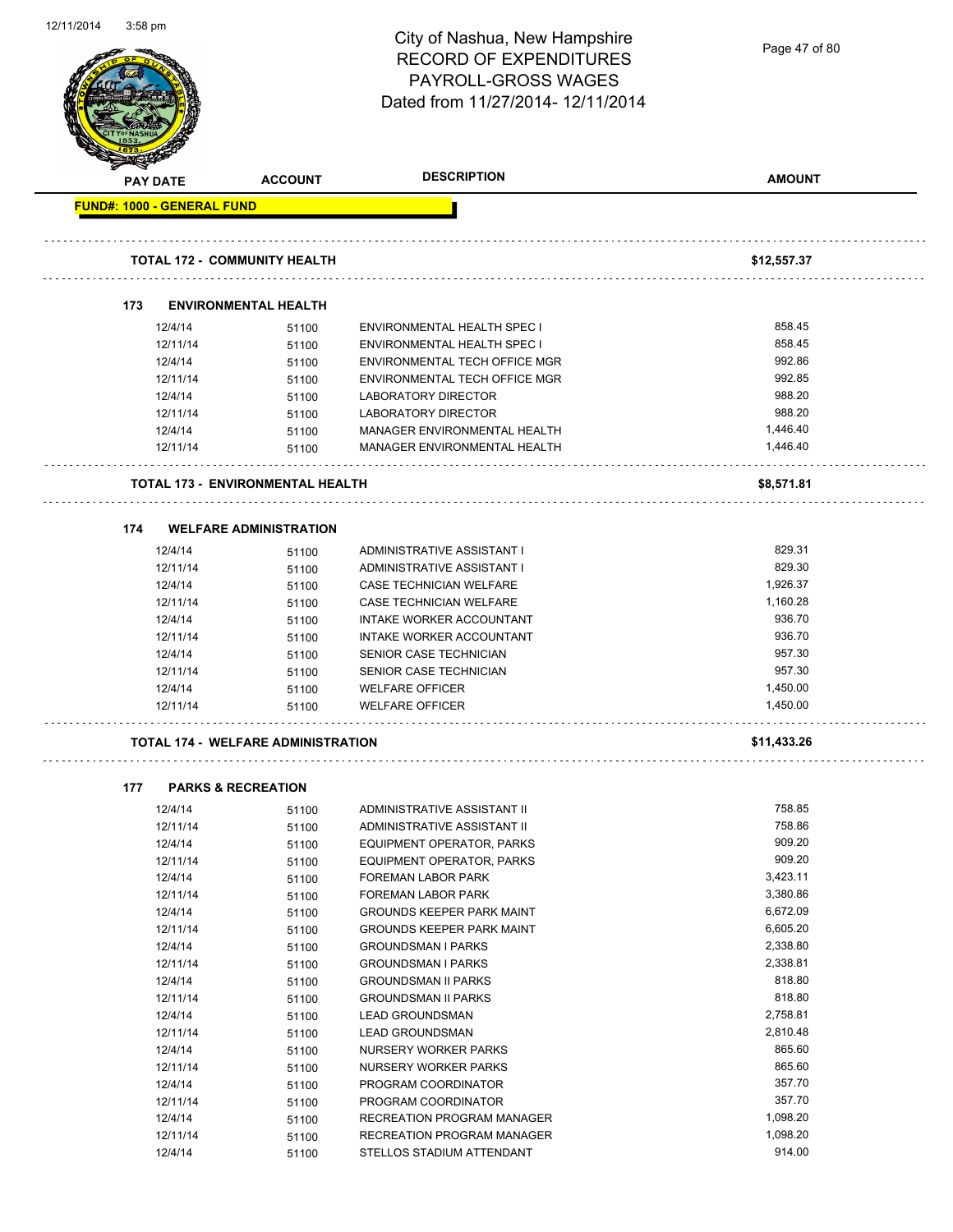Page 48 of 80

| PAY DATE                          | <b>ACCOUNT</b>                            | <b>DESCRIPTION</b>                                       | <b>AMOUNT</b>        |
|-----------------------------------|-------------------------------------------|----------------------------------------------------------|----------------------|
| <b>FUND#: 1000 - GENERAL FUND</b> |                                           |                                                          |                      |
|                                   |                                           |                                                          |                      |
| 177                               | <b>PARKS &amp; RECREATION</b>             |                                                          |                      |
| 12/11/14                          | 51100                                     | STELLOS STADIUM ATTENDANT                                | 909.20               |
| 12/4/14                           | 51100                                     | SUPERINTENDENT OF PARKS RECR                             | 1,720.00             |
| 12/11/14                          | 51100                                     | SUPERINTENDENT OF PARKS RECR                             | 1,720.00             |
| 12/4/14                           | 51100                                     | <b>TRUCK DRIVER PARKS RECR</b>                           | 832.00               |
| 12/11/14                          | 51100                                     | TRUCK DRIVER PARKS RECR                                  | 832.00               |
| 12/4/14<br>12/11/14               | 51300                                     | OVERTIME-REGULAR<br>OVERTIME-REGULAR                     | 3,245.19<br>1,080.66 |
|                                   | 51300                                     |                                                          |                      |
|                                   | <b>TOTAL 177 - PARKS &amp; RECREATION</b> |                                                          | \$51,197.92          |
| 179<br><b>LIBRARY</b>             |                                           |                                                          |                      |
| 12/4/14                           | 51100                                     | ADMIN ASST COST ACCOUNTANT                               | 891.02               |
| 12/11/14                          | 51100                                     | ADMIN ASST COST ACCOUNTANT                               | 719.85               |
| 12/4/14                           | 51100                                     | ASSISTANT DIRECTOR LIBRARY                               | 1,293.10             |
| 12/11/14                          | 51100                                     | ASSISTANT DIRECTOR LIBRARY                               | 1,293.10             |
| 12/4/14                           | 51100                                     | ASSISTANT LIBRARIAN CIRCULATIO                           | 973.40               |
| 12/11/14                          | 51100                                     | ASSISTANT LIBRARIAN CIRCULATIO                           | 973.40               |
| 12/4/14                           | 51100                                     | ASSISTANT LIBRARIAN YOUTH SERV                           | 780.10               |
| 12/11/14                          | 51100                                     | ASSISTANT LIBRARIAN YOUTH SERV                           | 784.98               |
| 12/4/14                           | 51100                                     | <b>DIRECTOR LIBRARY</b>                                  | 1,885.70             |
| 12/11/14                          | 51100                                     | <b>DIRECTOR LIBRARY</b>                                  | 1,885.70             |
| 12/4/14                           | 51100                                     | EXECUTIVE ASST OFFICE MANAGER                            | 858.45               |
| 12/11/14                          | 51100                                     | EXECUTIVE ASST OFFICE MANAGER                            | 858.45               |
| 12/4/14<br>12/11/14               | 51100                                     | <b>JANITOR</b><br><b>JANITOR</b>                         | 487.44<br>490.51     |
| 12/4/14                           | 51100<br>51100                            | LIBRARIAN ADULT SERVICES                                 | 908.45               |
| 12/11/14                          | 51100                                     | <b>LIBRARIAN ADULT SERVICES</b>                          | 1,016.76             |
| 12/4/14                           | 51100                                     | <b>LIBRARIAN CIRCULATION</b>                             | 1,003.20             |
| 12/11/14                          | 51100                                     | <b>LIBRARIAN CIRCULATION</b>                             | 1,003.20             |
| 12/4/14                           | 51100                                     | LIBRARIAN OUTREACH SVS                                   | 999.19               |
| 12/11/14                          | 51100                                     | LIBRARIAN OUTREACH SVS                                   | 999.19               |
| 12/4/14                           | 51100                                     | <b>LIBRARIAN TECH SERVICES</b>                           | 1,037.15             |
| 12/11/14                          | 51100                                     | <b>LIBRARIAN TECH SERVICES</b>                           | 1,037.15             |
| 12/4/14                           | 51100                                     | <b>LIBRARIAN YOUTH SERVICES</b>                          | 1,626.35             |
| 12/11/14                          | 51100                                     | LIBRARIAN YOUTH SERVICES                                 | 2,283.21             |
| 12/4/14                           | 51100                                     | LIBRARY ASSISTANT CIRCULATION                            | 5,360.94             |
| 12/11/14                          | 51100                                     | LIBRARY ASSISTANT CIRCULATION                            | 5,360.95             |
| 12/4/14                           | 51100                                     | LIBRARY ASSISTANT MEDIA SERVIC                           | 706.90               |
| 12/11/14                          | 51100                                     | LIBRARY ASSISTANT MEDIA SERVIC                           | 706.90<br>706.90     |
| 12/4/14<br>12/11/14               | 51100                                     | LIBRARY ASSISTANT TECH SVS<br>LIBRARY ASSISTANT TECH SVS | 706.90               |
| 12/4/14                           | 51100                                     | LIBRARY ASSISTANT YOUTH SERVIC                           | 1,328.25             |
| 12/11/14                          | 51100<br>51100                            | LIBRARY ASSISTANT YOUTH SERVIC                           | 1,328.25             |
| 12/4/14                           | 51100                                     | MAINTENANCE SUPV                                         | 852.54               |
| 12/11/14                          | 51100                                     | MAINTENANCE SUPV                                         | 852.55               |
| 12/4/14                           | 51100                                     | MEDIA SERVICES COORDINATOR                               | 1,084.53             |
| 12/11/14                          | 51100                                     | MEDIA SERVICES COORDINATOR                               | 1,325.56             |
| 12/4/14                           | 51100                                     | PAGE & COLLECTION COORDINATOR                            | 840.00               |
| 12/11/14                          | 51100                                     | PAGE & COLLECTION COORDINATOR                            | 840.00               |
| 12/4/14                           | 51100                                     | REFERENCE LIBRARIAN ADULT SERV                           | 3,206.93             |
| 12/11/14                          | 51100                                     | REFERENCE LIBRARIAN ADULT SERV                           | 3,057.26             |

12/11/14 51100 REFERENCE LIBRARIAN ADULT SERV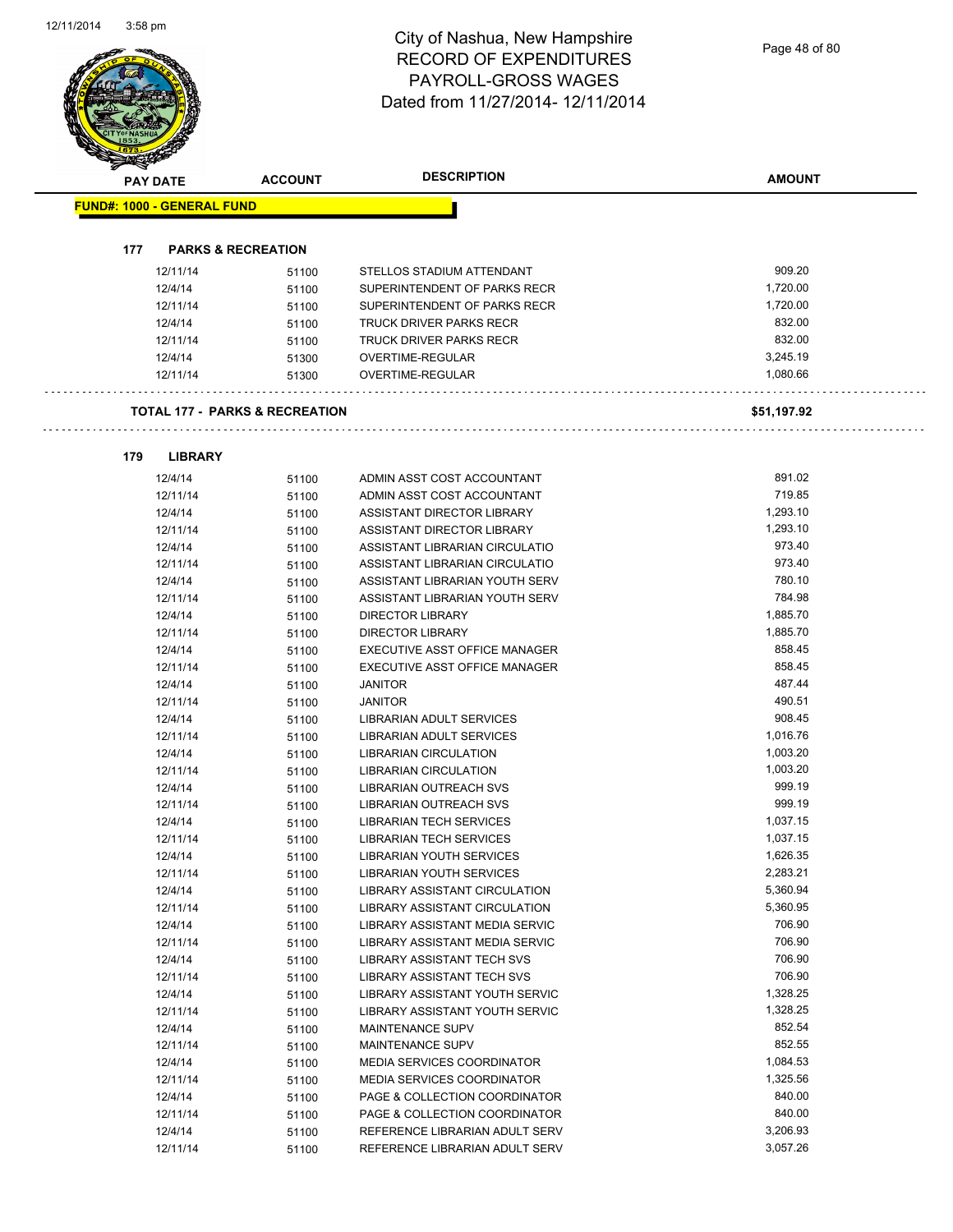J.



#### City of Nashua, New Hampshire RECORD OF EXPENDITURES PAYROLL-GROSS WAGES Dated from 11/27/2014- 12/11/2014

Page 49 of 80

| <b>PAY DATE</b>                          | <b>ACCOUNT</b>               | <b>DESCRIPTION</b>                | <b>AMOUNT</b> |
|------------------------------------------|------------------------------|-----------------------------------|---------------|
| <b>FUND#: 1000 - GENERAL FUND</b>        |                              |                                   |               |
|                                          |                              |                                   |               |
| 179<br><b>LIBRARY</b>                    |                              |                                   |               |
| 12/4/14                                  | 51100                        | REFERENCE LIBRARIAN TECH SVS      | 756.45        |
| 12/11/14                                 | 51100                        | REFERENCE LIBRARIAN TECH SVS      | 756.45        |
| 12/4/14                                  | 51100                        | <b>SECURITY LIBRARY</b>           | 671.60        |
| 12/11/14                                 | 51100                        | <b>SECURITY LIBRARY</b>           | 614.03        |
| 12/4/14                                  | 51200                        | LIBRARY ASSISTANT CIRCULATION     | 389.04        |
| 12/11/14                                 | 51200                        | LIBRARY ASSISTANT CIRCULATION     | 324.20        |
| 12/4/14                                  | 51200                        | <b>LIBRARY ASSISTANT TECH SVS</b> | 498.60        |
| 12/11/14                                 | 51200                        | <b>LIBRARY ASSISTANT TECH SVS</b> | 415.49        |
| 12/4/14                                  | 51200                        | LIBRARY PAGE YOUTH SERVICES       | 91.70         |
| 12/11/14                                 | 51200                        | LIBRARY PAGE YOUTH SERVICES       | 139.85        |
| 12/4/14                                  | 51200                        | LIBRARY PAGES CIRCULATION         | 428.83        |
| 12/11/14                                 | 51200                        | LIBRARY PAGES CIRCULATION         | 724.70        |
| 12/4/14                                  | 51200                        | LIBRARY PAGES MEDIA SERVICES      | 170.45        |
| 12/11/14                                 | 51200                        | LIBRARY PAGES MEDIA SERVICES      | 320.67        |
| 12/4/14                                  | 51200                        | <b>SECURITY LIBRARY</b>           | 349.70        |
| 12/11/14                                 | 51200                        | <b>SECURITY LIBRARY</b>           | 342.48        |
| 12/4/14                                  | 51300                        | <b>OVERTIME-REGULAR</b>           | 1,291.04      |
| 12/11/14                                 | 51300                        | OVERTIME-REGULAR                  | 1,080.15      |
| <b>TOTAL 179 - LIBRARY</b>               |                              |                                   | \$63,719.84   |
| 181                                      | <b>COMMUNITY DEVELOPMENT</b> |                                   |               |
| 12/4/14                                  | 51100                        | ADMINISTRATIVE ASSISTANT II       | 687.40        |
| 12/11/14                                 | 51100                        | ADMINISTRATIVE ASSISTANT II       | 687.40        |
| 12/4/14                                  | 51100                        | DIRECTOR COMMUNITY DEVELOPMENT    | 1,715.70      |
| 12/11/14                                 | 51100                        | DIRECTOR COMMUNITY DEVELOPMENT    | 1,715.70      |
| 12/4/14                                  | 51200                        | ADMINISTRATIVE ASSISTANT I        | 237.74        |
| 12/11/14                                 | 51200                        | ADMINISTRATIVE ASSISTANT I        | 347.46        |
| 12/4/14                                  | 51400                        | <b>WAGES TEMP-SEASONAL</b>        | 100.00        |
| 12/11/14                                 | 51400                        | <b>WAGES TEMP-SEASONAL</b>        | 100.00        |
| <b>TOTAL 181 - COMMUNITY DEVELOPMENT</b> |                              |                                   | \$5,591.40    |
|                                          |                              |                                   |               |
| 182<br><b>PLANNING &amp; ZONING</b>      |                              |                                   |               |
| 12/4/14                                  | 51100                        | DEPARTMENT COORDINATOR            | 938.85        |
| 12/11/14                                 | 51100                        | DEPARTMENT COORDINATOR            | 938.85        |
| 12/4/14                                  | 51100                        | DEPUTY PLANNING MANAGER           | 2,661.20      |
| 12/11/14                                 | 51100                        | DEPUTY PLANNING MANAGER           | 2,661.19      |
| 12/4/14                                  | 51100                        | MANAGER PLANNING DEPT             | 1,905.00      |
| 12/11/14                                 | 51100                        | MANAGER PLANNING DEPT             | 1,905.00      |
| 12/4/14                                  | 51100                        | PLANNER I                         | 1,722.25      |
| 12/11/14                                 | 51100                        | <b>PLANNER I</b>                  | 1,722.25      |
| 12/4/14                                  | 51100                        | <b>PLANNER II</b>                 | 1,125.65      |
| 12/11/14                                 | 51100                        | <b>PLANNER II</b>                 | 1,125.65      |
| 12/4/14                                  | 51100                        | ZONING COORDINATOR                | 704.60        |
| 12/11/14                                 | 51100                        | ZONING COORDINATOR                | 704.60        |
| 12/4/14                                  | 53428                        | STENOGRAPHIC SERVICES             | 250.00        |
| <b>TOTAL 182 - PLANNING &amp; ZONING</b> |                              |                                   | \$18,365.09   |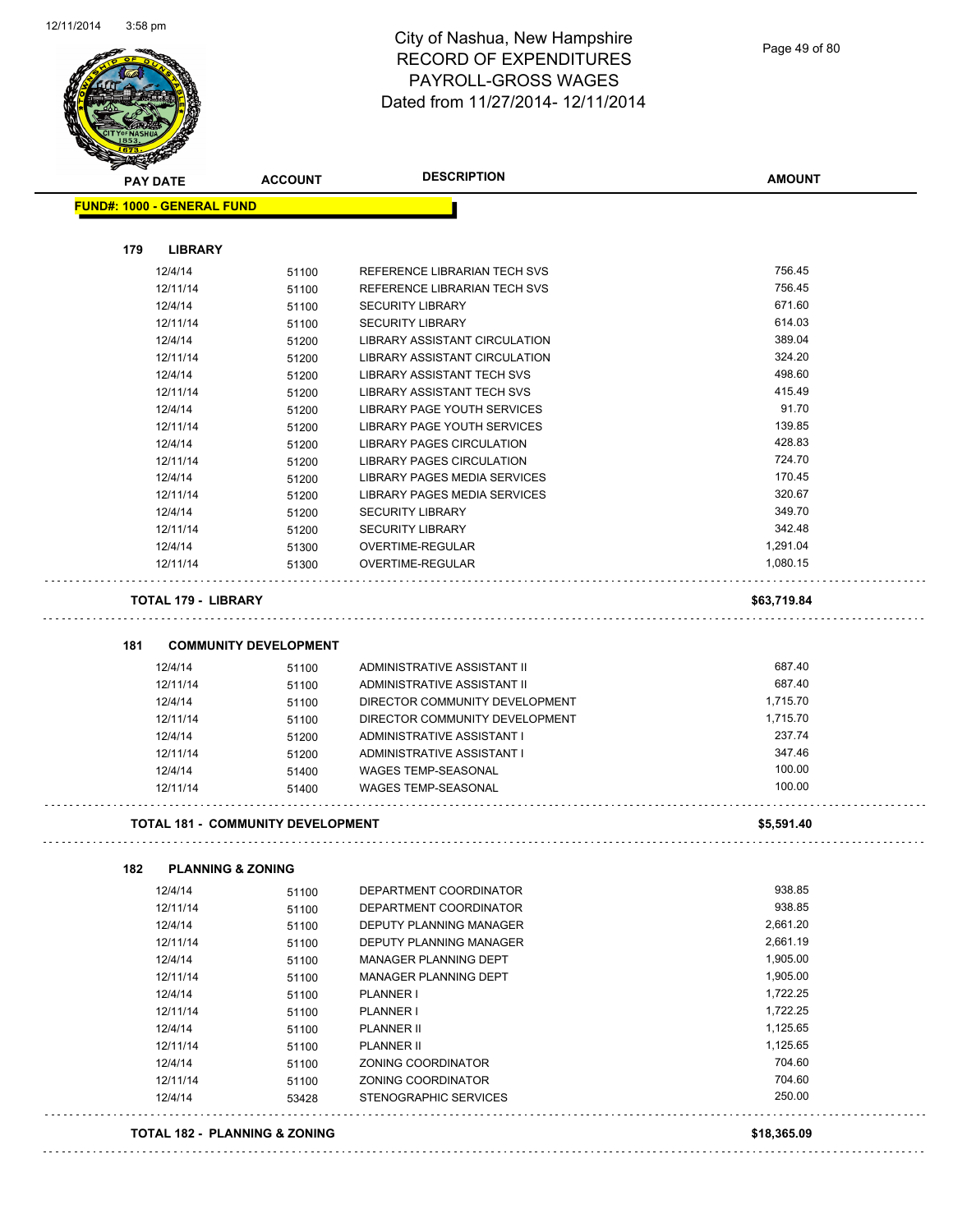Page 50 of 80

|     | <b>PAY DATE</b>                   | <b>ACCOUNT</b>                          | <b>DESCRIPTION</b>             | <b>AMOUNT</b> |
|-----|-----------------------------------|-----------------------------------------|--------------------------------|---------------|
|     | <b>FUND#: 1000 - GENERAL FUND</b> |                                         |                                |               |
|     |                                   |                                         |                                |               |
| 183 |                                   | <b>ECONOMIC DEVELOPMENT</b>             |                                |               |
|     | 12/4/14                           | 51100                                   | ECONOMIC DEV DIRECTOR          | 1,873.50      |
|     | 12/11/14                          | 51100                                   | ECONOMIC DEV DIRECTOR          | 1,873.50      |
|     | 12/4/14                           | 51100                                   | OED PROGRAM COORDINATOR        | 638.65        |
|     | 12/11/14                          | 51100                                   | OED PROGRAM COORDINATOR        | 638.65        |
|     |                                   | <b>TOTAL 183 - ECONOMIC DEVELOPMENT</b> |                                | \$5,024.30    |
| 191 | <b>SCHOOL</b>                     |                                         |                                |               |
|     | 12/4/14                           | 51100                                   | ASSISTANT DIRECTOR BUSINESS    | 2,971.10      |
|     | 12/4/14                           | 51100                                   | ASSISTANT PRINCIPAL AMH        | 1,406.10      |
|     | 12/4/14                           | 51100                                   | ASSISTANT PRINCIPAL BIC        | 2,925.70      |
|     | 12/4/14                           | 51100                                   | ASSISTANT PRINCIPAL BRO        | 1,403.80      |
|     | 12/4/14                           | 51100                                   | ASSISTANT PRINCIPAL CHARL      | 1,483.70      |
|     | 12/4/14                           | 51100                                   | ASSISTANT PRINCIPAL DR CRSP    | 2,807.70      |
|     | 12/4/14                           | 51100                                   | ASSISTANT PRINCIPAL ELM        | 6,549.40      |
|     | 12/4/14                           | 51100                                   | ASSISTANT PRINCIPAL FES        | 2,967.50      |
|     | 12/4/14                           | 51100                                   | ASSISTANT PRINCIPAL FMS        | 3,472.50      |
|     | 12/4/14                           | 51100                                   | ASSISTANT PRINCIPAL LEDGE      | 2,812.30      |
|     | 12/4/14                           | 51100                                   | ASSISTANT PRINCIPAL MDE        | 1,406.10      |
|     | 12/4/14                           | 51100                                   | ASSISTANT PRINCIPAL MTP        | 2,626.49      |
|     | 12/4/14                           | 51100                                   | ASSISTANT PRINCIPAL NHN        | 12,595.80     |
|     | 12/4/14                           | 51100                                   | ASSISTANT PRINCIPAL NHS        | 12,890.20     |
|     | 12/4/14                           | 51100                                   | ASSISTANT PRINCIPAL PMS        | 3,272.60      |
|     | 12/4/14                           | 51100                                   | ASSISTANT PRINCIPAL SHE        | 1,403.80      |
|     | 12/4/14                           | 51100                                   | ASSISTANT SUPERINTENDENT       | 8,484.50      |
|     | 12/4/14                           | 51100                                   | ASST DIRECTOR PLANT OPS        | 4,470.90      |
|     | 12/4/14                           | 51100                                   | <b>ASST DIRECTOR SPED</b>      | 6,243.60      |
|     | 12/4/14                           | 51100                                   | ASST SYSTEMS ADMIN FULL YEAR   | 14,163.43     |
|     | 12/4/14                           | 51100                                   | ASST SYSTEMS ADMIN SCH YEAR    | 318.16        |
|     | 12/11/14                          | 51100                                   | ASST SYSTEMS ADMIN SCH YEAR    | 775.87        |
|     | 12/4/14                           | 51100                                   | ATTENDANCE OFFICER             | 2,331.49      |
|     | 12/4/14                           | 51100                                   | CAREER CENTER COORD NHN        | 1,518.29      |
|     | 12/4/14                           | 51100                                   | CHIEF OPERATING OFFICER        | 4,044.00      |
|     | 12/4/14                           | 51100                                   | CLERICAL ACADEMY NHN           | 3,475.25      |
|     | 12/11/14                          | 51100                                   | CLERICAL ACADEMY NHN           | 3,475.24      |
|     | 12/4/14                           | 51100                                   | CLERICAL ACADEMY NHS           | 2,798.70      |
|     | 12/11/14                          | 51100                                   | CLERICAL ACADEMY NHS           | 2,773.47      |
|     | 12/4/14                           | 51100                                   | CLERICAL ADULT ED NHN          | 749.15        |
|     | 12/11/14                          | 51100                                   | CLERICAL ADULT ED NHN          | 753.15        |
|     | 12/4/14                           | 51100                                   | <b>CLERICAL ASST SUPER SUP</b> | 2,071.94      |
|     | 12/11/14                          | 51100                                   | CLERICAL ASST SUPER SUP        | 2,096.56      |
|     | 12/4/14                           | 51100                                   | CLERICAL ATHLETIC NHN          | 721.15        |
|     | 12/11/14                          | 51100                                   | CLERICAL ATHLETIC NHN          | 721.15        |
|     | 12/4/14                           | 51100                                   | CLERICAL ATHLETIC NHS          | 745.15        |
|     | 12/11/14                          | 51100                                   | CLERICAL ATHLETIC NHS          | 745.15        |
|     | 12/4/14                           | 51100                                   | <b>CLERICAL BUSINESS</b>       | 3,718.20      |
|     | 12/11/14                          | 51100                                   | <b>CLERICAL BUSINESS</b>       | 3,718.19      |
|     | 12/4/14                           | 51100                                   | CLERICAL CHIEF OP OFFICER SUP  | 816.07        |
|     | 12/11/14                          | 51100                                   | CLERICAL CHIEF OP OFFICER SUP  | 816.10        |
|     | 12/4/14                           | 51100                                   | <b>CLERICAL CTE NHS</b>        | 756.40        |
|     | 12/11/14                          | 51100                                   | CLERICAL CTE NHS               | 756.40        |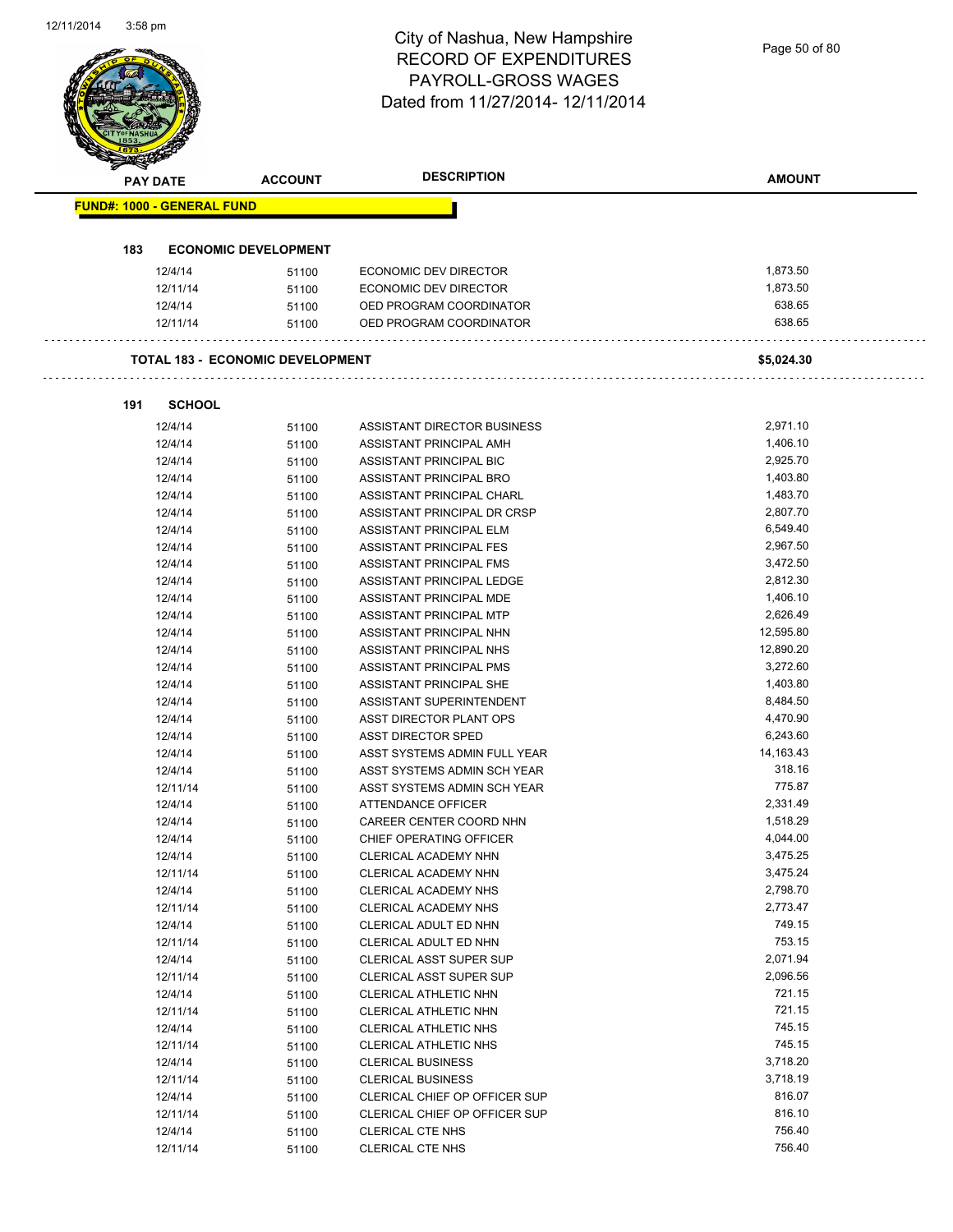

|     | <b>PAY DATE</b>                   | <b>ACCOUNT</b> | <b>DESCRIPTION</b>                             | <b>AMOUNT</b> |
|-----|-----------------------------------|----------------|------------------------------------------------|---------------|
|     | <b>FUND#: 1000 - GENERAL FUND</b> |                |                                                |               |
|     |                                   |                |                                                |               |
| 191 | <b>SCHOOL</b>                     |                |                                                |               |
|     |                                   |                |                                                | 756.40        |
|     | 12/4/14<br>12/11/14               | 51100          | CLERICAL GUIDANCE ELM<br>CLERICAL GUIDANCE ELM | 756.39        |
|     | 12/4/14                           | 51100          | CLERICAL GUIDANCE NHN                          | 2,101.68      |
|     | 12/11/14                          | 51100          | CLERICAL GUIDANCE NHN                          | 2,106.66      |
|     | 12/4/14                           | 51100<br>51100 | <b>CLERICAL GUIDANCE NHS</b>                   | 2,108.89      |
|     | 12/11/14                          | 51100          | <b>CLERICAL GUIDANCE NHS</b>                   | 2,108.90      |
|     | 12/4/14                           | 51100          | <b>CLERICAL HUMAN RESOURCES</b>                | 2,146.60      |
|     | 12/11/14                          | 51100          | <b>CLERICAL HUMAN RESOURCES</b>                | 2,143.05      |
|     | 12/4/14                           | 51100          | <b>CLERICAL PAYROLL SUP</b>                    | 677.25        |
|     | 12/11/14                          | 51100          | <b>CLERICAL PAYROLL SUP</b>                    | 677.25        |
|     | 12/4/14                           | 51100          | <b>CLERICAL PLANT OPS</b>                      | 756.39        |
|     | 12/11/14                          | 51100          | <b>CLERICAL PLANT OPS</b>                      | 756.40        |
|     | 12/4/14                           | 51100          | <b>CLERICAL PRINCIPAL AMH</b>                  | 1,321.15      |
|     | 12/11/14                          | 51100          | <b>CLERICAL PRINCIPAL AMH</b>                  | 1,298.58      |
|     | 12/4/14                           | 51100          | <b>CLERICAL PRINCIPAL BIC</b>                  | 1,326.59      |
|     | 12/11/14                          | 51100          | <b>CLERICAL PRINCIPAL BIC</b>                  | 1,347.88      |
|     | 12/4/14                           | 51100          | <b>CLERICAL PRINCIPAL BIR</b>                  | 1,472.46      |
|     | 12/11/14                          | 51100          | <b>CLERICAL PRINCIPAL BIR</b>                  | 1,512.80      |
|     | 12/4/14                           | 51100          | <b>CLERICAL PRINCIPAL BRO</b>                  | 1,512.80      |
|     | 12/11/14                          | 51100          | <b>CLERICAL PRINCIPAL BRO</b>                  | 1,512.80      |
|     | 12/4/14                           | 51100          | CLERICAL PRINCIPAL CHA                         | 1,354.51      |
|     | 12/11/14                          | 51100          | <b>CLERICAL PRINCIPAL CHA</b>                  | 1,354.50      |
|     | 12/4/14                           | 51100          | <b>CLERICAL PRINCIPAL DRC</b>                  | 1,387.15      |
|     | 12/11/14                          | 51100          | <b>CLERICAL PRINCIPAL DRC</b>                  | 1,387.15      |
|     | 12/4/14                           | 51100          | <b>CLERICAL PRINCIPAL ELM</b>                  | 3,402.50      |
|     | 12/11/14                          | 51100          | <b>CLERICAL PRINCIPAL ELM</b>                  | 3,402.51      |
|     | 12/4/14                           | 51100          | <b>CLERICAL PRINCIPAL FES</b>                  | 1,419.79      |
|     | 12/11/14                          | 51100          | <b>CLERICAL PRINCIPAL FES</b>                  | 1,415.06      |
|     | 12/4/14                           | 51100          | <b>CLERICAL PRINCIPAL FMS</b>                  | 2,211.45      |
|     | 12/11/14                          | 51100          | <b>CLERICAL PRINCIPAL FMS</b>                  | 2,211.45      |
|     | 12/4/14                           | 51100          | <b>CLERICAL PRINCIPAL LDG</b>                  | 1,387.15      |
|     | 12/11/14                          | 51100          | <b>CLERICAL PRINCIPAL LDG</b>                  | 1,387.15      |
|     | 12/4/14                           | 51100          | CLERICAL PRINCIPAL MDE                         | 1,501.55      |
|     | 12/11/14                          | 51100          | CLERICAL PRINCIPAL MDE                         | 1,501.55      |
|     | 12/4/14                           | 51100          | <b>CLERICAL PRINCIPAL MTP</b>                  | 1,393.19      |
|     | 12/11/14                          | 51100          | <b>CLERICAL PRINCIPAL MTP</b>                  | 1,431.05      |
|     | 12/4/14                           | 51100          | CLERICAL PRINCIPAL NHN                         | 1,387.15      |
|     | 12/11/14                          | 51100          | CLERICAL PRINCIPAL NHN                         | 1,387.15      |
|     | 12/4/14                           | 51100          | <b>CLERICAL PRINCIPAL NHS</b>                  | 1,473.39      |
|     | 12/11/14                          | 51100          | <b>CLERICAL PRINCIPAL NHS</b>                  | 1,451.93      |
|     | 12/4/14                           | 51100          | <b>CLERICAL PRINCIPAL NSE</b>                  | 1,501.55      |
|     | 12/11/14                          | 51100          | <b>CLERICAL PRINCIPAL NSE</b>                  | 1,496.58      |
|     | 12/4/14                           | 51100          | <b>CLERICAL PRINCIPAL PMS</b>                  | 2,032.95      |
|     | 12/11/14                          | 51100          | <b>CLERICAL PRINCIPAL PMS</b>                  | 2,032.95      |
|     | 12/4/14                           | 51100          | <b>CLERICAL PRINCIPAL SHE</b>                  | 1,512.80      |
|     | 12/11/14                          | 51100          | <b>CLERICAL PRINCIPAL SHE</b>                  | 1,512.80      |
|     | 12/4/14                           | 51100          | CLERICAL RECEPTIONIST NHN                      | 756.40        |
|     | 12/11/14                          | 51100          | CLERICAL RECEPTIONIST NHN                      | 756.40        |
|     | 12/4/14                           | 51100          | CLERICAL RECEPTIONIST NHS                      | 709.90        |
|     | 12/11/14                          | 51100          | CLERICAL RECEPTIONIST NHS                      | 709.90        |
|     | 12/4/14                           | 51100          | CLERICAL SPECIAL ED NHN                        | 756.39        |
|     | 12/11/14                          | 51100          | CLERICAL SPECIAL ED NHN                        | 756.40        |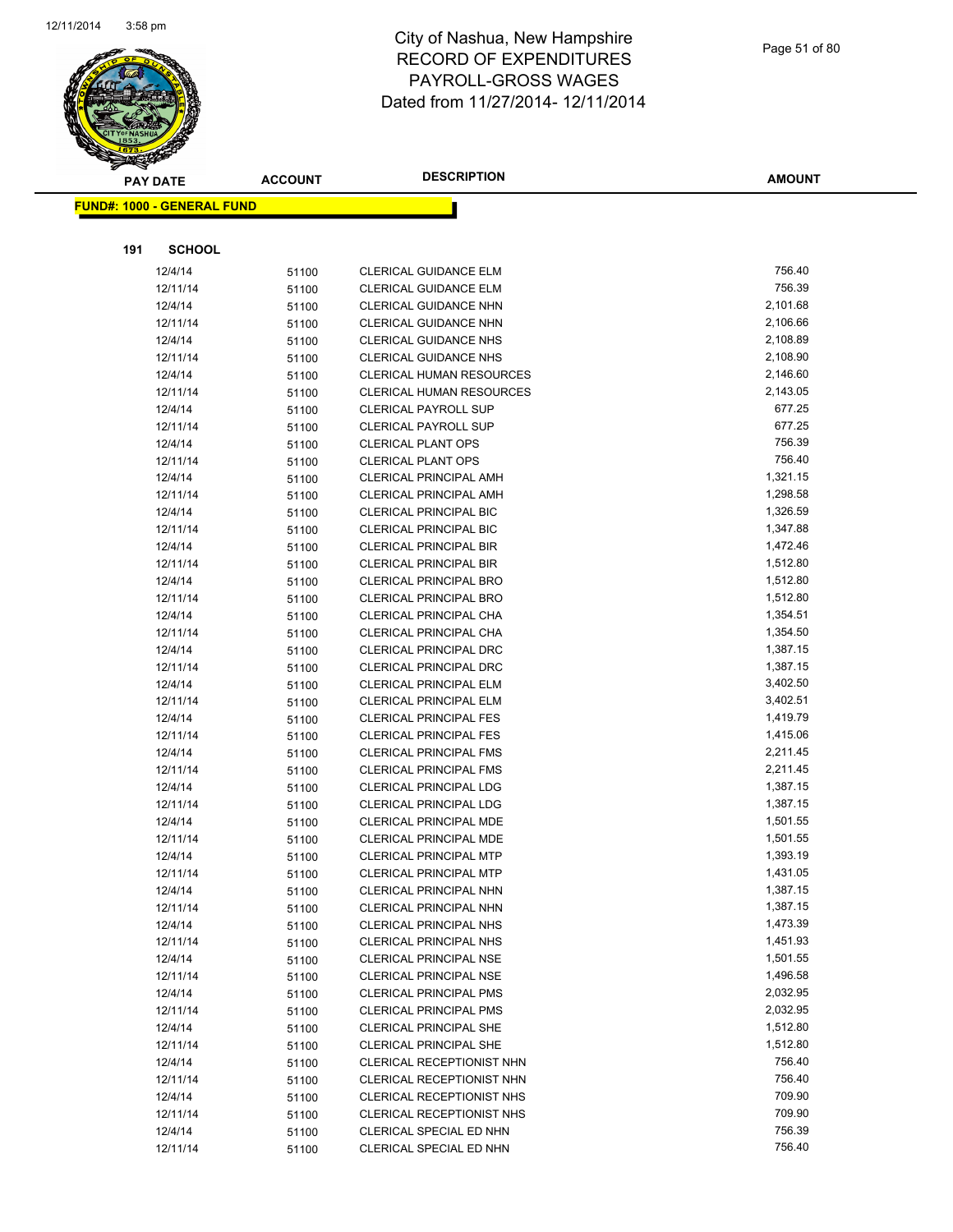

|     | <b>PAY DATE</b>                   | <b>ACCOUNT</b> | <b>DESCRIPTION</b>                                     | <b>AMOUNT</b>    |
|-----|-----------------------------------|----------------|--------------------------------------------------------|------------------|
|     | <b>FUND#: 1000 - GENERAL FUND</b> |                |                                                        |                  |
|     |                                   |                |                                                        |                  |
| 191 | <b>SCHOOL</b>                     |                |                                                        |                  |
|     | 12/4/14                           | 51100          | CLERICAL SPECIAL ED NHS                                | 643.90           |
|     | 12/11/14                          | 51100          | CLERICAL SPECIAL ED NHS                                | 643.90           |
|     | 12/4/14                           | 51100          | CLERICAL SPECIAL ED SUP                                | 1,512.80         |
|     | 12/11/14                          | 51100          | CLERICAL SPECIAL ED SUP                                | 1,507.75         |
|     | 12/4/14                           | 51100          | <b>CLERICAL STUDENT SERV SUP</b>                       | 805.30           |
|     | 12/11/14                          | 51100          | CLERICAL STUDENT SERV SUP                              | 805.30           |
|     | 12/4/14                           | 51100          | CLERICAL SUB SERVICE SUP                               | 749.15           |
|     | 12/11/14                          | 51100          | CLERICAL SUB SERVICE SUP                               | 755.15           |
|     | 12/4/14                           | 51100          | CLERICAL SUPERINTENDANT SUP                            | 950.86           |
|     | 12/11/14                          | 51100          | CLERICAL SUPERINTENDANT SUP                            | 950.85           |
|     | 12/4/14                           | 51100          | <b>CLERICAL TRANSPORTATION SUP</b>                     | 343.40           |
|     | 12/11/14                          | 51100          | <b>CLERICAL TRANSPORTATION SUP</b>                     | 343.41           |
|     | 12/4/14                           | 51100          | <b>CURRICULUM SUPERVISOR</b>                           | 2,888.30         |
|     | 12/4/14                           | 51100          | <b>CUSTODIAN AMH</b>                                   | 1,941.60         |
|     | 12/11/14                          | 51100          | <b>CUSTODIAN AMH</b>                                   | 1,557.35         |
|     | 12/4/14                           | 51100          | <b>CUSTODIAN ASST HEAD ELM</b>                         | 736.80           |
|     | 12/11/14                          | 51100          | <b>CUSTODIAN ASST HEAD ELM</b>                         | 736.80           |
|     | 12/4/14                           | 51100          | <b>CUSTODIAN ASST HEAD FMS</b>                         | 736.80           |
|     | 12/11/14                          | 51100          | <b>CUSTODIAN ASST HEAD FMS</b>                         | 736.80           |
|     | 12/4/14                           | 51100          | <b>CUSTODIAN ASST HEAD NHN</b>                         | 1,750.19         |
|     | 12/11/14                          | 51100          | CUSTODIAN ASST HEAD NHN                                | 1,618.02         |
|     | 12/4/14                           | 51100          | <b>CUSTODIAN ASST HEAD NHS</b>                         | 1,618.01         |
|     | 12/11/14                          | 51100          | <b>CUSTODIAN ASST HEAD NHS</b>                         | 1,618.01         |
|     | 12/4/14                           | 51100          | <b>CUSTODIAN ASST HEAD PMS</b>                         | 736.80           |
|     | 12/11/14                          | 51100          | <b>CUSTODIAN ASST HEAD PMS</b>                         | 736.80           |
|     | 12/4/14                           | 51100          | <b>CUSTODIAN BIC</b>                                   | 1,941.60         |
|     | 12/11/14                          | 51100          | <b>CUSTODIAN BIC</b>                                   | 1,941.60         |
|     | 12/4/14                           | 51100          | <b>CUSTODIAN BIR</b>                                   | 1,941.60         |
|     | 12/11/14                          | 51100          | <b>CUSTODIAN BIR</b>                                   | 1,941.60         |
|     | 12/4/14                           | 51100          | <b>CUSTODIAN BRO</b>                                   | 1,278.22         |
|     | 12/11/14                          | 51100          | <b>CUSTODIAN BRO</b>                                   | 1,294.40         |
|     | 12/4/14                           | 51100          | <b>CUSTODIAN CHA</b>                                   | 1,294.40         |
|     | 12/11/14                          | 51100          | <b>CUSTODIAN CHA</b>                                   | 1,294.40         |
|     | 12/4/14                           | 51100          | <b>CUSTODIAN DRC</b>                                   | 1,294.40         |
|     | 12/11/14                          | 51100          | <b>CUSTODIAN DRC</b>                                   | 1,294.40         |
|     | 12/4/14                           | 51100          | <b>CUSTODIAN ELM</b>                                   | 5,260.81         |
|     | 12/11/14                          | 51100          | <b>CUSTODIAN ELM</b>                                   | 5,260.80         |
|     | 12/4/14                           | 51100          | <b>CUSTODIAN FES</b>                                   | 1,294.40         |
|     | 12/11/14                          | 51100          | <b>CUSTODIAN FES</b>                                   | 1,294.40         |
|     | 12/4/14                           | 51100          | <b>CUSTODIAN FMS</b>                                   | 2,588.80         |
|     | 12/11/14                          | 51100          | <b>CUSTODIAN FMS</b>                                   | 2,588.80         |
|     | 12/4/14                           | 51100          | <b>CUSTODIAN HEAD AMH</b>                              | 736.80           |
|     | 12/11/14                          | 51100          | <b>CUSTODIAN HEAD AMH</b>                              | 736.80           |
|     | 12/4/14                           | 51100          | <b>CUSTODIAN HEAD BIC</b>                              | 736.80<br>736.80 |
|     | 12/11/14                          | 51100          | <b>CUSTODIAN HEAD BIC</b>                              | 736.80           |
|     | 12/4/14                           | 51100          | <b>CUSTODIAN HEAD BIR</b>                              |                  |
|     | 12/11/14                          | 51100          | <b>CUSTODIAN HEAD BIR</b>                              | 736.80<br>736.80 |
|     | 12/4/14                           | 51100          | <b>CUSTODIAN HEAD BRO</b>                              | 736.80           |
|     | 12/11/14                          | 51100          | <b>CUSTODIAN HEAD BRO</b>                              | 736.80           |
|     | 12/4/14<br>12/11/14               | 51100          | <b>CUSTODIAN HEAD CHA</b><br><b>CUSTODIAN HEAD CHA</b> | 736.80           |
|     |                                   | 51100          |                                                        | 736.80           |
|     | 12/4/14                           | 51100          | <b>CUSTODIAN HEAD DRC</b>                              |                  |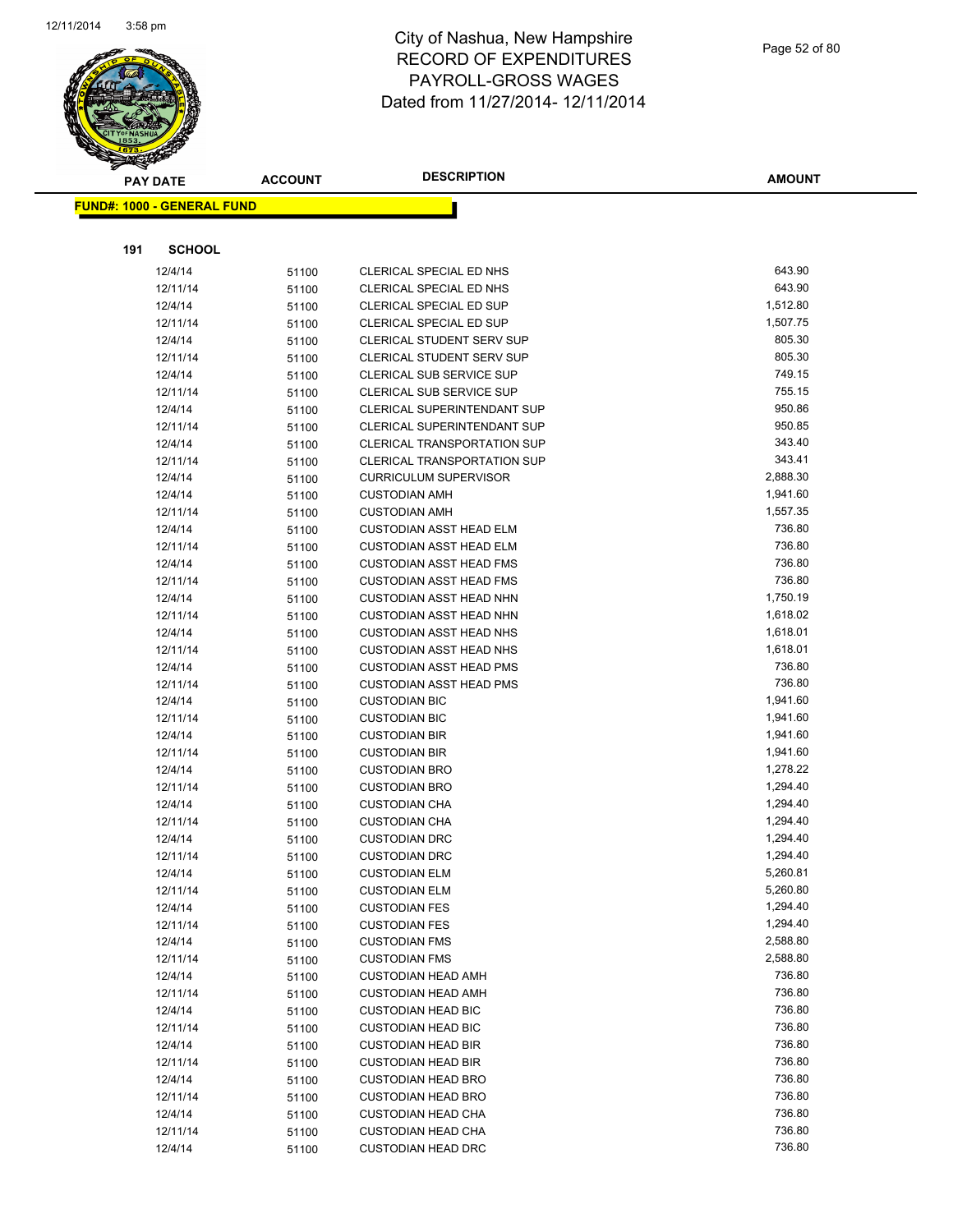

|     | <b>PAY DATE</b>                    | <b>ACCOUNT</b> | <b>DESCRIPTION</b>                                     | <b>AMOUNT</b>    |
|-----|------------------------------------|----------------|--------------------------------------------------------|------------------|
|     | <u> FUND#: 1000 - GENERAL FUND</u> |                |                                                        |                  |
|     |                                    |                |                                                        |                  |
|     |                                    |                |                                                        |                  |
| 191 | <b>SCHOOL</b>                      |                |                                                        |                  |
|     | 12/11/14                           | 51100          | <b>CUSTODIAN HEAD DRC</b>                              | 736.80           |
|     | 12/4/14                            | 51100          | <b>CUSTODIAN HEAD ELM</b>                              | 873.20           |
|     | 12/11/14                           | 51100          | <b>CUSTODIAN HEAD ELM</b>                              | 873.20           |
|     | 12/4/14                            | 51100          | <b>CUSTODIAN HEAD FES</b>                              | 736.80           |
|     | 12/11/14                           | 51100          | <b>CUSTODIAN HEAD FES</b>                              | 736.80           |
|     | 12/4/14                            | 51100          | <b>CUSTODIAN HEAD FMS</b>                              | 873.20           |
|     | 12/11/14                           | 51100          | <b>CUSTODIAN HEAD FMS</b>                              | 873.20           |
|     | 12/4/14                            | 51100          | <b>CUSTODIAN HEAD LDG</b>                              | 736.81           |
|     | 12/11/14                           | 51100          | <b>CUSTODIAN HEAD LDG</b>                              | 736.80           |
|     | 12/4/14                            | 51100          | <b>CUSTODIAN HEAD MDE</b>                              | 736.80           |
|     | 12/11/14                           | 51100          | <b>CUSTODIAN HEAD MDE</b>                              | 736.80           |
|     | 12/4/14                            | 51100          | <b>CUSTODIAN HEAD MTP</b>                              | 736.81           |
|     | 12/11/14                           | 51100          | <b>CUSTODIAN HEAD MTP</b>                              | 736.80           |
|     | 12/4/14                            | 51100          | <b>CUSTODIAN HEAD NHN</b>                              | 878.40           |
|     | 12/11/14                           | 51100          | <b>CUSTODIAN HEAD NHN</b>                              | 878.40           |
|     | 12/4/14                            | 51100          | <b>CUSTODIAN HEAD NHS</b>                              | 878.40           |
|     | 12/11/14                           | 51100          | <b>CUSTODIAN HEAD NHS</b>                              | 878.40<br>736.80 |
|     | 12/4/14<br>12/11/14                | 51100          | <b>CUSTODIAN HEAD NSE</b>                              | 736.80           |
|     |                                    | 51100          | <b>CUSTODIAN HEAD NSE</b><br><b>CUSTODIAN HEAD PMS</b> | 873.20           |
|     | 12/4/14<br>12/11/14                | 51100          | <b>CUSTODIAN HEAD PMS</b>                              | 873.20           |
|     | 12/4/14                            | 51100          | <b>CUSTODIAN HEAD SHE</b>                              | 736.80           |
|     | 12/11/14                           | 51100          | <b>CUSTODIAN HEAD SHE</b>                              | 736.80           |
|     | 12/4/14                            | 51100<br>51100 | <b>CUSTODIAN LDG</b>                                   | 1,553.28         |
|     | 12/11/14                           |                | <b>CUSTODIAN LDG</b>                                   | 1,456.20         |
|     | 12/4/14                            | 51100<br>51100 | <b>CUSTODIAN MDE</b>                                   | 1,294.40         |
|     | 12/11/14                           | 51100          | <b>CUSTODIAN MDE</b>                                   | 1,157.52         |
|     | 12/4/14                            | 51100          | <b>CUSTODIAN MTP</b>                                   | 1,294.40         |
|     | 12/11/14                           | 51100          | <b>CUSTODIAN MTP</b>                                   | 1,294.40         |
|     | 12/4/14                            | 51100          | <b>CUSTODIAN NHN</b>                                   | 9,891.09         |
|     | 12/11/14                           | 51100          | <b>CUSTODIAN NHN</b>                                   | 10,382.71        |
|     | 12/4/14                            | 51100          | <b>CUSTODIAN NHS</b>                                   | 9,780.01         |
|     | 12/11/14                           | 51100          | <b>CUSTODIAN NHS</b>                                   | 9,780.02         |
|     | 12/4/14                            | 51100          | <b>CUSTODIAN NSE</b>                                   | 647.20           |
|     | 12/11/14                           | 51100          | <b>CUSTODIAN NSE</b>                                   | 647.20           |
|     | 12/4/14                            | 51100          | <b>CUSTODIAN PMS</b>                                   | 1,941.60         |
|     | 12/11/14                           | 51100          | <b>CUSTODIAN PMS</b>                                   | 1,941.60         |
|     | 12/4/14                            | 51100          | <b>CUSTODIAN SHE</b>                                   | 1,941.60         |
|     | 12/11/14                           | 51100          | <b>CUSTODIAN SHE</b>                                   | 1,941.60         |
|     | 12/4/14                            | 51100          | <b>CUSTODIAN SUPERVISOR WPO</b>                        | 2,039.30         |
|     | 12/4/14                            | 51100          | <b>CUSTODIAN WID</b>                                   | 1,003.16         |
|     | 12/11/14                           | 51100          | <b>CUSTODIAN WID</b>                                   | 938.44           |
|     | 12/4/14                            | 51100          | DATA ANALYST                                           | 1,808.40         |
|     | 12/4/14                            | 51100          | DIRECTOR ADULT ED                                      | 3,160.00         |
|     | 12/4/14                            | 51100          | <b>DIRECTOR ATHLETICS</b>                              | 3,476.00         |
|     | 12/4/14                            | 51100          | <b>DIRECTOR COM GRANTS</b>                             | 3,090.10         |
|     | 12/4/14                            | 51100          | <b>DIRECTOR GUIDANCE</b>                               | 6,192.30         |
|     | 12/4/14                            | 51100          | DIRECTOR HUMAN RESOURCES                               | 3,201.10         |
|     | 12/4/14                            | 51100          | DIRECTOR PLANT OPS                                     | 3,608.20         |
|     | 12/4/14                            | 51100          | DIRECTOR PRE SCHOOL                                    | 2,663.50         |
|     | 12/4/14                            | 51100          | DIRECTOR SEC CURRICULUM & INST                         | 3,369.90         |
|     | 12/4/14                            | 51100          | DIRECTOR SPECIAL ED                                    | 3,755.10         |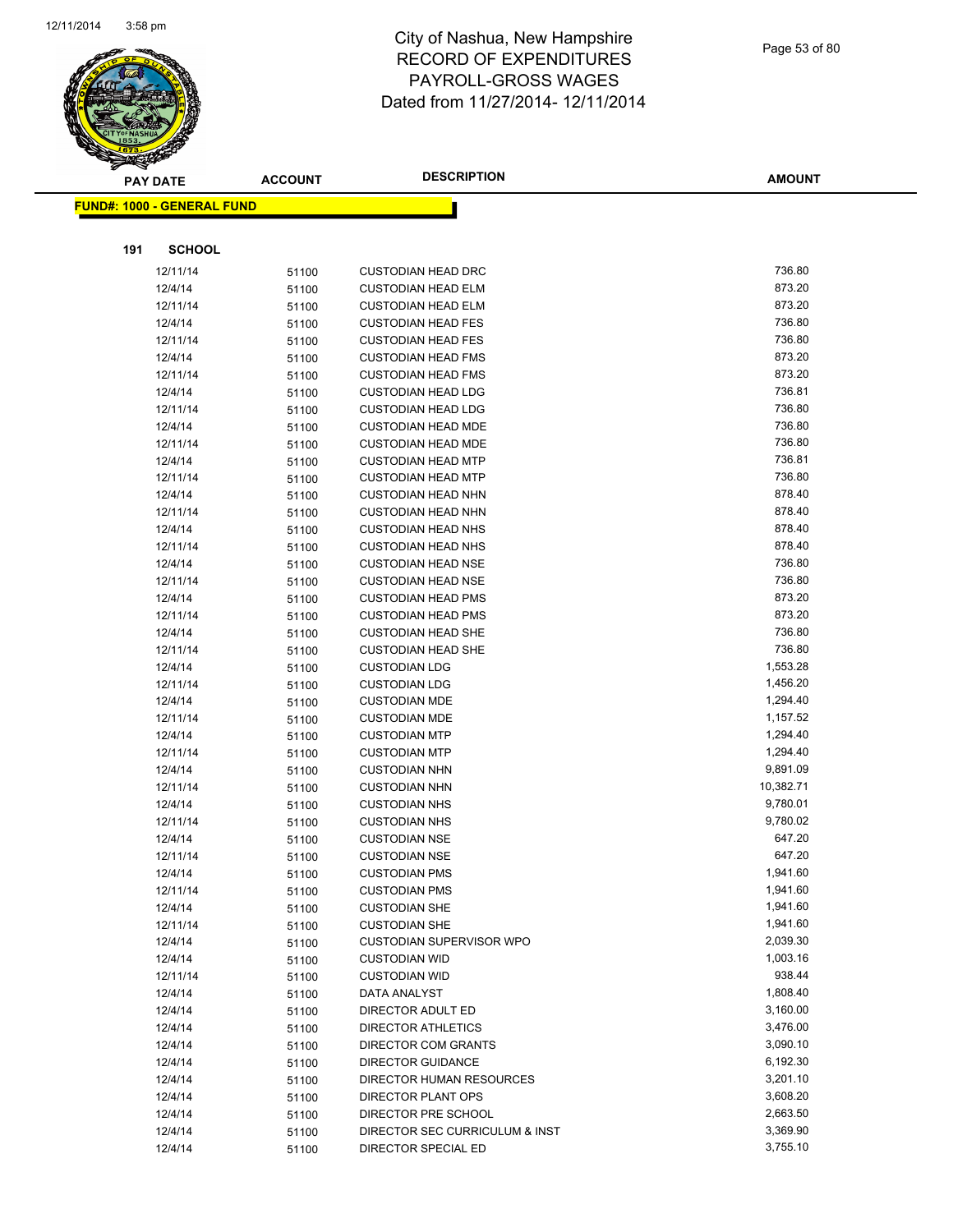

Page 54 of 80

|     | <b>PAY DATE</b>                   | <b>ACCOUNT</b> | <b>DESCRIPTION</b>            | <b>AMOUNT</b> |
|-----|-----------------------------------|----------------|-------------------------------|---------------|
|     | <b>FUND#: 1000 - GENERAL FUND</b> |                |                               |               |
|     |                                   |                |                               |               |
|     |                                   |                |                               |               |
| 191 | <b>SCHOOL</b>                     |                |                               |               |
|     | 12/4/14                           | 51100          | DIRECTOR STUDENT SERVICES     | 3,222.00      |
|     | 12/4/14                           | 51100          | DIRECTOR TECHNOLOGY           | 4,058.30      |
|     | 12/4/14                           | 51100          | DIRECTOR TRANSPORTATION       | 3,067.10      |
|     | 12/4/14                           | 51100          | DIRECTOR VOCATIONAL           | 7,084.40      |
|     | 12/4/14                           | 51100          | DW TECHNOLOGY PEER COACH      | 2,551.90      |
|     | 12/4/14                           | 51100          | ELL OUTREACH WORKER           | 1,611.50      |
|     | 12/4/14                           | 51100          | GUIDANCE COUNSELOR AMH        | 1,762.10      |
|     | 12/4/14                           | 51100          | <b>GUIDANCE COUNSELOR BIC</b> | 1,823.09      |
|     | 12/4/14                           | 51100          | <b>GUIDANCE COUNSELOR BIR</b> | 2,885.92      |
|     | 12/4/14                           | 51100          | GUIDANCE COUNSELOR BRO        | 1,694.51      |
|     | 12/4/14                           | 51100          | GUIDANCE COUNSELOR CHA        | 2,816.69      |
|     | 12/4/14                           | 51100          | GUIDANCE COUNSELOR DRC        | 2,728.31      |
|     | 12/4/14                           | 51100          | <b>GUIDANCE COUNSELOR ELM</b> | 11,120.79     |
|     | 12/4/14                           | 51100          | <b>GUIDANCE COUNSELOR FES</b> | 2,728.31      |
|     | 12/4/14                           | 51100          | <b>GUIDANCE COUNSELOR FMS</b> | 5,431.72      |
|     | 12/4/14                           | 51100          | GUIDANCE COUNSELOR LDG        | 2,650.81      |
|     | 12/4/14                           | 51100          | <b>GUIDANCE COUNSELOR MDE</b> | 2,204.19      |
|     | 12/4/14                           | 51100          | <b>GUIDANCE COUNSELOR MTP</b> | 2,728.31      |
|     | 12/4/14                           | 51100          | GUIDANCE COUNSELOR NHN        | 19,346.81     |
|     | 12/4/14                           | 51100          | <b>GUIDANCE COUNSELOR NHS</b> | 18,079.06     |
|     | 12/4/14                           | 51100          | <b>GUIDANCE COUNSELOR NSE</b> | 2,728.31      |
|     | 12/4/14                           | 51100          | <b>GUIDANCE COUNSELOR PMS</b> | 9,496.14      |
|     | 12/4/14                           | 51100          | GUIDANCE COUNSELOR SHE        | 2,566.71      |
|     | 12/4/14                           | 51100          | JOB DEVELOPER SPED NHN        | 2,816.69      |
|     | 12/4/14                           | 51100          | LIBRARIAN AMH                 | 2,566.71      |
|     | 12/4/14                           | 51100          | <b>LIBRARIAN BIC</b>          | 755.47        |
|     | 12/4/14                           | 51100          | <b>LIBRARIAN BIR</b>          | 1,885.01      |
|     | 12/4/14                           | 51100          | LIBRARIAN BRO                 | 1,745.49      |
|     | 12/4/14                           | 51100          | LIBRARIAN CHA                 | 2,816.68      |
|     | 12/4/14                           | 51100          | <b>LIBRARIAN DRC</b>          | 1,867.19      |
|     | 12/4/14                           | 51100          | <b>LIBRARIAN ELM</b>          | 1,622.41      |
|     | 12/4/14                           | 51100          | <b>LIBRARIAN FES</b>          | 2,227.79      |
|     | 12/4/14                           | 51100          | <b>LIBRARIAN FMS</b>          | 3,224.40      |
|     | 12/4/14                           | 51100          | <b>LIBRARIAN LDG</b>          | 1,885.01      |
|     | 12/4/14                           | 51100          | <b>LIBRARIAN MDE</b>          | 2,204.19      |
|     | 12/4/14                           | 51100          | <b>LIBRARIAN MTP</b>          | 2,398.90      |
|     | 12/4/14                           | 51100          | <b>LIBRARIAN NHN</b>          | 4,506.14      |
|     | 12/4/14                           | 51100          | <b>LIBRARIAN NHS</b>          | 4,755.08      |
|     | 12/4/14                           | 51100          | <b>LIBRARIAN NSE</b>          | 2,204.19      |
|     | 12/4/14                           | 51100          | <b>LIBRARIAN PMS</b>          | 1,762.10      |
|     | 12/4/14                           | 51100          | <b>LIBRARIAN SHE</b>          | 2,728.31      |
|     | 12/4/14                           | 51100          | LICENSED PRACTICAL NURSE AMH  | 1,156.71      |
|     | 12/4/14                           | 51100          | LICENSED PRACTICAL NURSE ELM  | 2,889.39      |
|     | 12/11/14                          | 51100          | LUNCH MONITOR SHE             | 418.45        |
|     | 12/4/14                           | 51100          | MAINTENANCE ALARM WPO         | 930.40        |
|     | 12/11/14                          | 51100          | MAINTENANCE ALARM WPO         | 930.40        |
|     | 12/4/14                           | 51100          | MAINTENANCE ASST GRDS WPO     | 886.40        |
|     | 12/11/14                          | 51100          | MAINTENANCE ASST GRDS WPO     | 886.40        |
|     | 12/4/14                           | 51100          | MAINTENANCE CARPENTER WPO     | 909.20        |
|     | 12/11/14                          | 51100          | MAINTENANCE CARPENTER WPO     | 909.20        |
|     | 12/4/14                           | 51100          | MAINTENANCE ELECTRICIAN WPO   | 1,860.80      |
|     | 12/11/14                          | 51100          | MAINTENANCE ELECTRICIAN WPO   | 1,860.80      |
|     |                                   |                |                               |               |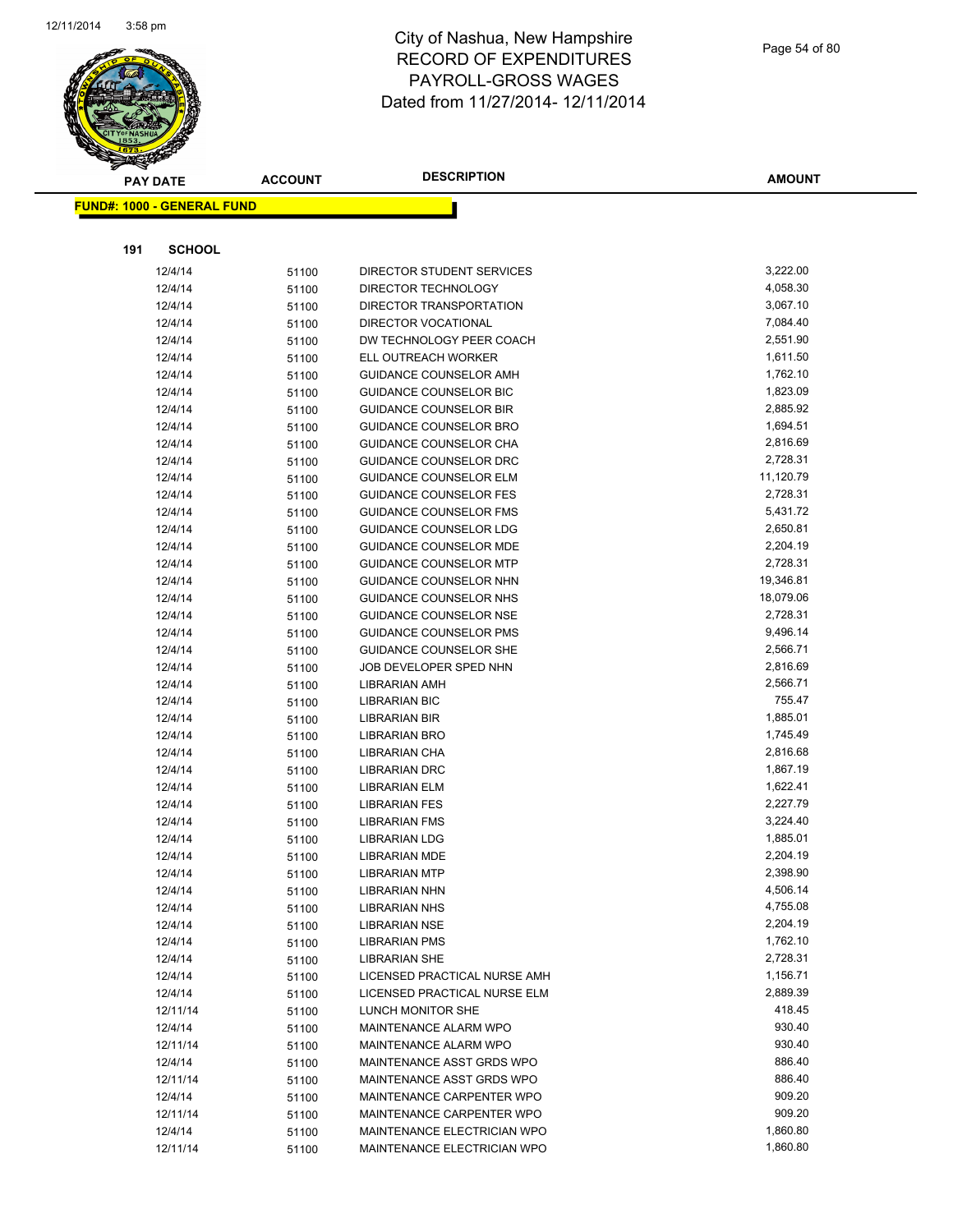

|     | <b>PAY DATE</b>                   | <b>ACCOUNT</b> | <b>DESCRIPTION</b>                                         | <b>AMOUNT</b>    |
|-----|-----------------------------------|----------------|------------------------------------------------------------|------------------|
|     | <b>FUND#: 1000 - GENERAL FUND</b> |                |                                                            |                  |
|     |                                   |                |                                                            |                  |
| 191 | <b>SCHOOL</b>                     |                |                                                            |                  |
|     |                                   |                |                                                            |                  |
|     | 12/4/14                           | 51100          | MAINTENANCE GRDS FORMEN WPO<br>MAINTENANCE GRDS FORMEN WPO | 909.20<br>909.20 |
|     | 12/11/14                          | 51100          |                                                            | 3,120.80         |
|     | 12/4/14<br>12/11/14               | 51100          | MAINTENANCE GROUNDS WPO<br>MAINTENANCE GROUNDS WPO         | 3,120.80         |
|     |                                   | 51100          | MAINTENANCE HVAC WPO                                       | 4,538.00         |
|     | 12/4/14<br>12/11/14               | 51100          | MAINTENANCE HVAC WPO                                       | 4,219.78         |
|     | 12/4/14                           | 51100<br>51100 | MAINTENANCE MESSENGER WPO                                  | 873.20           |
|     | 12/11/14                          | 51100          | MAINTENANCE MESSENGER WPO                                  | 873.20           |
|     | 12/4/14                           | 51100          | MAINTENANCE PLUMBER WPO                                    | 1,860.80         |
|     | 12/11/14                          | 51100          | MAINTENANCE PLUMBER WPO                                    | 1,860.80         |
|     | 12/4/14                           | 51100          | MAINTENANCE TRADES WPO                                     | 2,711.60         |
|     | 12/11/14                          | 51100          | MAINTENANCE TRADES WPO                                     | 2,711.60         |
|     | 12/4/14                           | 51100          | <b>MARKETING TEACHER NHS</b>                               | 2,204.19         |
|     | 12/4/14                           | 51100          | <b>NURSE AMH</b>                                           | 2,424.30         |
|     | 12/4/14                           | 51100          | <b>NURSE BIC</b>                                           | 3,133.85         |
|     | 12/4/14                           | 51100          | <b>NURSE BIR</b>                                           | 1,950.41         |
|     | 12/4/14                           | 51100          | <b>NURSE BRO</b>                                           | 2,104.21         |
|     | 12/4/14                           | 51100          | <b>NURSE CHA</b>                                           | 2,424.30         |
|     | 12/4/14                           | 51100          | <b>NURSE DRC</b>                                           | 2,424.30         |
|     | 12/4/14                           | 51100          | NURSE ELM                                                  | 2,865.10         |
|     | 12/4/14                           | 51100          | <b>NURSE FMS</b>                                           | 2,424.30         |
|     | 12/4/14                           | 51100          | <b>NURSE LDG</b>                                           | 1,950.41         |
|     | 12/4/14                           | 51100          | <b>NURSE MDE</b>                                           | 2,424.31         |
|     | 12/4/14                           | 51100          | <b>NURSE MTP</b>                                           | 1,541.30         |
|     | 12/4/14                           | 51100          | <b>NURSE NHN</b>                                           | 4,703.21         |
|     | 12/4/14                           | 51100          | <b>NURSE NHS</b>                                           | 4,848.60         |
|     | 12/4/14                           | 51100          | <b>NURSE NSE</b>                                           | 2,278.91         |
|     | 12/4/14                           | 51100          | <b>NURSE PMS</b>                                           | 4,944.76         |
|     | 12/4/14                           | 51100          | <b>NURSE SHE</b>                                           | 2,865.10         |
|     | 12/4/14                           | 51100          | OFFICE MANAGER BUSINESS                                    | 2,453.60         |
|     | 12/4/14                           | 51100          | OFFICE MANAGER HUMAN RESOURCES                             | 1,777.50         |
|     | 12/4/14                           | 51100          | OFFICE MANAGER PLANT OPS                                   | 1,916.20         |
|     | 12/4/14                           | 51100          | OFFICE MANAGER SPED                                        | 1,880.80         |
|     | 12/4/14                           | 51100          | OUT DISTRICT COORDINATOR                                   | 3,058.10         |
|     | 12/4/14                           | 51100          | PARA ALT AMH                                               | 409.86           |
|     | 12/11/14                          | 51100          | PARA ALT AMH                                               | 572.88           |
|     | 12/4/14                           | 51100          | PARA ALT DRC                                               | 342.02           |
|     | 12/11/14                          | 51100          | PARA ALT DRC                                               | 446.72           |
|     | 12/4/14                           | 51100          | PARA ALT FMS                                               | 484.39           |
|     | 12/11/14                          | 51100          | PARA ALT FMS                                               | 610.15           |
|     | 12/4/14                           | 51100          | PARA ALT LDG                                               | 447.12           |
|     | 12/11/14                          | 51100          | PARA ALT LDG                                               | 563.56           |
|     | 12/4/14                           | 51100          | PARA ALT PMS                                               | 395.26           |
|     | 12/11/14                          | 51100          | PARA ALT PMS                                               | 496.01           |
|     | 12/4/14                           | 51100          | PARA DW SPEC ED AMH                                        | 6,839.47         |
|     | 12/11/14                          | 51100          | PARA DW SPEC ED AMH                                        | 8,561.91         |
|     | 12/4/14                           | 51100          | PARA DW SPEC ED BIC                                        | 343.92           |
|     | 12/11/14                          | 51100          | PARA DW SPEC ED BIC                                        | 429.91           |
|     | 12/4/14                           | 51100          | PARA DW SPEC ED BIR                                        | 1,115.18         |
|     | 12/11/14                          | 51100          | PARA DW SPEC ED BIR                                        | 1,411.05         |
|     | 12/4/14                           | 51100          | PARA DW SPEC ED BRO                                        | 3,118.17         |
|     | 12/11/14                          | 51100          | PARA DW SPEC ED BRO                                        | 3,929.91         |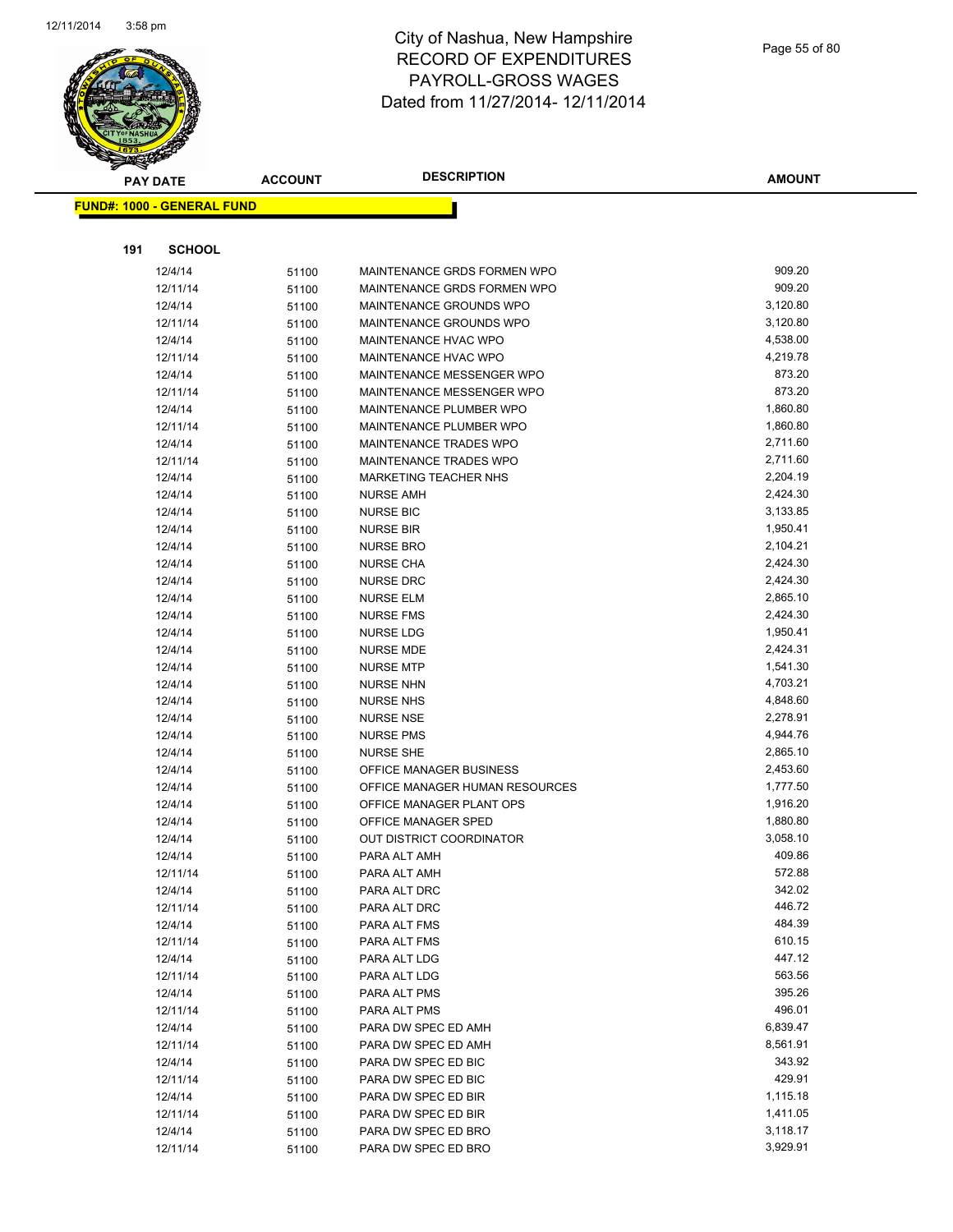

Page 56 of 80

|     | <b>PAY DATE</b>                   | <b>ACCOUNT</b> | <b>DESCRIPTION</b>  | <b>AMOUNT</b> |
|-----|-----------------------------------|----------------|---------------------|---------------|
|     | <b>FUND#: 1000 - GENERAL FUND</b> |                |                     |               |
|     |                                   |                |                     |               |
|     |                                   |                |                     |               |
| 191 | <b>SCHOOL</b>                     |                |                     |               |
|     | 12/4/14                           | 51100          | PARA DW SPEC ED CHA | 4,955.60      |
|     | 12/11/14                          | 51100          | PARA DW SPEC ED CHA | 6,819.72      |
|     | 12/4/14                           | 51100          | PARA DW SPEC ED DRC | 328.10        |
|     | 12/11/14                          | 51100          | PARA DW SPEC ED DRC | 1,097.65      |
|     | 12/4/14                           | 51100          | PARA DW SPEC ED FMS | 979.03        |
|     | 12/11/14                          | 51100          | PARA DW SPEC ED FMS | 1,216.65      |
|     | 12/4/14                           | 51100          | PARA DW SPEC ED MDE | 6,280.65      |
|     | 12/11/14                          | 51100          | PARA DW SPEC ED MDE | 8,196.08      |
|     | 12/4/14                           | 51100          | PARA DW SPEC ED MTP | 721.46        |
|     | 12/11/14                          | 51100          | PARA DW SPEC ED MTP | 909.88        |
|     | 12/4/14                           | 51100          | PARA DW SPEC ED NHN | 3,238.90      |
|     | 12/11/14                          | 51100          | PARA DW SPEC ED NHN | 4,068.59      |
|     | 12/4/14                           | 51100          | PARA DW SPEC ED NHS | 5,428.42      |
|     | 12/11/14                          | 51100          | PARA DW SPEC ED NHS | 7,737.10      |
|     | 12/4/14                           | 51100          | PARA DW SPEC ED NSE | 4,320.66      |
|     | 12/11/14                          | 51100          | PARA DW SPEC ED NSE | 5,601.93      |
|     | 12/4/14                           | 51100          | PARA DW SPEC ED PMS | 5,554.65      |
|     | 12/11/14                          | 51100          | PARA DW SPEC ED PMS | 6,991.93      |
|     | 12/4/14                           | 51100          | PARA DW SPEC ED SHE | 6,118.02      |
|     | 12/11/14                          | 51100          | PARA DW SPEC ED SHE | 7,757.17      |
|     | 12/4/14                           | 51100          | PARA DW SPEC ED WID | 2,091.38      |
|     | 12/11/14                          | 51100          | PARA DW SPEC ED WID | 2,586.20      |
|     | 12/4/14                           | 51100          | PARA DW SPEC ELM    | 3,978.00      |
|     | 12/11/14                          | 51100          | PARA DW SPEC ELM    | 5,023.75      |
|     | 12/4/14                           | 51100          | PARA ELL BIR        | 423.84        |
|     | 12/11/14                          | 51100          | PARA ELL BIR        | 529.80        |
|     | 12/4/14                           | 51100          | PARA ELL DRC        | 423.84        |
|     | 12/11/14                          | 51100          | PARA ELL DRC        | 529.80        |
|     | 12/4/14                           | 51100          | PARA ELL ELM        | 640.22        |
|     | 12/11/14                          | 51100          | PARA ELL ELM        | 812.20        |
|     | 12/4/14                           | 51100          | PARA ELL FES        | 362.88        |
|     | 12/11/14                          | 51100          | PARA ELL FES        | 457.38        |
|     | 12/4/14                           | 51100          | PARA ELL FMS        | 342.91        |
|     | 12/4/14                           | 51100          | PARA ELL LDG        | 423.84        |
|     | 12/11/14                          | 51100          | PARA ELL LDG        | 529.80        |
|     | 12/4/14                           | 51100          | PARA ELL MTP        | 305.76        |
|     | 12/11/14                          | 51100          | PARA ELL MTP        | 385.39        |
|     | 12/4/14                           | 51100          | PARA ELL NHS        | 454.75        |
|     | 12/11/14                          | 51100          | PARA ELL NHS        | 560.72        |
|     | 12/4/14                           | 51100          | PARA ELL PMS        | 324.88        |
|     | 12/11/14                          | 51100          | PARA ELL PMS        | 404.51        |
|     | 12/4/14                           | 51100          | PARA ELL SHE        | 423.84        |
|     | 12/11/14                          | 51100          | PARA ELL SHE        | 525.39        |
|     | 12/4/14                           | 51100          | PARA INST AMH       | 1,914.41      |
|     | 12/11/14                          | 51100          | PARA INST AMH       | 2,450.31      |
|     | 12/4/14                           | 51100          | PARA INST BIC       | 4,929.41      |
|     | 12/11/14                          | 51100          | PARA INST BIC       | 6,137.58      |
|     | 12/4/14                           | 51100          | PARA INST BIR       | 3,273.96      |
|     | 12/11/14                          | 51100          | PARA INST BIR       | 4,108.10      |
|     | 12/4/14                           | 51100          | PARA INST BRO       | 2,187.32      |
|     | 12/11/14                          | 51100          | PARA INST BRO       | 2,736.23      |
|     | 12/4/14                           | 51100          | PARA INST CHA       | 4,260.21      |
|     |                                   |                |                     |               |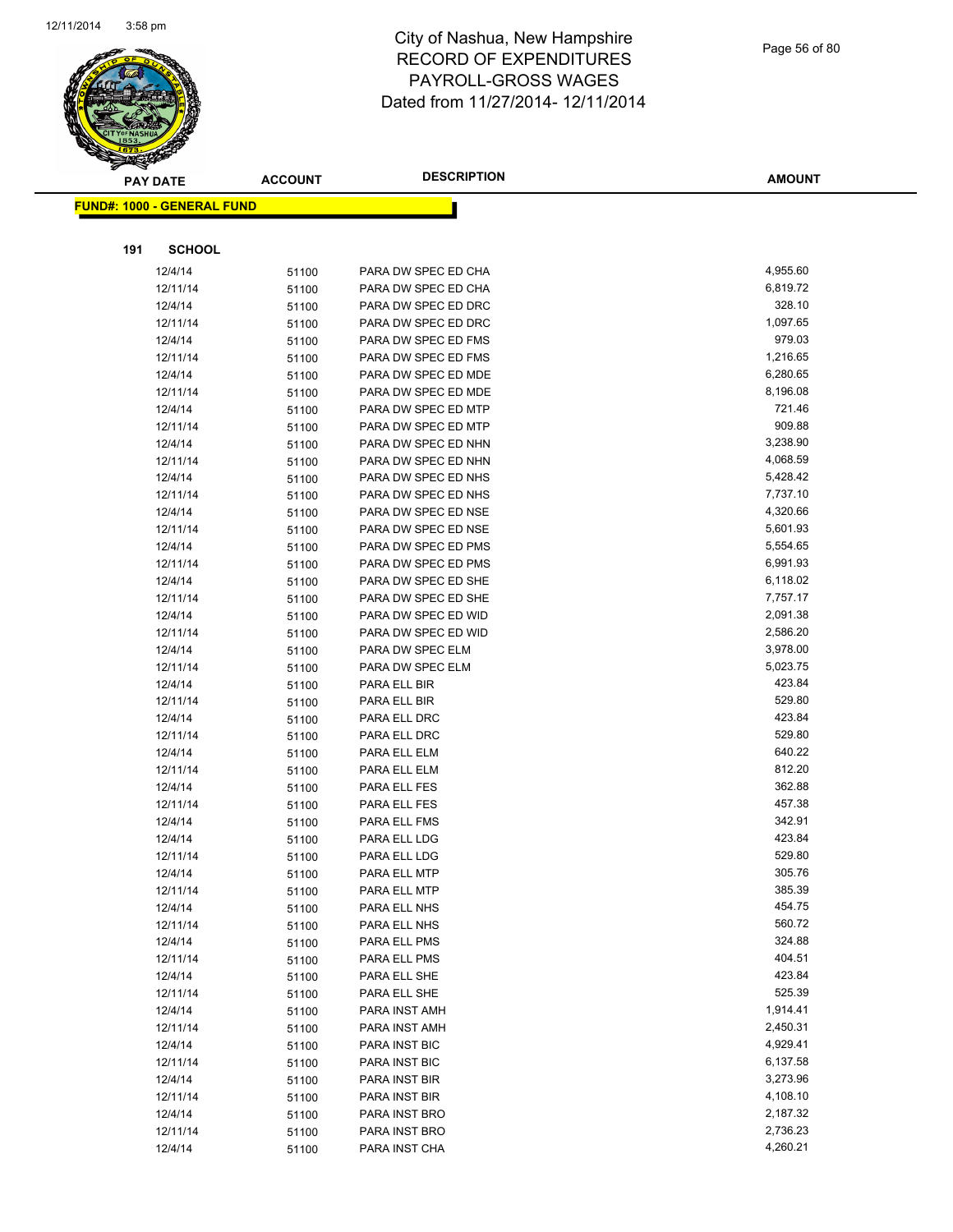

Page 57 of 80

|     | <b>PAY DATE</b>                   | <b>ACCOUNT</b> | <b>DESCRIPTION</b>             | <b>AMOUNT</b>        |
|-----|-----------------------------------|----------------|--------------------------------|----------------------|
|     | <b>FUND#: 1000 - GENERAL FUND</b> |                |                                |                      |
|     |                                   |                |                                |                      |
|     |                                   |                |                                |                      |
| 191 | <b>SCHOOL</b>                     |                |                                |                      |
|     | 12/11/14                          | 51100          | PARA INST CHA                  | 5,532.36             |
|     | 12/4/14                           | 51100          | PARA INST DRC                  | 2,908.81             |
|     | 12/11/14                          | 51100          | PARA INST DRC                  | 4,040.46             |
|     | 12/4/14                           | 51100          | PARA INST ELM                  | 4,806.64             |
|     | 12/11/14                          | 51100          | PARA INST ELM                  | 5,905.85             |
|     | 12/4/14                           | 51100          | PARA INST FES                  | 5,089.99             |
|     | 12/11/14                          | 51100          | PARA INST FES                  | 7,133.80             |
|     | 12/4/14                           | 51100          | PARA INST FMS                  | 3,970.75             |
|     | 12/11/14                          | 51100          | PARA INST FMS                  | 4,976.05             |
|     | 12/4/14                           | 51100          | PARA INST LDG                  | 6,204.24             |
|     | 12/11/14                          | 51100          | PARA INST LDG                  | 7,865.83             |
|     | 12/4/14                           | 51100          | PARA INST MDE                  | 3,247.88             |
|     | 12/11/14                          | 51100          | PARA INST MDE                  | 4,088.74<br>2,043.25 |
|     | 12/4/14                           | 51100          | PARA INST MTP                  |                      |
|     | 12/11/14                          | 51100          | PARA INST MTP                  | 2,567.83<br>2,206.11 |
|     | 12/4/14                           | 51100          | PARA INST NHN                  |                      |
|     | 12/11/14                          | 51100          | PARA INST NHN                  | 2,794.49<br>1,679.96 |
|     | 12/4/14                           | 51100          | PARA INST NHS<br>PARA INST NHS |                      |
|     | 12/11/14                          | 51100          |                                | 2,109.43<br>788.36   |
|     | 12/4/14<br>12/11/14               | 51100          | PARA INST NSE                  | 976.60               |
|     |                                   | 51100          | PARA INST NSE                  | 3,482.20             |
|     | 12/4/14<br>12/11/14               | 51100          | PARA INST PMS<br>PARA INST PMS | 4,269.98             |
|     | 12/4/14                           | 51100          | PARA INST SHE                  | 3,029.52             |
|     | 12/11/14                          | 51100          | PARA INST SHE                  | 3,778.36             |
|     | 12/4/14                           | 51100          | PARA JOB COACH                 | 395.27               |
|     | 12/11/14                          | 51100          | PARA JOB COACH                 | 492.15               |
|     | 12/4/14                           | 51100<br>51100 | PARA KIND AMH                  | 772.56               |
|     | 12/11/14                          | 51100          | PARA KIND AMH                  | 966.82               |
|     | 12/4/14                           | 51100          | PARA KIND BIC                  | 446.64               |
|     | 12/11/14                          | 51100          | PARA KIND BIC                  | 560.58               |
|     | 12/4/14                           | 51100          | PARA KIND BIR                  | 423.84               |
|     | 12/11/14                          | 51100          | PARA KIND BIR                  | 529.80               |
|     | 12/4/14                           | 51100          | PARA KIND BRO                  | 446.64               |
|     | 12/11/14                          | 51100          | PARA KIND BRO                  | 556.02               |
|     | 12/4/14                           | 51100          | PARA KIND CHA                  | 366.66               |
|     | 12/11/14                          | 51100          | PARA KIND CHA                  | 453.60               |
|     | 12/4/14                           | 51100          | PARA KIND DRC                  | 423.84               |
|     | 12/11/14                          | 51100          | PARA KIND DRC                  | 529.80               |
|     | 12/4/14                           | 51100          | PARA KIND FES                  | 665.42               |
|     | 12/11/14                          | 51100          | PARA KIND FES                  | 828.40               |
|     | 12/4/14                           | 51100          | PARA KIND LDG                  | 763.44               |
|     | 12/11/14                          | 51100          | PARA KIND LDG                  | 954.30               |
|     | 12/4/14                           | 51100          | PARA KIND MDE                  | 423.85               |
|     | 12/11/14                          | 51100          | PARA KIND MDE                  | 546.91               |
|     | 12/4/14                           | 51100          | PARA KIND MTP                  | 879.60               |
|     | 12/11/14                          | 51100          | PARA KIND MTP                  | 1,112.04             |
|     | 12/4/14                           | 51100          | PARA KIND NSE                  | 451.20               |
|     | 12/11/14                          | 51100          | PARA KIND NSE                  | 551.47               |
|     | 12/4/14                           | 51100          | PARA KIND SHE                  | 487.65               |
|     | 12/11/14                          | 51100          | PARA KIND SHE                  | 615.25               |
|     | 12/4/14                           | 51100          | PARA MEDIA NHN                 | 503.00               |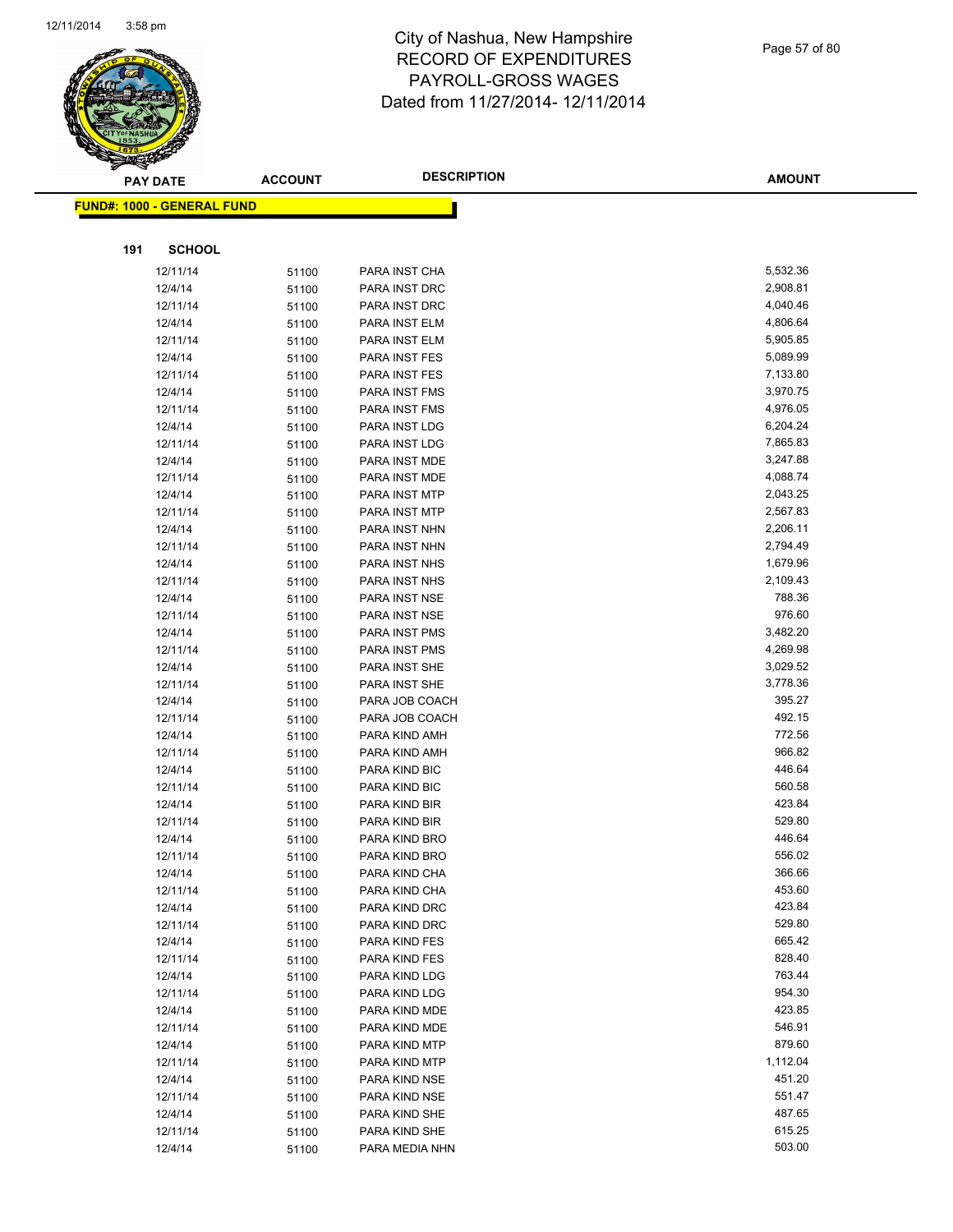

Page 58 of 80

|     | <b>PAY DATE</b>                   | <b>ACCOUNT</b> | <b>DESCRIPTION</b>          | <b>AMOUNT</b> |
|-----|-----------------------------------|----------------|-----------------------------|---------------|
|     | <b>FUND#: 1000 - GENERAL FUND</b> |                |                             |               |
|     |                                   |                |                             |               |
|     |                                   |                |                             |               |
| 191 | <b>SCHOOL</b>                     |                |                             |               |
|     | 12/11/14                          | 51100          | PARA MEDIA NHN              | 628.75        |
|     | 12/4/14                           | 51100          | PARA MEDIA NHS              | 1,386.32      |
|     | 12/11/14                          | 51100          | PARA MEDIA NHS              | 1,755.32      |
|     | 12/4/14                           | 51100          | PARA PRE SCH BIC            | 237.63        |
|     | 12/11/14                          | 51100          | PARA PRE SCH BIC            | 656.31        |
|     | 12/4/14                           | 51100          | PARA PRE SCH BRO            | 3,901.40      |
|     | 12/11/14                          | 51100          | PARA PRE SCH BRO            | 4,869.00      |
|     | 12/4/14                           | 51100          | PARA READ ELM               | 460.32        |
|     | 12/11/14                          | 51100          | PARA READ ELM               | 578.81        |
|     | 12/4/14                           | 51100          | PARA SCI NHN                | 465.76        |
|     | 12/11/14                          | 51100          | PARA SCI NHN                | 582.20        |
|     | 12/4/14                           | 51100          | PARA SCI NHS                | 451.24        |
|     | 12/11/14                          | 51100          | PARA SCI NHS                | 564.05        |
|     | 12/4/14                           | 51100          | PARA VOC NHS                | 460.28        |
|     | 12/11/14                          | 51100          | PARA VOC NHS                | 564.08        |
|     | 12/4/14                           | 51100          | PEER COACH SCIENCE          | 5,545.00      |
|     | 12/4/14                           | 51100          | PRINCIPAL AMH               | 3,426.00      |
|     | 12/4/14                           | 51100          | PRINCIPAL BIC               | 3,791.50      |
|     | 12/4/14                           | 51100          | PRINCIPAL BIR               | 3,531.70      |
|     | 12/4/14                           | 51100          | PRINCIPAL BRO               | 3,572.60      |
|     | 12/4/14                           | 51100          | PRINCIPAL CHA               | 3,474.90      |
|     | 12/4/14                           | 51100          | PRINCIPAL DRC               | 3,084.60      |
|     | 12/4/14                           | 51100          | PRINCIPAL ELM               | 3,630.60      |
|     | 12/4/14                           | 51100          | PRINCIPAL FES               | 3,426.00      |
|     | 12/4/14                           | 51100          | PRINCIPAL FMS               | 3,980.20      |
|     | 12/4/14                           | 51100          | PRINCIPAL LDG               | 3,795.10      |
|     | 12/4/14                           | 51100          | PRINCIPAL MDE               | 3,474.90      |
|     | 12/4/14                           | 51100          | PRINCIPAL MTP               | 3,572.60      |
|     | 12/4/14                           | 51100          | PRINCIPAL NHN               | 3,901.55      |
|     | 12/4/14                           | 51100          | PRINCIPAL NHS               | 4,032.80      |
|     | 12/4/14                           | 51100          | PRINCIPAL NSE               | 3,531.70      |
|     | 12/4/14                           | 51100          | PRINCIPAL PMS               | 3,680.50      |
|     | 12/4/14                           | 51100          | PRINCIPAL SHE               | 3,841.80      |
|     | 12/4/14                           | 51100          | SCHOOL PSYCHOLOGIST WID     | 37,640.62     |
|     | 12/4/14                           | 51100          | SCHOOL PSYCHOLOGY INTERN    | 318.10        |
|     | 12/4/14                           | 51100          | SECURITY GUARD NHS          | 589.44        |
|     | 12/11/14                          | 51100          | <b>SECURITY GUARD NHS</b>   | 736.80        |
|     | 12/4/14                           | 51100          | SECURITY MONITOR NHN        | 1,553.28      |
|     | 12/11/14                          | 51100          | SECURITY MONITOR NHN        | 1,941.60      |
|     | 12/4/14                           | 51100          | SECURITY MONITOR NHS        | 1,527.36      |
|     | 12/11/14                          | 51100          | SECURITY MONITOR NHS        | 1,909.21      |
|     | 12/4/14                           | 51100          | SIGN LANGUAGE INTERPRETER   | 831.84        |
|     | 12/11/14                          | 51100          | SIGN LANGUAGE INTERPRETER   | 2,131.61      |
|     | 12/4/14                           | 51100          | SOCIAL WORKER ELM           | 2,373.79      |
|     | 12/4/14                           | 51100          | SOCIAL WORKER FMS           | 2,650.81      |
|     | 12/4/14                           | 51100          | SPEECH LANG PATHOLOGIST WID | 52,117.92     |
|     | 12/4/14                           | 51100          | SPEECH LANGUAGE ASST        | 278.24        |
|     | 12/11/14                          | 51100          | SPEECH LANGUAGE ASST        | 680.15        |
|     | 12/4/14                           | 51100          | STUDENT ACTIVITY COORD NHN  | 1,045.48      |
|     | 12/4/14                           | 51100          | STUDENT ACTIVITY COORD NHS  | 1,125.42      |
|     | 12/4/14                           | 51100          | STUDENT INFO COORDINATOR    | 1,777.50      |
|     | 12/11/14                          | 51100          | SUB TEACHER LONG TERM       | 361.40        |
|     |                                   |                |                             |               |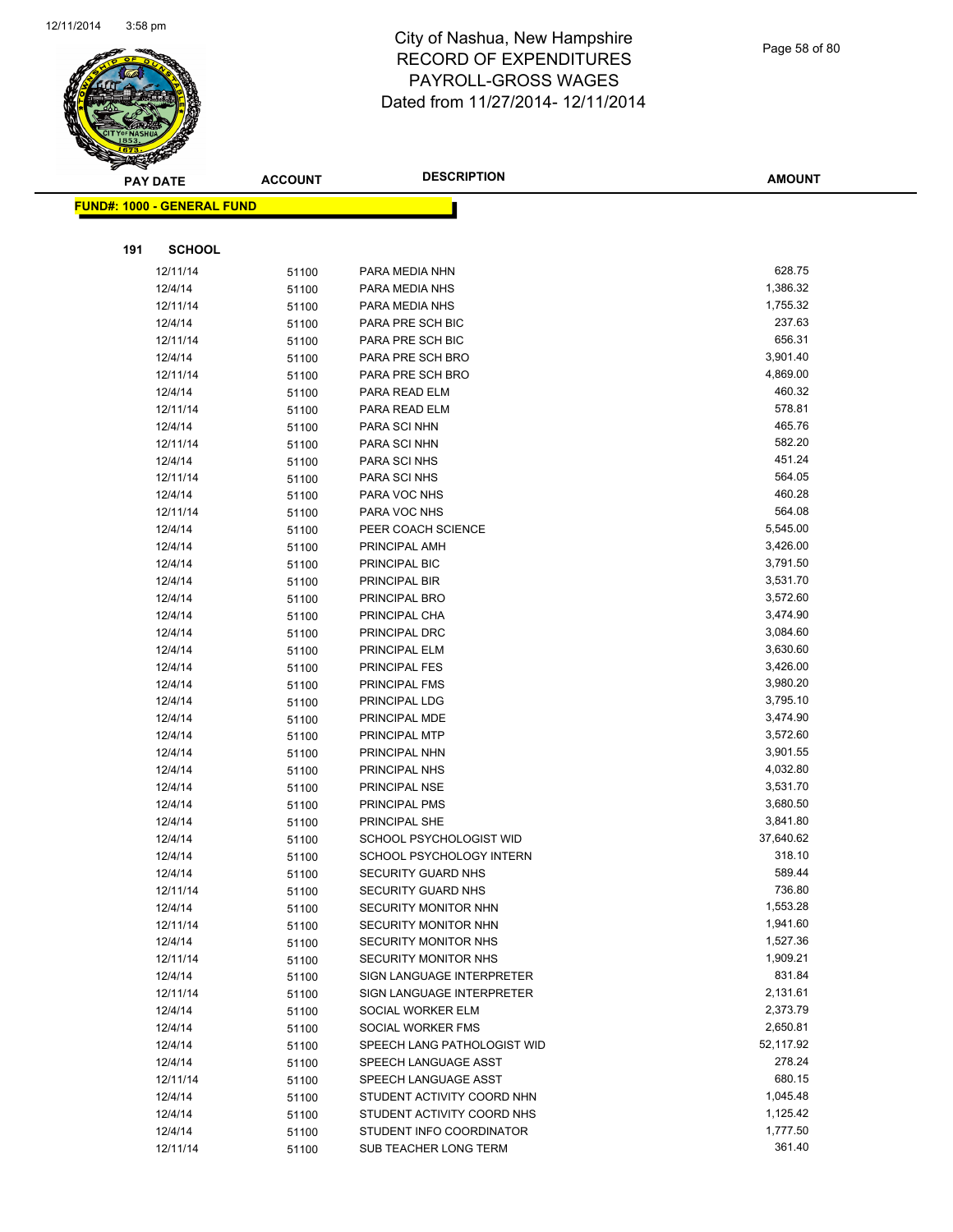

Page 59 of 80

| <b>FUND#: 1000 - GENERAL FUND</b>                    |           |
|------------------------------------------------------|-----------|
|                                                      |           |
|                                                      |           |
|                                                      |           |
| 191<br><b>SCHOOL</b>                                 |           |
| 12/4/14<br><b>SUPERINTENDENT</b><br>51100            | 5,489.10  |
| 12/4/14<br>SYSTEMS ADMIN FULL YEAR<br>51100          | 15,001.16 |
| 12/4/14<br><b>TEACHER ART AMH</b><br>51100           | 2,551.90  |
| 12/4/14<br><b>TEACHER ART BIC</b><br>51100           | 1,885.01  |
| 12/4/14<br>TEACHER ART BIR<br>51100                  | 2,551.90  |
| 12/4/14<br><b>TEACHER ART BRO</b><br>51100           | 2,887.21  |
| 12/4/14<br><b>TEACHER ART CHA</b><br>51100           | 2,728.31  |
| 12/4/14<br><b>TEACHER ART DRC</b><br>51100           | 1,380.11  |
| 12/4/14<br><b>TEACHER ART ELM</b><br>51100           | 4,490.41  |
| 12/4/14<br><b>TEACHER ART FES</b><br>51100           | 1,885.01  |
| 12/4/14<br><b>TEACHER ART FMS</b><br>51100           | 4,766.89  |
| 12/4/14<br><b>TEACHER ART LDG</b><br>51100           | 2,053.10  |
| 12/4/14<br><b>TEACHER ART MDE</b><br>51100           | 1,823.09  |
| 12/4/14<br>TEACHER ART NHN<br>51100                  | 10,115.74 |
| 12/4/14<br><b>TEACHER ART NHS</b><br>51100           | 9,963.17  |
| 12/4/14<br><b>TEACHER ART NSE</b><br>51100           | 2,816.69  |
| 12/4/14<br><b>TEACHER ART PMS</b><br>51100           | 3,514.40  |
| 12/4/14<br>51100<br><b>TEACHER ART SHE</b>           | 1,891.19  |
| 12/4/14<br><b>TEACHER AUTO NHN</b><br>51100          | 5,103.80  |
| 12/4/14<br><b>TEACHER BEHAVIOR SPEC WID</b><br>51100 | 5,456.62  |
| 12/4/14<br>TEACHER BIO TEC NHN<br>51100              | 2,179.69  |
| 12/4/14<br>TEACHER BUILD CONST NHS<br>51100          | 2,551.90  |
| 12/4/14<br><b>TEACHER BUSINESS NHN</b><br>51100      | 10,816.70 |
| 12/4/14<br>TEACHER BUSINESS NHS<br>51100             | 5,190.48  |
| 12/4/14<br><b>TEACHER COMPUTER ELM</b><br>51100      | 4,389.80  |
| 12/4/14<br><b>TEACHER COMPUTER FMS</b><br>51100      | 4,542.60  |
| 12/4/14<br>TEACHER COMPUTER NHN<br>51100             | 2,227.79  |
| 12/4/14<br>TEACHER COMPUTER NHS<br>51100             | 4,906.33  |
| 12/4/14<br><b>TEACHER COMPUTER PMS</b><br>51100      | 5,744.20  |
| 12/4/14<br>TEACHER COSMETOLOGY NHN<br>51100          | 5,585.30  |
| 12/4/14<br>TEACHER CULINARY NHN<br>51100             | 5,103.80  |
| 12/4/14<br><b>TEACHER DEAF NSE</b><br>51100          | 4,684.10  |
| 12/4/14<br>TEACHER DEAF WID<br>51100                 | 2,728.31  |
| 12/4/14<br><b>TEACHER DWSE AMH</b><br>51100          | 7,057.12  |
| 12/4/14<br><b>TEACHER DWSE BIR</b><br>51100          | 2,398.90  |
| 12/4/14<br><b>TEACHER DWSE BRO</b><br>51100          | 5,560.51  |
| 12/4/14<br>51100<br><b>TEACHER DWSE CHA</b>          | 1,622.41  |
| 12/4/14<br><b>TEACHER DWSE ELM</b><br>51100          | 10,189.10 |
| 12/4/14<br>TEACHER DWSE MDE<br>51100                 | 4,328.81  |
| 12/4/14<br><b>TEACHER DWSE NSE</b><br>51100          | 4,551.40  |
| 12/4/14<br><b>TEACHER DWSE PMS</b><br>51100          | 7,204.09  |
| 12/4/14<br><b>TEACHER DWSE SHE</b><br>51100          | 4,261.23  |
| 12/4/14<br>TEACHER ECE NHS<br>51100                  | 5,456.62  |
| 12/4/14<br>TEACHER ELECTRICAL NHS<br>51100           | 2,551.90  |
| 12/4/14<br><b>TEACHER ELL AMH</b><br>51100           | 1,745.49  |
| 12/4/14<br>TEACHER ELL BIR<br>51100                  | 2,728.31  |
| 12/4/14<br><b>TEACHER ELL DRC</b><br>51100           | 5,707.09  |
| 12/4/14<br>TEACHER ELL ELM<br>51100                  | 4,411.80  |
| 12/4/14<br>TEACHER ELL FES<br>51100                  | 8,023.33  |
| 12/4/14<br>TEACHER ELL FMS<br>51100                  | 2,034.50  |
| 12/4/14<br>TEACHER ELL LDG<br>51100                  | 5,427.71  |
| 12/4/14<br><b>TEACHER ELL MTP</b><br>51100           | 2,728.31  |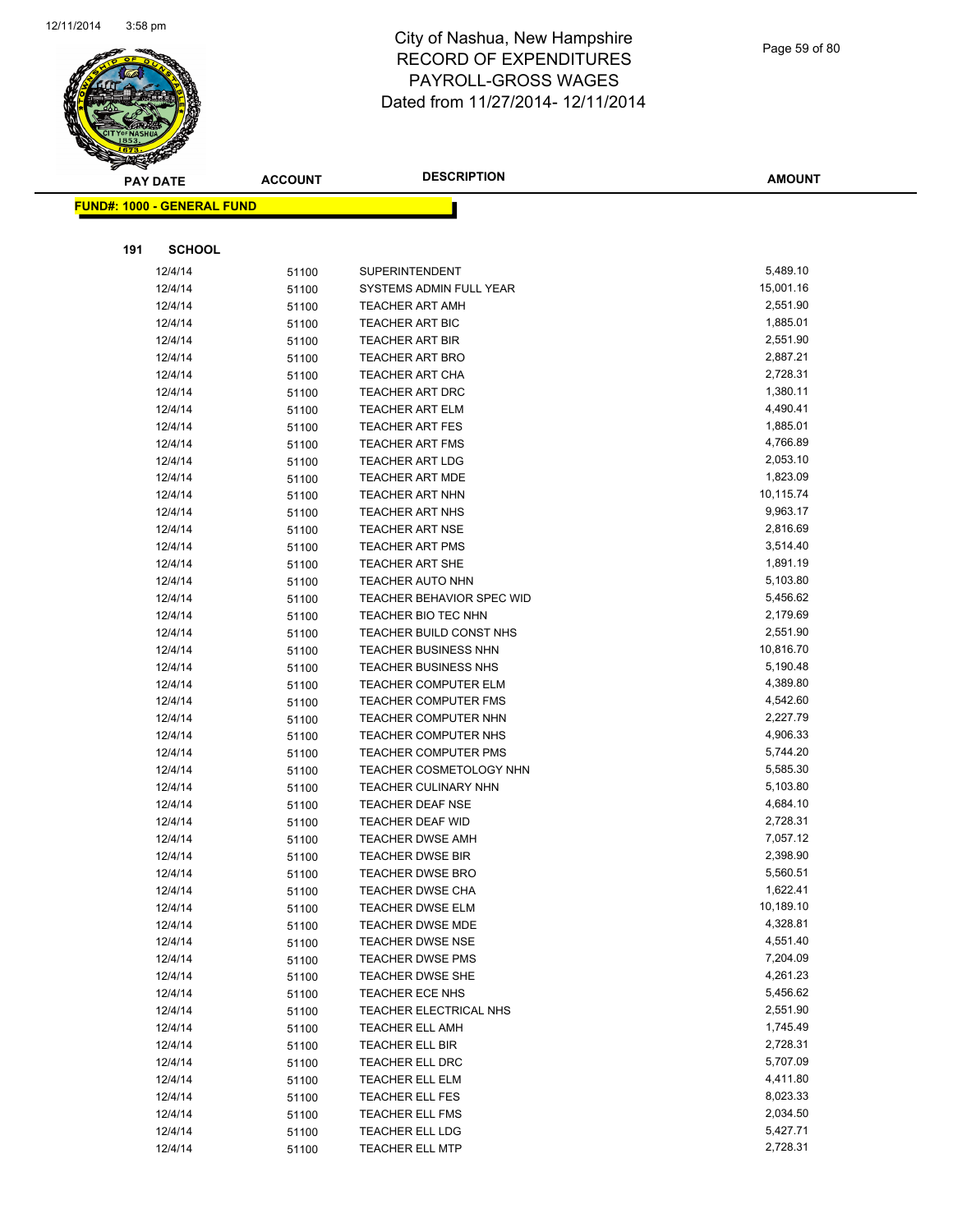

Page 60 of 80

|     | <b>PAY DATE</b>                   | <b>ACCOUNT</b> | <b>DESCRIPTION</b>                        | <b>AMOUNT</b>         |
|-----|-----------------------------------|----------------|-------------------------------------------|-----------------------|
|     | <b>FUND#: 1000 - GENERAL FUND</b> |                |                                           |                       |
|     |                                   |                |                                           |                       |
|     |                                   |                |                                           |                       |
| 191 | <b>SCHOOL</b>                     |                |                                           |                       |
|     | 12/4/14                           | 51100          | <b>TEACHER ELL NHN</b>                    | 4,165.32              |
|     | 11/25/14                          | 51100          | <b>TEACHER ELL NHS</b>                    | (8,536.00)            |
|     | 12/4/14                           | 51100          | TEACHER ELL NHS                           | 6,875.79              |
|     | 12/4/14                           | 51100          | TEACHER ELL PMS                           | 1,885.01              |
|     | 12/4/14                           | 51100          | TEACHER ELL SHE                           | 2,020.41              |
|     | 12/4/14                           | 51100          | <b>TEACHER ENGLISH ELM</b>                | 23,287.94             |
|     | 12/4/14                           | 51100          | <b>TEACHER ENGLISH FMS</b>                | 17,530.86             |
|     | 12/4/14                           | 51100          | <b>TEACHER ENGLISH NHN</b>                | 36,526.70             |
|     | 12/4/14                           | 51100          | <b>TEACHER ENGLISH NHS</b>                | 41,780.21             |
|     | 12/4/14                           | 51100          | <b>TEACHER ENGLISH PMS</b>                | 15,891.82             |
|     | 12/4/14                           | 51100          | <b>TEACHER FACS ELM</b>                   | 3,432.61              |
|     | 12/4/14                           | 51100          | <b>TEACHER FACS FMS</b>                   | 4,640.80              |
|     | 12/4/14                           | 51100          | <b>TEACHER FACS NHN</b>                   | 6,177.86              |
|     | 12/4/14                           | 51100          | <b>TEACHER FACS NHS</b>                   | 7,382.41              |
|     | 12/4/14                           | 51100          | <b>TEACHER FACS PMS</b>                   | 5,280.21              |
|     | 12/4/14                           | 51100          | TEACHER FOREIGN LANG ELM                  | 5,545.00              |
|     | 12/4/14                           | 51100          | TEACHER FOREIGN LANG FMS                  | 2,728.31              |
|     | 12/4/14                           | 51100          | TEACHER FOREIGN LANG NHN                  | 23,463.50             |
|     | 12/4/14                           | 51100          | TEACHER FOREIGN LANG NHS                  | 22,364.85             |
|     | 12/4/14                           | 51100          | TEACHER FOREIGN LANG PMS                  | 5,368.59              |
|     | 12/4/14                           | 51100          | <b>TEACHER GR1 AMH</b>                    | 9,835.28              |
|     | 12/4/14                           | 51100          | <b>TEACHER GR1 BIC</b>                    | 9,492.43              |
|     | 12/4/14                           | 51100          | <b>TEACHER GR1 BIR</b>                    | 9,850.82              |
|     | 12/4/14                           | 51100          | <b>TEACHER GR1 BRO</b>                    | 4,882.82<br>10,789.02 |
|     | 12/4/14<br>12/4/14                | 51100          | TEACHER GR1 CHA<br><b>TEACHER GR1 DRC</b> | 6,864.20              |
|     | 12/4/14                           | 51100          | <b>TEACHER GR1 FES</b>                    | 10,312.90             |
|     | 12/4/14                           | 51100          | <b>TEACHER GR1 LDG</b>                    | 9,563.49              |
|     | 12/4/14                           | 51100<br>51100 | <b>TEACHER GR1 MDE</b>                    | 8,353.49              |
|     | 12/4/14                           | 51100          | <b>TEACHER GR1 MTP</b>                    | 7,151.13              |
|     | 12/4/14                           | 51100          | <b>TEACHER GR1 NSE</b>                    | 6,554.91              |
|     | 12/4/14                           | 51100          | <b>TEACHER GR1 SHE</b>                    | 7,846.92              |
|     | 12/4/14                           | 51100          | <b>TEACHER GR2 AMH</b>                    | 7,499.71              |
|     | 12/4/14                           | 51100          | <b>TEACHER GR2 BIC</b>                    | 8,706.73              |
|     | 12/4/14                           | 51100          | <b>TEACHER GR2 BIR</b>                    | 9,785.43              |
|     | 12/4/14                           | 51100          | TEACHER GR2 BRO                           | 6,993.11              |
|     | 12/4/14                           | 51100          | TEACHER GR2 CHA                           | 8,259.50              |
|     | 12/4/14                           | 51100          | TEACHER GR2 DRC                           | 7,710.11              |
|     | 12/4/14                           | 51100          | <b>TEACHER GR2 FES</b>                    | 9,691.66              |
|     | 12/4/14                           | 51100          | <b>TEACHER GR2 LDG</b>                    | 9,785.43              |
|     | 12/4/14                           | 51100          | <b>TEACHER GR2 MDE</b>                    | 8,421.71              |
|     | 12/4/14                           | 51100          | <b>TEACHER GR2 MTP</b>                    | 6,436.41              |
|     | 12/4/14                           | 51100          | <b>TEACHER GR2 NSE</b>                    | 6,651.90              |
|     | 12/4/14                           | 51100          | TEACHER GR2 SHE                           | 3,514.40              |
|     | 12/4/14                           | 51100          | <b>TEACHER GR3 AMH</b>                    | 4,578.79              |
|     | 12/4/14                           | 51100          | TEACHER GR3 BIC                           | 10,623.12             |
|     | 12/4/14                           | 51100          | <b>TEACHER GR3 BIR</b>                    | 8,679.53              |
|     | 12/4/14                           | 51100          | <b>TEACHER GR3 BRO</b>                    | 5,280.21              |
|     | 12/4/14                           | 51100          | <b>TEACHER GR3 CHA</b>                    | 7,889.30              |
|     | 12/4/14                           | 51100          | <b>TEACHER GR3 DRC</b>                    | 5,201.90              |
|     | 12/4/14                           | 51100          | <b>TEACHER GR3 FES</b>                    | 7,550.59              |
|     | 12/4/14                           | 51100          | <b>TEACHER GR3 LDG</b>                    | 7,042.31              |
|     |                                   |                |                                           |                       |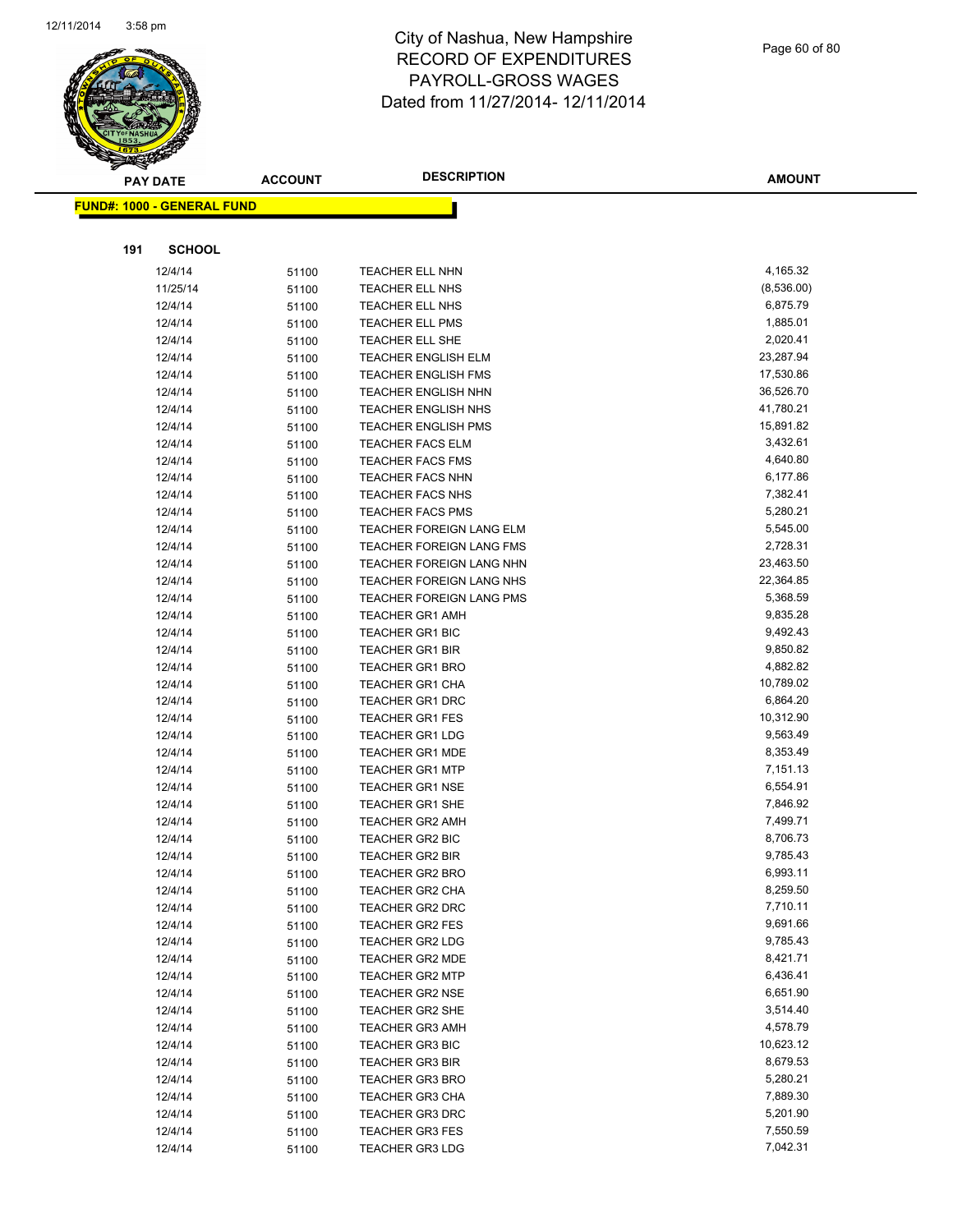

Page 61 of 80

|     | <b>PAY DATE</b>                   | <b>ACCOUNT</b> | <b>DESCRIPTION</b>                               | <b>AMOUNT</b>        |
|-----|-----------------------------------|----------------|--------------------------------------------------|----------------------|
|     | <b>FUND#: 1000 - GENERAL FUND</b> |                |                                                  |                      |
|     |                                   |                |                                                  |                      |
|     |                                   |                |                                                  |                      |
| 191 | <b>SCHOOL</b>                     |                |                                                  |                      |
|     | 12/4/14                           | 51100          | <b>TEACHER GR3 MDE</b>                           | 13,832.73            |
|     | 12/4/14                           | 51100          | <b>TEACHER GR3 MTP</b>                           | 7,057.00             |
|     | 12/4/14                           | 51100          | <b>TEACHER GR3 NSE</b>                           | 6,227.99             |
|     | 12/4/14                           | 51100          | <b>TEACHER GR3 SHE</b>                           | 11,557.87            |
|     | 12/4/14                           | 51100          | <b>TEACHER GR4 AMH</b>                           | 1,885.01             |
|     | 12/4/14                           | 51100          | <b>TEACHER GR4 BIC</b>                           | 6,336.19             |
|     | 12/4/14                           | 51100          | <b>TEACHER GR4 BIR</b>                           | 8,092.39             |
|     | 12/4/14                           | 51100          | <b>TEACHER GR4 BRO</b>                           | 7,076.90             |
|     | 12/4/14                           | 51100          | <b>TEACHER GR4 CHA</b>                           | 8,185.10<br>5,069.21 |
|     | 12/4/14<br>12/4/14                | 51100          | <b>TEACHER GR4 DRC</b><br><b>TEACHER GR4 FES</b> | 7,836.23             |
|     | 12/4/14                           | 51100          | <b>TEACHER GR4 LDG</b>                           | 9,130.21             |
|     | 12/4/14                           | 51100<br>51100 | <b>TEACHER GR4 MDE</b>                           | 5,558.70             |
|     | 12/4/14                           | 51100          | <b>TEACHER GR4 MTP</b>                           | 6,032.18             |
|     | 12/4/14                           | 51100          | <b>TEACHER GR4 NSE</b>                           | 6,785.59             |
|     | 12/4/14                           | 51100          | <b>TEACHER GR4 SHE</b>                           | 7,715.42             |
|     | 12/4/14                           | 51100          | <b>TEACHER GR5 AMH</b>                           | 5,280.21             |
|     | 12/4/14                           | 51100          | <b>TEACHER GR5 BIC</b>                           | 9,908.34             |
|     | 12/4/14                           | 51100          | <b>TEACHER GR5 BIR</b>                           | 10,087.60            |
|     | 12/4/14                           | 51100          | <b>TEACHER GR5 BRO</b>                           | 7,555.70             |
|     | 12/4/14                           | 51100          | <b>TEACHER GR5 CHA</b>                           | 8,448.56             |
|     | 12/4/14                           | 51100          | <b>TEACHER GR5 DRC</b>                           | 5,463.49             |
|     | 12/4/14                           | 51100          | <b>TEACHER GR5 FES</b>                           | 8,582.60             |
|     | 12/4/14                           | 51100          | <b>TEACHER GR5 LDG</b>                           | 10,057.83            |
|     | 12/4/14                           | 51100          | <b>TEACHER GR5 MDE</b>                           | 12,290.00            |
|     | 12/4/14                           | 51100          | <b>TEACHER GR5 MTP</b>                           | 7,130.69             |
|     | 12/4/14                           | 51100          | <b>TEACHER GR5 NSE</b>                           | 7,935.12             |
|     | 12/4/14                           | 51100          | <b>TEACHER GR5 SHE</b>                           | 7,484.40             |
|     | 12/4/14                           | 51100          | <b>TEACHER GR6 ELM</b>                           | 33,617.04            |
|     | 12/4/14                           | 51100          | <b>TEACHER GR6 FMS</b>                           | 24,547.65            |
|     | 12/4/14                           | 51100          | <b>TEACHER GR6 PMS</b>                           | 23,270.13            |
|     | 12/4/14                           | 51100          | <b>TEACHER GRAPH NHS</b>                         | 2,053.09             |
|     | 12/4/14                           | 51100          | <b>TEACHER GRAPHICS NHN</b>                      | 2,551.90             |
|     | 12/4/14                           | 51100          | <b>TEACHER HEALTH ELM</b>                        | 2,482.69             |
|     | 12/4/14                           | 51100          | <b>TEACHER HEALTH NHN</b>                        | 3,132.81             |
|     | 12/4/14                           | 51100          | <b>TEACHER HEALTH NHS</b>                        | 4,246.41             |
|     | 12/4/14                           | 51100          | <b>TEACHER HEALTHOC NHS</b>                      | 5,280.21             |
|     | 12/4/14                           | 51100          | TEACHER HVAC NHS                                 | 1,622.41             |
|     | 12/4/14                           | 51100          | TEACHER IN SCH SUSPENSION ELM                    | 1,554.79             |
|     | 12/4/14                           | 51100          | TEACHER IN SCH SUSPENSION NHN                    | 2,566.71             |
|     | 12/4/14                           | 51100          | <b>TEACHER KIND AMH</b>                          | 4,940.50             |
|     | 12/4/14                           | 51100          | <b>TEACHER KIND BIC</b>                          | 2,728.31             |
|     | 12/4/14                           | 51100          | <b>TEACHER KIND BIR</b>                          | 2,566.71             |
|     | 12/4/14                           | 51100          | <b>TEACHER KIND BRO</b>                          | 2,551.90             |
|     | 12/4/14                           | 51100          | <b>TEACHER KIND CHA</b>                          | 4,422.82             |
|     | 12/4/14                           | 51100          | <b>TEACHER KIND DRC</b>                          | 8,069.93             |
|     | 12/4/14                           | 51100          | <b>TEACHER KIND FES</b>                          | 9,261.93             |
|     | 12/4/14                           | 51100          | <b>TEACHER KIND LDG</b>                          | 10,444.91            |
|     | 12/4/14                           | 51100          | <b>TEACHER KIND MDE</b>                          | 4,657.79             |
|     | 12/4/14                           | 51100          | <b>TEACHER KIND MTP</b>                          | 5,327.57<br>1,949.69 |
|     | 12/4/14<br>12/4/14                | 51100          | <b>TEACHER KIND NSE</b>                          | 2,034.50             |
|     |                                   | 51100          | <b>TEACHER KIND SHE</b>                          |                      |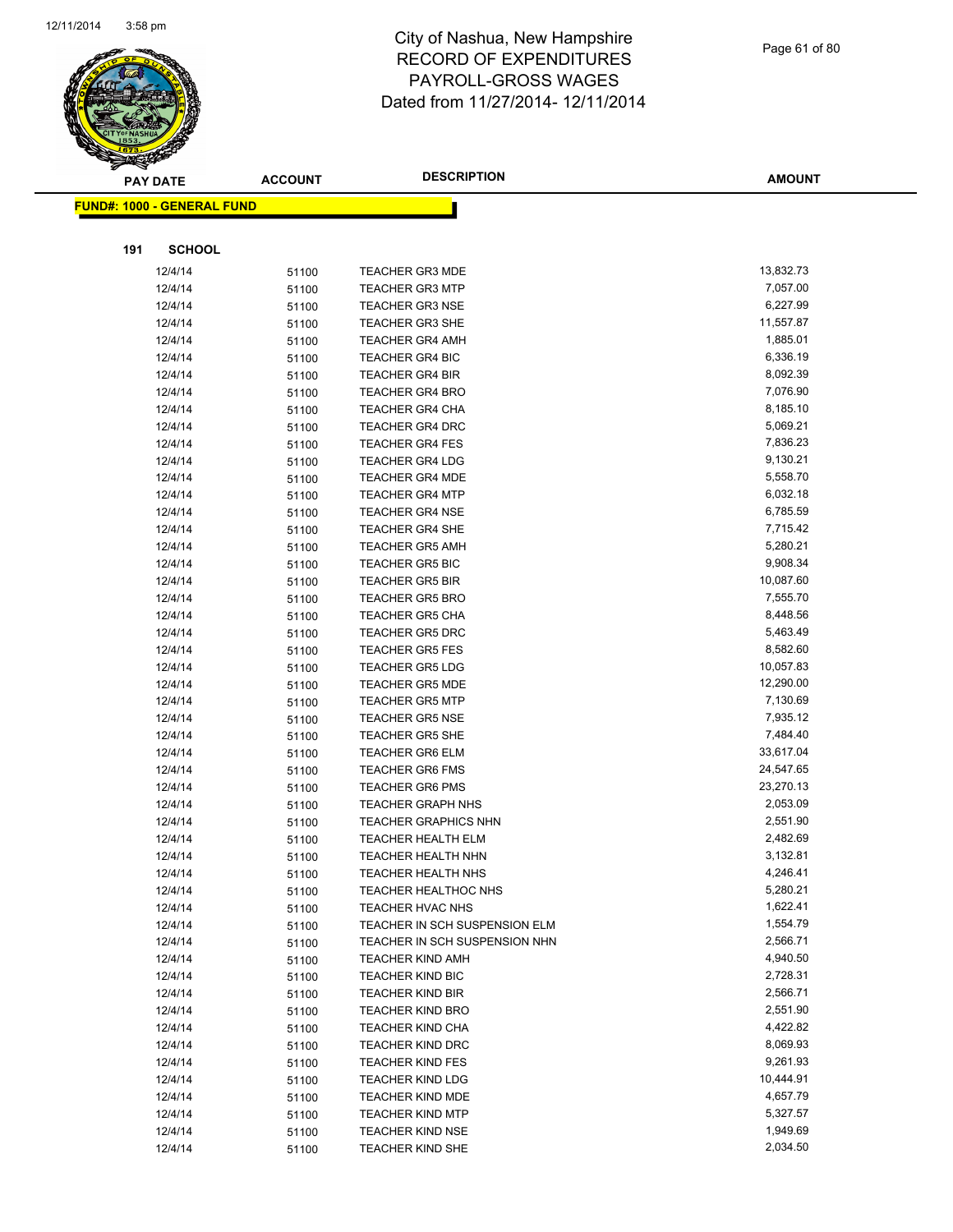

Page 62 of 80

|     | <b>PAY DATE</b>                   | <b>ACCOUNT</b> | <b>DESCRIPTION</b>                      | <b>AMOUNT</b>         |
|-----|-----------------------------------|----------------|-----------------------------------------|-----------------------|
|     | <b>FUND#: 1000 - GENERAL FUND</b> |                |                                         |                       |
|     |                                   |                |                                         |                       |
| 191 | <b>SCHOOL</b>                     |                |                                         |                       |
|     | 12/4/14                           | 51100          | <b>TEACHER MATH ELM</b>                 | 20,158.01             |
|     | 12/4/14                           | 51100          | <b>TEACHER MATH FMS</b>                 | 11,303.65             |
|     | 12/4/14                           | 51100          | <b>TEACHER MATH NHN</b>                 | 37,563.10             |
|     | 12/4/14                           | 51100          | <b>TEACHER MATH NHS</b>                 | 40,964.27             |
|     | 12/4/14                           | 51100          | <b>TEACHER MATH PMS</b>                 | 10,491.32             |
|     | 12/4/14                           | 51100          | <b>TEACHER MUSIC AMH</b>                | 1,622.41              |
|     | 12/4/14                           | 51100          | TEACHER MUSIC BIC                       | 2,551.90              |
|     | 12/4/14                           | 51100          | <b>TEACHER MUSIC BIR</b>                | 2,551.90              |
|     | 12/4/14                           | 51100          | <b>TEACHER MUSIC BRO</b>                | 2,728.32              |
|     | 12/4/14                           | 51100          | <b>TEACHER MUSIC CHA</b>                | 2,728.31              |
|     | 12/4/14                           | 51100          | <b>TEACHER MUSIC DRC</b>                | 2,551.90              |
|     | 12/4/14                           | 51100          | <b>TEACHER MUSIC ELM</b>                | 3,695.18              |
|     | 12/4/14                           | 51100          | <b>TEACHER MUSIC FES</b>                | 2,551.90              |
|     | 12/4/14                           | 51100          | <b>TEACHER MUSIC FMS</b>                | 5,009.73              |
|     | 12/4/14                           | 51100          | <b>TEACHER MUSIC LDG</b>                | 2,650.81              |
|     | 12/4/14                           | 51100          | <b>TEACHER MUSIC MDE</b>                | 1,885.01              |
|     | 12/4/14                           | 51100          | <b>TEACHER MUSIC NHN</b>                | 3,775.99              |
|     | 12/4/14                           | 51100          | <b>TEACHER MUSIC NHS</b>                | 4,950.80              |
|     | 12/4/14                           | 51100          | <b>TEACHER MUSIC NSE</b>                | 1,961.91              |
|     | 12/4/14                           | 51100          | <b>TEACHER MUSIC PMS</b>                | 4,243.21              |
|     | 12/4/14                           | 51100          | <b>TEACHER MUSIC SHE</b>                | 2,398.90              |
|     | 12/4/14                           | 51100          | TEACHER PE BIC                          | 1,949.69              |
|     | 12/4/14                           | 51100          | <b>TEACHER PE BIR</b>                   | 2,650.81              |
|     | 12/4/14                           | 51100          | <b>TEACHER PE BRO</b>                   | 2,640.10              |
|     | 12/4/14                           | 51100          | TEACHER PE CHA                          | 2,551.90              |
|     | 12/4/14                           | 51100          | TEACHER PE DRC                          | 2,728.31              |
|     | 12/4/14                           | 51100          | TEACHER PE ELM                          | 6,935.30              |
|     | 12/4/14                           | 51100          | TEACHER PE FES                          | 1,510.91              |
|     | 12/4/14                           | 51100          | <b>TEACHER PE FMS</b>                   | 5,103.80              |
|     | 12/4/14                           | 51100          | <b>TEACHER PE LDG</b>                   | 1,745.49              |
|     | 12/4/14                           | 51100          | TEACHER PE MDE                          | 2,566.71              |
|     | 12/4/14                           | 51100          | <b>TEACHER PE MTP</b><br>TEACHER PE NHN | 2,034.50<br>10,307.29 |
|     | 12/4/14<br>12/4/14                | 51100          | TEACHER PE NHS                          | 7,202.11              |
|     | 12/4/14                           | 51100          | <b>TEACHER PE NSE</b>                   | 2,404.40              |
|     | 12/4/14                           | 51100          | <b>TEACHER PE PMS</b>                   | 4,477.48              |
|     | 12/4/14                           | 51100          | TEACHER PE SHE                          | 2,566.71              |
|     | 12/4/14                           | 51100<br>51100 | TEACHER PRESCHOOL BIC                   | 8,133.39              |
|     | 12/4/14                           | 51100          | TEACHER PRESCHOOL BRO                   | 7,364.51              |
|     | 12/4/14                           | 51100          | <b>TEACHER PRESCHOOL DRC</b>            | 4,297.39              |
|     | 12/4/14                           | 51100          | <b>TEACHER PRESCHOOL MTP</b>            | 2,728.32              |
|     | 12/4/14                           | 51100          | <b>TEACHER PRESCHOOL NHS</b>            | 1,126.69              |
|     | 12/4/14                           | 51100          | <b>TEACHER PRESCHOOL NSE</b>            | 5,620.20              |
|     | 12/4/14                           | 51100          | <b>TEACHER READ AMH</b>                 | 2,816.69              |
|     | 12/4/14                           | 51100          | TEACHER READ BIC                        | 5,190.48              |
|     | 12/4/14                           | 51100          | TEACHER READ BIR                        | 2,728.31              |
|     | 12/4/14                           | 51100          | <b>TEACHER READ BRO</b>                 | 1,414.50              |
|     | 12/4/14                           | 51100          | TEACHER READ DRC                        | 2,816.69              |
|     | 12/4/14                           | 51100          | <b>TEACHER READ ELM</b>                 | 6,041.09              |
|     | 12/4/14                           | 51100          | <b>TEACHER READ FES</b>                 | 2,728.31              |
|     | 12/4/14                           | 51100          | <b>TEACHER READ FMS</b>                 | 5,295.02              |
|     | 12/4/14                           | 51100          | <b>TEACHER READ LDG</b>                 | 2,373.79              |
|     |                                   |                |                                         |                       |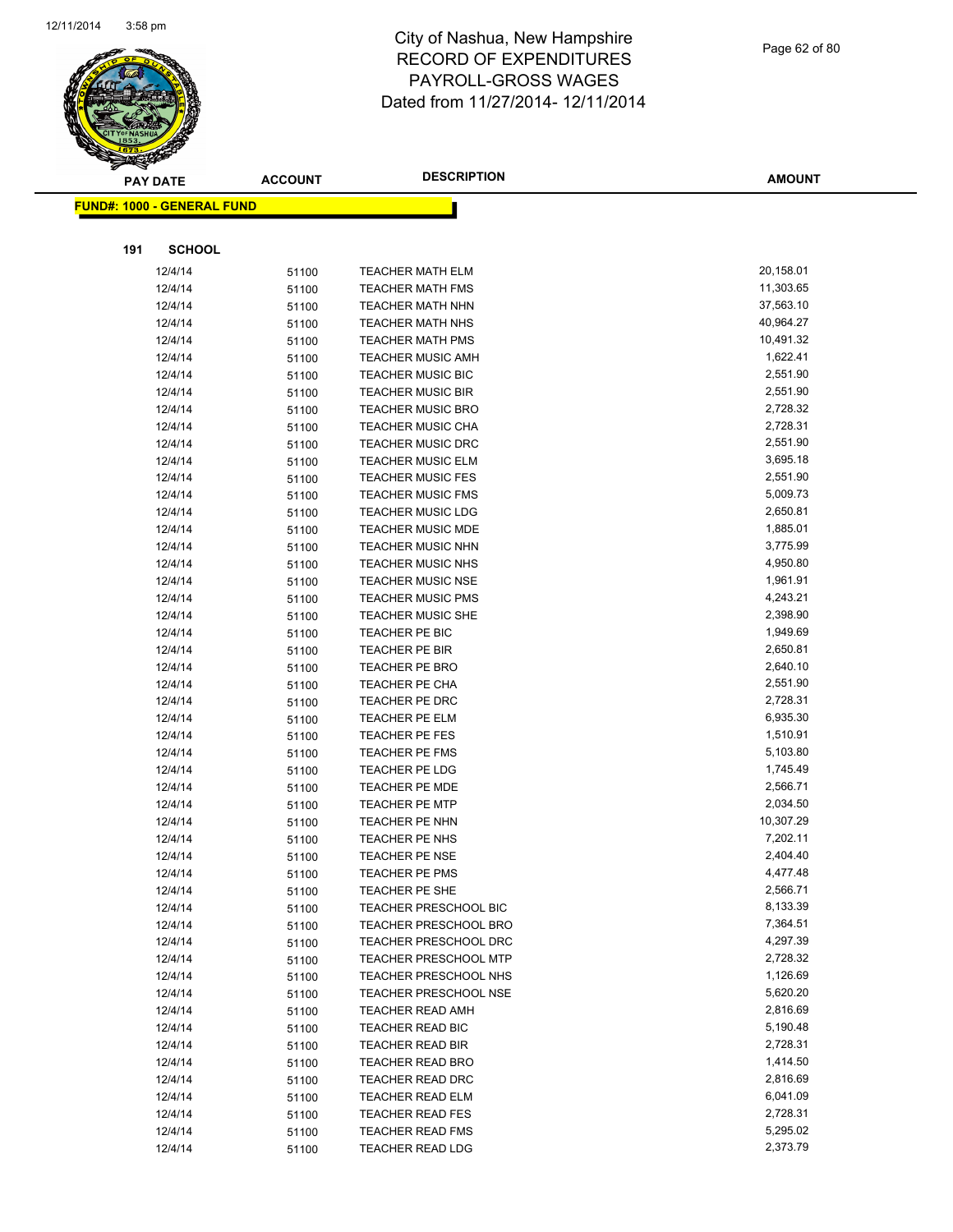

Page 63 of 80

|     | <b>PAY DATE</b>                   | <b>ACCOUNT</b> | <b>DESCRIPTION</b>                | <b>AMOUNT</b> |
|-----|-----------------------------------|----------------|-----------------------------------|---------------|
|     | <b>FUND#: 1000 - GENERAL FUND</b> |                |                                   |               |
|     |                                   |                |                                   |               |
|     |                                   |                |                                   |               |
| 191 | <b>SCHOOL</b>                     |                |                                   |               |
|     | 12/4/14                           | 51100          | <b>TEACHER READ MDE</b>           | 2,728.31      |
|     | 12/4/14                           | 51100          | <b>TEACHER READ MTP</b>           | 1,955.79      |
|     | 12/4/14                           | 51100          | <b>TEACHER READ NHN</b>           | 1,762.11      |
|     | 12/4/14                           | 51100          | <b>TEACHER READ NHS</b>           | 3,224.40      |
|     | 12/4/14                           | 51100          | <b>TEACHER READ NSE</b>           | 2,728.31      |
|     | 12/4/14                           | 51100          | <b>TEACHER READ PMS</b>           | 4,389.80      |
|     | 12/4/14                           | 51100          | TEACHER READ SHE                  | 2,566.71      |
|     | 12/4/14                           | 51100          | <b>TEACHER SCIENCE ELM</b>        | 19,784.90     |
|     | 12/4/14                           | 51100          | <b>TEACHER SCIENCE FMS</b>        | 10,684.63     |
|     | 12/4/14                           | 51100          | TEACHER SCIENCE NHN               | 34,860.41     |
|     | 12/4/14                           | 51100          | <b>TEACHER SCIENCE NHS</b>        | 40,171.32     |
|     | 12/4/14                           | 51100          | <b>TEACHER SCIENCE PMS</b>        | 10,065.95     |
|     | 12/4/14                           | 51100          | TEACHER SOCIAL STUDIES ELM        | 15,200.24     |
|     | 12/4/14                           | 51100          | TEACHER SOCIAL STUDIES FMS        | 13,513.14     |
|     | 12/4/14                           | 51100          | TEACHER SOCIAL STUDIES NHN        | 33,517.83     |
|     | 12/4/14                           | 51100          | <b>TEACHER SOCIAL STUDIES NHS</b> | 37,133.44     |
|     | 12/4/14                           | 51100          | TEACHER SOCIAL STUDIES PMS        | 11,056.34     |
|     | 12/4/14                           | 51100          | <b>TEACHER SPED AMH</b>           | 2,373.79      |
|     | 12/4/14                           | 51100          | TEACHER SPED BIC                  | 6,081.19      |
|     | 12/4/14                           | 51100          | <b>TEACHER SPED BIR</b>           | 5,127.21      |
|     | 12/4/14                           | 51100          | <b>TEACHER SPED BRO</b>           | 5,545.00      |
|     | 12/4/14                           | 51100          | TEACHER SPED CHA                  | 10,224.60     |
|     | 12/4/14                           | 51100          | <b>TEACHER SPED DRC</b>           | 2,566.71      |
|     | 12/4/14                           | 51100          | <b>TEACHER SPED ELM</b>           | 18,225.25     |
|     | 12/11/14                          | 51100          | <b>TEACHER SPED ELM</b>           | 1,673.35      |
|     | 12/4/14                           | 51100          | <b>TEACHER SPED FES</b>           | 5,327.56      |
|     | 12/4/14                           | 51100          | <b>TEACHER SPED FMS</b>           | 6,589.38      |
|     | 12/4/14                           | 51100          | <b>TEACHER SPED LDG</b>           | 2,204.19      |
|     | 12/4/14                           | 51100          | <b>TEACHER SPED MDE</b>           | 6,261.28      |
|     | 12/4/14                           | 51100          | <b>TEACHER SPED MTP</b>           | 5,280.21      |
|     | 12/4/14                           | 51100          | TEACHER SPED NHN                  | 19,690.58     |
|     | 12/4/14                           | 51100          | TEACHER SPED NHS                  | 31,536.47     |
|     | 12/4/14                           | 51100          | <b>TEACHER SPED NSE</b>           | 1,961.91      |
|     | 12/4/14                           | 51100          | <b>TEACHER SPED PMS</b>           | 11,979.10     |
|     | 12/4/14                           | 51100          | TEACHER SPED SHE                  | 5,280.21      |
|     | 12/4/14                           | 51100          | TEACHER TECHED ELM                | 8,360.47      |
|     | 12/4/14                           | 51100          | <b>TEACHER TECHED FMS</b>         | 5,383.40      |
|     | 12/4/14                           | 51100          | <b>TEACHER TECHED NHN</b>         | 8,221.02      |
|     | 12/4/14                           | 51100          | TEACHER TECHED NHS                | 10,952.22     |
|     | 12/4/14                           | 51100          | <b>TEACHER TECHED PMS</b>         | 5,456.62      |
|     | 12/4/14                           | 51100          | TEACHER TV PROD NHS               | 2,566.71      |
|     | 12/4/14                           | 51100          | <b>TEACHER VISION WID</b>         | 5,161.69      |
|     | 12/4/14                           | 51100          | TECH INTERGRATION ASST AMH        | 226.19        |
|     | 12/11/14                          | 51100          | TECH INTERGRATION ASST AMH        | 572.69        |
|     | 12/4/14                           | 51100          | TECH INTERGRATION ASST BIC        | 253.70        |
|     | 12/11/14                          | 51100          | TECH INTERGRATION ASST BIC        | 644.41        |
|     | 12/4/14                           | 51100          | TECH INTERGRATION ASST CHA        | 219.12        |
|     | 12/11/14                          | 51100          | TECH INTERGRATION ASST CHA        | 547.80        |
|     | 12/4/14                           | 51100          | TECH INTERGRATION ASST FES        | 248.42        |
|     | 12/11/14                          | 51100          | TECH INTERGRATION ASST FES        | 621.05        |
|     | 12/4/14                           | 51100          | TECH INTERGRATION ASST LDG        | 225.04        |
|     | 12/11/14                          | 51100          | TECH INTERGRATION ASST LDG        | 567.29        |
|     |                                   |                |                                   |               |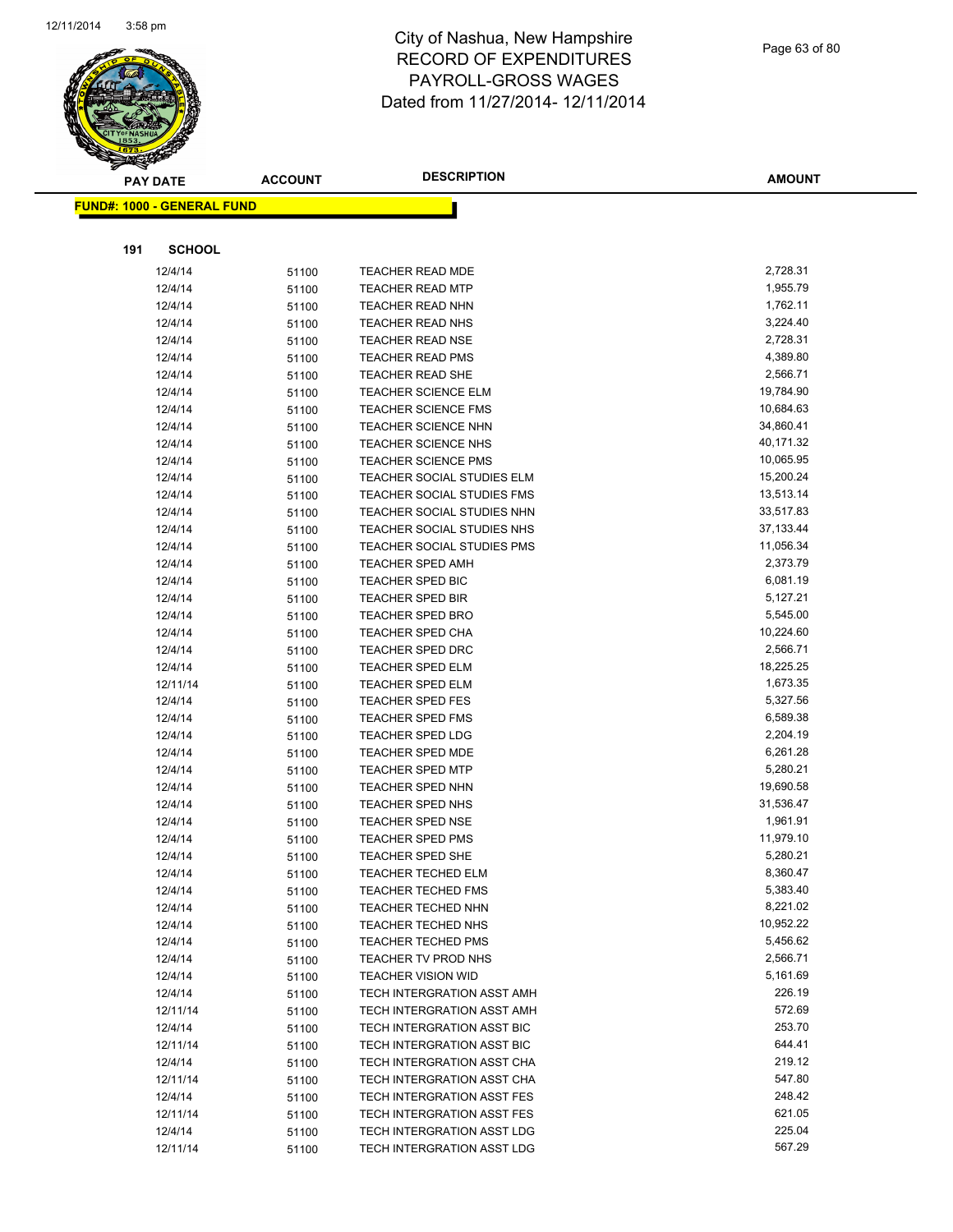

|     | <b>PAY DATE</b>                    | <b>ACCOUNT</b> | <b>DESCRIPTION</b>                                | <b>AMOUNT</b>    |
|-----|------------------------------------|----------------|---------------------------------------------------|------------------|
|     | <u> FUND#: 1000 - GENERAL FUND</u> |                |                                                   |                  |
|     |                                    |                |                                                   |                  |
|     |                                    |                |                                                   |                  |
| 191 | <b>SCHOOL</b>                      |                |                                                   |                  |
|     | 12/4/14                            | 51100          | <b>TECH INTERGRATION ASST MDE</b>                 | 248.42           |
|     | 12/11/14                           | 51100          | TECH INTERGRATION ASST MDE                        | 626.23           |
|     | 12/4/14                            | 51100          | TECH INTERGRATION ASST NSE                        | 239.12           |
|     | 12/11/14                           | 51100          | TECH INTERGRATION ASST NSE                        | 600.24           |
|     | 12/4/14                            | 51100          | TECH INTERGRATION ASST SHE                        | 219.12           |
|     | 12/11/14                           | 51100          | TECH INTERGRATION ASST SHE                        | 547.80           |
|     | 12/4/14                            | 51200          | CLERICAL BOARD OF ED SUP                          | 647.47           |
|     | 12/11/14                           | 51200          | CLERICAL BOARD OF ED SUP                          | 541.39           |
|     | 12/4/14                            | 51200          | CLERICAL PRINCIPAL NHN                            | 103.02           |
|     | 12/11/14                           | 51200          | CLERICAL PRINCIPAL NHN                            | 257.55           |
|     | 12/4/14                            | 51200          | CLERICAL VOLUNTEER SUP                            | 123.05           |
|     | 12/11/14                           | 51200          | CLERICAL VOLUNTEER SUP                            | 369.15           |
|     | 12/4/14                            | 51200          | <b>CROSSING GUARD WPO</b>                         | 858.71           |
|     | 12/11/14                           | 51200          | <b>CROSSING GUARD WPO</b>                         | 2,101.19         |
|     | 12/4/14                            | 51200          | <b>CUSTODIAN CHA</b>                              | 323.60<br>339.00 |
|     | 12/11/14                           | 51200          | <b>CUSTODIAN CHA</b><br><b>CUSTODIAN HEAD CHA</b> | 15.40            |
|     | 12/11/14                           | 51200          | <b>CUSTODIAN HEAD MTP</b>                         | 15.40            |
|     | 12/4/14<br>12/11/14                | 51200          | <b>CUSTODIAN HEAD MTP</b>                         | 46.20            |
|     | 12/4/14                            | 51200          | <b>CUSTODIAN MTP</b>                              | 15.40            |
|     | 12/11/14                           | 51200          | <b>CUSTODIAN MTP</b>                              | 61.60            |
|     | 12/4/14                            | 51200          | <b>CUSTODIAN NHN</b>                              | 194.16           |
|     | 12/11/14                           | 51200<br>51200 | <b>CUSTODIAN NHN</b>                              | 453.04           |
|     | 12/11/14                           | 51200          | <b>CUSTODIAN PMS</b>                              | 15.40            |
|     | 12/4/14                            | 51200          | FOOD SERVICE ASST PT AMH                          | 18.20            |
|     | 12/11/14                           | 51200          | FOOD SERVICE ASST PT AMH                          | 36.40            |
|     | 12/4/14                            | 51200          | FOOD SERVICE ASST PT CHA                          | 18.20            |
|     | 12/11/14                           | 51200          | FOOD SERVICE ASST PT CHA                          | 45.50            |
|     | 12/4/14                            | 51200          | FOOD SERVICE ASST PT MDE                          | 4.55             |
|     | 12/11/14                           | 51200          | FOOD SERVICE ASST PT MDE                          | 11.38            |
|     | 12/4/14                            | 51200          | FOOD SERVICE ASST PT NSE                          | 9.10             |
|     | 12/11/14                           | 51200          | FOOD SERVICE ASST PT NSE                          | 22.75            |
|     | 12/4/14                            | 51200          | FOOD SERVICE COOK LDG                             | 20.64            |
|     | 12/11/14                           | 51200          | FOOD SERVICE COOK LDG                             | 51.60            |
|     | 12/4/14                            | 51200          | <b>GUIDANCE COUNSELOR ELM</b>                     | 268.75           |
|     | 12/4/14                            | 51200          | GUIDANCE COUNSELOR NHS                            | 802.91           |
|     | 12/4/14                            | 51200          | <b>INSTRUMENTAL MUSIC</b>                         | 400.00           |
|     | 12/11/14                           | 51200          | <b>INSTRUMENTAL MUSIC</b>                         | 2,100.00         |
|     | 12/4/14                            | 51200          | <b>LIBRARIAN BIC</b>                              | 911.52           |
|     | 12/4/14                            | 51200          | LUNCH MONITOR AMH                                 | 167.46           |
|     | 12/11/14                           | 51200          | LUNCH MONITOR AMH                                 | 418.63           |
|     | 12/4/14                            | 51200          | LUNCH MONITOR BIC                                 | 305.14           |
|     | 12/11/14                           | 51200          | LUNCH MONITOR BIC                                 | 737.43           |
|     | 12/4/14                            | 51200          | LUNCH MONITOR BIR                                 | 342.26           |
|     | 12/11/14                           | 51200          | LUNCH MONITOR BIR                                 | 858.49           |
|     | 12/4/14                            | 51200          | LUNCH MONITOR BRO                                 | 180.80           |
|     | 12/11/14                           | 51200          | LUNCH MONITOR BRO                                 | 423.75           |
|     | 12/4/14                            | 51200          | LUNCH MONITOR CHA                                 | 282.50           |
|     | 12/11/14                           | 51200          | LUNCH MONITOR CHA                                 | 655.41           |
|     | 12/4/14                            | 51200          | LUNCH MONITOR DRC                                 | 275.80           |
|     | 12/11/14                           | 51200          | LUNCH MONITOR DRC                                 | 666.91           |
|     | 12/4/14                            | 51200          | LUNCH MONITOR ELM                                 | 124.32           |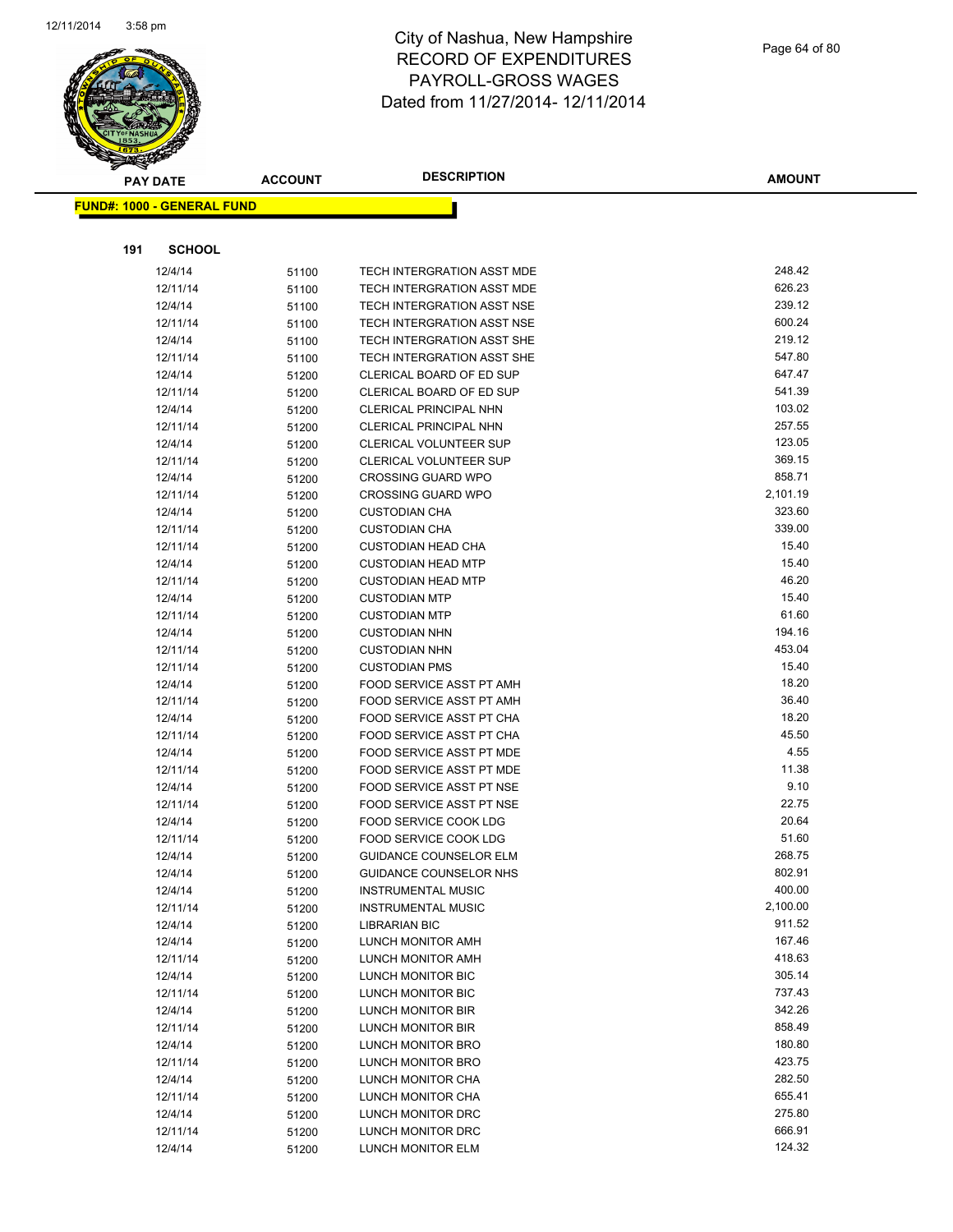

| ॼ   | <b>PAY DATE</b>                   | <b>ACCOUNT</b> | <b>DESCRIPTION</b>           | <b>AMOUNT</b>  |
|-----|-----------------------------------|----------------|------------------------------|----------------|
|     | <b>FUND#: 1000 - GENERAL FUND</b> |                |                              |                |
|     |                                   |                |                              |                |
| 191 | <b>SCHOOL</b>                     |                |                              |                |
|     | 12/11/14                          | 51200          | LUNCH MONITOR ELM            | 310.80         |
|     | 12/4/14                           | 51200          | LUNCH MONITOR FES            | 351.80         |
|     | 12/11/14                          | 51200          | LUNCH MONITOR FES            | 832.05         |
|     | 12/4/14                           | 51200          | <b>LUNCH MONITOR FMS</b>     | 54.70          |
|     | 12/11/14                          | 51200          | LUNCH MONITOR FMS            | 273.50         |
|     | 12/4/14                           | 51200          | LUNCH MONITOR LDG            | 315.93         |
|     | 12/11/14                          | 51200          | LUNCH MONITOR LDG            | 717.79         |
|     | 12/4/14                           | 51200          | LUNCH MONITOR MDE            | 145.75         |
|     | 12/11/14                          | 51200          | <b>LUNCH MONITOR MDE</b>     | 553.85         |
|     | 12/4/14                           | 51200          | <b>LUNCH MONITOR MTP</b>     | 56.28          |
|     | 12/11/14                          | 51200          | LUNCH MONITOR MTP            | 491.18         |
|     | 12/4/14                           | 51200          | LUNCH MONITOR NHN            | 113.00         |
|     | 12/11/14                          | 51200          | LUNCH MONITOR NHN            | 423.75         |
|     | 12/4/14                           | 51200          | LUNCH MONITOR NHS            | 165.18         |
|     | 12/11/14                          | 51200          | LUNCH MONITOR NHS            | 418.12         |
|     | 12/4/14                           | 51200          | LUNCH MONITOR NSE            | 93.23          |
|     | 12/11/14                          | 51200          | LUNCH MONITOR NSE            | 364.43         |
|     | 12/4/14                           | 51200          | <b>LUNCH MONITOR PMS</b>     | 113.00         |
|     | 12/11/14                          | 51200          | <b>LUNCH MONITOR PMS</b>     | 274.03         |
|     | 12/4/14                           | 51200          | <b>LUNCH MONITOR SHE</b>     | 252.60         |
|     | 12/11/14                          | 51200          | LUNCH MONITOR SHE            | 1,091.62       |
|     | 12/4/14                           | 51200          | <b>NURSE FES</b>             | 770.67         |
|     | 12/4/14                           | 51200          | PARA ALT PMS                 | 32.34          |
|     | 12/11/14                          | 51200          | PARA ALT PMS                 | 80.85          |
|     | 12/4/14                           | 51200          | PARA DW SPEC ED BIR          | 175.24         |
|     | 12/11/14                          | 51200          | PARA DW SPEC ED BIR          | 431.36         |
|     | 12/4/14                           | 51200          | PARA DW SPEC ED BRO          | 4.55           |
|     | 12/11/14                          | 51200          | PARA DW SPEC ED BRO          | 22.75<br>13.65 |
|     | 12/4/14                           | 51200          | PARA ELL FES<br>PARA ELL FES | 34.13          |
|     | 12/11/14<br>12/4/14               | 51200          | PARA INST AMH                | 200.51         |
|     | 12/11/14                          | 51200          | PARA INST AMH                | 382.83         |
|     | 12/4/14                           | 51200<br>51200 | <b>PARA INST BIC</b>         | 132.99         |
|     | 12/11/14                          |                | PARA INST BIC                | 656.49         |
|     | 12/4/14                           | 51200<br>51200 | PARA INST BIR                | 18.20          |
|     | 12/11/14                          | 51200          | PARA INST BIR                | 45.50          |
|     | 12/4/14                           | 51200          | PARA INST DRC                | 19.11          |
|     | 12/11/14                          | 51200          | PARA INST DRC                | 72.73          |
|     | 12/4/14                           | 51200          | PARA INST FES                | 13.65          |
|     | 12/11/14                          | 51200          | PARA INST FES                | 34.13          |
|     | 12/4/14                           | 51200          | PARA INST FMS                | 9.10           |
|     | 12/11/14                          | 51200          | PARA INST FMS                | 18.20          |
|     | 12/4/14                           | 51200          | PARA INST LDG                | 13.65          |
|     | 12/11/14                          | 51200          | PARA INST LDG                | 34.13          |
|     | 12/4/14                           | 51200          | PARA INST MTP                | 133.80         |
|     | 12/11/14                          | 51200          | PARA INST MTP                | 334.50         |
|     | 12/4/14                           | 51200          | PARA INST NHN                | 229.58         |
|     | 12/11/14                          | 51200          | PARA INST NHN                | 291.39         |
|     | 12/4/14                           | 51200          | PARA INST PMS                | 18.20          |
|     | 12/11/14                          | 51200          | PARA INST PMS                | 45.50          |
|     | 12/4/14                           | 51200          | PARA INST SHE                | 189.00         |
|     | 12/11/14                          | 51200          | PARA INST SHE                | 189.00         |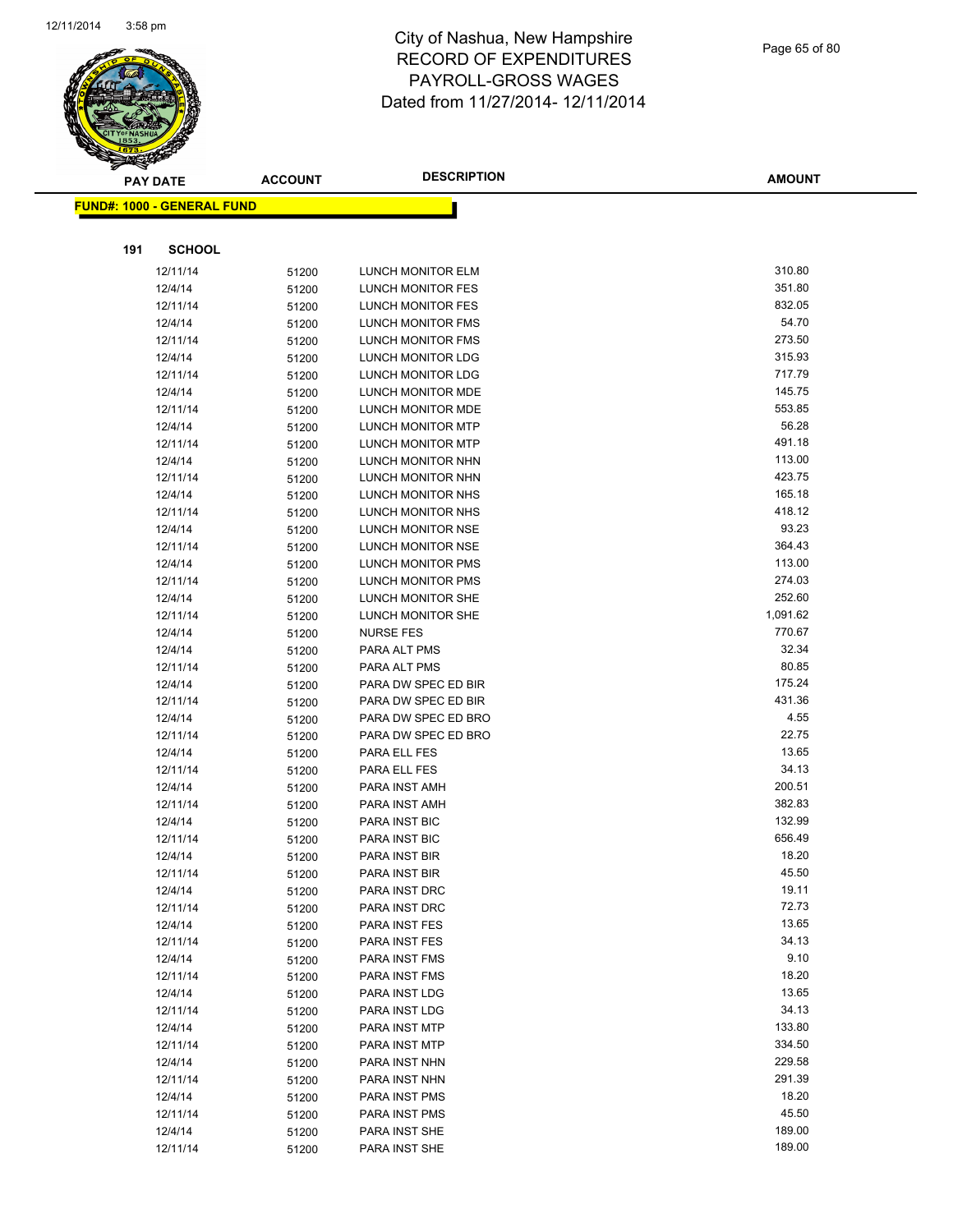

Page 66 of 80

| $\tilde{\phantom{a}}$<br><b>PAY DATE</b> | <b>ACCOUNT</b> | <b>DESCRIPTION</b>                   | <b>AMOUNT</b>    |
|------------------------------------------|----------------|--------------------------------------|------------------|
| <b>FUND#: 1000 - GENERAL FUND</b>        |                |                                      |                  |
|                                          |                |                                      |                  |
|                                          |                |                                      |                  |
| 191<br><b>SCHOOL</b>                     |                |                                      |                  |
| 12/4/14                                  | 51200          | PARA LIB NHN                         | 91.15            |
| 12/11/14                                 | 51200          | PARA LIB NHN                         | 273.45           |
| 12/4/14                                  | 51200          | PARA LIB PMS                         | 125.62           |
| 12/11/14                                 | 51200          | PARA LIB PMS                         | 210.50           |
| 12/4/14                                  | 51200          | PARA MEDIA NHS                       | 91.78            |
| 12/11/14                                 | 51200          | PARA MEDIA NHS                       | 104.89<br>76.44  |
| 12/4/14                                  | 51200          | PARA MUSIC FMS                       | 347.18           |
| 12/11/14                                 | 51200          | PARA MUSIC FMS                       | 1,095.97         |
| 12/4/14                                  | 51200          | PARA PRE SCH BIC                     | 2,377.47         |
| 12/11/14<br>12/4/14                      | 51200          | PARA PRE SCH BIC<br>PARA PRE SCH BRO | 779.76           |
| 12/11/14                                 | 51200          | PARA PRE SCH BRO                     | 1,559.52         |
| 12/4/14                                  | 51200<br>51200 | PARA PRE SCH DRC                     | 1,143.65         |
| 12/11/14                                 | 51200          | PARA PRE SCH DRC                     | 2,391.48         |
| 12/4/14                                  | 51200          | PARA PRE SCH MTP                     | 523.04           |
| 12/11/14                                 | 51200          | PARA PRE SCH MTP                     | 1,042.50         |
| 12/4/14                                  | 51200          | PARA PRE SCH NSE                     | 2,041.58         |
| 12/11/14                                 | 51200          | PARA PRE SCH NSE                     | 4,026.11         |
| 12/4/14                                  | 51200          | PARA TTI DRC                         | 81.48            |
| 12/11/14                                 | 51200          | PARA TTI DRC                         | 247.84           |
| 12/4/14                                  | 51200          | PARA TTI LDG                         | 30.80            |
| 12/11/14                                 | 51200          | PARA TTI LDG                         | 77.00            |
| 12/4/14                                  | 51200          | SCHOOL PSYCHOLOGIST WID              | 4,031.76         |
| 12/4/14                                  | 51200          | SPECIAL EDUCATION TUTOR              | 287.50           |
| 12/11/14                                 | 51200          | SPECIAL EDUCATION TUTOR              | 200.00           |
| 12/4/14                                  | 51200          | SPEECH LANG PATHOLOGIST WID          | 13,359.27        |
| 12/4/14                                  | 51200          | <b>SUB CLERICAL</b>                  | 131.78           |
| 12/11/14                                 | 51200          | SUB CLERICAL                         | 353.41           |
| 12/4/14                                  | 51200          | <b>SUB LUNCH MONITOR</b>             | 13.65            |
| 12/11/14                                 | 51200          | <b>SUB LUNCH MONITOR</b>             | 34.13            |
| 12/4/14                                  | 51200          | <b>SUB TEACHER</b>                   | 112.50           |
| 12/11/14                                 | 51200          | <b>SUB TEACHER</b>                   | 312.50           |
| 12/4/14                                  | 51200          | TEACHER ART NHN                      | 440.51           |
| 12/4/14                                  | 51200          | <b>TEACHER BEHAVIOR SPEC WID</b>     | 1,026.69         |
| 12/4/14                                  | 51200          | <b>TEACHER BIO TEC NHN</b>           | 520.61           |
| 12/4/14                                  | 51200          | <b>TEACHER COMPUTER NHN</b>          | 405.60           |
| 12/4/14                                  | 51200          | <b>TEACHER ELL LDG</b>               | 225.00           |
| 12/4/14                                  | 51200          | <b>TEACHER ENGLISH NHN</b>           | 1,283.39         |
| 12/4/14                                  | 51200          | TEACHER FOREIGN LANG FMS             | 959.59           |
| 12/4/14                                  | 51200          | <b>TEACHER GR2 SHE</b>               | 112.50           |
| 12/4/14                                  | 51200          | <b>TEACHER GR3 CHA</b>               | 200.00           |
| 12/4/14                                  | 51200          | <b>TEACHER GR6 FMS</b>               | 256.25           |
| 12/4/14                                  | 51200          | <b>TEACHER GR6 PMS</b>               | 100.00           |
| 12/4/14                                  | 51200          | TEACHER IN SCH SUSPENSION ELM        | 112.50           |
| 12/4/14                                  | 51200          | TEACHER INST SPED WID                | 1,899.01         |
| 12/4/14                                  | 51200          | <b>TEACHER KIND BIC</b>              | 2,311.10         |
| 12/4/14                                  | 51200          | <b>TEACHER KIND BIR</b>              | 881.09           |
| 12/4/14                                  | 51200          | <b>TEACHER MATH FMS</b>              | 445.57           |
| 12/4/14                                  | 51200          | <b>TEACHER MATH NHN</b>              | 1,208.20         |
| 12/4/14                                  | 51200          | <b>TEACHER MUSIC AMH</b>             | 150.00<br>225.00 |
| 12/4/14                                  | 51200          | <b>TEACHER MUSIC DRC</b>             | 825.31           |
| 12/4/14                                  | 51200          | <b>TEACHER MUSIC ELM</b>             |                  |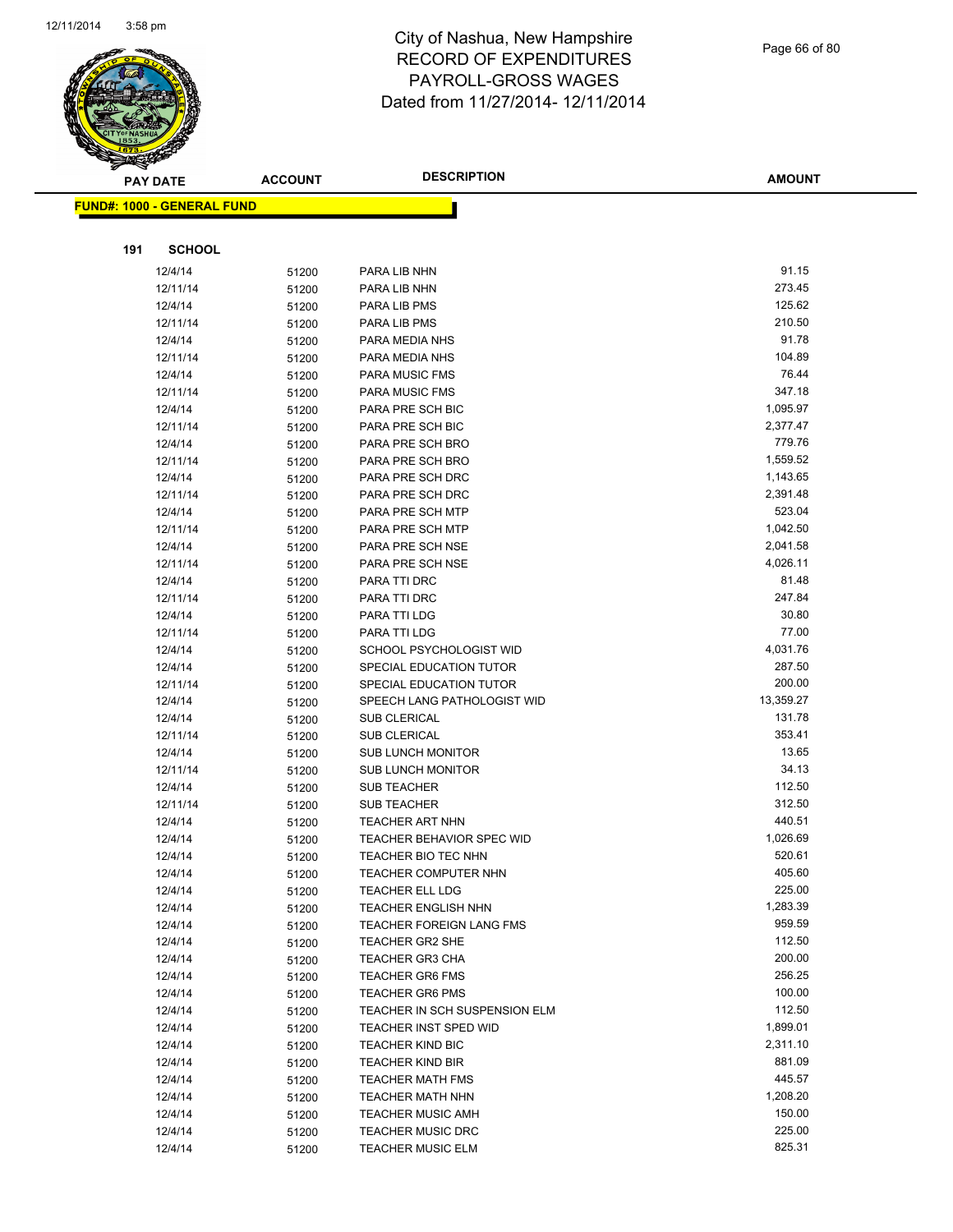

Page 67 of 80

| <b>PAY DATE</b>                   | <b>ACCOUNT</b> | <b>DESCRIPTION</b>         | <b>AMOUNT</b>  |
|-----------------------------------|----------------|----------------------------|----------------|
| <b>FUND#: 1000 - GENERAL FUND</b> |                |                            |                |
| <b>SCHOOL</b><br>191              |                |                            |                |
|                                   |                |                            | 1,199.43       |
| 12/4/14                           | 51200          | <b>TEACHER MUSIC MTP</b>   |                |
| 12/4/14                           | 51200          | TEACHER PE NHS             | 236.54         |
| 12/4/14                           | 51200          | <b>TEACHER READ ELM</b>    | 1,612.20       |
| 12/4/14                           | 51200          | <b>TEACHER READ SHE</b>    | 200.00         |
| 12/4/14                           | 51200          | <b>TEACHER SCIENCE NHS</b> | 264.50         |
| 12/4/14                           | 51200          | TEACHER SOCIAL STUDIES NHN | 700.00         |
| 12/4/14                           | 51200          | <b>TEACHER SPED NHN</b>    | 5,378.10       |
| 12/4/14                           | 51200          | <b>TEACHER SPED NHS</b>    | 881.09         |
| 12/4/14                           | 51200          | <b>TEACHER VISION WIDE</b> | 1,091.33       |
| 12/4/14                           | 51300          | <b>OVERTIME-REGULAR</b>    | 9,471.93       |
| 12/11/14                          | 51300          | <b>OVERTIME-REGULAR</b>    | 11,811.60      |
| 12/4/14                           | 51400          | <b>WAGES TEMP-SEASONAL</b> | 368.88         |
| 12/11/14                          | 51400          | <b>WAGES TEMP-SEASONAL</b> | 1,229.60       |
| 12/4/14                           | 51412          | <b>WAGES PER DIEM</b>      | 23,738.09      |
| 12/11/14                          | 51412          | <b>WAGES PER DIEM</b>      | 35,514.75      |
| 12/4/14                           | 51600          | <b>LONGEVITY</b>           | 2,972.77       |
| 12/11/14                          | 51600          | <b>LONGEVITY</b>           | 3,047.09       |
| 12/4/14                           | 51650          | <b>ADDITIONAL HOURS</b>    | 372.14         |
| 12/4/14                           | 51700          | <b>STIPENDS</b>            | 84,762.43      |
| 12/4/14                           | 52800          | EDUCATIONAL ASSISTANCE     | 697.20         |
| 12/4/14                           | 53628          | <b>CONTRACT SERVICES</b>   | 60.00          |
| <b>TOTAL 191 - SCHOOL</b>         |                |                            | \$3,237,459.12 |

#### **TOTAL FUND 1000 - GENERAL FUND \$5,371,124.12**

#### **FUND#: 1001 - GF-CAPITAL IMPROVEMENTS**

| 161 | <b>STREETS-CAP IMP</b>             |       |                      |          |
|-----|------------------------------------|-------|----------------------|----------|
|     | 11/6/14                            | 81100 | CAPITAL IMPROVEMENTS | 230.85   |
|     | <b>TOTAL 161 - STREETS-CAP IMP</b> |       |                      | \$230.85 |

**TOTAL FUND 1001 - GF-CAPITAL IMPROVEMENTS \$230.85** 

#### **FUND#: 2100 - FOOD SERVICES FUND**

| 12/4/14  | 51100 | CLERICAL FOOD SERVICE NHS     | 709.90   |
|----------|-------|-------------------------------|----------|
| 12/11/14 | 51100 | CLERICAL FOOD SERVICE NHS     | 709.90   |
| 12/4/14  | 51100 | DELIVERY DRIVER FOOD SERVICE  | 393.32   |
| 12/11/14 | 51100 | DELIVERY DRIVER FOOD SERVICE  | 786.65   |
| 12/4/14  | 51100 | DIRECTOR FOOD SERVICE         | 2.930.90 |
| 12/4/14  | 51100 | FOOD SERVICE BUSINESS MANAGER | 2.085.30 |
| 12/4/14  | 51100 | FOOD SERVICE COOK AMH         | 393.12   |
| 12/11/14 | 51100 | FOOD SERVICE COOK AMH         | 491.40   |
|          |       |                               |          |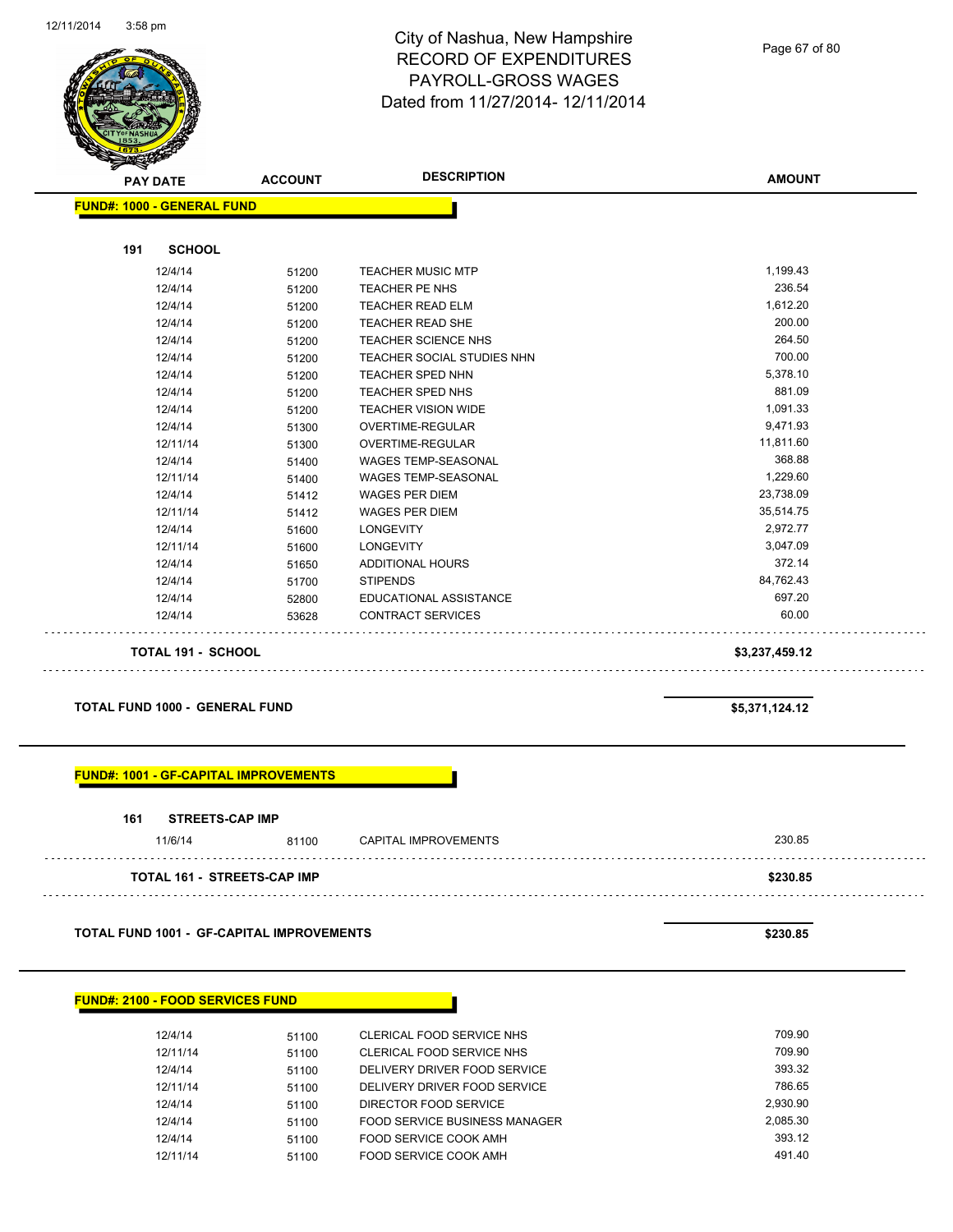

| <b>PAY DATE</b>                          | <b>ACCOUNT</b> | <b>DESCRIPTION</b>                             | <b>AMOUNT</b>    |
|------------------------------------------|----------------|------------------------------------------------|------------------|
| <u> FUND#: 2100 - FOOD SERVICES FUND</u> |                |                                                |                  |
|                                          |                |                                                |                  |
| 12/4/14                                  | 51100          | FOOD SERVICE COOK BIC                          | 393.12           |
| 12/11/14                                 | 51100          | FOOD SERVICE COOK BIC                          | 491.40           |
| 12/4/14                                  | 51100          | FOOD SERVICE COOK BIR                          | 393.12           |
| 12/11/14                                 | 51100          | FOOD SERVICE COOK BIR                          | 491.40           |
| 12/4/14                                  | 51100          | FOOD SERVICE COOK BRO                          | 393.12           |
| 12/11/14                                 | 51100          | FOOD SERVICE COOK BRO                          | 487.89           |
| 12/4/14                                  | 51100          | FOOD SERVICE COOK CHA                          | 393.12           |
| 12/11/14                                 | 51100          | FOOD SERVICE COOK CHA                          | 491.40           |
| 12/4/14                                  | 51100          | FOOD SERVICE COOK DRC                          | 393.12           |
| 12/11/14                                 | 51100          | FOOD SERVICE COOK DRC                          | 491.40           |
| 12/4/14                                  | 51100          | FOOD SERVICE COOK ELM                          | 803.05           |
| 12/11/14                                 | 51100          | FOOD SERVICE COOK ELM                          | 1,003.81         |
| 12/4/14                                  | 51100          | FOOD SERVICE COOK FES                          | 345.80           |
| 12/11/14                                 | 51100          | FOOD SERVICE COOK FES                          | 432.25           |
| 12/4/14                                  | 51100          | FOOD SERVICE COOK FMS                          | 401.52           |
| 12/11/14                                 | 51100          | FOOD SERVICE COOK FMS                          | 501.90           |
| 12/4/14                                  | 51100          | FOOD SERVICE COOK LDG                          | 379.12           |
| 12/11/14                                 | 51100          | FOOD SERVICE COOK LDG                          | 473.90           |
| 12/4/14                                  | 51100          | FOOD SERVICE COOK MDE                          | 379.12           |
| 12/11/14                                 | 51100          | FOOD SERVICE COOK MDE                          | 473.90           |
| 12/4/14                                  | 51100          | FOOD SERVICE COOK NHN                          | 828.52           |
| 12/11/14                                 | 51100          | FOOD SERVICE COOK NHN                          | 1,028.03         |
| 12/4/14                                  | 51100          | FOOD SERVICE COOK NHS                          | 778.68           |
| 12/11/14                                 | 51100          | FOOD SERVICE COOK NHS                          | 973.35           |
| 12/4/14                                  | 51100          | FOOD SERVICE COOK NSE                          | 376.32           |
| 12/11/14                                 | 51100          | FOOD SERVICE COOK NSE                          | 460.32           |
| 12/4/14                                  | 51100          | FOOD SERVICE COOK PMS                          | 401.52           |
| 12/11/14                                 | 51100          | FOOD SERVICE COOK PMS                          | 501.90<br>379.12 |
| 12/4/14<br>12/11/14                      | 51100          | FOOD SERVICE COOK SHE<br>FOOD SERVICE COOK SHE | 473.90           |
| 12/4/14                                  | 51100<br>51100 | <b>FOOD SERVICE SITE CORD</b>                  | 11,439.22        |
| 12/4/14                                  | 51100          | <b>FOOD SERVICECOOK MTP</b>                    | 362.32           |
| 12/11/14                                 | 51100          | <b>FOOD SERVICECOOK MTP</b>                    | 452.90           |
| 12/4/14                                  | 51200          | FOOD SERVICE ASST PT AMH                       | 400.86           |
| 12/11/14                                 | 51200          | FOOD SERVICE ASST PT AMH                       | 586.26           |
| 12/4/14                                  | 51200          | FOOD SERVICE ASST PT BIC                       | 433.28           |
| 12/11/14                                 | 51200          | <b>FOOD SERVICE ASST PT BIC</b>                | 541.60           |
| 12/4/14                                  | 51200          | FOOD SERVICE ASST PT BIR                       | 374.56           |
| 12/11/14                                 | 51200          | <b>FOOD SERVICE ASST PT BIR</b>                | 425.65           |
| 12/4/14                                  | 51200          | FOOD SERVICE ASST PT BRO                       | 283.92           |
| 12/11/14                                 | 51200          | <b>FOOD SERVICE ASST PT BRO</b>                | 354.90           |
| 12/4/14                                  | 51200          | FOOD SERVICE ASST PT CHA                       | 289.68           |
| 12/11/14                                 | 51200          | FOOD SERVICE ASST PT CHA                       | 362.10           |
| 12/4/14                                  | 51200          | FOOD SERVICE ASST PT DRC                       | 563.22           |
| 12/11/14                                 | 51200          | FOOD SERVICE ASST PT DRC                       | 751.68           |
| 12/4/14                                  | 51200          | FOOD SERVICE ASST PT ELM                       | 1,569.27         |
| 12/11/14                                 | 51200          | FOOD SERVICE ASST PT ELM                       | 2,036.20         |
| 12/4/14                                  | 51200          | FOOD SERVICE ASST PT FES                       | 580.44           |
| 12/11/14                                 | 51200          | FOOD SERVICE ASST PT FES                       | 725.55           |
| 12/4/14                                  | 51200          | FOOD SERVICE ASST PT FMS                       | 1,515.90         |
| 12/11/14                                 | 51200          | FOOD SERVICE ASST PT FMS                       | 1,917.27         |
| 12/4/14                                  | 51200          | FOOD SERVICE ASST PT LDG                       | 741.56           |
| 12/11/14                                 | 51200          | FOOD SERVICE ASST PT LDG                       | 941.40           |
| 12/4/14                                  | 51200          | FOOD SERVICE ASST PT MDE                       | 304.20           |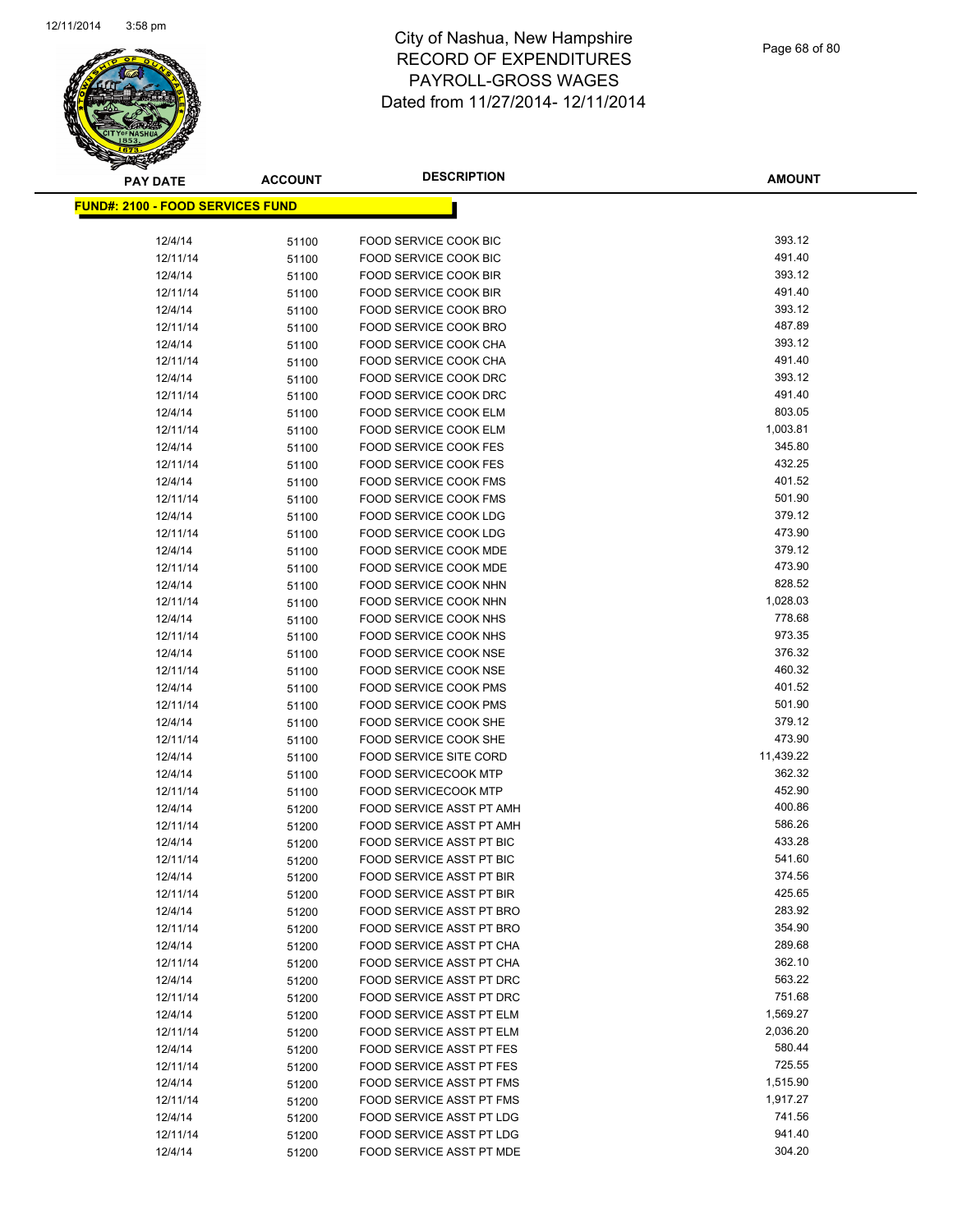

| <b>PAY DATE</b>                          | <b>ACCOUNT</b> | <b>DESCRIPTION</b>              | <b>AMOUNT</b> |  |
|------------------------------------------|----------------|---------------------------------|---------------|--|
| <u> FUND#: 2100 - FOOD SERVICES FUND</u> |                |                                 |               |  |
| 12/11/14                                 | 51200          | FOOD SERVICE ASST PT MDE        | 566.69        |  |
| 12/4/14                                  | 51200          | FOOD SERVICE ASST PT MTP        | 373.13        |  |
| 12/11/14                                 | 51200          | FOOD SERVICE ASST PT MTP        | 462.81        |  |
| 12/4/14                                  | 51200          | FOOD SERVICE ASST PT NHN        | 3,491.30      |  |
| 12/11/14                                 | 51200          | FOOD SERVICE ASST PT NHN        | 4,780.93      |  |
| 12/4/14                                  | 51200          | FOOD SERVICE ASST PT NHS        | 3,465.52      |  |
| 12/11/14                                 | 51200          | FOOD SERVICE ASST PT NHS        | 4,653.30      |  |
| 12/4/14                                  | 51200          | FOOD SERVICE ASST PT NSE        | 274.79        |  |
| 12/11/14                                 | 51200          | FOOD SERVICE ASST PT NSE        | 276.85        |  |
| 12/4/14                                  | 51200          | <b>FOOD SERVICE ASST PT PMS</b> | 1,684.26      |  |
| 12/11/14                                 | 51200          | <b>FOOD SERVICE ASST PT PMS</b> | 2,316.68      |  |
| 12/4/14                                  | 51200          | FOOD SERVICE ASST PT SHE        | 400.55        |  |
| 12/11/14                                 | 51200          | FOOD SERVICE ASST PT SHE        | 538.86        |  |
| 12/4/14                                  | 51300          | <b>OVERTIME-REGULAR</b>         | 87.67         |  |
| 12/11/14                                 | 51300          | <b>OVERTIME-REGULAR</b>         | 349.65        |  |
| 12/4/14                                  | 51412          | WAGES PER DIEM                  | 2,519.72      |  |
| 12/11/14                                 | 51412          | <b>WAGES PER DIEM</b>           | 4,261.96      |  |
|                                          |                |                                 |               |  |

#### **TOTAL FUND 2100 - FOOD SERVICES FUND \$82,774.22**

| <b>FUND#: 2201 - DRIVERS EDUCATION FUND</b> |  |  |
|---------------------------------------------|--|--|
|                                             |  |  |

| 12/4/14  | 51200 | ADULT ED DIPOLMA INST     | 275.00 |
|----------|-------|---------------------------|--------|
| 12/4/14  | 51200 | DRIVER INSTRUCTOR         | 350.00 |
| 12/11/14 | 51200 | DRIVER INSTRUCTOR         | 550.00 |
| 12/4/14  | 51200 | TEACHER TECHED ELM        | 175.00 |
| 12/4/14  | 51200 | TEACHER TECHED FMS        | 350.00 |
| 12/4/14  | 51200 | <b>TEACHER TECHED PMS</b> | 200.00 |

#### **TOTAL FUND 2201 - DRIVERS EDUCATION FUND \$1,900.00**

| 12/4/14                                         | 51200 | ADULT ED DIPOLMA INST    | 75.00    |
|-------------------------------------------------|-------|--------------------------|----------|
| 12/4/14                                         | 51200 | ADULT ED ENRICHMENT INST | 75.00    |
| 12/11/14                                        | 51200 | ADULT ED ENRICHMENT INST | 187.50   |
| 12/4/14                                         | 51200 | CLERICAL SPECIAL ED NHN  | 37.50    |
| 12/11/14                                        | 51200 | CLERICAL SPECIAL ED NHN  | 37.50    |
| 12/4/14                                         | 51200 | <b>SUB TEACHER</b>       | 75.00    |
| 12/11/14                                        | 51200 | <b>SUB TEACHER</b>       | 75.00    |
|                                                 |       |                          |          |
| <b>TOTAL FUND 2207 - ADULT ED/CONTINUING ED</b> |       |                          | \$562.50 |

#### **FUND#: 2252 - DAY CARE**

12/4/14 51100 PANTHER PRESCHOOL DIRECTOR 869.01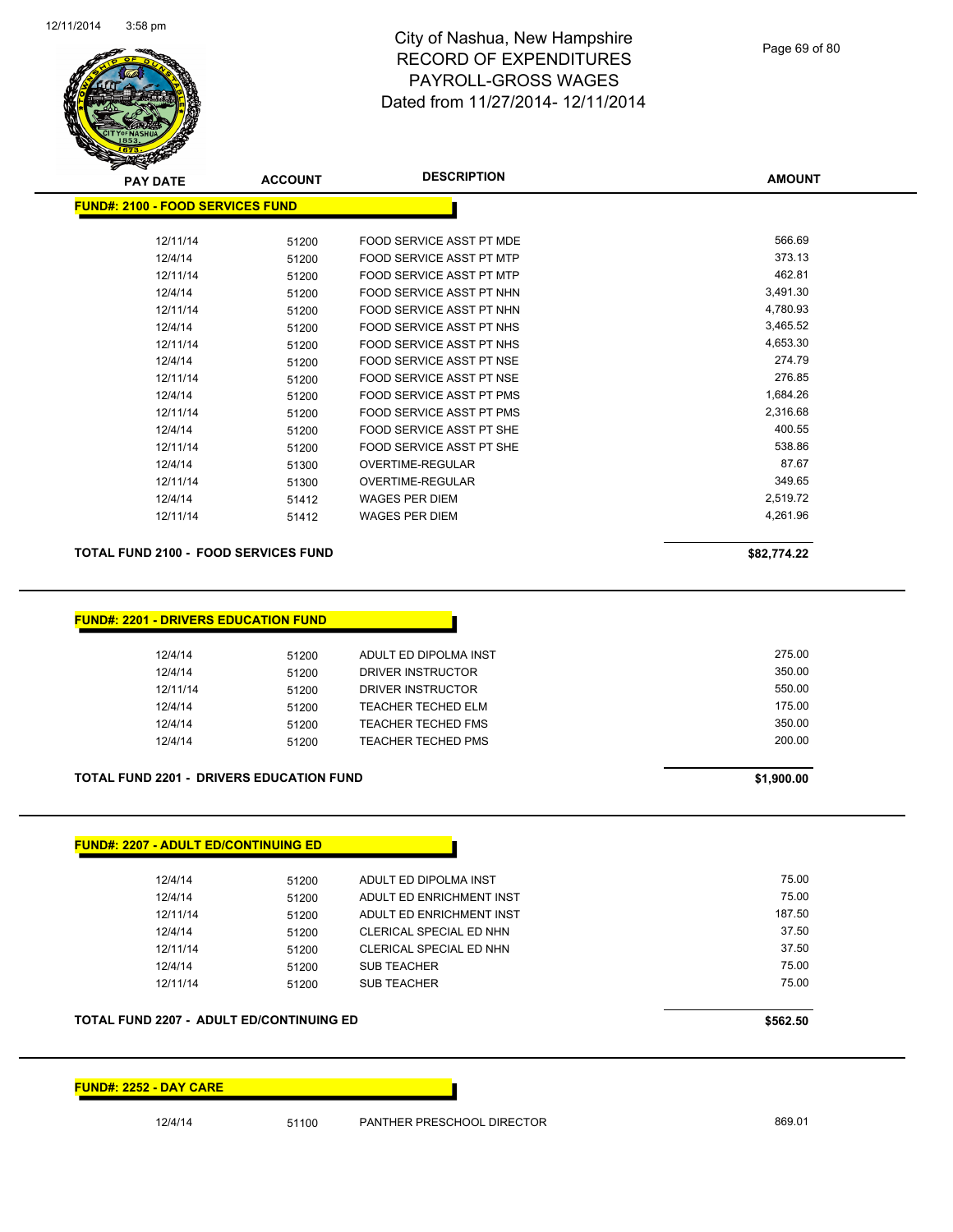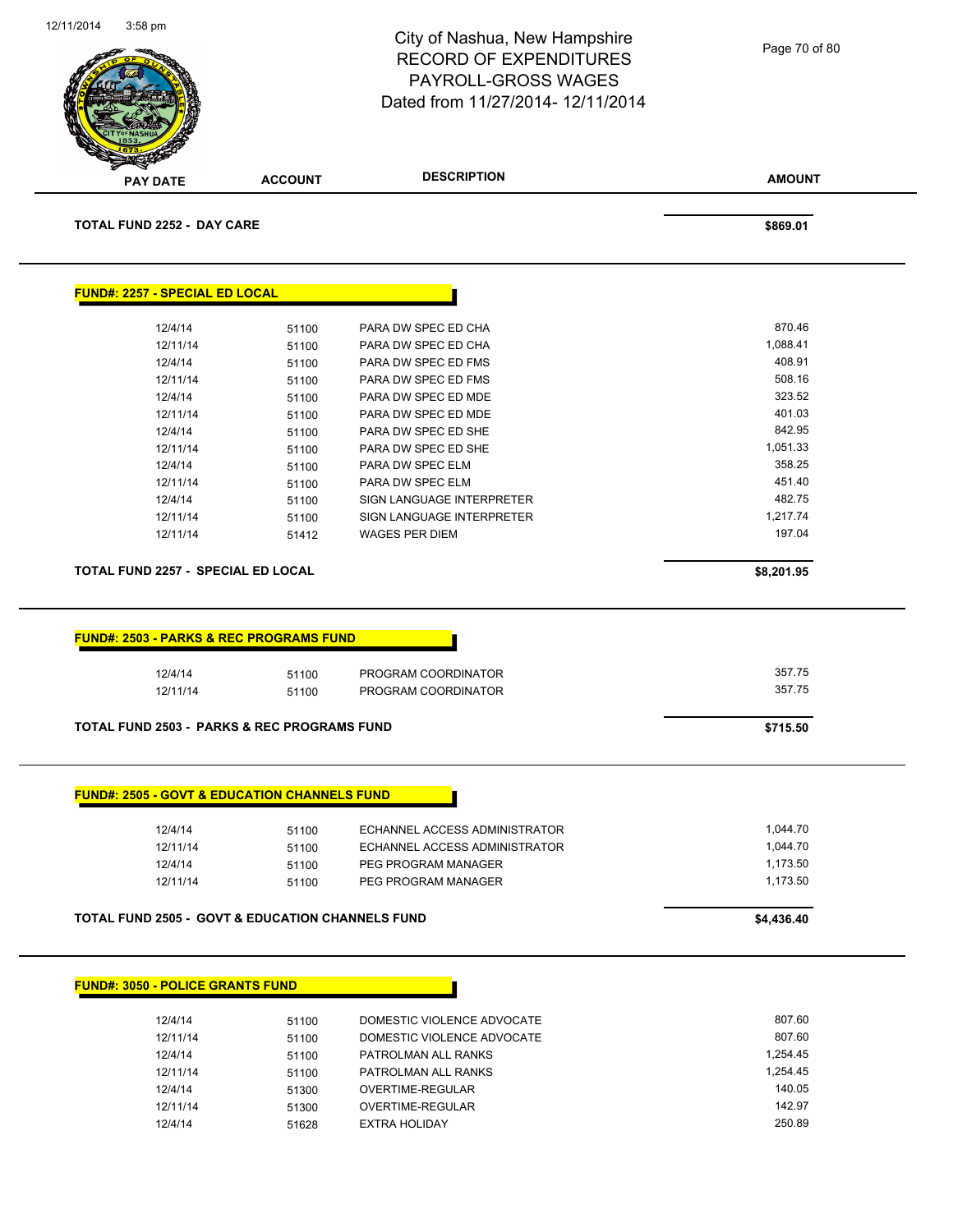| 12/11/2014<br>$3:58$ pm                                                                                                           |                                                             | City of Nashua, New Hampshire<br><b>RECORD OF EXPENDITURES</b><br>PAYROLL-GROSS WAGES<br>Dated from 11/27/2014-12/11/2014                                                                        | Page 71 of 80                                                                        |
|-----------------------------------------------------------------------------------------------------------------------------------|-------------------------------------------------------------|--------------------------------------------------------------------------------------------------------------------------------------------------------------------------------------------------|--------------------------------------------------------------------------------------|
| PAY DATE                                                                                                                          | <b>ACCOUNT</b>                                              | <b>DESCRIPTION</b>                                                                                                                                                                               | <b>AMOUNT</b>                                                                        |
| <b>TOTAL FUND 3050 - POLICE GRANTS FUND</b>                                                                                       |                                                             |                                                                                                                                                                                                  | \$4,658.01                                                                           |
| <b>FUND#: 3060 - FIRE GRANTS FUND</b>                                                                                             |                                                             |                                                                                                                                                                                                  |                                                                                      |
| 12/11/14                                                                                                                          | 51100                                                       | <b>CAPTAIN</b>                                                                                                                                                                                   | 657.69                                                                               |
| 12/4/14                                                                                                                           | 51100                                                       | FIRE LIEUTENANT                                                                                                                                                                                  | 720.38                                                                               |
| 12/11/14                                                                                                                          | 51100                                                       | FIRE LIEUTENANT                                                                                                                                                                                  | 2,028.47                                                                             |
| 12/4/14                                                                                                                           | 51100                                                       | FIREFIGHTERS ALL RANKS                                                                                                                                                                           | 826.52                                                                               |
| 12/11/14                                                                                                                          | 51100                                                       | FIREFIGHTERS ALL RANKS                                                                                                                                                                           | 1,659.51                                                                             |
| 12/4/14                                                                                                                           | 51309                                                       | OVERTIME-TRAINING                                                                                                                                                                                | 8,370.30                                                                             |
| 12/11/14                                                                                                                          | 51309                                                       | OVERTIME-TRAINING                                                                                                                                                                                | 9,815.89                                                                             |
| <b>TOTAL FUND 3060 - FIRE GRANTS FUND</b>                                                                                         |                                                             |                                                                                                                                                                                                  | \$24,078.76                                                                          |
| 12/11/14<br>12/4/14<br>12/11/14<br>12/4/14<br>12/11/14<br>12/4/14<br>12/11/14<br>TOTAL FUND 3068 - COMMUNITY SERVICES GRANTS FUND | 51100<br>51100<br>51100<br>51100<br>51100<br>51100<br>51100 | INTAKE SPECIALIST PROGRAM ASST<br>PROGRAM ASSISTANT<br>PROGRAM ASSISTANT<br>PUB HEALTH PREPAREDNESS COORD<br>PUB HEALTH PREPAREDNESS COORD<br>SMP PROGRAM COORDINATOR<br>SMP PROGRAM COORDINATOR | 376.60<br>435.30<br>435.30<br>1,150.50<br>1,150.50<br>852.15<br>852.14<br>\$8,331.19 |
| <b>FUND#: 3070 - COMMUNITY HEALTH GRANTS FUND</b>                                                                                 |                                                             |                                                                                                                                                                                                  |                                                                                      |
| 12/11/14                                                                                                                          | 51100                                                       | NURSE PRACTITIONER PT                                                                                                                                                                            | 133.00                                                                               |
| <b>TOTAL FUND 3070 - COMMUNITY HEALTH GRANTS FUND</b>                                                                             |                                                             |                                                                                                                                                                                                  | \$133.00                                                                             |
| <b>FUND#: 3080 - COMMUNITY DEVELOPMENT GRANTS</b>                                                                                 |                                                             |                                                                                                                                                                                                  |                                                                                      |
| 12/4/14                                                                                                                           | 51100                                                       | OED PROGRAM COORDINATOR                                                                                                                                                                          | 159.65                                                                               |
| 12/11/14                                                                                                                          | 51100                                                       | OED PROGRAM COORDINATOR                                                                                                                                                                          | 159.65                                                                               |
| <b>TOTAL FUND 3080 - COMMUNITY DEVELOPMENT GRANTS</b>                                                                             |                                                             |                                                                                                                                                                                                  | \$319.30                                                                             |
| <b>FUND#: 3090 - URBAN PROGRAM GRANTS FUND</b>                                                                                    |                                                             |                                                                                                                                                                                                  |                                                                                      |
| 12/4/14                                                                                                                           | 51100                                                       | <b>GRANT MGMT SPECIALIST</b>                                                                                                                                                                     | 988.16                                                                               |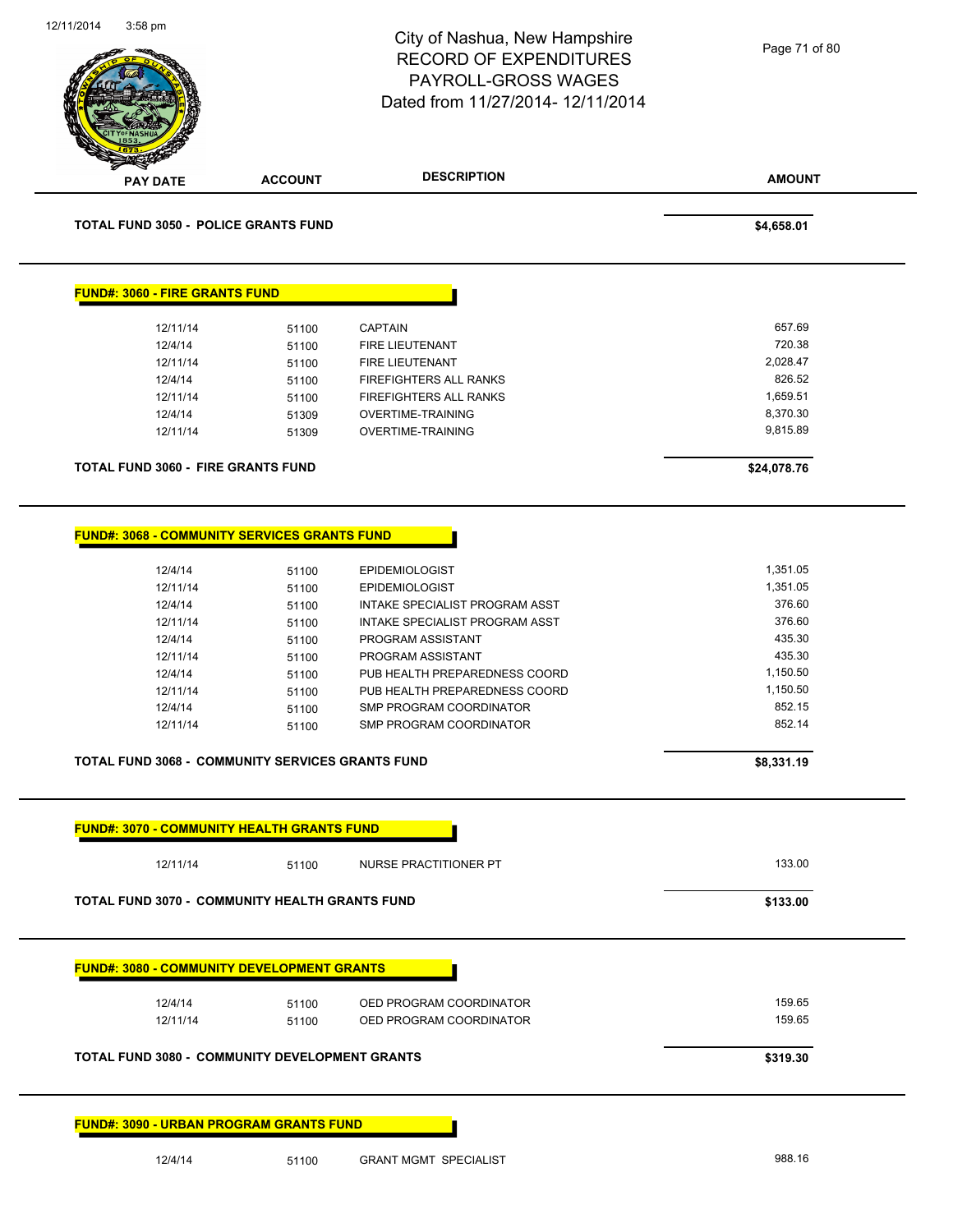

| <b>PAY DATE</b>                                | <b>ACCOUNT</b> | <b>DESCRIPTION</b>                 | <b>AMOUNT</b> |
|------------------------------------------------|----------------|------------------------------------|---------------|
| <b>FUND#: 3090 - URBAN PROGRAM GRANTS FUND</b> |                |                                    |               |
|                                                |                |                                    |               |
| 12/11/14                                       | 51100          | <b>GRANT MGMT SPECIALIST</b>       | 988.15        |
| 12/4/14                                        | 51100          | INTAKE SPECIALIST PROGRAM ASST     | 564.95        |
| 12/11/14                                       | 51100          | INTAKE SPECIALIST PROGRAM ASST     | 564.95        |
| 12/4/14                                        | 51100          | <b>MANAGER URBAN PROGRAMS</b>      | 580.00        |
| 12/11/14                                       | 51100          | <b>MANAGER URBAN PROGRAMS</b>      | 362.50        |
| 12/4/14                                        | 51100          | PROGRAM COORDINATOR LP&HH          | 1,103.60      |
| 12/11/14                                       | 51100          | PROGRAM COORDINATOR LP&HH          | 1,103.60      |
| 12/4/14                                        | 51100          | PROJECT ADMINISTRATOR              | 1,194.60      |
| 12/11/14                                       | 51100          | PROJECT ADMINISTRATOR              | 1,194.60      |
| 12/4/14                                        | 51100          | PROJECT ADMINISTRATOR LP&HH        | 1,028.10      |
| 12/11/14                                       | 51100          | PROJECT ADMINISTRATOR LP&HH        | 1,028.10      |
| 12/4/14                                        | 51200          | <b>CODE ENFORCEMENT OFFICER II</b> | 577.72        |
| 12/11/14                                       | 51200          | <b>CODE ENFORCEMENT OFFICER II</b> | 577.72        |
| 12/11/14                                       | 55118          | <b>TELEPHONE-CELLULAR</b>          | 34.00         |
|                                                |                |                                    |               |

**TOTAL FUND 3090 - URBAN PROGRAM GRANTS FUND \$11,890.75** 

#### **FUND#: 3120 - TRANSIT GRANTS FUND**

| 12/4/14  | 51100 | TRANSIT FINANCE COORDINATOR           | 1.171.15 |
|----------|-------|---------------------------------------|----------|
| 12/11/14 | 51100 | TRANSIT FINANCE COORDINATOR           | 1,171.15 |
| 12/4/14  | 51100 | <b>TRANSIT FLEET FACILITIES SUPV</b>  | 988.15   |
| 12/11/14 | 51100 | TRANSIT FLEET FACILITIES SUPV         | 988.15   |
| 12/4/14  | 51100 | <b>TRANSIT MECHANICS</b>              | 1,792.25 |
| 12/11/14 | 51100 | <b>TRANSIT MECHANICS</b>              | 1.792.25 |
| 12/4/14  | 51100 | TRANSIT OPER MKTG SUPV                | 1,014.25 |
| 12/11/14 | 51100 | TRANSIT OPER MKTG SUPV                | 1.014.25 |
| 12/4/14  | 51100 | <b>TRANSIT OPERATIONS COORDINATOR</b> | 887.25   |
| 12/11/14 | 51100 | TRANSIT OPERATIONS COORDINATOR        | 887.25   |
| 12/4/14  | 51100 | <b>TRANSIT UTILITY SERVICE WORKER</b> | 662.55   |
| 12/11/14 | 51100 | TRANSIT UTILITY SERVICE WORKER        | 662.55   |
| 12/11/14 | 51100 | TRANSPORTATION DEPT MANAGER           | 1.225.40 |
| 12/4/14  | 51300 | OVERTIME-REGULAR                      | 731.65   |
| 12/11/14 | 51300 | OVERTIME-REGULAR                      | 49.91    |
|          |       |                                       |          |

#### **TOTAL FUND 3120 - TRANSIT GRANTS FUND \$15,038.16**

| <b>FUND#: 3800 - SCHOOL GRANTS FUND</b> |  |
|-----------------------------------------|--|
|-----------------------------------------|--|

| 12/4/14  | 51100 | 21 CENTURY ELEM MFAM RES COORD | 6.765.49 |
|----------|-------|--------------------------------|----------|
| 12/4/14  | 51100 | ASSISTANT PRINCIPAL AMH        | 1,406.20 |
| 12/4/14  | 51100 | ASSISTANT PRINCIPAL BRO        | 1.403.90 |
| 12/4/14  | 51100 | ASSISTANT PRINCIPAL CHARL      | 1,483.80 |
| 12/4/14  | 51100 | ASSISTANT PRINCIPAL MDE        | 1,406.20 |
| 12/4/14  | 51100 | ASSISTANT PRINCIPAL SHE        | 1.403.90 |
| 12/4/14  | 51100 | AYP FACILITATOR DRC            | 2,650.81 |
| 12/4/14  | 51100 | AYP FACILITATOR FES            | 2.816.69 |
| 12/4/14  | 51100 | AYP FACILITATOR LDG            | 3.433.10 |
| 12/4/14  | 51100 | <b>CLERICAL 21 CENTURY</b>     | 750.11   |
| 12/11/14 | 51100 | <b>CLERICAL 21 CENTURY</b>     | 725.27   |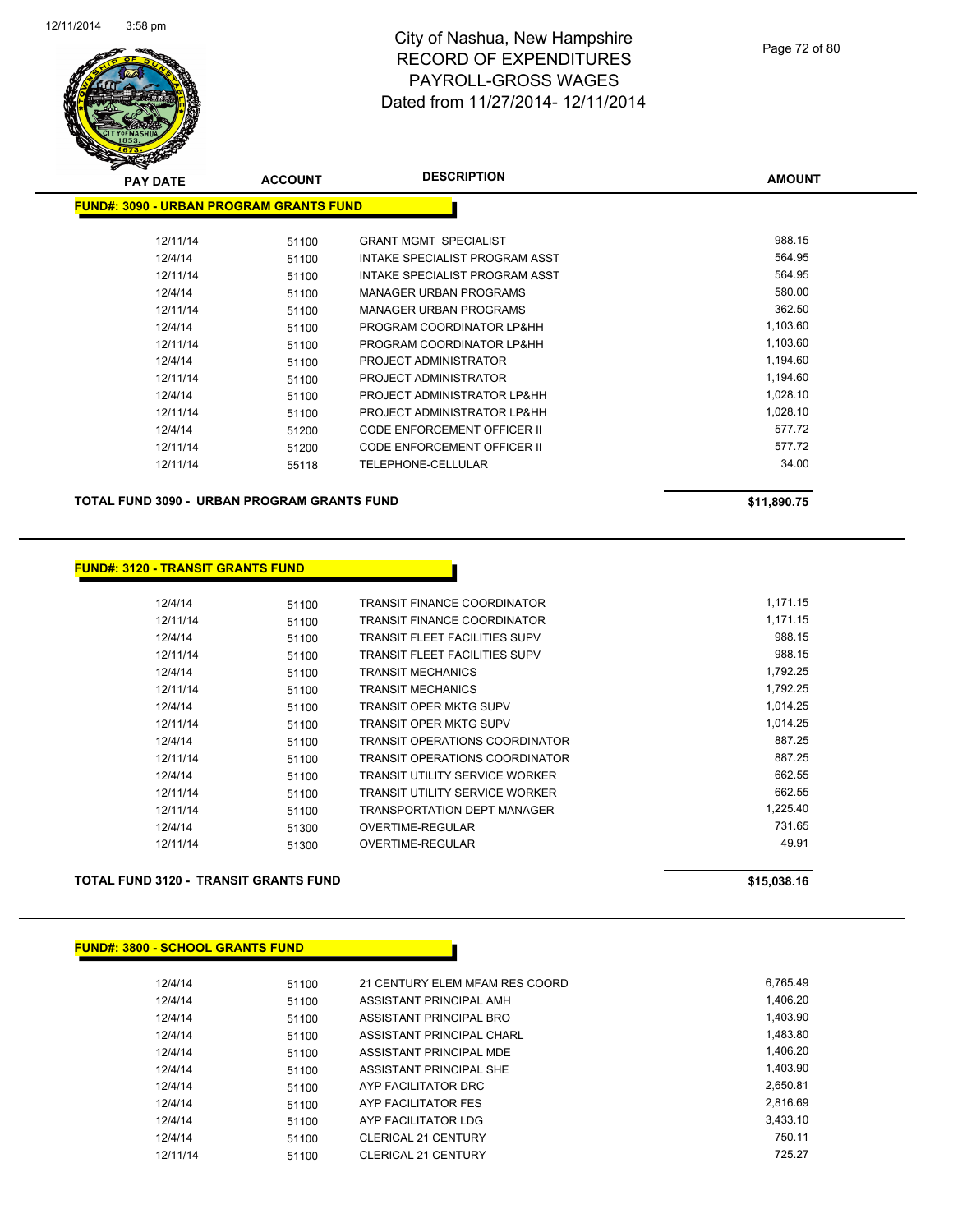

| <b>PAY DATE</b>                          | <b>ACCOUNT</b> | <b>DESCRIPTION</b>                                 | <b>AMOUNT</b>        |
|------------------------------------------|----------------|----------------------------------------------------|----------------------|
| <u> FUND#: 3800 - SCHOOL GRANTS FUND</u> |                |                                                    |                      |
|                                          |                |                                                    |                      |
| 12/4/14                                  | 51100          | <b>DIRECTOR TITLE 1</b>                            | 3,239.00             |
| 12/4/14                                  | 51100          | DW TECHNOLOGY PEER COACH                           | 2,901.99             |
| 12/4/14                                  | 51100          | ELL OUTREACH WORKER HOURLY                         | 500.00               |
| 12/11/14                                 | 51100          | ELL OUTREACH WORKER HOURLY                         | 600.00               |
| 12/4/14                                  | 51100          | <b>FAMILY LIAISON</b>                              | 250.00               |
| 12/11/14                                 | 51100          | <b>FAMILY LIAISON</b>                              | 200.00               |
| 12/4/14                                  | 51100          | <b>INTERPRETER</b>                                 | 150.00               |
| 12/11/14                                 | 51100          | <b>INTERPRETER</b>                                 | 450.00               |
| 12/4/14                                  | 51100          | <b>INTRUCTIONAL LEADER FES</b>                     | 5,826.02             |
| 12/4/14                                  | 51100          | JOB DEVELOPER SPED NHS                             | 2,020.41             |
| 12/4/14                                  | 51100          | OFFICE MANAGER TITLE 1                             | 1,481.30             |
| 12/4/14                                  | 51100          | PARA KIND FES                                      | 322.53               |
| 12/11/14                                 | 51100          | PARA KIND FES                                      | 414.19               |
| 12/4/14                                  | 51100          | PARA TTI AMH                                       | 446.64               |
| 12/11/14                                 | 51100          | PARA TTI AMH                                       | 560.58               |
| 12/4/14                                  | 51100          | PARA TTI DRC                                       | 534.52               |
| 12/11/14                                 | 51100          | PARA TTI DRC                                       | 886.58               |
| 12/4/14                                  | 51100          | PARA TTI LDG                                       | 1,609.20             |
| 12/11/14                                 | 51100          | PARA TTI LDG                                       | 2,014.92             |
| 12/4/14                                  | 51100          | PARA TTI NURSERY                                   | 295.02               |
| 12/11/14                                 | 51100          | PARA TTI NURSERY                                   | 737.55               |
| 12/4/14                                  | 51100          | PARA VOC NHS                                       | 331.96               |
| 12/11/14                                 | 51100          | PARA VOC NHS                                       | 414.95               |
| 12/4/14                                  | 51100          | <b>TEACHER DWSE BIR</b>                            | 1,762.10             |
| 12/4/14                                  | 51100          | <b>TEACHER DWSE BRO</b>                            | 1,893.81             |
| 12/4/14                                  | 51100          | <b>TEACHER DWSE CHA</b>                            | 1,885.01             |
| 12/4/14                                  | 51100          | <b>TEACHER DWSE ELM</b>                            | 1,622.41             |
| 12/4/14                                  | 51100          | TEACHER DWSE SHE                                   | 1,622.41             |
| 12/4/14                                  | 51100          | <b>TEACHER GR4 AMH</b>                             | 2,082.50             |
| 12/4/14                                  | 51100          | <b>TEACHER GR4 BIC</b>                             | 1,650.70             |
| 12/4/14                                  | 51100          | TEACHER PRESCHOOL NHS                              | 1,690.00             |
| 12/4/14                                  | 51100          | <b>TEACHER SPED AMH</b>                            | 1,885.01             |
| 12/4/14                                  | 51100          | <b>TEACHER SPED DRC</b>                            | 3,507.59             |
| 12/4/14                                  | 51100          | TEACHER SPED ELM                                   | 3,507.42             |
| 12/4/14                                  | 51100          | <b>TEACHER SPED FES</b>                            | 2,398.90             |
| 12/4/14                                  | 51100          | <b>TEACHER SPED FMS</b>                            | 3,699.30             |
| 12/4/14                                  | 51100          | <b>TEACHER SPED LDG</b>                            | 5,185.29             |
| 12/4/14                                  | 51100          | TEACHER SPED MDE                                   | 1,622.41<br>6,953.09 |
| 12/4/14                                  | 51100          | <b>TEACHER SPED NHN</b>                            | 6,324.19             |
| 12/4/14                                  | 51100          | TEACHER SPED NHS                                   | 3,334.00             |
| 12/4/14<br>12/4/14                       | 51100          | <b>TEACHER SPED NSE</b><br><b>TEACHER SPED PMS</b> | 1,622.41             |
| 12/4/14                                  | 51100          | TEACHER TEAM FACILITATOR AMH                       | 2,551.90             |
| 12/4/14                                  | 51100          | <b>TEACHER TEAM FACILITATOR MTP</b>                | 1,949.69             |
| 12/4/14                                  | 51100<br>51200 | 21 CENTURY ELEM MFAM RES COORD                     | 85.88                |
| 12/4/14                                  | 51200          | 21ST CENTURY INSTRUCTOR                            | 677.18               |
| 12/11/14                                 | 51200          | 21ST CENTURY INSTRUCTOR                            | 1,341.12             |
| 12/4/14                                  | 51200          | ADULT ED DIPOLMA TEACHER                           | 75.00                |
| 12/11/14                                 | 51200          | ADULT ED DIPOLMA TEACHER                           | 75.00                |
| 12/4/14                                  | 51200          | ADULT ED ENRICHMENT INST                           | 25.00                |
| 12/11/14                                 | 51200          | ADULT ED INSTRUCTOR                                | 75.00                |
| 12/4/14                                  | 51200          | ELL OUTREACH WORKER                                | 100.00               |
| 12/4/14                                  | 51200          | ELL TUTOR                                          | 200.00               |
| 12/11/14                                 | 51200          | ELL TUTOR                                          | 625.00               |
|                                          |                |                                                    |                      |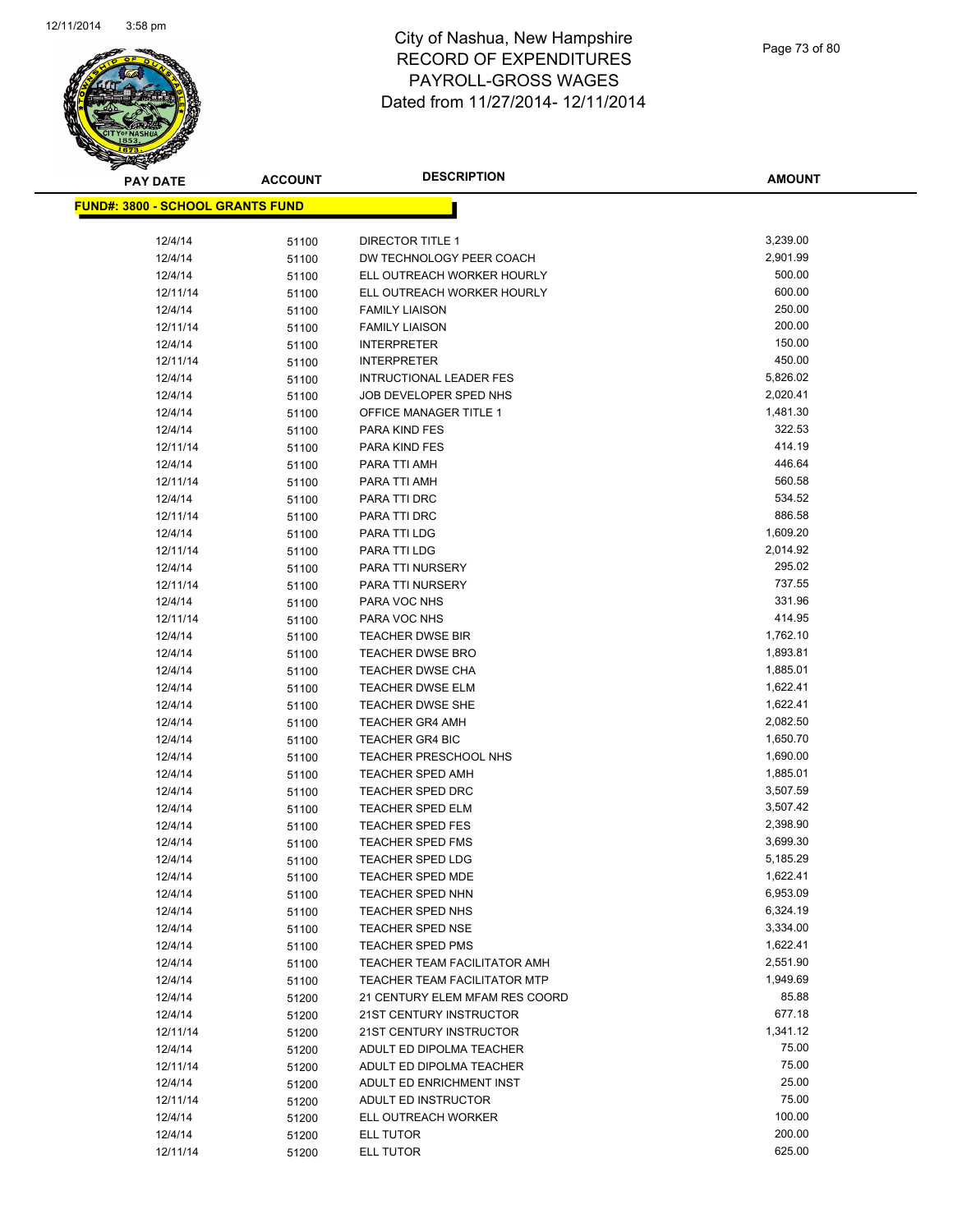

| <b>PAY DATE</b>                          | <b>ACCOUNT</b> | <b>DESCRIPTION</b>             | <b>AMOUNT</b>    |
|------------------------------------------|----------------|--------------------------------|------------------|
| <u> FUND#: 3800 - SCHOOL GRANTS FUND</u> |                |                                |                  |
|                                          |                |                                |                  |
| 12/4/14                                  | 51200          | <b>FAMILY LIAISON</b>          | 150.00           |
| 12/11/14                                 | 51200          | <b>FAMILY LIAISON</b>          | 375.00           |
| 12/4/14                                  | 51200          | FOCUS MONITORING DATA ANALYST  | 1,767.80         |
| 12/4/14                                  | 51200          | <b>GUIDANCE COUNSELOR FES</b>  | 101.94           |
| 12/4/14                                  | 51200          | GUIDANCE COUNSELOR NHN         | 375.00           |
| 12/4/14                                  | 51200          | GUIDANCE COUNSELOR NHS         | 375.00           |
| 12/4/14                                  | 51200          | HOME SCHOOL CORD TTI           | 1,550.43         |
| 12/11/14                                 | 51200          | HOME SCHOOL CORD TTI           | 3,634.05         |
| 12/4/14                                  | 51200          | LIBRARIAN NHN                  | 75.00            |
| 12/4/14                                  | 51200          | <b>LIBRARIAN NHS</b>           | 50.00            |
| 12/4/14                                  | 51200          | LUNCH MONITOR DRC              | 90.03            |
| 12/11/14                                 | 51200          | LUNCH MONITOR DRC              | 223.44           |
| 12/11/14                                 | 51200          | PARA ALT LDG                   | 35.00            |
| 12/4/14                                  | 51200          | PARA DW SPEC ED AMH            | 13.35            |
| 12/11/14                                 | 51200          | PARA DW SPEC ED AMH            | 26.70            |
| 12/4/14                                  | 51200          | PARA DW SPEC ED BIR            | 17.50            |
| 12/11/14                                 | 51200          | PARA DW SPEC ED BIR            | 17.50            |
| 12/4/14                                  | 51200          | PARA ELL MTP                   | 88.40            |
| 12/11/14                                 | 51200          | PARA ELL MTP                   | 172.65           |
| 12/4/14                                  | 51200          | PARA ELL PMS                   | 50.96            |
| 12/11/14                                 | 51200          | PARA ELL PMS                   | 50.96            |
| 12/11/14                                 | 51200          | PARA INST AMH                  | 41.68            |
| 12/4/14                                  | 51200          | PARA INST BIR                  | 52.50            |
| 12/11/14                                 | 51200          | PARA INST BIR                  | 87.50            |
| 12/4/14                                  | 51200          | PARA INST DRC                  | 61.70            |
| 12/11/14                                 | 51200          | PARA INST DRC                  | 150.10           |
| 12/4/14                                  | 51200          | PARA INST FES                  | 153.06           |
| 12/11/14                                 | 51200          | PARA INST FES                  | 346.75<br>170.04 |
| 12/4/14                                  | 51200          | PARA INST LDG                  | 480.17           |
| 12/11/14<br>12/4/14                      | 51200          | PARA INST LDG<br>PARA INST NHN | 45.01            |
| 12/11/14                                 | 51200<br>51200 | PARA INST NHN                  | 90.03            |
| 12/4/14                                  | 51200          | PARA INST PMS                  | 59.18            |
| 12/11/14                                 | 51200          | PARA INST PMS                  | 118.35           |
| 12/4/14                                  | 51200          | PARA INST SHE                  | 52.50            |
| 12/11/14                                 | 51200          | PARA INST SHE                  | 183.75           |
| 12/4/14                                  | 51200          | PARA KIND AMH                  | 70.00            |
| 12/11/14                                 | 51200          | PARA KIND AMH                  | 109.38           |
| 12/11/14                                 | 51200          | PARA KIND LDG                  | 41.68            |
| 12/4/14                                  | 51200          | PARA MEDIA NHN                 | 32.93            |
| 12/11/14                                 | 51200          | PARA MEDIA NHN                 | 50.43            |
| 12/4/14                                  | 51200          | PARA PRE SCH MTP               | 70.00            |
| 12/11/14                                 | 51200          | PARA PRE SCH MTP               | 135.85           |
| 12/4/14                                  | 51200          | PARA TTI DRC                   | 19.81            |
| 12/11/14                                 | 51200          | PARA TTI DRC                   | 83.80            |
| 12/4/14                                  | 51200          | PARA TTI NURSERY               | 158.94           |
| 12/11/14                                 | 51200          | PARA TTI NURSERY               | 397.35           |
| 12/4/14                                  | 51200          | <b>SUB TEACHER</b>             | 87.50            |
| 12/11/14                                 | 51200          | <b>SUB TEACHER</b>             | 150.00           |
| 12/4/14                                  | 51200          | TEACHER BUSINESS NHN           | 250.00           |
| 12/4/14                                  | 51200          | TEACHER ELL ELM                | 100.00           |
| 12/4/14                                  | 51200          | <b>TEACHER ELL FMS</b>         | 100.00           |
| 12/4/14                                  | 51200          | TEACHER ELL NHN                | 118.75           |
| 12/4/14                                  | 51200          | <b>TEACHER ELL PMS</b>         | 50.00            |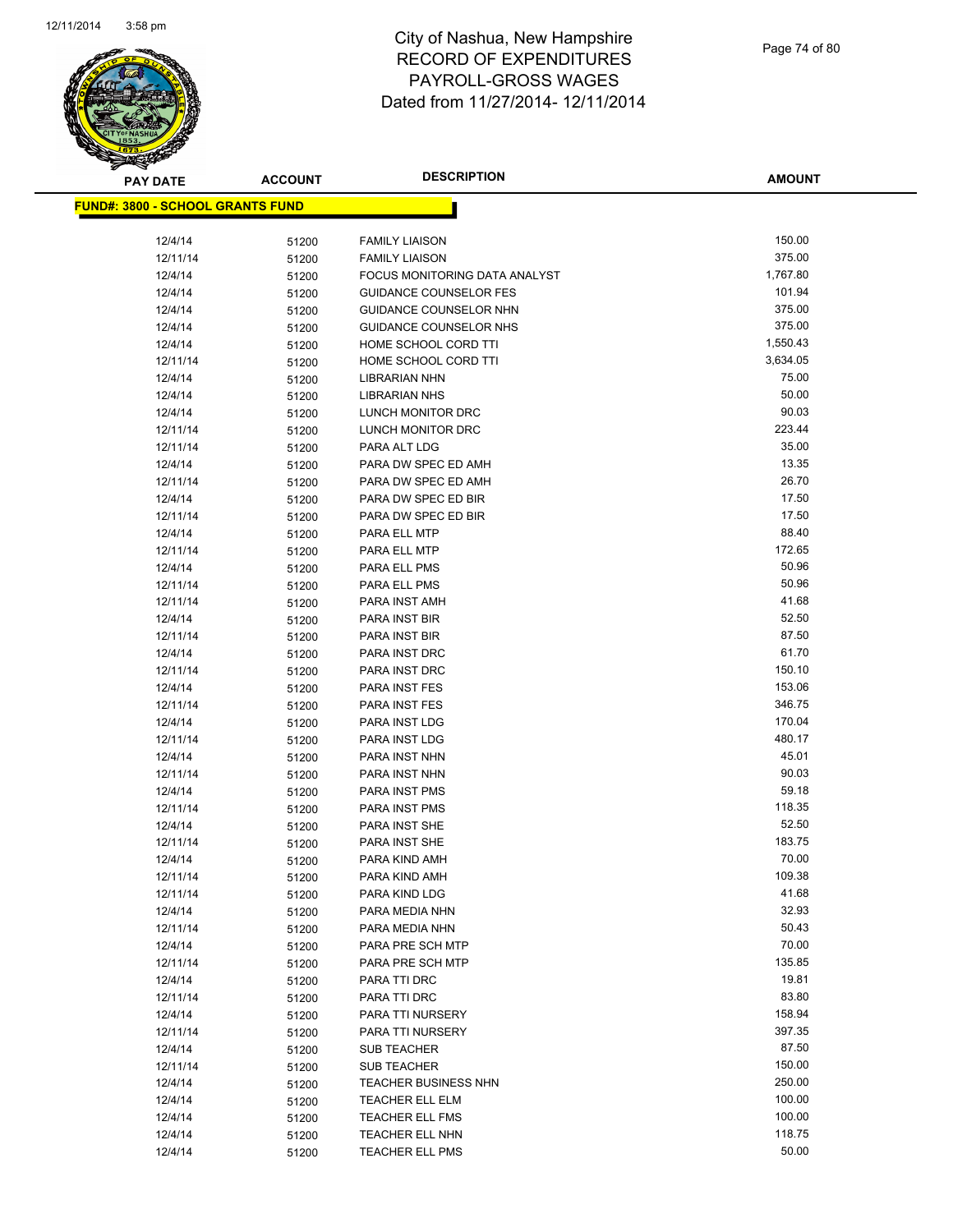

Page 75 of 80

| <b>PAY DATE</b>                                   | <b>ACCOUNT</b> | <b>DESCRIPTION</b>         | <b>AMOUNT</b> |
|---------------------------------------------------|----------------|----------------------------|---------------|
| <b>FUND#: 3800 - SCHOOL GRANTS FUND</b>           |                |                            |               |
|                                                   |                |                            |               |
| 12/4/14                                           | 51200          | <b>TEACHER ENGLISH FMS</b> | 150.00        |
| 12/4/14                                           | 51200          | <b>TEACHER ENGLISH NHN</b> | 225.00        |
| 12/4/14                                           | 51200          | <b>TEACHER ENGLISH NHS</b> | 300.00        |
| 12/4/14                                           | 51200          | TEACHER GR2 SHE            | 37.50         |
| 12/4/14                                           | 51200          | <b>TEACHER GR3 DRC</b>     | 100.00        |
| 12/4/14                                           | 51200          | <b>TEACHER GR3 MTP</b>     | 42.50         |
| 12/4/14                                           | 51200          | <b>TEACHER GR3 SHE</b>     | 75.00         |
| 12/4/14                                           | 51200          | <b>TEACHER GR4 BIR</b>     | 50.00         |
| 12/4/14                                           | 51200          | <b>TEACHER GR4 FES</b>     | 22.09         |
| 12/4/14                                           | 51200          | <b>TEACHER GR4 LDG</b>     | 42.50         |
| 12/4/14                                           | 51200          | <b>TEACHER GR4 MTP</b>     | 35.00         |
| 12/4/14                                           | 51200          | <b>TEACHER GR5 DRC</b>     | 75.00         |
| 12/4/14                                           | 51200          | <b>TEACHER GR6 ELM</b>     | 100.00        |
| 12/4/14                                           | 51200          | <b>TEACHER GR6 FMS</b>     | 75.00         |
| 12/4/14                                           | 51200          | <b>TEACHER KIND LDG</b>    | 196.70        |
| 12/4/14                                           | 51200          | <b>TEACHER MATH ELM</b>    | 50.00         |
| 12/4/14                                           | 51200          | <b>TEACHER MATH NHS</b>    | 375.00        |
| 12/4/14                                           | 51200          | <b>TEACHER SCIENCE ELM</b> | 225.00        |
| 12/4/14                                           | 51200          | <b>TEACHER SCIENCE NHN</b> | 225.00        |
| 12/4/14                                           | 51200          | TEACHER SOCIAL STUDIES NHN | 425.00        |
| 12/4/14                                           | 51200          | TEACHER SOCIAL STUDIES NHS | 750.00        |
| 12/4/14                                           | 51200          | TEACHER SOCIAL STUDIES PMS | 100.00        |
| 12/4/14                                           | 51200          | <b>TEACHER SPED FES</b>    | 116.11        |
| 12/4/14                                           | 51200          | <b>TEACHER SPED FMS</b>    | 50.00         |
| 12/4/14                                           | 51200          | <b>TEACHER SPED LDG</b>    | 123.35        |
| 12/4/14                                           | 51200          | <b>TEACHER SPED NHN</b>    | 225.00        |
| 12/4/14                                           | 51200          | <b>TEACHER SPED PMS</b>    | 225.00        |
| 12/4/14                                           | 51200          | <b>TEACHER TTI AMH</b>     | 7,869.48      |
| 12/4/14                                           | 51200          | <b>TEACHER TTI FES</b>     | 6,389.90      |
| 12/4/14                                           | 51200          | <b>TEACHER TTI LDG</b>     | 10,907.22     |
| 12/4/14                                           | 51200          | <b>TEACHER TTI MTP</b>     | 6,320.81      |
| 12/4/14                                           | 51200          | <b>TEACHER TTI NURSERY</b> | 4,635.48      |
| 12/4/14                                           | 51200          | <b>TEACHER TTIDRC</b>      | 8,160.90      |
| 12/4/14                                           | 51650          | ADDITIONAL HOURS           | 4,250.00      |
|                                                   |                |                            |               |
| <b>TOTAL FUND 3800 - SCHOOL GRANTS FUND</b>       |                |                            | \$178,771.14  |
| <b>FUND#: 3810 - FOOD SERVICE GRANTS FUND</b>     |                |                            |               |
| 12/4/14                                           | 51300          | OVERTIME-REGULAR           | 628.02        |
| 12/11/14                                          | 51300          | OVERTIME-REGULAR           | 733.33        |
|                                                   |                |                            |               |
| <b>TOTAL FUND 3810 - FOOD SERVICE GRANTS FUND</b> |                |                            | \$1,361.35    |
| <b>FUND#: 4005 - TRAFFIC VIOLATIONS FUND</b>      |                |                            |               |
| 12/4/14                                           | 51100          | PARKING ENFORCEMENT SPEC   | 2,349.00      |
| 12/11/14                                          | 51100          | PARKING ENFORCEMENT SPEC   | 2,349.00      |
| 12/4/14                                           | 51100          | PV/MV COORDINATOR          | 817.35        |
| 12/11/14                                          | 51100          | PV/MV COORDINATOR          | 817.35        |
|                                                   |                |                            |               |
|                                                   |                |                            |               |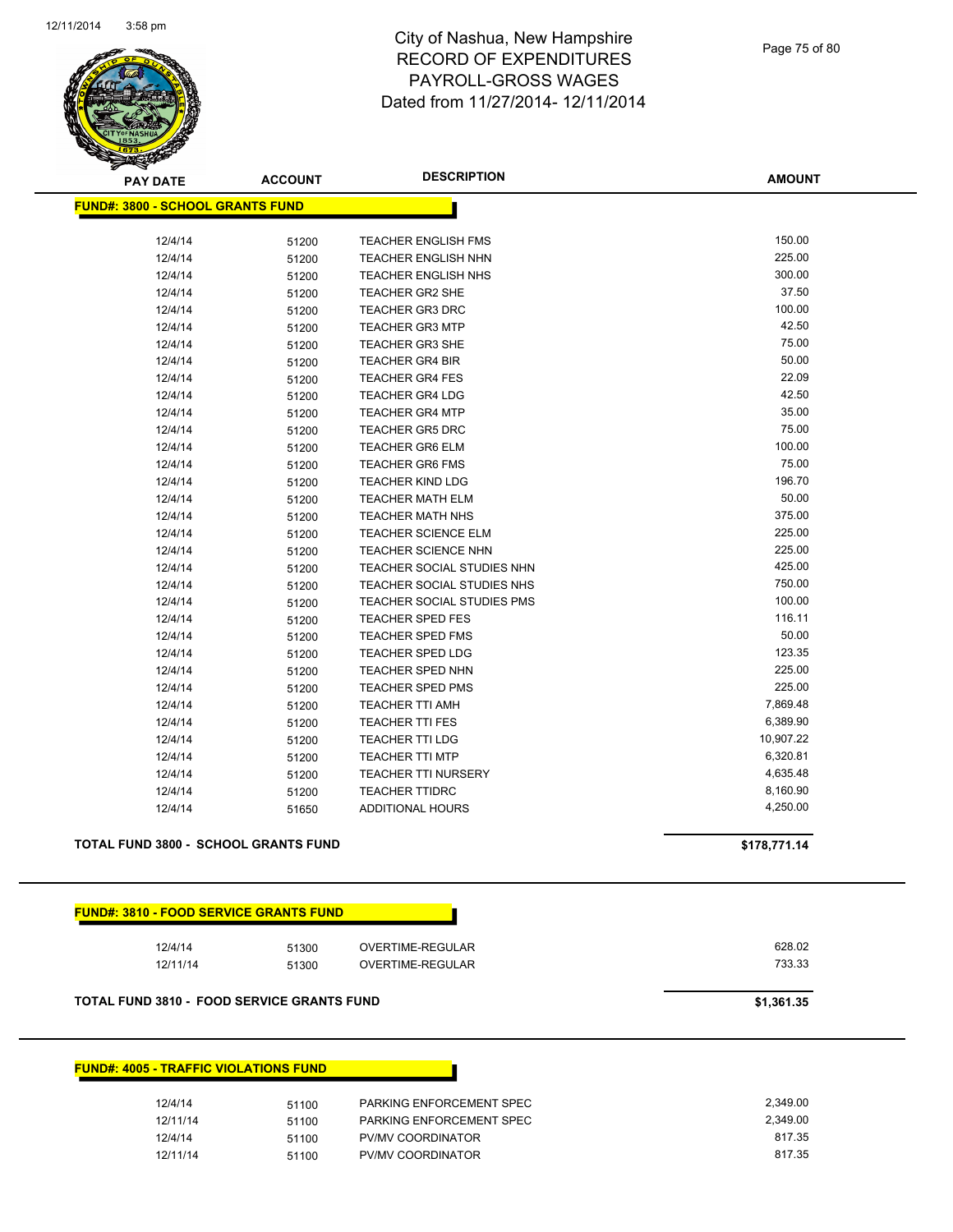

Page 76 of 80

| <b>STARS</b>                                                                     |                                  |                                                                                 |                                                 |
|----------------------------------------------------------------------------------|----------------------------------|---------------------------------------------------------------------------------|-------------------------------------------------|
| <b>PAY DATE</b>                                                                  | <b>ACCOUNT</b>                   | <b>DESCRIPTION</b>                                                              | <b>AMOUNT</b>                                   |
| <b>FUND#: 4005 - TRAFFIC VIOLATIONS FUND</b>                                     |                                  |                                                                                 |                                                 |
| 12/4/14                                                                          | 51100                            | <b>VEHICLE REGISTRATION CLERK</b>                                               | 273.60                                          |
| 12/11/14                                                                         | 51100                            | <b>VEHICLE REGISTRATION CLERK</b>                                               | 273.60                                          |
| 12/4/14                                                                          |                                  | OVERTIME-REGULAR                                                                | 2.57                                            |
|                                                                                  | 51300                            |                                                                                 | 66.44                                           |
| 12/11/14                                                                         | 51300                            | OVERTIME-REGULAR                                                                |                                                 |
| 12/11/14                                                                         | 51330                            | OVERTIME-COVERAGE                                                               | 206.55                                          |
| 12/4/14<br>12/11/14                                                              | 51390<br>51390                   | <b>OVERTIME-OTHER</b><br><b>OVERTIME-OTHER</b>                                  | 379.80<br>118.02                                |
| <b>TOTAL FUND 4005 - TRAFFIC VIOLATIONS FUND</b>                                 |                                  |                                                                                 | \$7,653.28                                      |
| <b>FUND#: 4010 - MOTOR VEHICLE ADMIN FUND</b>                                    |                                  |                                                                                 |                                                 |
| 12/4/14                                                                          | 51100                            | <b>VEHICLE REGISTRATION CLERK</b>                                               | 809.64                                          |
| 12/11/14                                                                         | 51100                            | <b>VEHICLE REGISTRATION CLERK</b>                                               | 809.65                                          |
| 12/4/14                                                                          | 51300                            | <b>OVERTIME-REGULAR</b>                                                         | 2.56                                            |
| 12/11/14                                                                         | 51300                            | OVERTIME-REGULAR                                                                | 25.23                                           |
| <b>TOTAL FUND 4010 - MOTOR VEHICLE ADMIN FUND</b>                                |                                  |                                                                                 | \$1,647.08                                      |
| 12/11/14<br>12/4/14<br>12/11/14<br>TOTAL FUND 4030 - POLICE SPECIAL DETAILS FUND | 51200<br>51200<br>51712<br>51712 | <b>OUTSIDE DETAIL SPEC PT</b><br><b>SPECIAL DETAIL</b><br><b>SPECIAL DETAIL</b> | 602.96<br>19,641.55<br>12,923.18<br>\$33,770.65 |
| <b>FUND#: 4035 - POLICE OVERTIME BILLING FUND</b>                                |                                  |                                                                                 |                                                 |
| 12/4/14                                                                          | 51300                            | OVERTIME-REGULAR                                                                | 482.36                                          |
| 12/11/14                                                                         | 51300                            | OVERTIME-REGULAR                                                                | 1,366.09                                        |
| <b>TOTAL FUND 4035 - POLICE OVERTIME BILLING FUND</b>                            |                                  |                                                                                 | \$1,848.45                                      |
| <b>FUND#: 4065 - FIRE WATCHGUARDS FUND</b>                                       |                                  |                                                                                 |                                                 |
| 12/4/14                                                                          | 51712                            | SPECIAL DETAIL                                                                  | 331.10                                          |
| <b>TOTAL FUND 4065 - FIRE WATCHGUARDS FUND</b>                                   |                                  |                                                                                 | \$331.10                                        |
| FUND#: 5010 - CAP PROJECTS-INFO TECHNOLOGY                                       |                                  |                                                                                 |                                                 |
| 12/4/14                                                                          | 51300                            | OVERTIME-REGULAR                                                                | 205.79                                          |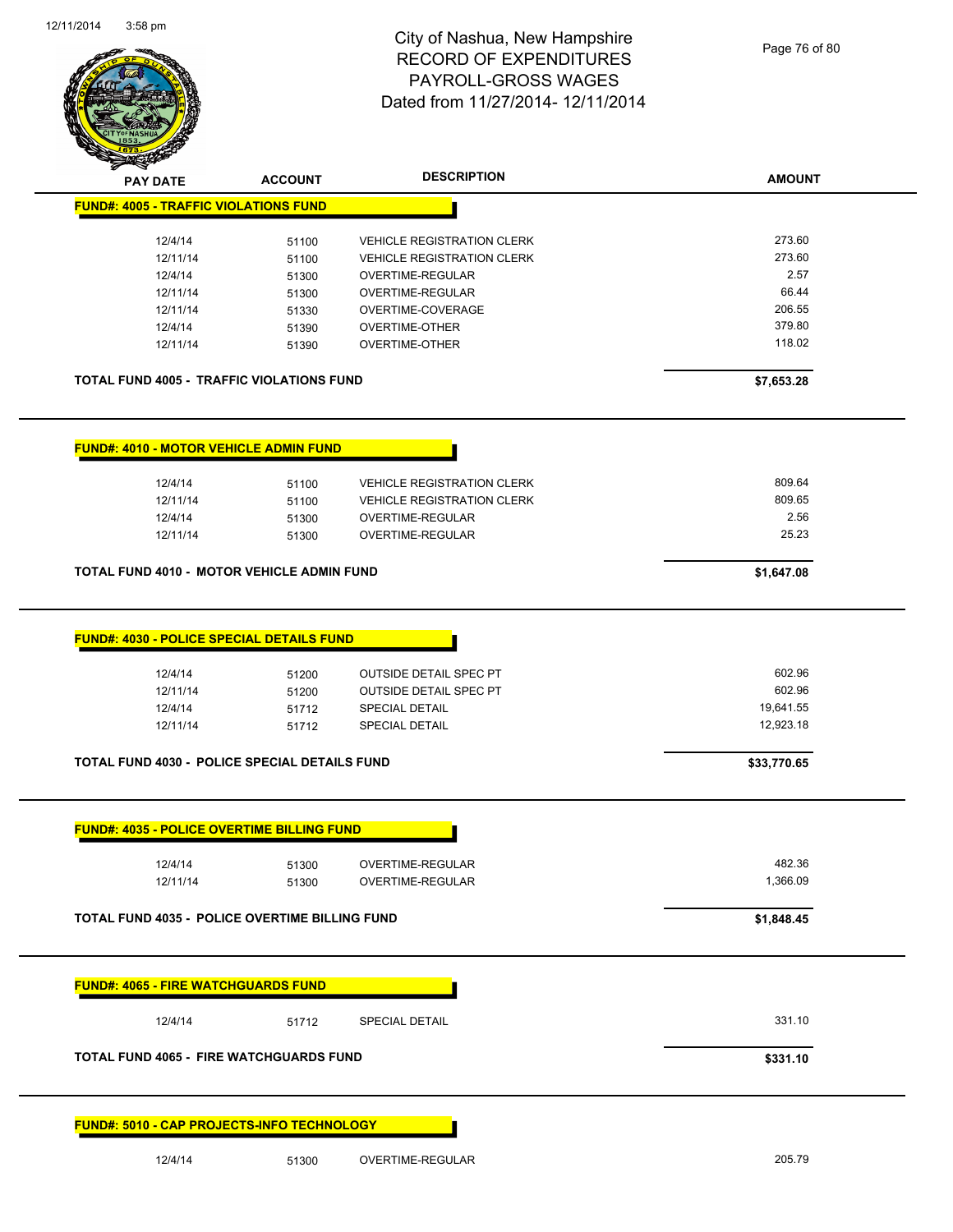

Page 77 of 80

| <b>PAY DATE</b>                                       | <b>ACCOUNT</b> | <b>DESCRIPTION</b>                | <b>AMOUNT</b> |
|-------------------------------------------------------|----------------|-----------------------------------|---------------|
| <b>FUND#: 5010 - CAP PROJECTS-INFO TECHNOLOGY</b>     |                |                                   |               |
| 12/11/14                                              | 51300          | OVERTIME-REGULAR                  | 266.64        |
| <b>TOTAL FUND 5010 - CAP PROJECTS-INFO TECHNOLOGY</b> |                |                                   | \$472.43      |
| <b>FUND#: 5800 - SCHOOL CAPITAL PROJECTS FUND</b>     |                |                                   |               |
| 12/4/14                                               | 81200          | <b>BUILDINGS AND IMPROVEMENTS</b> | 600.00        |
| <b>TOTAL FUND 5800 - SCHOOL CAPITAL PROJECTS FUND</b> |                |                                   | \$600.00      |
| <b>FUND#: 6000 - SOLID WASTE FUND</b>                 |                |                                   |               |
|                                                       |                |                                   |               |
| 12/4/14                                               | 51100          | ACCOUNTING COMPLIANCE MGR         | 157.96        |
| 12/11/14                                              | 51100          | ACCOUNTING COMPLIANCE MGR         | 157.95        |
| 12/4/14                                               | 51100          | ADMINISTRATIVE ASSISTANT I        | 651.65        |
| 12/11/14                                              | 51100          | ADMINISTRATIVE ASSISTANT I        | 651.65        |
| 12/4/14                                               | 51100          | ADMINISTRATIVE ASSISTANT II       | 678.81        |
| 12/11/14                                              | 51100          | ADMINISTRATIVE ASSISTANT II       | 785.53        |
| 12/4/14                                               | 51100          | AUTOMATIC COLLECTION EQUIP OPR    | 3,636.83      |
| 12/11/14                                              | 51100          | AUTOMATIC COLLECTION EQUIP OPR    | 3,636.80      |
| 12/4/14                                               | 51100          | <b>CITY ENGINEER</b>              | 304.25        |
| 12/11/14                                              | 51100          | <b>CITY ENGINEER</b>              | 304.25        |

| . <i>. .</i> <del>. .</del> | JI IUU | AUTOMATIC COLLECTION LOOK OF IN      | 0,000.00 |
|-----------------------------|--------|--------------------------------------|----------|
| 12/4/14                     | 51100  | <b>CITY ENGINEER</b>                 | 304.25   |
| 12/11/14                    | 51100  | <b>CITY ENGINEER</b>                 | 304.25   |
| 12/4/14                     | 51100  | <b>COLLECTION EQUIP OPR</b>          | 8,609.85 |
| 12/11/14                    | 51100  | <b>COLLECTION EQUIP OPR</b>          | 8,619.69 |
| 12/4/14                     | 51100  | <b>COLLECTION EQUIP OPR LANDFILL</b> | 900.80   |
| 12/11/14                    | 51100  | <b>COLLECTION EQUIP OPR LANDFILL</b> | 900.80   |
| 12/4/14                     | 51100  | DEP TREASURER TAX COLLECTOR          | 235.45   |
| 12/11/14                    | 51100  | DEP TREASURER TAX COLLECTOR          | 235.45   |
| 12/4/14                     | 51100  | DEPUTY MANAGER OF ENGINEERING        | 76.70    |
| 12/11/14                    | 51100  | DEPUTY MANAGER OF ENGINEERING        | 76.69    |
| 12/4/14                     | 51100  | <b>DIRECTOR PUBLIC WORKS</b>         | 212.10   |
| 12/11/14                    | 51100  | <b>DIRECTOR PUBLIC WORKS</b>         | 212.10   |
| 12/4/14                     | 51100  | <b>DIVISION OPERATIONS MANAGER</b>   | 176.70   |
| 12/11/14                    | 51100  | <b>DIVISION OPERATIONS MANAGER</b>   | 176.70   |
| 12/4/14                     | 51100  | DPW BILLING ACCOUNTANT               | 452.45   |
| 12/11/14                    | 51100  | DPW BILLING ACCOUNTANT               | 452.45   |
| 12/4/14                     | 51100  | DPW COLLECTIONS SPEC III             | 376.95   |
| 12/11/14                    | 51100  | DPW COLLECTIONS SPEC III             | 376.95   |
| 12/4/14                     | 51100  | DPW CONTRACT ADMINISTRATOR           | 111.30   |
| 12/11/14                    | 51100  | DPW CONTRACT ADMINISTRATOR           | 111.30   |
| 12/4/14                     | 51100  | <b>ENVIRONMENTAL ENGINEER</b>        | 1,293.10 |
| 12/11/14                    | 51100  | <b>ENVIRONMENTAL ENGINEER</b>        | 1,293.10 |
| 12/4/14                     | 51100  | <b>EQUIPMENT OPR LANDFILL</b>        | 6,771.83 |
| 12/11/14                    | 51100  | <b>EQUIPMENT OPR LANDFILL</b>        | 4,936.99 |
| 12/4/14                     | 51100  | <b>EXECUTIVE ASSISTANT</b>           | 143.60   |
| 12/11/14                    | 51100  | <b>EXECUTIVE ASSISTANT</b>           | 143.60   |
| 12/4/14                     | 51100  | FINANCE AND ADMIN MANAGER            | 383.40   |
| 12/11/14                    | 51100  | <b>FINANCE AND ADMIN MANAGER</b>     | 383.40   |
| 12/4/14                     | 51100  | FLEET MANAGER STREET DEPT            | 304.50   |
| 12/11/14                    | 51100  | FLEET MANAGER STREET DEPT            | 304.50   |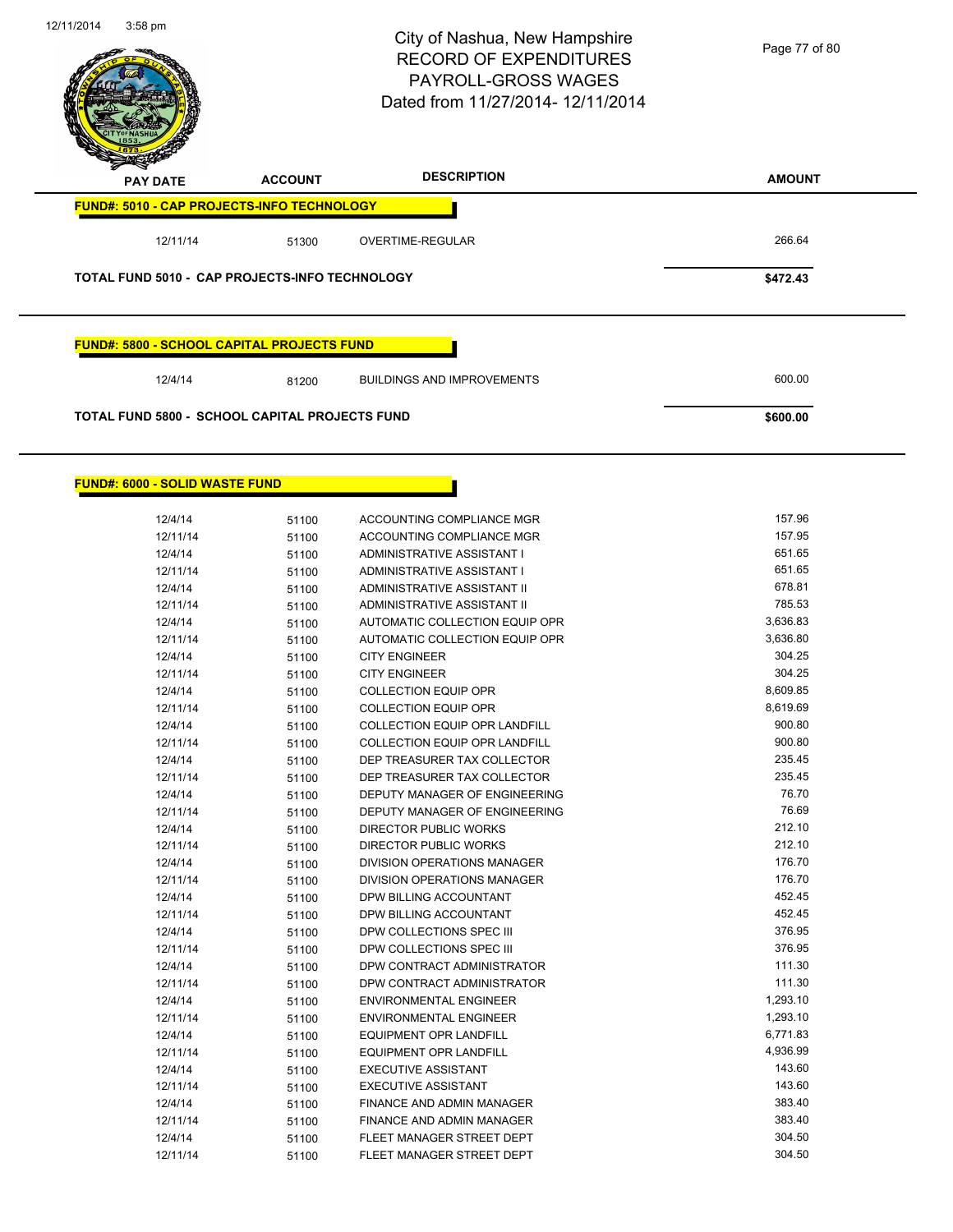

| <b>PAY DATE</b>                | <b>ACCOUNT</b> | <b>DESCRIPTION</b>            | <b>AMOUNT</b> |
|--------------------------------|----------------|-------------------------------|---------------|
| FUND#: 6000 - SOLID WASTE FUND |                |                               |               |
| 12/4/14                        | 51100          | LICENSED SCALE OPERATOR       | 698.90        |
| 12/11/14                       | 51100          | LICENSED SCALE OPERATOR       | 698.90        |
| 12/4/14                        | 51100          | <b>RECYCLING COORDINATOR</b>  | 1,091.05      |
| 12/11/14                       | 51100          | <b>RECYCLING COORDINATOR</b>  | 1,091.05      |
| 12/4/14                        | 51100          | <b>SENIOR STAFF ENGINEER</b>  | 121.95        |
| 12/11/14                       | 51100          | <b>SENIOR STAFF ENGINEER</b>  | 121.95        |
| 12/4/14                        | 51100          | <b>SOLID WASTE FOREMAN</b>    | 2,372.00      |
| 12/11/14                       | 51100          | <b>SOLID WASTE FOREMAN</b>    | 2,372.00      |
| 12/4/14                        | 51100          | SOLID WASTE TECHNICIAN        | 985.55        |
| 12/11/14                       | 51100          | SOLID WASTE TECHNICIAN        | 985.55        |
| 12/4/14                        | 51100          | SUPERINTENDENT OF SOLID WASTE | 1,575.30      |
| 12/11/14                       | 51100          | SUPERINTENDENT OF SOLID WASTE | 1,575.30      |
| 12/4/14                        | 51100          | TRUCK DRIVER STREET REPAIR    | 172.00        |
| 12/4/14                        | 51300          | OVERTIME-REGULAR              | 10,377.32     |
| 12/11/14                       | 51300          | <b>OVERTIME-REGULAR</b>       | 4,654.57      |
| 12/11/14                       | 51600          | <b>LONGEVITY</b>              | 1,000.00      |
|                                |                |                               |               |

**TOTAL FUND 6000 - SOLID WASTE FUND \$79,131.52** 

## **FUND#: 6200 - WASTEWATER FUND**

| 12/4/14  | 51100 | ACCOUNTING COMPLIANCE MGR            | 315.80   |
|----------|-------|--------------------------------------|----------|
| 12/11/14 | 51100 | ACCOUNTING COMPLIANCE MGR            | 315.80   |
| 12/4/14  | 51100 | ADMINISTRATIVE ASSISTANT II          | 833.69   |
| 12/11/14 | 51100 | ADMINISTRATIVE ASSISTANT II          | 833.70   |
| 12/4/14  | 51100 | <b>ANALYTICAL CHEMIST</b>            | 877.90   |
| 12/11/14 | 51100 | <b>ANALYTICAL CHEMIST</b>            | 877.90   |
| 12/4/14  | 51100 | <b>CITY ENGINEER</b>                 | 709.95   |
| 12/11/14 | 51100 | <b>CITY ENGINEER</b>                 | 709.95   |
| 12/4/14  | 51100 | <b>COLLECTION SYSTEM FOREMAN</b>     | 1,357.65 |
| 12/11/14 | 51100 | <b>COLLECTION SYSTEM FOREMAN</b>     | 1,357.65 |
| 12/4/14  | 51100 | <b>COLLECTION SYSTEMS OPERATOR</b>   | 2,098.57 |
| 12/11/14 | 51100 | <b>COLLECTION SYSTEMS OPERATOR</b>   | 1,818.41 |
| 12/4/14  | 51100 | <b>COLLECTION SYSTEMS TECHNICIAN</b> | 1,952.00 |
| 12/11/14 | 51100 | COLLECTION SYSTEMS TECHNICIAN        | 1,952.00 |
| 12/4/14  | 51100 | <b>COLLECTIONS SPEC II</b>           | 817.35   |
| 12/11/14 | 51100 | <b>COLLECTIONS SPEC II</b>           | 817.35   |
| 12/4/14  | 51100 | <b>CONST INSP ENGINEERING ASST</b>   | 232.25   |
| 12/11/14 | 51100 | <b>CONST INSP ENGINEERING ASST</b>   | 232.25   |
| 12/4/14  | 51100 | <b>CSO STORM WATER ENGINEER</b>      | 1,225.70 |
| 12/11/14 | 51100 | <b>CSO STORM WATER ENGINEER</b>      | 1,225.70 |
| 12/4/14  | 51100 | <b>CSO TECHNICIAN INSPECTOR</b>      | 1,021.21 |
| 12/11/14 | 51100 | <b>CSO TECHNICIAN INSPECTOR</b>      | 1,021.21 |
| 12/4/14  | 51100 | DEP TREASURER TAX COLLECTOR          | 235.45   |
| 12/11/14 | 51100 | DEP TREASURER TAX COLLECTOR          | 235.45   |
| 12/4/14  | 51100 | <b>DEPUTY MANAGER OF ENGINEERING</b> | 766.80   |
| 12/11/14 | 51100 | DEPUTY MANAGER OF ENGINEERING        | 766.80   |
| 12/4/14  | 51100 | <b>DIRECTOR PUBLIC WORKS</b>         | 424.10   |
| 12/11/14 | 51100 | <b>DIRECTOR PUBLIC WORKS</b>         | 424.10   |
| 12/4/14  | 51100 | <b>DIVISION OPERATIONS MANAGER</b>   | 176.65   |
| 12/11/14 | 51100 | <b>DIVISION OPERATIONS MANAGER</b>   | 176.65   |
| 12/4/14  | 51100 | DPW BILLING ACCOUNTANT               | 452.40   |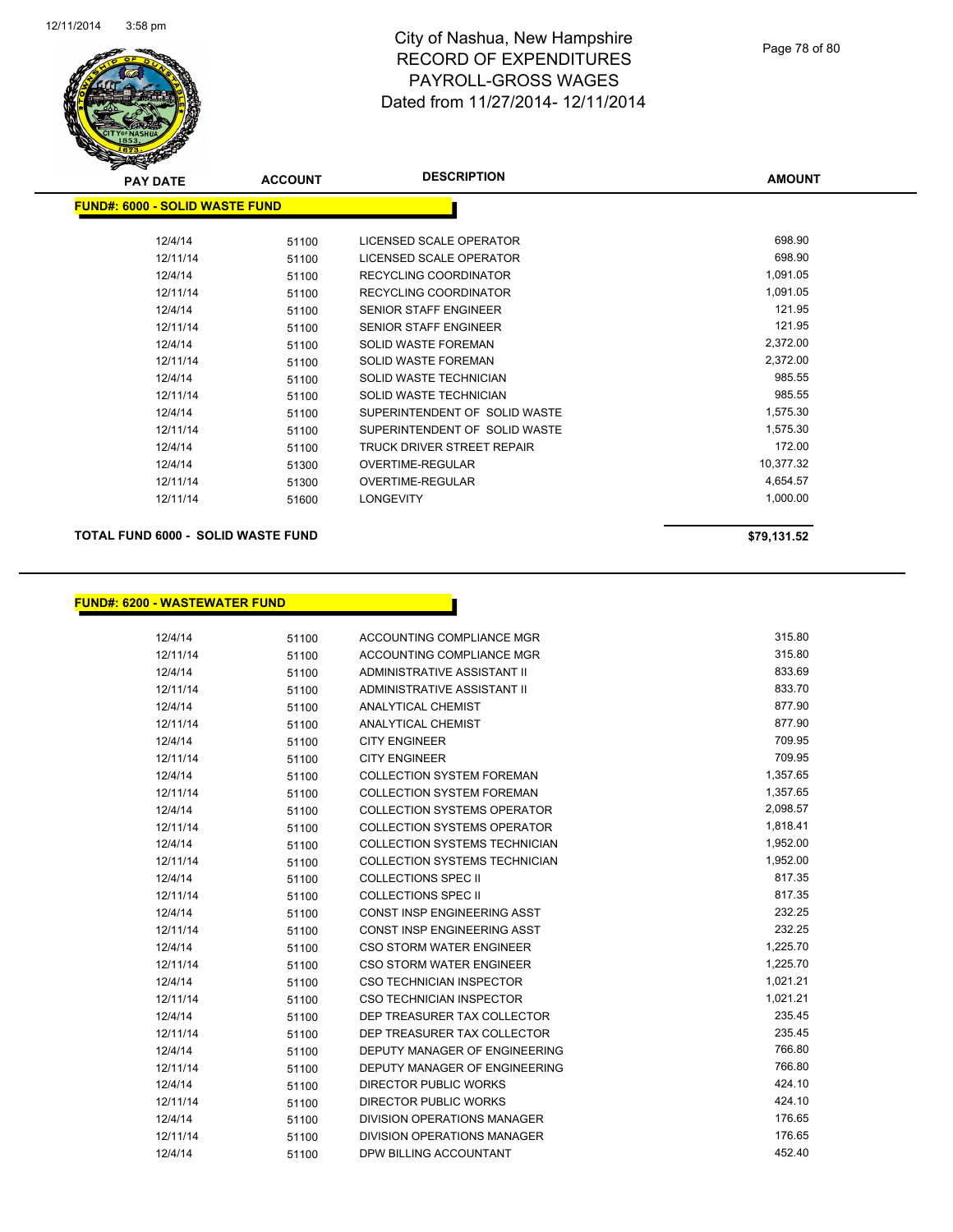

Page 79 of 80

| <b>PAY DATE</b>                      | <b>ACCOUNT</b> | <b>DESCRIPTION</b>             | <b>AMOUNT</b> |
|--------------------------------------|----------------|--------------------------------|---------------|
| <b>FUND#: 6200 - WASTEWATER FUND</b> |                |                                |               |
|                                      |                |                                |               |
| 12/11/14                             | 51100          | DPW BILLING ACCOUNTANT         | 452.40        |
| 12/4/14                              | 51100          | DPW COLLECTIONS SPEC III       | 377.00        |
| 12/11/14                             | 51100          | DPW COLLECTIONS SPEC III       | 377.00        |
| 12/4/14                              | 51100          | DPW CONTRACT ADMINISTRATOR     | 667.70        |
| 12/11/14                             | 51100          | DPW CONTRACT ADMINISTRATOR     | 667.70        |
| 12/4/14                              | 51100          | ELECTRICAL DIAGNOSTIC TECH I   | 2,079.20      |
| 12/11/14                             | 51100          | ELECTRICAL DIAGNOSTIC TECH I   | 2,079.20      |
| 12/4/14                              | 51100          | <b>EXECUTIVE ASSISTANT</b>     | 143.60        |
| 12/11/14                             | 51100          | <b>EXECUTIVE ASSISTANT</b>     | 143.60        |
| 12/4/14                              | 51100          | FINANCE AND ADMIN MANAGER      | 383.40        |
| 12/11/14                             | 51100          | FINANCE AND ADMIN MANAGER      | 383.40        |
| 12/4/14                              | 51100          | FLEET MANAGER STREET DEPT      | 101.50        |
| 12/11/14                             | 51100          | FLEET MANAGER STREET DEPT      | 101.50        |
| 12/4/14                              | 51100          | INDUSTRIAL PRETREATMENT COORD  | 1,186.05      |
| 12/11/14                             | 51100          | INDUSTRIAL PRETREATMENT COORD  | 1,186.05      |
| 12/4/14                              | 51100          | MECHANIC WWTP 1ST CLASS        | 4,004.80      |
| 12/11/14                             | 51100          | <b>MECHANIC WWTP 1ST CLASS</b> | 4,004.80      |
| 12/4/14                              | 51100          | OPERATOR II WWTP               | 2,983.60      |
| 12/11/14                             | 51100          | <b>OPERATOR II WWTP</b>        | 2,983.60      |
| 12/4/14                              | 51100          | OPERATOR II WWTP 2nd           | 2,018.40      |
| 12/11/14                             | 51100          | OPERATOR II WWTP 2nd           | 2,018.40      |
| 12/4/14                              | 51100          | OPERATOR II WWTP 3rd           | 2,026.40      |
| 12/11/14                             | 51100          | OPERATOR II WWTP 3rd           | 2,026.40      |
| 12/4/14                              | 51100          | OPERATOR III WWTP              | 3,147.21      |
| 12/11/14                             | 51100          | OPERATOR III WWTP              | 3,147.21      |
| 12/4/14                              | 51100          | PLANT OPERATIONS SUPERVISOR    | 1,445.45      |
| 12/11/14                             | 51100          | PLANT OPERATIONS SUPERVISOR    | 1,445.45      |
| 12/4/14                              | 51100          | PROCESS CHEMIST                | 1,103.60      |
| 12/11/14                             | 51100          | PROCESS CHEMIST                | 1,103.60      |
| 12/4/14                              | 51100          | SENIOR STAFF ENGINEER          | 670.85        |
| 12/11/14                             | 51100          | SENIOR STAFF ENGINEER          | 670.85        |
| 12/4/14                              | 51100          | <b>SUPV LABORATORY</b>         | 1,186.05      |
| 12/11/14                             | 51100          | SUPV LABORATORY                | 1,186.05      |
| 12/4/14                              | 51100          | TRUCK DRIVER STREET REPAIR     | 676.80        |
| 12/11/14                             | 51100          | TRUCK DRIVER STREET REPAIR     | 858.99        |
| 12/4/14                              | 51100          | WASTEWATER PROJECT ENGINEER    | 1,331.45      |
| 12/11/14                             | 51100          | WASTEWATER PROJECT ENGINEER    | 1,331.45      |
| 12/4/14                              | 51300          | OVERTIME-REGULAR               | 8,601.30      |
| 12/11/14                             | 51300          | OVERTIME-REGULAR               | 5,035.01      |
| 12/4/14                              | 51600          | <b>LONGEVITY</b>               | 400.00        |
| 12/11/14                             | 51600          | <b>LONGEVITY</b>               | 400.00        |
| 12/11/14                             | 61107          | <b>CLOTHING &amp; UNIFORMS</b> | 94.99         |

### **TOTAL FUND 6200 - WASTEWATER FUND \$92,494.40**

| 12/4/14  | 51100 | PROGRAM SUPV                   | 1.177.20 |
|----------|-------|--------------------------------|----------|
| 12/11/14 | 51100 | <b>PROGRAM SUPV</b>            | 1.177.20 |
| 12/4/14  | 51100 | PROPERTY AND CASUALTY ADJUSTER | 2.027.40 |
| 12/11/14 | 51100 | PROPERTY AND CASUALTY ADJUSTER | 2.027.41 |
| 12/4/14  | 51100 | RISK MANAGER                   | 1.579.20 |